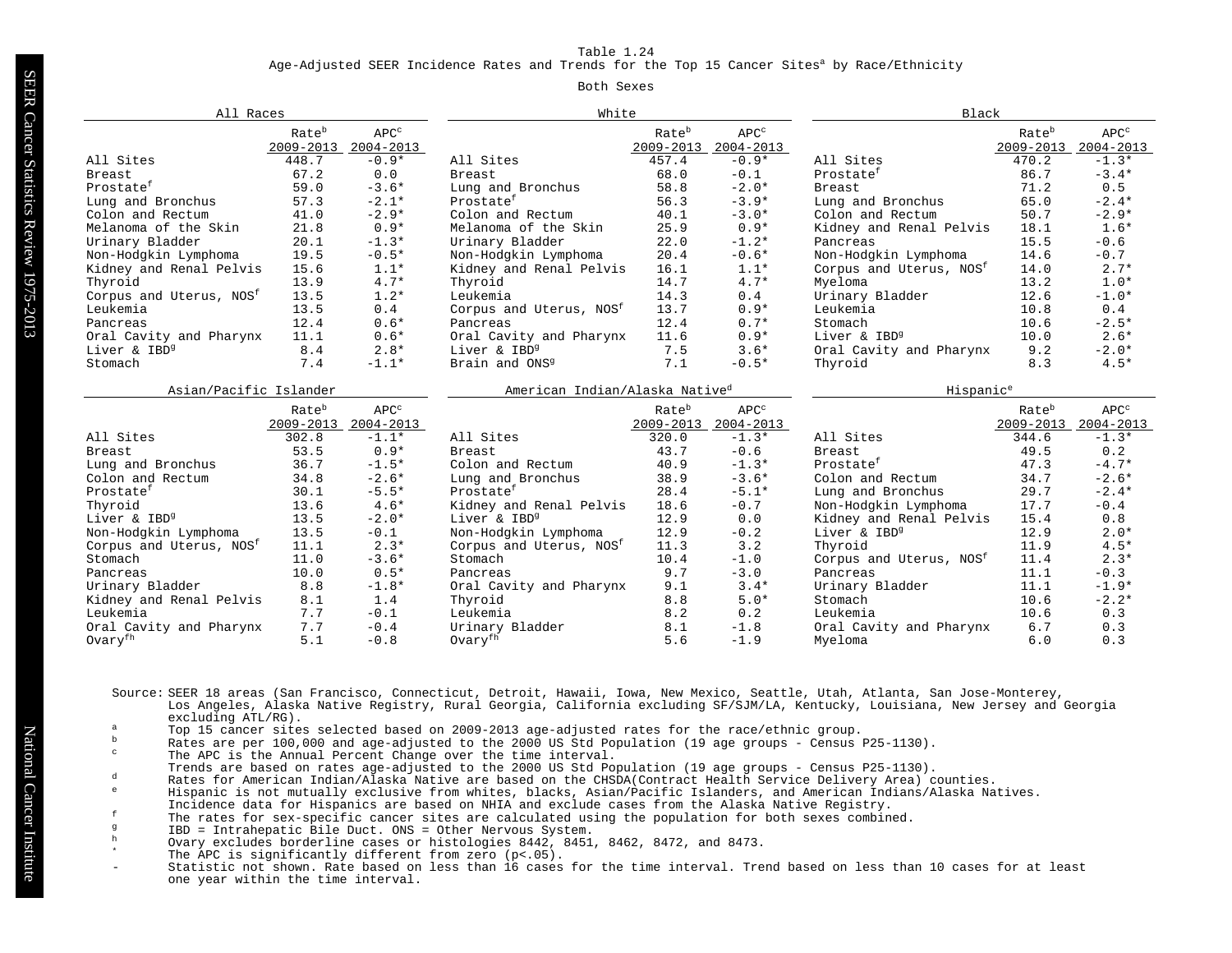### Age-Adjusted SEER Incidence Rates and Trends for the Top 15 Cancer Sites<sup>a</sup> by Race/Ethnicity

### Males

| All Races                  |                                    |                                      | White                                      |                                    | Black                             |                            |                                    |                          |
|----------------------------|------------------------------------|--------------------------------------|--------------------------------------------|------------------------------------|-----------------------------------|----------------------------|------------------------------------|--------------------------|
|                            | Rate <sup>b</sup><br>$2009 - 2013$ | $\mbox{APC}^{\mbox{c}}$<br>2004-2013 |                                            | Rate <sup>b</sup><br>$2009 - 2013$ | APC <sup>c</sup><br>$2004 - 2013$ |                            | Rate <sup>b</sup><br>$2009 - 2013$ | $APC^c$<br>$2004 - 2013$ |
| All Sites                  | 504.5                              | $-1.7*$                              | All Sites                                  | 508.2                              | $-1.7*$                           | All Sites                  | 571.8                              | $-2.4*$                  |
| Prostate                   | 129.4                              | $-4.0*$                              | Prostate                                   | 121.9                              | $-4.3*$                           | Prostate                   | 203.5                              | $-3.8*$                  |
| Lung and Bronchus          | 67.9                               | $-2.7*$                              | Lung and Bronchus                          | 68.1                               | $-2.7*$                           | Lung and Bronchus          | 87.3                               | $-3.1*$                  |
| Colon and Rectum           | 47.1                               | $-3.1*$                              | Colon and Rectum                           | 46.0                               | $-3.3*$                           | Colon and Rectum           | 59.2                               | $-3.0*$                  |
| Urinary Bladder            | 35.3                               | $-1.4*$                              | Urinary Bladder                            | 38.5                               | $-1.3*$                           | Kidney and Renal Pelvis    | 25.0                               | 1.1                      |
| Melanoma of the Skin       | 28.5                               | $1.2*$                               | Melanoma of the Skin                       | 33.5                               | $1.1*$                            | Urinary Bladder            | 21.2                               | $-0.8$                   |
| Non-Hodgkin Lymphoma       | 23.7                               | $-0.4*$                              | Non-Hodgkin Lymphoma                       | 24.8                               | $-0.4*$                           | Non-Hodgkin Lymphoma       | 17.6                               | $-1.1$                   |
| Kidney and Renal Pelvis    | 21.4                               | $1.1*$                               | Kidney and Renal Pelvis                    | 21.9                               | $1.1*$                            | Pancreas                   | 17.2                               | $-0.3$                   |
| Leukemia                   | 17.3                               | 0.3                                  | Leukemia                                   | 18.2                               | 0.2                               | Liver & IBD <sup>f</sup>   | 16.4                               | $2.6*$                   |
| Oral Cavity and Pharynx    | 16.7                               | $0.7*$                               | Oral Cavity and Pharynx                    | 17.4                               | $1.0*$                            | Myeloma                    | 15.7                               | 0.7                      |
| Pancreas                   | 14.1                               | $0.6*$                               | Pancreas                                   | 14.1                               | $0.7*$                            | Oral Cavity and Pharynx    | 14.4                               | $-2.0*$                  |
| Liver & IBD <sup>f</sup>   | 13.0                               | $2.8*$                               | Liver & IBD <sup>f</sup>                   | 11.6                               | $3.5*$                            | Stomach                    | 14.0                               | $-3.4*$                  |
| Stomach                    | 10.0                               | $-1.5*$                              | Stomach                                    | 9.1                                | $-1.1*$                           | Leukemia                   | 13.8                               | 0.2                      |
| Myeloma                    | 8.2                                | $1.3*$                               | Brain and ONS <sup>f</sup>                 | 8.3                                | $-0.6*$                           | Larynx                     | 8.7                                | $-3.4*$                  |
| Brain and ONS <sup>f</sup> | 7.6                                | $-0.5*$                              | Esophagus                                  | 7.9                                | $-0.8*$                           | Esophaqus                  | 7.2                                | $-4.5*$                  |
| Esophagus                  | 7.4                                | $-1.4*$                              | Myeloma                                    | 7.7                                | $1.4*$                            | Brain and ONS <sup>f</sup> | 4.9                                | $1.4*$                   |
| Asian/Pacific Islander     |                                    |                                      | American Indian/Alaska Native <sup>d</sup> |                                    |                                   | Hispanic <sup>e</sup>      |                                    |                          |
|                            | Rate <sup>b</sup>                  | $APC^c$                              |                                            | Rate <sup>b</sup>                  | APC <sup>c</sup>                  |                            | Rate <sup>b</sup>                  | APC <sup>c</sup>         |
|                            | 2009-2013                          | 2004-2013                            |                                            | 2009-2013                          | 2004-2013                         |                            | 2009-2013                          | $2004 - 2013$            |
| All Sites                  | 317.3                              | $-2.3*$                              | All Sites                                  | 338.5                              | $-1.6*$                           | All Sites                  | 382.9                              | $-2.4*$                  |
| Prostate                   | 68.9                               | $-5.7*$                              | Prostate                                   | 63.9                               | $-5.4*$                           | Prostate                   | 106.9                              | $-5.0*$                  |
| Lung and Bronchus          | 47.9                               | $-2.1*$                              | Lung and Bronchus                          | 48.6                               | $-2.1$                            | Colon and Rectum           | 41.3                               | $-3.0*$                  |
| Colon and Rectum           | 41.2                               | $-2.1*$                              | Colon and Rectum                           | 46.2                               | $-0.1$                            | Lung and Bronchus          | 36.6                               | $-3.4*$                  |
| Liver & IBD <sup>f</sup>   | 20.8                               | $-1.7*$                              | Kidney and Renal Pelvis                    | 25.1                               | 1.3                               | Non-Hodgkin Lymphoma       | 20.7                               | 0.0                      |
| Non-Hodgkin Lymphoma       | 16.5                               | $-0.1$                               | Liver & IBD <sup>f</sup>                   | 18.5                               | $-0.4$                            | Kidney and Renal Pelvis    | 20.1                               | 0.1                      |
| Urinary Bladder            | 15.5                               | $-1.8*$                              | Non-Hodgkin Lymphoma                       | 14.6                               | $-0.6$                            | Liver & IBD <sup>f</sup>   | 19.5                               | $1.9*$                   |
| Stomach                    | 14.3                               | $-4.0*$                              | Urinary Bladder                            | 14.4                               | $-2.0$                            | Urinary Bladder            | 19.4                               | $-2.2*$                  |
| Kidney and Renal Pelvis    | 11.7                               | $2.0*$                               | Stomach                                    | 13.5                               | $-2.0$                            | Stomach                    | 13.5                               | $-3.2*$                  |
| Oral Cavity and Pharynx    |                                    |                                      |                                            |                                    |                                   | Leukemia                   | 12.8                               | 0.2                      |
|                            | 11.1                               | 0.5                                  | Oral Cavity and Pharynx                    | 13.2                               | 4.6                               |                            |                                    |                          |
| Pancreas                   | 11.0                               | 0.3                                  | Pancreas                                   | 10.9                               | $-$                               | Pancreas                   | 11.8                               | $-0.6$                   |
| Leukemia                   | 9.6                                | 0.0                                  | Leukemia                                   | 9.7                                | 0.1                               | Oral Cavity and Pharynx    | 10.0                               | 0.2                      |
| Thyroid                    | 6.5                                | $5.8*$                               | Myeloma                                    | 5.2                                | $\overline{\phantom{0}}$          | Myeloma                    | 7.5                                | 0.9                      |
| Myeloma                    | 4.7                                | 0.7                                  | Esophagus                                  | 5.0                                | $\equiv$                          | Brain and ONS <sup>f</sup> | 5.7                                | $-1.7*$                  |
| Brain and ONS <sup>f</sup> | 4.3                                | 0.8                                  | Testis                                     | 4.9                                | $\overline{a}$                    | Thyroid                    | 5.0                                | $3.9*$                   |

- Source: SEER 18 areas (San Francisco, Connecticut, Detroit, Hawaii, Iowa, New Mexico, Seattle, Utah, Atlanta, San Jose-Monterey, Los Angeles, Alaska Native Registry, Rural Georgia, California excluding SF/SJM/LA, Kentucky, Louisiana, New Jersey and Georgia excluding ATL/RG).
- a Top 15 cancer sites selected based on 2009-2013 age-adjusted rates for the race/ethnic group.
- b Rates are per 100,000 and age-adjusted to the 2000 US Std Population (19 age groups Census P25-1130).
- The APC is the Annual Percent Change over the time interval.
- Trends are based on rates age-adjusted to the 2000 US Std Population (19 age groups Census P25-1130).
- d Rates for American Indian/Alaska Native are based on the CHSDA(Contract Health Service Delivery Area) counties.
- <sup>e</sup> Hispanic is not mutually exclusive from whites, blacks, Asian/Pacific Islanders, and American Indians/Alaska Natives. Incidence data for Hispanics are based on NHIA and exclude cases from the Alaska Native Registry.
- <sup>f</sup> IBD = Intrahepatic Bile Duct. ONS = Other Nervous System.
- The APC is significantly different from zero  $(p<.05)$ .
- Statistic not shown. Rate based on less than 16 cases for the time interval. Trend based on less than 10 cases for at least one year within the time interval.

National Cancer Institute National Cancer Institute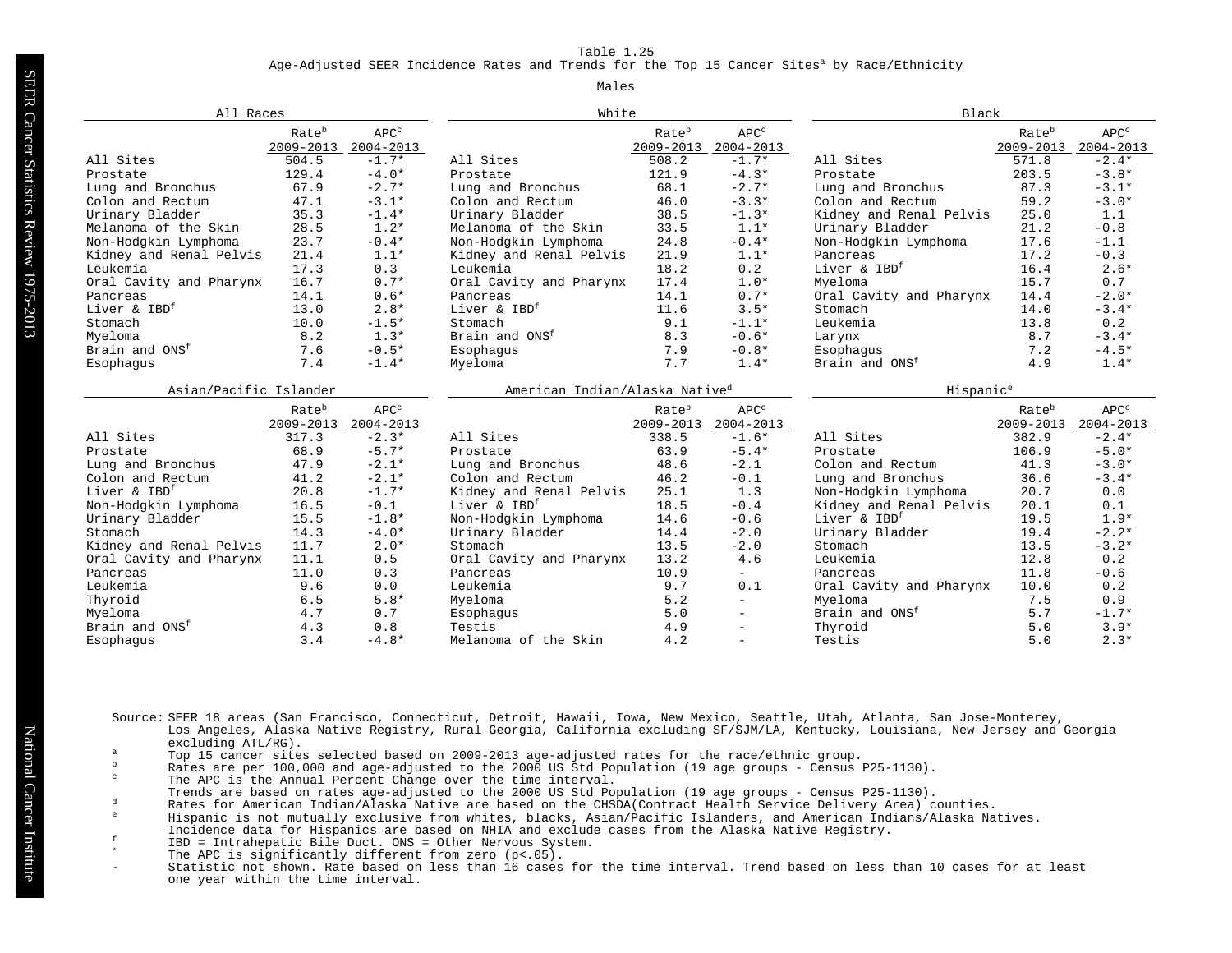Age-Adjusted SEER Incidence Rates and Trends for the Top 15 Cancer Sites<sup>a</sup> by Race/Ethnicity

### Females

| All Races                  |                                    |                                 | White                                      |                                |                               | Black                    |                                |                                   |
|----------------------------|------------------------------------|---------------------------------|--------------------------------------------|--------------------------------|-------------------------------|--------------------------|--------------------------------|-----------------------------------|
|                            | Rate <sup>b</sup><br>$2009 - 2013$ | $\text{APC}^\circ$<br>2004-2013 |                                            | Rate <sup>b</sup><br>2009-2013 | APC <sup>c</sup><br>2004-2013 |                          | Rate <sup>b</sup><br>2009-2013 | APC <sup>c</sup><br>$2004 - 2013$ |
| All Sites                  | 409.9                              | $-0.2$                          | All Sites                                  | 422.5                          | $-0.2$                        | All Sites                | 400.5                          | $-0.3$                            |
| <b>Breast</b>              | 125.0                              | 0.2                             | <b>Breast</b>                              | 128.0                          | 0.1                           | <b>Breast</b>            | 125.2                          | $0.6*$                            |
| Lung and Bronchus          | 49.4                               | $-1.5*$                         | Lung and Bronchus                          | 51.8                           | $-1.4*$                       | Lung and Bronchus        | 50.0                           | $-1.5*$                           |
| Colon and Rectum           | 36.0                               | $-2.7*$                         | Colon and Rectum                           | 35.2                           | $-2.7*$                       | Colon and Rectum         | 44.8                           | $-3.0*$                           |
| Corpus and Uterus, NOS     | 25.4                               | $1.4*$                          | Corpus and Uterus, NOS                     | 26.0                           | $1.1*$                        | Corpus and Uterus, NOS   | 24.6                           | $2.9*$                            |
| Thyroid                    | 20.6                               | $4.8*$                          | Thyroid                                    | 21.9                           | $4.8*$                        | Pancreas                 | 14.2                           | $-0.8$                            |
| Melanoma of the Skin       | 16.9                               | 0.4                             | Melanoma of the Skin                       | 20.4                           | 0.4                           | Kidney and Renal Pelvis  | 12.8                           | $2.0*$                            |
| Non-Hodgkin Lymphoma       | 16.1                               | $-0.7*$                         | Non-Hodgkin Lymphoma                       | 16.9                           | $-0.8*$                       | Thyroid                  | 12.4                           | $5.0*$                            |
| Ovary <sup>g</sup>         | 11.9                               | $-1.7*$                         | Ovary <sup>g</sup>                         | 12.5                           | $-1.8*$                       | Non-Hodgkin Lymphoma     | 12.2                           | $-0.3$                            |
| Pancreas                   | 11.0                               | $0.5*$                          | Leukemia                                   | 11.1                           | 0.4                           | Myeloma                  | 11.5                           | 1.2                               |
| Kidney and Renal Pelvis    | 10.7                               | 0.9                             | Kidney and Renal Pelvis                    | 11.1                           | 0.9                           | Ovary <sup>g</sup>       | 9.6                            | $-1.1*$                           |
| Leukemia                   | 10.5                               | 0.4                             | Pancreas                                   | 10.9                           | $0.7*$                        | Cervix Uteri             | 8.9                            | $-2.5*$                           |
| Urinary Bladder            | 8.6                                | $-1.6*$                         | Urinary Bladder                            | 9.2                            | $-1.5*$                       | Leukemia                 | 8.7                            | 0.4                               |
| Cervix Uteri               | 7.5                                | $-1.7*$                         | Cervix Uteri                               | 7.5                            | $-1.5*$                       | Stomach                  | 8.1                            | $-1.7$                            |
| Oral Cavity and Pharynx    | 6.2                                | 0.0                             | Oral Cavity and Pharynx                    | 6.4                            | 0.4                           | Urinary Bladder          | 6.9                            | $-1.9*$                           |
| Brain and ONS <sup>f</sup> | 5.4                                | $-0.5$                          | Brain and ONS <sup>f</sup>                 | 6.0                            | $-0.4$                        | Oral Cavity and Pharynx  | 5.2                            | $-2.1*$                           |
| Asian/Pacific Islander     |                                    |                                 | American Indian/Alaska Native <sup>d</sup> |                                |                               | Hispanic <sup>e</sup>    |                                |                                   |
|                            | Rate <sup>b</sup>                  | $APC^c$                         |                                            | Rate <sup>b</sup>              | $APC^c$                       |                          | Rate <sup>b</sup>              | APC <sup>c</sup>                  |
|                            | 2009-2013                          | 2004-2013                       |                                            | $2009 - 2013$                  | 2004-2013                     |                          | 2009-2013                      | $2004 - 2013$                     |
| All Sites                  | 296.7                              | $-0.1$                          | All Sites                                  | 310.7                          | $-0.9*$                       | All Sites                | 321.9                          | $-0.2$                            |
| <b>Breast</b>              | 97.3                               | $0.9*$                          | <b>Breast</b>                              | 81.2                           | $-0.5$                        | Breast                   | 92.4                           | 0.3                               |
| Colon and Rectum           | 29.8                               | $-3.1*$                         | Colon and Rectum                           | 36.8                           | $-2.3*$                       | Colon and Rectum         | 29.4                           | $-2.2*$                           |
| Lung and Bronchus          | 28.5                               | $-0.6$                          | Lung and Bronchus                          | 32.0                           | $-5.1*$                       | Lung and Bronchus        | 24.8                           | $-1.3*$                           |
| Corpus and Uterus, NOS     | 20.3                               | $2.3*$                          | Corpus and Uterus, NOS                     | 21.3                           | 3.4                           | Corpus and Uterus, NOS   | 21.4                           | $2.5*$                            |
| Thyroid                    | 19.9                               | $4.2*$                          | Thyroid                                    | 13.6                           | $7.0*$                        | Thyroid                  | 18.6                           | $4.6*$                            |
| Non-Hodgkin Lymphoma       | 11.1                               | $-0.2$                          | Kidney and Renal Pelvis                    | 13.3                           | $-3.3$                        | Non-Hodgkin Lymphoma     | 15.3                           | $-0.7$                            |
| Ovary <sup>g</sup>         | 9.3                                | $-0.7$                          | Non-Hodgkin Lymphoma                       | 11.6                           | $-0.3$                        | Kidney and Renal Pelvis  | 11.5                           | $1.6*$                            |
| Pancreas                   | 9.3                                | 0.8                             | Ovary <sup>g</sup>                         | 10.4                           | $-1.9$                        | Ovary <sup>g</sup>       | 10.6                           | $-1.7*$                           |
| Stomach                    | 8.5                                | $-3.2*$                         | Pancreas                                   | 8.6                            | $-4.0$                        | Pancreas                 | 10.4                           | 0.0                               |
| Liver & IBD <sup>f</sup>   | 7.6                                | $-2.5*$                         | Liver & IBD <sup>f</sup>                   | 8.1                            | 0.1                           | Cervix Uteri             | 9.4                            | $-4.5*$                           |
| Leukemia                   | 6.2                                | $-0.2$                          | Stomach                                    | 8.0                            | 0.5                           | Leukemia                 | 8.8                            | 0.2                               |
| Cervix Uteri               | 6.2                                | $-3.1*$                         | Cervix Uteri                               | 7.7                            | $-0.8$                        | Stomach                  | 8.5                            | $-1.0$                            |
| Kidney and Renal Pelvis    | 5.4                                | 0.4                             | Leukemia                                   | 7.2                            | 0.9                           | Liver & IBD <sup>f</sup> | 7.4                            | $2.3*$                            |
| Oral Cavity and Pharynx    | 4.9                                | $-1.7$                          | Oral Cavity and Pharynx                    | 5.7                            | $\overline{a}$                | Urinary Bladder          | 5.0                            | $-1.6*$                           |
| Urinary Bladder            | 3.9                                | $-1.3$                          | Myeloma                                    | 4.8                            | $\equiv$                      | Myeloma                  | 4.9                            | $-0.5$                            |

Source: SEER 18 areas (San Francisco, Connecticut, Detroit, Hawaii, Iowa, New Mexico, Seattle, Utah, Atlanta, San Jose-Monterey, Los Angeles, Alaska Native Registry, Rural Georgia, California excluding SF/SJM/LA, Kentucky, Louisiana, New Jersey and Georgia excluding ATL/RG).

a Top 15 cancer sites selected based on 2009-2013 age-adjusted rates for the race/ethnic group.<br>b pates are per 100,000 and age-adjusted to the 2000 US Std Population (19 age groups - Census)

b Rates are per 100,000 and age-adjusted to the 2000 US Std Population (19 age groups - Census P25-1130).

- The APC is the Annual Percent Change over the time interval.
- Trends are based on rates age-adjusted to the 2000 US Std Population (19 age groups Census P25-1130).
- <sup>d</sup> Rates for American Indian/Alaska Native are based on the CHSDA(Contract Health Service Delivery Area) counties.
- <sup>e</sup> Hispanic is not mutually exclusive from whites, blacks, Asian/Pacific Islanders, and American Indians/Alaska Natives. Incidence data for Hispanics are based on NHIA and exclude cases from the Alaska Native Registry.
- <sup>f</sup> IBD = Intrahepatic Bile Duct. ONS = Other Nervous System.
- <sup>g</sup> Ovary excludes borderline cases or histologies 8442, 8451, 8462, 8472, and 8473.
- The APC is significantly different from zero  $(p<.05)$ .
- Statistic not shown. Rate based on less than 16 cases for the time interval. Trend based on less than 10 cases for at least one year within the time interval.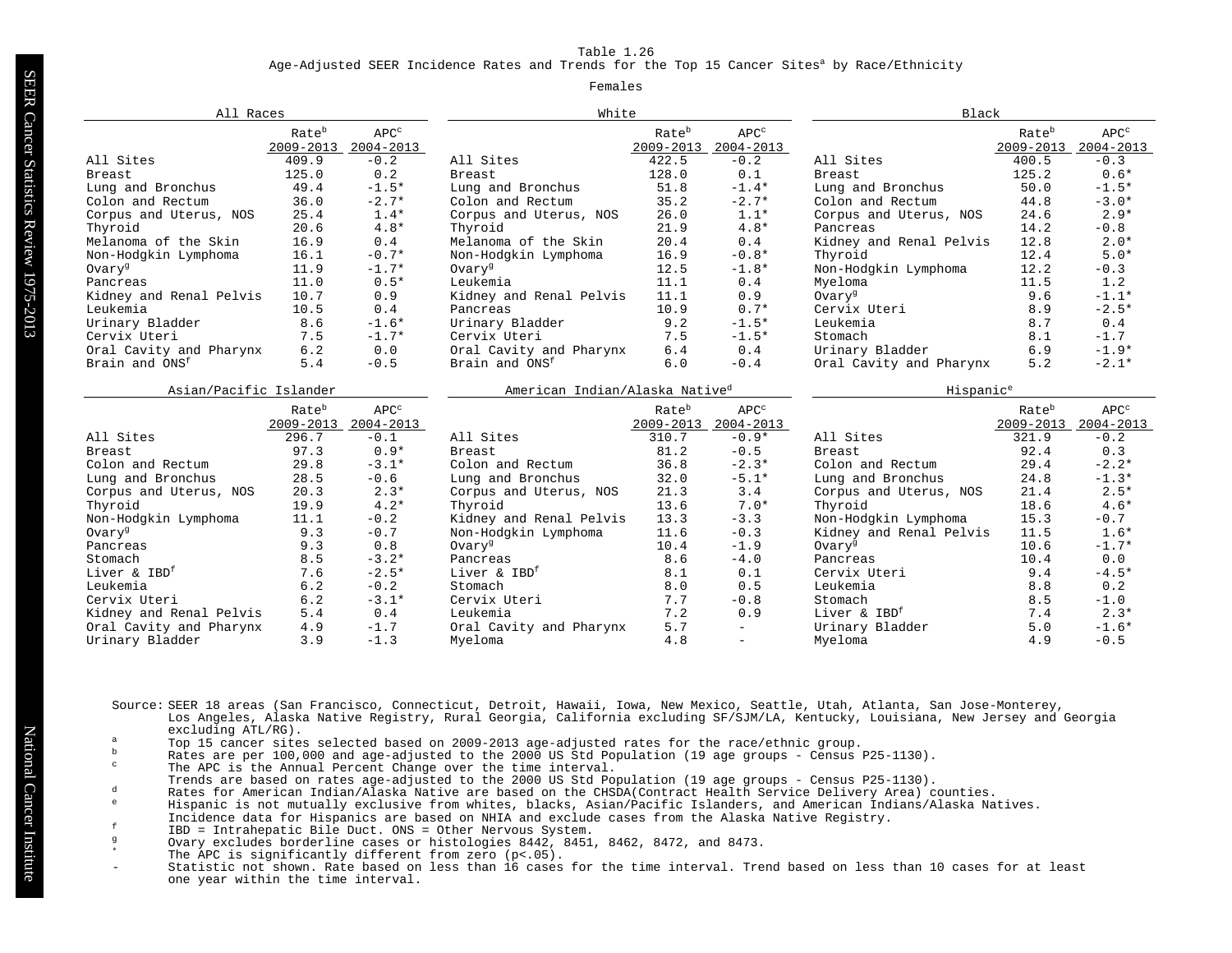Age-Adjusted U.S. Death Rates and Trends for the Top 15 Cancer Sites<sup>a</sup> by Race/Ethnicity

### Both Sexes

| All Races                  |                    |                      | White                                      |                                |                               |                                     | Black                          |                                   |  |
|----------------------------|--------------------|----------------------|--------------------------------------------|--------------------------------|-------------------------------|-------------------------------------|--------------------------------|-----------------------------------|--|
|                            | Rateb<br>2009-2013 | $APC^c$<br>2004-2013 |                                            | Rate <sup>b</sup><br>2009-2013 | APC <sup>c</sup><br>2004-2013 |                                     | Rate <sup>b</sup><br>2009-2013 | APC <sup>c</sup><br>$2004 - 2013$ |  |
| All Sites                  | 168.5              | $-1.5*$              | All Sites                                  | 168.4                          | $-1.4*$                       | All Sites                           | 197.9                          | $-2.1*$                           |  |
| Lung and Bronchus          | 46.0               | $-2.3*$              | Lung and Bronchus                          | 46.7                           | $-2.2*$                       | Lung and Bronchus                   | 49.4                           | $-2.7*$                           |  |
| Colon and Rectum           | 15.1               | $-2.5*$              | Colon and Rectum                           | 14.7                           | $-2.5*$                       | Colon and Rectum                    | 20.7                           | $-3.0*$                           |  |
| Breast                     | 12.0               | $-2.0*$              | <b>Breast</b>                              | 11.6                           | $-2.0*$                       | <b>Breast</b>                       | 17.4                           | $-1.5*$                           |  |
| Pancreas                   | 10.9               | 0.1                  | Pancreas                                   | 10.8                           | $0.2*$                        | Prostate <sup>f</sup>               | 15.9                           | $-3.7*$                           |  |
| Prostatef                  | 8.2                | $-2.7*$              | Prostate <sup>f</sup>                      | 7.7                            | $-2.5*$                       | Pancreas                            | 13.5                           | $-0.4*$                           |  |
| Leukemia                   | 6.9                | $-0.9*$              | Leukemia                                   | 7.1                            | $-0.7*$                       | Liver & IBD <sup>9</sup>            | 8.1                            | $2.5*$                            |  |
| Liver & IBD <sup>9</sup>   | 6.1                | $2.8*$               | Non-Hodgkin Lymphoma                       | 6.3                            | $-2.3*$                       | Myeloma                             | 6.2                            | $-0.8*$                           |  |
| Non-Hodgkin Lymphoma       | 6.0                | $-2.3*$              | Liver & IBD <sup>9</sup>                   | 5.7                            | $2.9*$                        | Stomach                             | 6.1                            | $-3.1*$                           |  |
| Urinary Bladder            | 4.4                | 0.0                  | Brain and ONS <sup>9</sup>                 | 4.7                            | 0.3                           | Leukemia                            | 5.8                            | $-1.5*$                           |  |
| Brain and ONS <sup>9</sup> | 4.3                | 0.2                  | Urinary Bladder                            | 4.6                            | $0.1*$                        | Corpus and Uterus, NOS <sup>f</sup> | 4.7                            | $1.6*$                            |  |
| Ovaryf                     | 4.2                | $-2.5*$              | Ovaryf                                     | 4.3                            | $-2.5*$                       | Non-Hodgkin Lymphoma                | 4.4                            | $-1.9*$                           |  |
| Esophagus                  | 4.1                | $-1.0*$              | Esophagus                                  | 4.3                            | $-0.4*$                       | Ovaryf                              | 3.8                            | $-2.0*$                           |  |
| Kidney and Renal Pelvis    | 3.9                | $-0.8*$              | Kidney and Renal Pelvis                    | 4.0                            | $-0.7*$                       | Esophagus                           | 3.8                            | $-4.4*$                           |  |
| Myeloma                    | 3.3                | $-0.8*$              | Melanoma of the Skin                       | 3.1                            | 0.0                           | Kidney and Renal Pelvis             | 3.7                            | $-1.4*$                           |  |
| Stomach                    | 3.3                | $-2.5*$              | Myeloma                                    | 3.1                            | $-0.8*$                       | Urinary Bladder                     | 3.6                            | $-0.9*$                           |  |
| Asian/Pacific Islander     |                    |                      | American Indian/Alaska Native <sup>d</sup> |                                |                               | Hispanic <sup>e</sup>               |                                |                                   |  |
|                            | Rate <sup>b</sup>  | $APC^c$              |                                            | Rate <sup>b</sup>              | $APC^c$                       |                                     | Rate <sup>b</sup>              | $APC^c$                           |  |
|                            | 2009-2013          | 2004-2013            |                                            | 2009-2013                      | 2004-2013                     |                                     | 2009-2013                      | $2004 - 2013$                     |  |
| All Sites                  | 104.4              | $-1.3*$              | All Sites                                  | 153.6                          | $-1.2*$                       | All Sites                           | 117.6                          | $-1.2*$                           |  |
| Lung and Bronchus          | 24.2               | $-1.6*$              | Lung and Bronchus                          | 37.8                           | $-1.7*$                       | Lung and Bronchus                   | 19.7                           | $-2.5*$                           |  |
| Colon and Rectum           | 10.5               | $-1.5*$              | Colon and Rectum                           | 16.8                           | 0.1                           | Colon and Rectum                    | 12.0                           | $-1.7*$                           |  |
| Liver & IBD <sup>9</sup>   | 9.7                | $-0.6$               | Liver & IBD <sup>9</sup>                   | 10.2                           | 1.7                           | Liver & IBD <sup>9</sup>            | 9.0                            | $1.6*$                            |  |
| Pancreas                   | 7.7                | 0.0                  | Pancreas                                   | 8.7                            | $-0.9$                        | Pancreas                            | 8.6                            | $-0.2$                            |  |
| Breast                     | 6.3                | $-1.2*$              | Breast                                     | 8.2                            | $-3.9*$                       | <b>Breast</b>                       | 8.0                            | $-1.2*$                           |  |
| Stomach                    | 5.7                | $-4.0*$              | Prostate <sup>f</sup>                      | 7.7                            | $-2.6*$                       | Prostate <sup>f</sup>               | 6.8                            | $-2.8*$                           |  |
| Non-Hodgkin Lymphoma       | 4.0                | $-1.4*$              | Kidney and Renal Pelvis                    | 6.5                            | 1.0                           | Stomach                             | 5.4                            | $-2.7*$                           |  |
| Leukemia                   | 4.0                | 0.2                  | Stomach                                    | 5.3                            | $-2.5$                        | Non-Hodgkin Lymphoma                | 5.1                            | $-1.2*$                           |  |
| Prostate <sup>f</sup>      | 3.6                | $-3.7*$              | Non-Hodgkin Lymphoma                       | 4.5                            | $-2.5*$                       | Leukemia                            | 4.9                            | 0.0                               |  |
| Ovaryf                     | 2.5                | $-1.4*$              | Leukemia                                   | 4.5                            | $-2.1$                        | Kidney and Renal Pelvis             | 3.5                            | $-1.1*$                           |  |
| Brain and ONS <sup>9</sup> | 2.0                | 0.8                  | Ovaryf                                     | 3.7                            | $-1.5$                        | Ovary <sup>f</sup>                  | 3.1                            | $-1.8*$                           |  |
| Oral Cavity and Pharynx    | 1.9                | $-0.9$               | Esophagus                                  | 3.3                            | $-2.8*$                       | Brain and ONS <sup>9</sup>          | 2.9                            | 0.3                               |  |
| Kidney and Renal Pelvis    | 1.9                | $-0.3$               | Myeloma                                    | 2.9                            | $-2.2$                        | Myeloma                             | 2.8                            | $-0.7$                            |  |
| Urinary Bladder            | 1.7                | 0.1                  | Brain and ONS <sup>9</sup>                 | 2.4                            | 2.5                           | Urinary Bladder                     | 2.3                            | $-0.6$                            |  |
| Esophagus                  | 1.7                | $-2.2*$              | Urinary Bladder                            | 2.1                            | 1.3                           | Esophaqus                           | 2.2                            | $-1.5$                            |  |

Source: US Mortality Files, National Center for Health Statistics, Centers for Disease Control and Prevention.<br>a Top 15 cancer sites selected based on 2009-2013 aga-adjusted rates for the race/ethnic group

- a Top 15 cancer sites selected based on 2009-2013 age-adjusted rates for the race/ethnic group.
- b Rates are per 100,000 and age-adjusted to the 2000 US Std Population (19 age groups Census P25-1130).
- The APC is the Annual Percent Change over the time interval.
- Trends are based on rates age-adjusted to the 2000 US Std Population (19 age groups Census P25-1130).
- d Rates for American Indian/Alaska Native are based on the CHSDA(Contract Health Service Delivery Area) counties.
- <sup>e</sup> Hispanic is not mutually exclusive from whites, blacks, Asian/Pacific Islanders, and American Indians/Alaska Natives.
- f The rates for sex-specific cancer sites are calculated using the population for both sexes combined.
	- IBD = Intrahepatic Bile Duct. ONS = Other Nervous System.
- \* The APC is significantly different from zero (p<.05).<br>- Statistic not shown Rate based on less than 16 cases
- Statistic not shown. Rate based on less than 16 cases for the time interval. Trend based on less than 10 cases for at least one year within the time interval.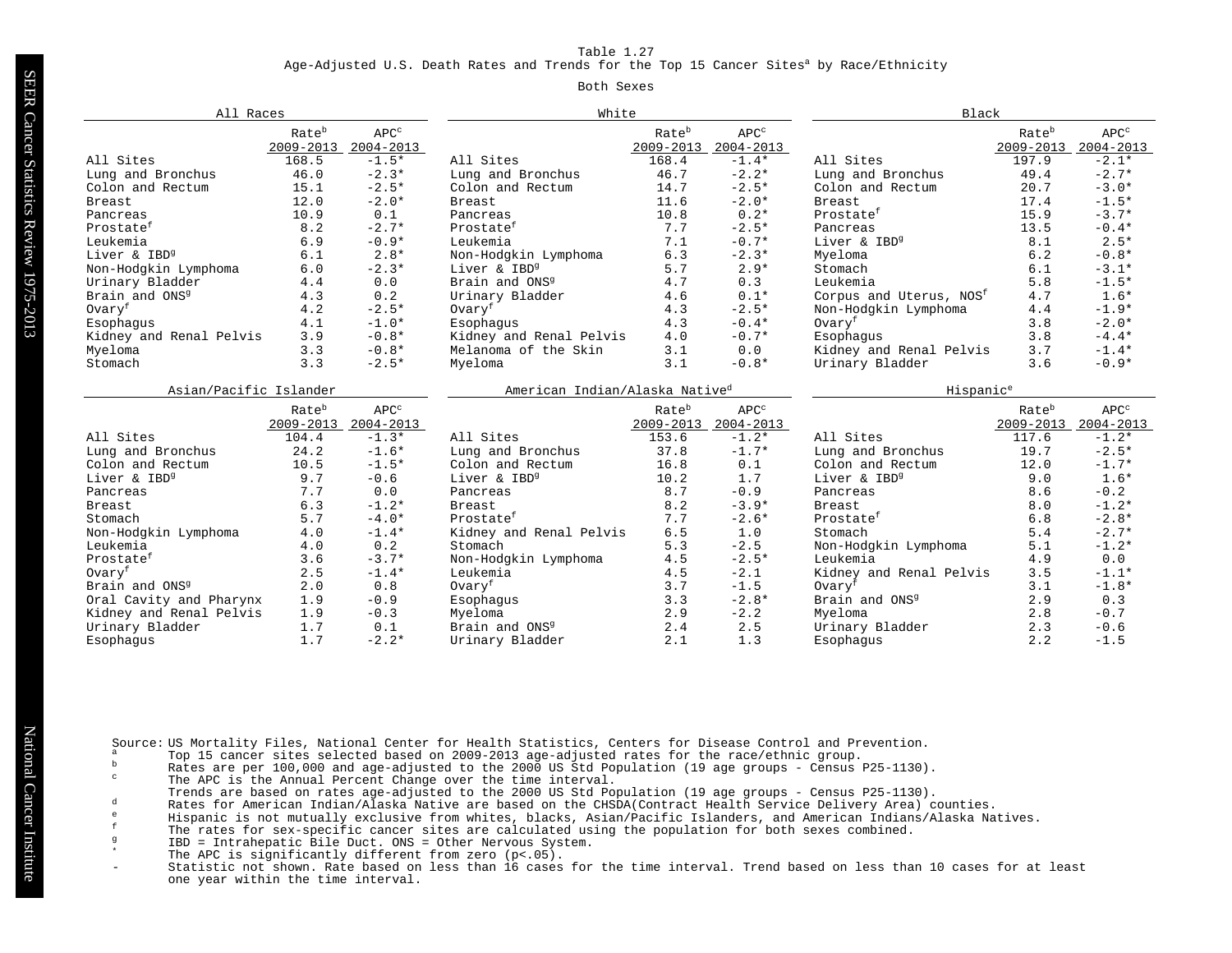Age-Adjusted U.S. Death Rates and Trends for the Top 15 Cancer Sites<sup>a</sup> by Race/Ethnicity

### Males

| All Races                       |                   |           | White                                      |                   |                  | Black                      |                   |                  |
|---------------------------------|-------------------|-----------|--------------------------------------------|-------------------|------------------|----------------------------|-------------------|------------------|
|                                 | Rate <sup>b</sup> | $APC^c$   |                                            | Rate <sup>b</sup> | APC <sup>c</sup> |                            | Rate <sup>b</sup> | APC <sup>c</sup> |
|                                 | 2009-2013         | 2004-2013 |                                            | 2009-2013         | 2004-2013        |                            | 2009-2013         | $2004 - 2013$    |
| All Sites                       | 204.0             | $-1.8*$   | All Sites                                  | 202.9             | $-1.6*$          | All Sites                  | 254.2             | $-2.7*$          |
| Lung and Bronchus               | 57.8              | $-2.9*$   | Lung and Bronchus                          | 57.7              | $-2.9*$          | Lung and Bronchus          | 70.6              | $-3.4*$          |
| Prostate                        | 20.7              | $-3.4*$   | Prostate                                   | 19.1              | $-3.3*$          | Prostate                   | 44.2              | $-4.3*$          |
| Colon and Rectum                | 18.1              | $-2.6*$   | Colon and Rectum                           | 17.6              | $-2.6*$          | Colon and Rectum           | 26.1              | $-2.7*$          |
| Pancreas                        | 12.5              | 0.1       | Pancreas                                   | 12.5              | $0.2*$           | Pancreas                   | 15.0              | $-0.5$           |
| Leukemia                        | 9.3               | $-0.9*$   | Leukemia                                   | 9.6               | $-0.8*$          | Liver & IBD <sup>f</sup>   | 12.8              | $2.7*$           |
| Liver & IBD <sup>f</sup>        | 9.1               | $2.9*$    | Liver & IBD <sup>f</sup>                   | 8.3               | $3.1*$           | Stomach                    | 8.8               | $-3.4*$          |
| Non-Hodgkin Lymphoma            | 7.7               | $-2.0*$   | Urinary Bladder                            | 8.1               | 0.0              | Leukemia                   | 7.7               | $-1.7*$          |
| Urinary Bladder                 | 7.7               | $-0.1*$   | Non-Hodgkin Lymphoma                       | 8.1               | $-2.0*$          | Myeloma                    | 7.5               | $-1.3*$          |
| Esophagus                       | 7.4               | $-1.0*$   | Esophaqus                                  | 7.7               | $-0.5*$          | Esophagus                  | 6.6               | $-4.6*$          |
| Kidney and Renal Pelvis         | 5.7               | $-0.6*$   | Kidney and Renal Pelvis                    | 5.8               | $-0.5*$          | Non-Hodgkin Lymphoma       | 5.7               | $-1.6*$          |
| Brain and ONS <sup>f</sup>      | 5.3               | 0.2       | Brain and ONS <sup>f</sup>                 | 5.7               | 0.3              | Kidney and Renal Pelvis    | 5.5               | $-1.4*$          |
| Stomach                         | 4.5               | $-2.8*$   | Melanoma of the Skin                       | 4.6               | 0.2              | Urinary Bladder            | 5.4               | $-0.6$           |
| Myeloma                         | 4.2               | $-0.8*$   | Myeloma                                    | 4.0               | $-0.7*$          | Oral Cavity and Pharynx    | 5.0               | $-3.4*$          |
| Melanoma of the Skin            | 4.1               | 0.0       | Stomach                                    | 3.9               | $-2.8*$          | Larynx                     | 3.5               | $-4.0*$          |
| Oral Cavity and Pharynx         | 3.8               | $-0.4$    | Oral Cavity and Pharynx                    | 3.7               | 0.2              | Brain and ONS <sup>f</sup> | 3.1               | 0.7              |
| Asian/Pacific Islander          |                   |           | American Indian/Alaska Native <sup>d</sup> |                   |                  | Hispanic <sup>e</sup>      |                   |                  |
|                                 | Rate <sup>b</sup> | $APC^c$   |                                            | Rate <sup>b</sup> | APC <sup>c</sup> |                            | Rate <sup>b</sup> | APC <sup>c</sup> |
|                                 | 2009-2013         | 2004-2013 |                                            | 2009-2013         | $2004 - 2013$    |                            | 2009-2013         | $2004 - 2013$    |
| All Sites                       | 125.6             | $-1.6*$   | All Sites                                  | 183.0             | $-1.3*$          | All Sites                  | 145.0             | $-1.6*$          |
| Lung and Bronchus               | 32.7              | $-2.4*$   | Lung and Bronchus                          | 46.6              | $-1.7$           | Lung and Bronchus          | 28.3              | $-3.3*$          |
| Liver & IBD <sup>f</sup>        | 14.4              | $-0.4$    | Prostate                                   | 19.1              | $-3.3*$          | Prostate                   | 17.1              | $-3.3*$          |
| Colon and Rectum                | 12.6              | $-1.4*$   | Colon and Rectum                           | 18.9              | $-1.1$           | Colon and Rectum           | 15.4              | $-1.3*$          |
| Prostate                        | 9.1               | $-3.6*$   | Liver & IBD <sup>f</sup>                   | 14.3              | $3.7*$           | Liver & IBD <sup>f</sup>   | 13.0              | $1.5*$           |
| Pancreas                        | 8.3               | $-0.4$    | Pancreas                                   | 9.6               | $-1.9$           | Pancreas                   | 9.6               | $-0.4$           |
| Stomach                         | 7.5               | $-4.3*$   | Kidney and Renal Pelvis                    | 9.0               | $-0.5$           | Stomach                    | 7.1               | $-3.0*$          |
| Leukemia                        | 5.1               | $-0.4$    | Stomach                                    | 7.4               | $-4.2$           | Non-Hodgkin Lymphoma       | 6.3               | $-1.0*$          |
| Non-Hodgkin Lymphoma            | 4.9               | $-1.5*$   | Leukemia                                   | 6.2               | $-1.7$           | Leukemia                   | 6.2               | $-0.2$           |
| Urinary Bladder                 | 2.9               | 0.7       | Non-Hodgkin Lymphoma                       | 5.7               | 0.1              | Kidney and Renal Pelvis    | 4.9               | $-1.9*$          |
| Esophaqus                       | 2.9               | $-2.0$    | Esophaqus                                  | 5.2               | $-4.2$           | Esophaqus                  | 4.1               | $-1.4$           |
| Oral Cavity and Pharynx         | 2.9               | $-0.9$    | Urinary Bladder                            | 3.8               | 1.2              | Urinary Bladder            | 4.0               | $-0.6$           |
| Kidney and Renal Pelvis         | 2.8               | 0.5       | Myeloma                                    | 3.4               | $-3.0$           | Myeloma                    | 3.5               | $-0.4$           |
| Brain and ONS <sup>f</sup>      | 2.4               | 0.5       | Oral Cavity and Pharynx                    | 3.3               | $-2.2$           | Brain and ONS <sup>f</sup> | 3.4               | 0.1              |
| Myeloma                         | 2.2               | $-0.1$    | Brain and ONS <sup>f</sup>                 | 3.0               | 1.9              | Oral Cavity and Pharynx    | 2.4               | $-1.3*$          |
| Soft Tissue including Heart 1.1 |                   | 0.6       | Soft Tissue including Heart 1.7            |                   | $-$              | Larynx                     | 1.6               | $-3.0*$          |

Source: US Mortality Files, National Center for Health Statistics, Centers for Disease Control and Prevention.<br><sup>a</sup> Top 15 cancer sites selected based on 2009-2013 age-adjusted rates for the race/ethnic group.

- 
- b Rates are per 100,000 and age-adjusted to the race/edded youp.<br>Rates are per 100,000 and age-adjusted to the 2000 US Std Population (19 age groups Census P25-1130).
- The APC is the Annual Percent Change over the time interval.
- Trends are based on rates age-adjusted to the 2000 US Std Population (19 age groups Census P25-1130).
- d Rates for American Indian/Alaska Native are based on the CHSDA(Contract Health Service Delivery Area) counties.
- e Hispanic is not mutually exclusive from whites, blacks, Asian/Pacific Islanders, and American Indians/Alaska Natives.
- <sup>f</sup> IBD = Intrahepatic Bile Duct. ONS = Other Nervous System.
- \* The APC is significantly different from zero (p<.05).<br>- Statistic not shown Rate based on less than 16 cases
- Statistic not shown. Rate based on less than 16 cases for the time interval. Trend based on less than 10 cases for at least one year within the time interval.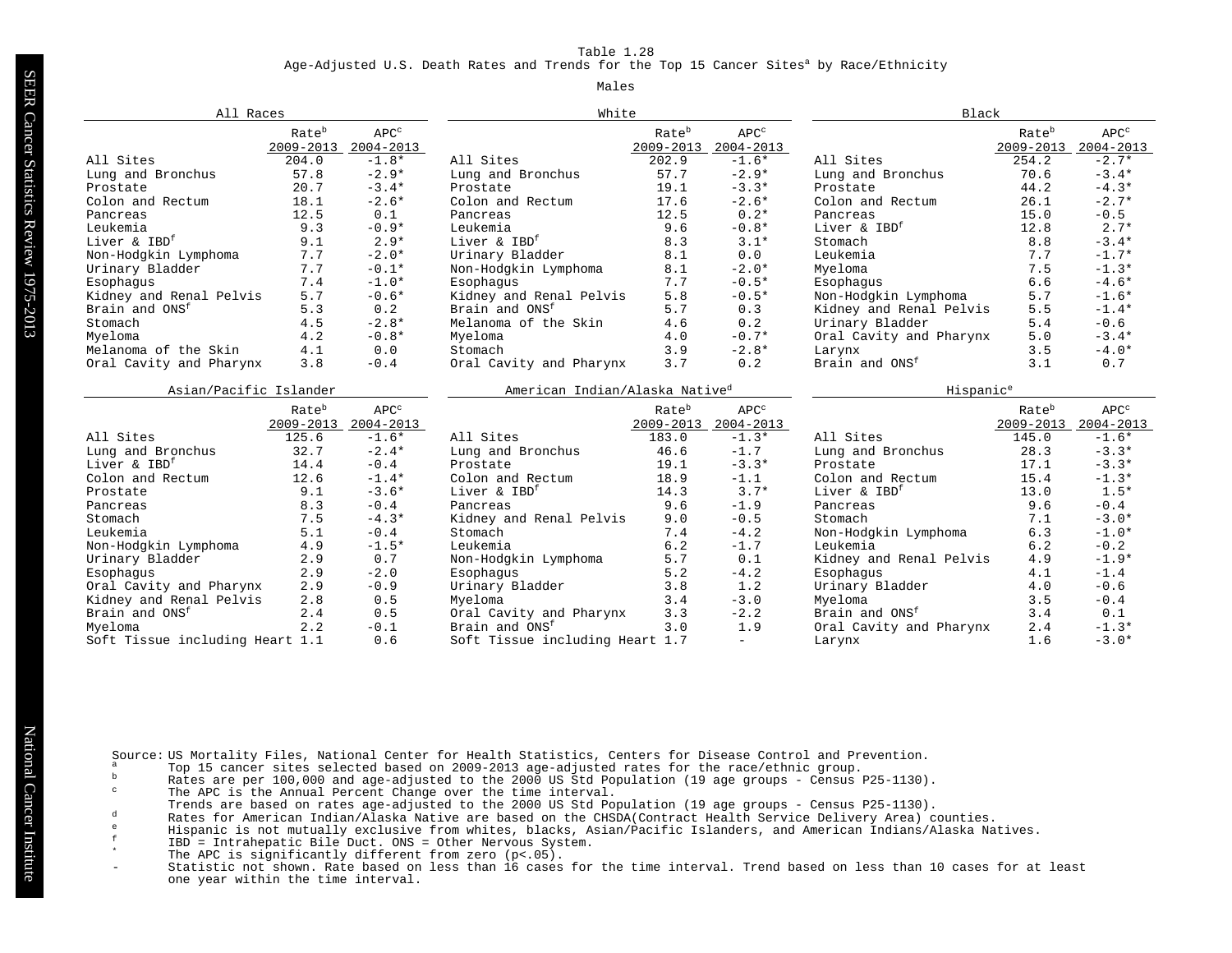Age-Adjusted U.S. Death Rates and Trends for the Top 15 Cancer Sites<sup>a</sup> by Race/Ethnicity

### Females

| All Races                  |                                |                               | White                                   |                                            |                               | Black                      |                                |                                   |
|----------------------------|--------------------------------|-------------------------------|-----------------------------------------|--------------------------------------------|-------------------------------|----------------------------|--------------------------------|-----------------------------------|
|                            | Rate <sup>b</sup><br>2009-2013 | APC <sup>c</sup><br>2004-2013 |                                         | Rate <sup>b</sup><br>2009-2013             | APC <sup>c</sup><br>2004-2013 |                            | Rate <sup>b</sup><br>2009-2013 | APC <sup>c</sup><br>$2004 - 2013$ |
| All Sites                  | 143.4                          | $-1.4*$                       | All Sites                               | 143.6                                      | $-1.3*$                       | All Sites                  | 163.8                          | $-1.6*$                           |
| Lung and Bronchus          | 37.0                           | $-1.6*$                       | Lung and Bronchus                       | 38.3                                       | $-1.5*$                       | Lung and Bronchus          | 35.3                           | $-1.9*$                           |
| <b>Breast</b>              | 21.5                           | $-1.8*$                       | Breast.                                 | 21.0                                       | $-1.8*$                       | Breast.                    | 29.6                           | $-1.4*$                           |
| Colon and Rectum           | 12.7                           | $-2.7*$                       | Colon and Rectum                        | 12.3                                       | $-2.6*$                       | Colon and Rectum           | 17.1                           | $-3.5*$                           |
| Pancreas                   | 9.5                            | 0.1                           | Pancreas                                | 9.4                                        | 0.2                           | Pancreas                   | 12.2                           | $-0.3$                            |
| Ovary                      | 7.5                            | $-2.2*$                       | Ovary                                   | 7.8                                        | $-2.2*$                       | Corpus and Uterus, NOS     | 7.9                            | $1.9*$                            |
| Leukemia                   | 5.2                            | $-1.0*$                       | Leukemia                                | 5.3                                        | $-0.9*$                       | Ovary                      | 6.5                            | $-1.8*$                           |
| Non-Hodgkin Lymphoma       | 4.7                            | $-2.8*$                       | Non-Hodgkin Lymphoma                    | 4.9                                        | $-2.8*$                       | Myeloma                    | 5.4                            | $-0.5$                            |
| Corpus and Uterus, NOS     | 4.5                            | $1.3*$                        | Corpus and Uterus, NOS                  | 4.1                                        | $1.1*$                        | Leukemia                   | 4.6                            | $-1.4*$                           |
| Liver & IBD <sup>f</sup>   | 3.6                            | $2.2*$                        | Brain and ONS <sup>f</sup>              | 3.8                                        | 0.3                           | Liver & IBD <sup>f</sup>   | 4.4                            | $2.0*$                            |
| Brain and ONS <sup>f</sup> | 3.5                            | 0.1                           | Liver & IBD <sup>f</sup>                | 3.4                                        | $2.3*$                        | Stomach                    | 4.2                            | $-3.0*$                           |
| Myeloma                    | 2.7                            | $-1.1*$                       | Kidney and Renal Pelvis                 | 2.5                                        | $-1.3*$                       | Cervix Uteri               | 3.9                            | $-1.9*$                           |
| Kidney and Renal Pelvis    | 2.5                            | $-1.4*$                       | Myeloma                                 | 2.4                                        | $-1.2*$                       | Non-Hodgkin Lymphoma       | 3.5                            | $-2.0*$                           |
| Stomach                    | 2.4                            | $-2.4*$                       | Urinary Bladder                         | 2.2                                        | $-0.4*$                       | Urinary Bladder            | 2.5                            | $-1.7*$                           |
| Cervix Uteri               | 2.3                            | $-0.7*$                       | Cervix Uteri                            | 2.1                                        | $-0.4$                        | Kidney and Renal Pelvis    | 2.5                            | $-1.5*$                           |
| Urinary Bladder            | 2.2                            | $-0.6*$                       | Stomach                                 | 2.1                                        | $-2.4*$                       | Brain and ONS <sup>f</sup> | 2.1                            | 0.1                               |
| Asian/Pacific Islander     |                                |                               |                                         | American Indian/Alaska Native <sup>d</sup> |                               | Hispanic <sup>e</sup>      |                                |                                   |
|                            | Rate <sup>b</sup>              | $APC^c$                       |                                         | Rate <sup>b</sup>                          | APC <sup>c</sup>              |                            | Rate <sup>b</sup>              | APC <sup>c</sup>                  |
|                            | 2009-2013                      | 2004-2013                     |                                         | 2009-2013                                  | 2004-2013                     |                            | $2009 - 2013$                  | $2004 - 2013$                     |
| All Sites                  | 89.6                           | $-1.0*$                       | All Sites                               | 132.3                                      | $-1.4*$                       | All Sites                  | 98.5                           | $-0.9*$                           |
| Lung and Bronchus          | 18.1                           | $-0.4$                        | Lung and Bronchus                       | 31.3                                       | $-1.6*$                       | <b>Breast</b>              | 14.5                           | $-1.0*$                           |
| <b>Breast</b>              | 11.2                           | $-1.3*$                       | Colon and Rectum                        | 15.1                                       | 1.0                           | Lung and Bronchus          | 13.5                           | $-1.4*$                           |
| Colon and Rectum           | 9.0                            | $-1.7*$                       | <b>Breast</b>                           | 14.7                                       | $-3.7*$                       | Colon and Rectum           | 9.4                            | $-2.4*$                           |
| Pancreas                   | 7.3                            | 0.4                           | Pancreas                                | 8.0                                        | $-0.9$                        | Pancreas                   | 7.8                            | $-0.1$                            |
| Liver & IBD <sup>f</sup>   |                                |                               |                                         |                                            |                               |                            |                                | $1.4*$                            |
| Ovary                      | 6.0                            | $-0.9$                        | Liver & IBD <sup>f</sup>                | 6.8                                        | $-1.6$                        | Liver & IBD <sup>f</sup>   | 5.7                            |                                   |
|                            | 4.5                            | $-1.3*$                       | Ovary                                   | 6.7                                        | $-1.3$                        | Ovary                      | 5.5                            | $-1.7*$                           |
| Stomach                    | 4.4                            | $-3.7*$                       | Kidney and Renal Pelvis                 | 4.5                                        | 2.6                           | Non-Hodgkin Lymphoma       | 4.2                            | $-1.4*$                           |
| Non-Hodgkin Lymphoma       | 3.3                            | $-1.2*$                       | Stomach                                 | 3.8                                        | $-0.8$                        | Stomach                    | 4.1                            | $-2.5*$                           |
| Leukemia                   | 3.1                            | 0.9                           | Corpus and Uterus, NOS                  | 3.6                                        | 3.7                           | Leukemia                   | 4.0                            | 0.4                               |
| Corpus and Uterus, NOS     | 2.9                            | $2.8*$                        | Non-Hodgkin Lymphoma                    | 3.5                                        | $-5.4*$                       | Corpus and Uterus, NOS     | 3.6                            | $2.6*$                            |
| Cervix Uteri               | 1.8                            | $-1.7$                        | Leukemia                                | 3.3                                        | $-2.0$                        | Cervix Uteri               | 2.6                            | $-2.8*$                           |
| Brain and ONS <sup>f</sup> | 1.7                            | 1.1                           | Cervix Uteri                            | 3.2                                        | $-1.3$                        | Brain and ONS <sup>f</sup> | 2.4                            | 0.6                               |
| Myeloma                    | 1.3                            | $-2.0$                        | Myeloma                                 | 2.6                                        | $-1.1$                        | Kidney and Renal Pelvis    | 2.3                            | $-0.4$                            |
| Oral Cavity and Pharynx    | 1.2<br>1.2                     | $-1.2$<br>$-1.5$              | Esophagus<br>Brain and ONS <sup>f</sup> | 1.8<br>1.8                                 | $\overline{\phantom{a}}$      | Myeloma                    | 2.3<br>1.2                     | $-1.2$<br>$-1.4$                  |

Source: US Mortality Files, National Center for Health Statistics, Centers for Disease Control and Prevention.<br><sup>a</sup> Top 15 cancer sites selected based on 2009-2013 age-adjusted rates for the race/ethnic group.

- 
- b Rates are per 100,000 and age-adjusted to the race/edded youp.<br>Rates are per 100,000 and age-adjusted to the 2000 US Std Population (19 age groups Census P25-1130).
- The APC is the Annual Percent Change over the time interval.
- Trends are based on rates age-adjusted to the 2000 US Std Population (19 age groups Census P25-1130).
- d Rates for American Indian/Alaska Native are based on the CHSDA(Contract Health Service Delivery Area) counties.
- e Hispanic is not mutually exclusive from whites, blacks, Asian/Pacific Islanders, and American Indians/Alaska Natives.
- <sup>f</sup> IBD = Intrahepatic Bile Duct. ONS = Other Nervous System.
- \* The APC is significantly different from zero (p<.05).<br>- Statistic not shown Rate based on less than 16 cases
- Statistic not shown. Rate based on less than 16 cases for the time interval. Trend based on less than 10 cases for at least one year within the time interval.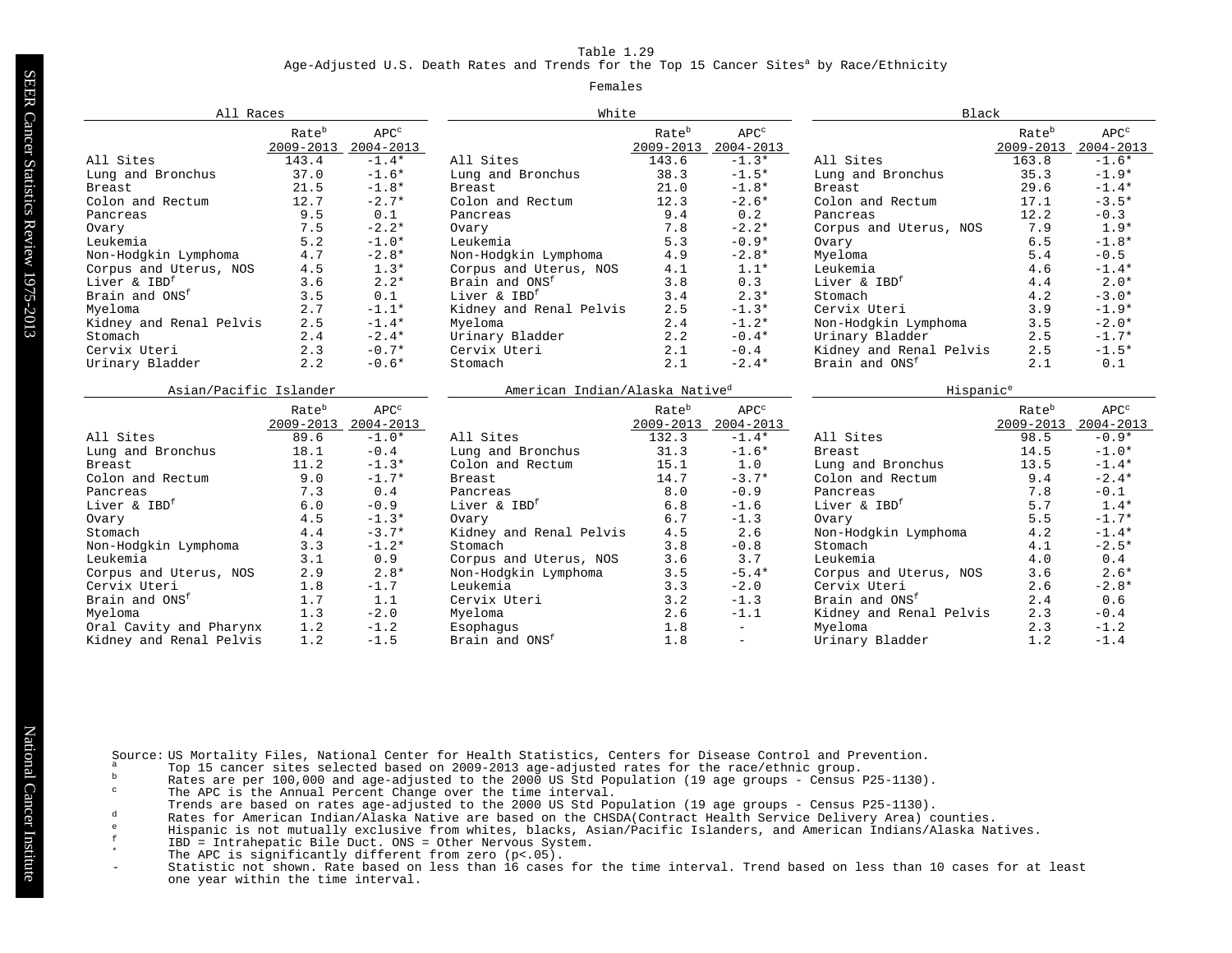# SEER Cancer Incidence and US Death Rates, 2009-2013 By Cancer Site and Race/Ethnicity



Source: SEER 18 areas (San Francisco, Connecticut, Detroit, Hawaii, Iowa, New Mexico, Seattle, Utah, Atlanta, San Jose-Monterey, Los Angeles, Alaska Native Registry, Rural Georgia, California excluding SF/SJM/LA, Kentucky, Louisiana, New Jersey and Georgia excluding ATL/RG) and US Mortality Files, National Center for Health Statistics, Centers for Disease Control and Prevention.

- Rates for American Indian/Alaska Native are based on the CHSDA (Contract Health Service Delivery Area) counties. a
- Hispanic is not mutually exclusive from whites, blacks, Asian/Pacific Islanders, and American Indians/Alaska Natives. b

Incidence data for Hispanics are based on NHIA and exclude cases from the Alaska Native Registry.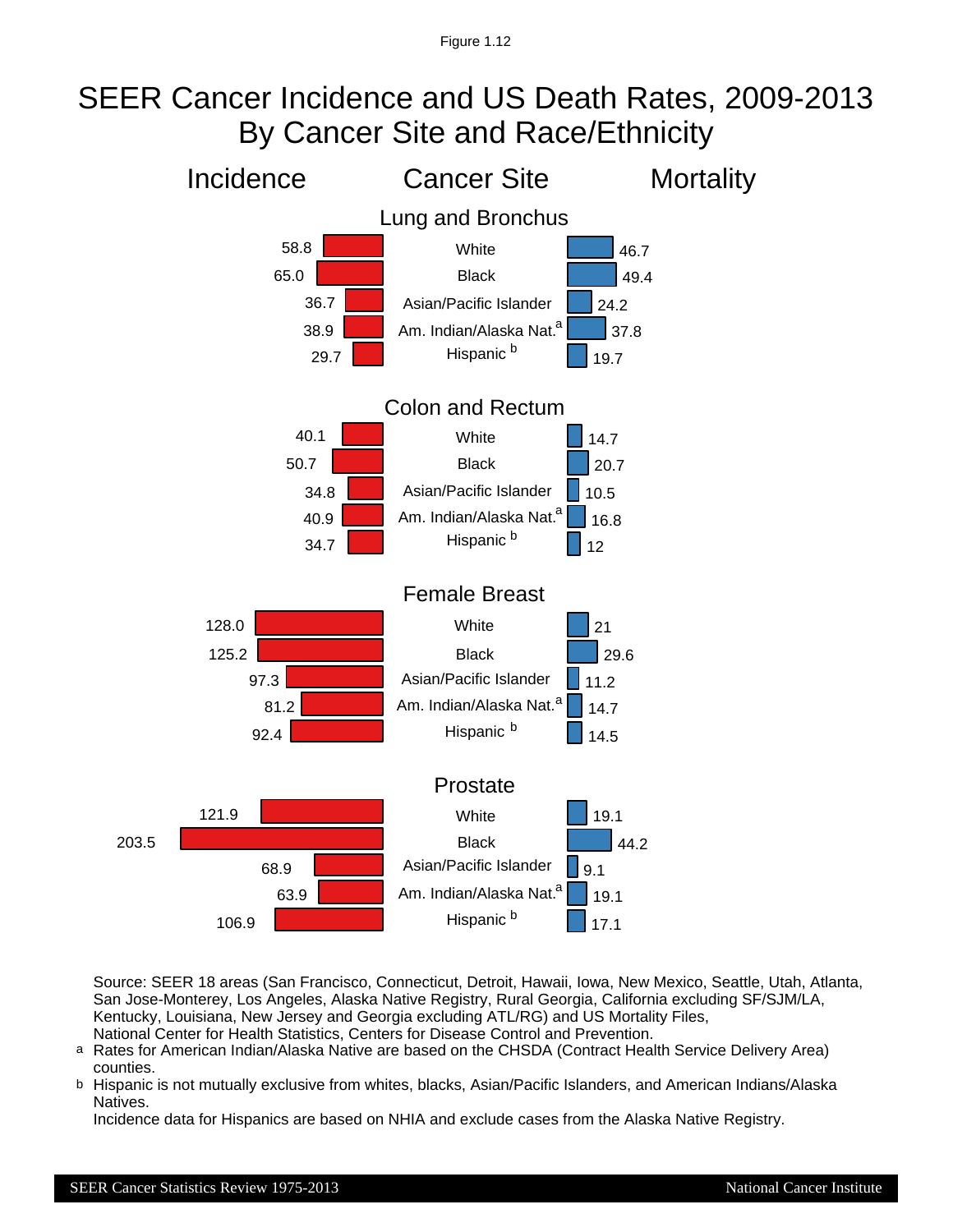# SEER Incidence 2004-2013 Males by Race/Ethnicity



Source: SEER 18 areas (San Francisco, Connecticut, Detroit, Hawaii, Iowa, New Mexico, Seattle, Utah, Atlanta, San Jose-Monterey, Los Angeles, Alaska Native Registry, Rural Georgia, California excluding SF/SJM/LA, Kentucky, Louisiana, New Jersey and Georgia excluding ATL/RG). Rates are age-adjusted to the 2000 US Std Population (19 age groups - Census P25-1103). Regression lines are calculated using the Joinpoint Regression Program Version 4.3.0.0, April 2016, National Cancer Institute.

- a Incidence rates for American Indian/Alaska Native (AI/AN) are based on the CHSDA(Contract Health Service Delivery Area) counties.
- <sup>a</sup> Incidence rates for American Indian/Alaska Native (AI/AN) are based on the CHSDA(Contract Health Service Deliver<br><sup>b</sup> Hispanic is not mutually exclusive from whites, blacks, Asian/Pacific Islanders, and American Indians Incidence data for Hispanics are based on NHIA and exclude cases from the Alaska Native Registry.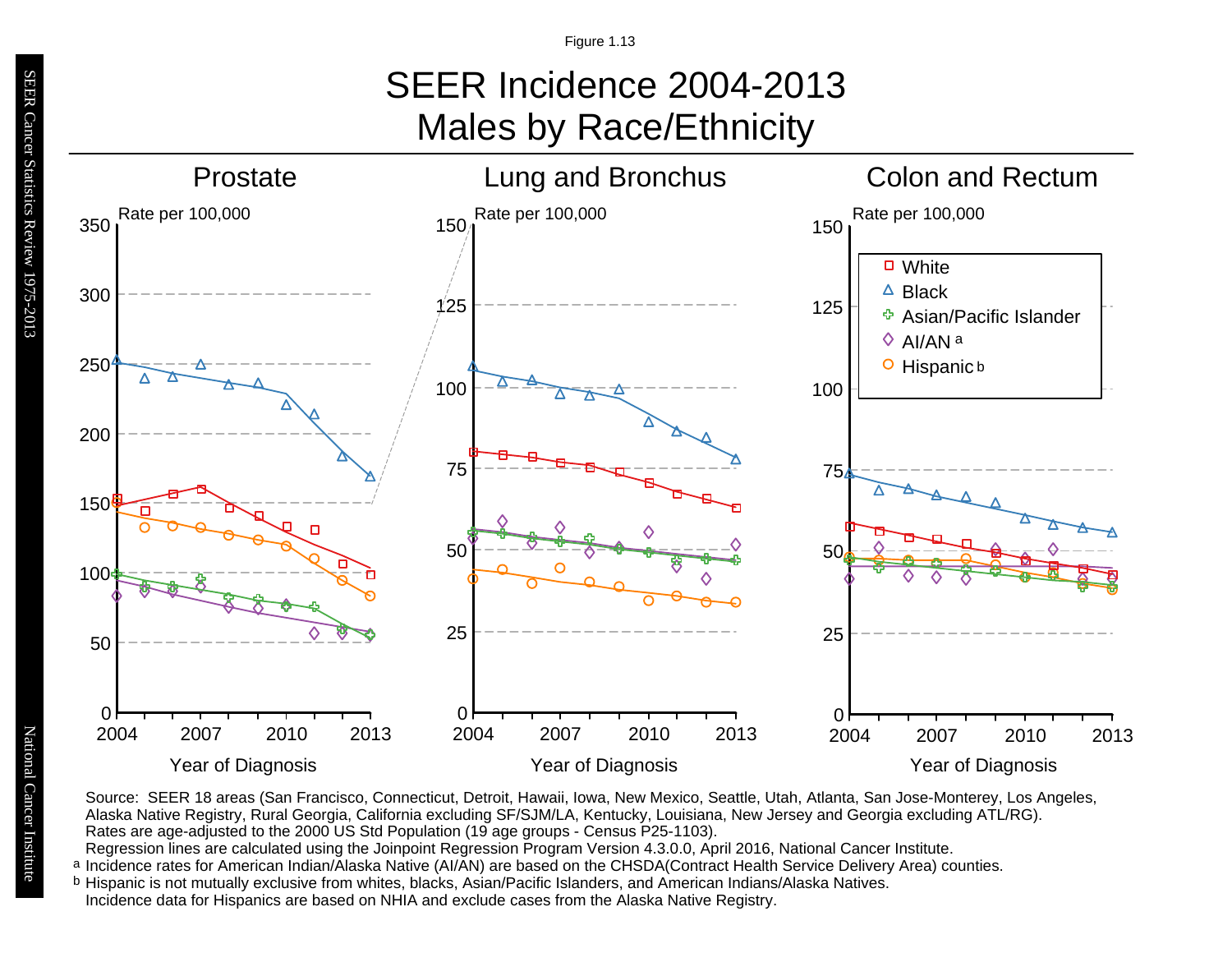# SEER Incidence 2004-2013 Females by Race/Ethnicity



Source: SEER 18 areas (San Francisco, Connecticut, Detroit, Hawaii, Iowa, New Mexico, Seattle, Utah, Atlanta, San Jose-Monterey, Los Angeles, Alaska Native Registry, Rural Georgia, California excluding SF/SJM/LA, Kentucky, Louisiana, New Jersey and Georgia excluding ATL/RG). Rates are age-adjusted to the 2000 US Std Population (19 age groups - Census P25-1103). Regression lines are calculated using the Joinpoint Regression Program Version 4.3.0.0, April 2016, National Cancer Institute.

- 
- <sup>a</sup> Incidence rates for American Indian/Ălaska Native (AI/ĀN) are based on the CHSDA(Contract Health Service Delivery Area) counties.<br><sup>b</sup> Hispanic is not mutually exclusive from whites, blacks, Asian/Pacific Islanders, and b Hispanic is not mutually exclusive from whites, blacks, Asian/Pacific Islanders, and American Indians/Alaska Natives. Incidence data for Hispanics are based on NHIA and exclude cases from the Alaska Native Registry.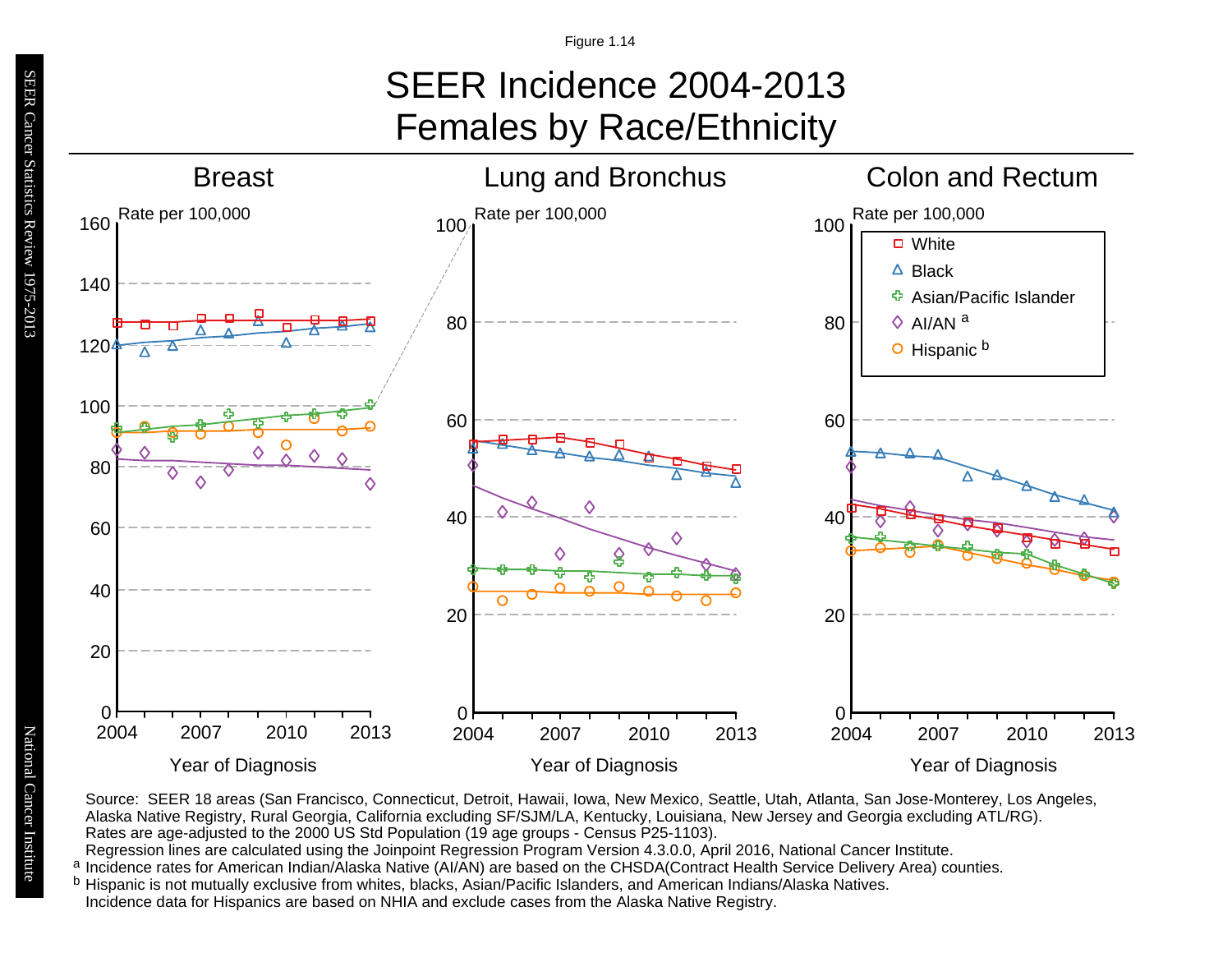# US Mortality 2004-2013 Males by Race/Ethnicity



Source: US Mortality Files, National Center for Health Statistics, Centers for Disease Control and Prevention.

Rates are age-adjusted to the 2000 US Std Population (19 age groups - Census P25-1103).

Regression lines are calculated using the Joinpoint Regression Program Version 4.3.0.0, April 2016, National Cancer Institute.

a Mortality rates for American Indian/Alaska Native (AI/AN) are based on the CHSDA(Contract Health Service Delivery Area) counties.

<sup>b</sup> Hispanic is not mutually exclusive from whites, blacks, Asian/Pacific Islanders, and American Indians/Alaska Natives.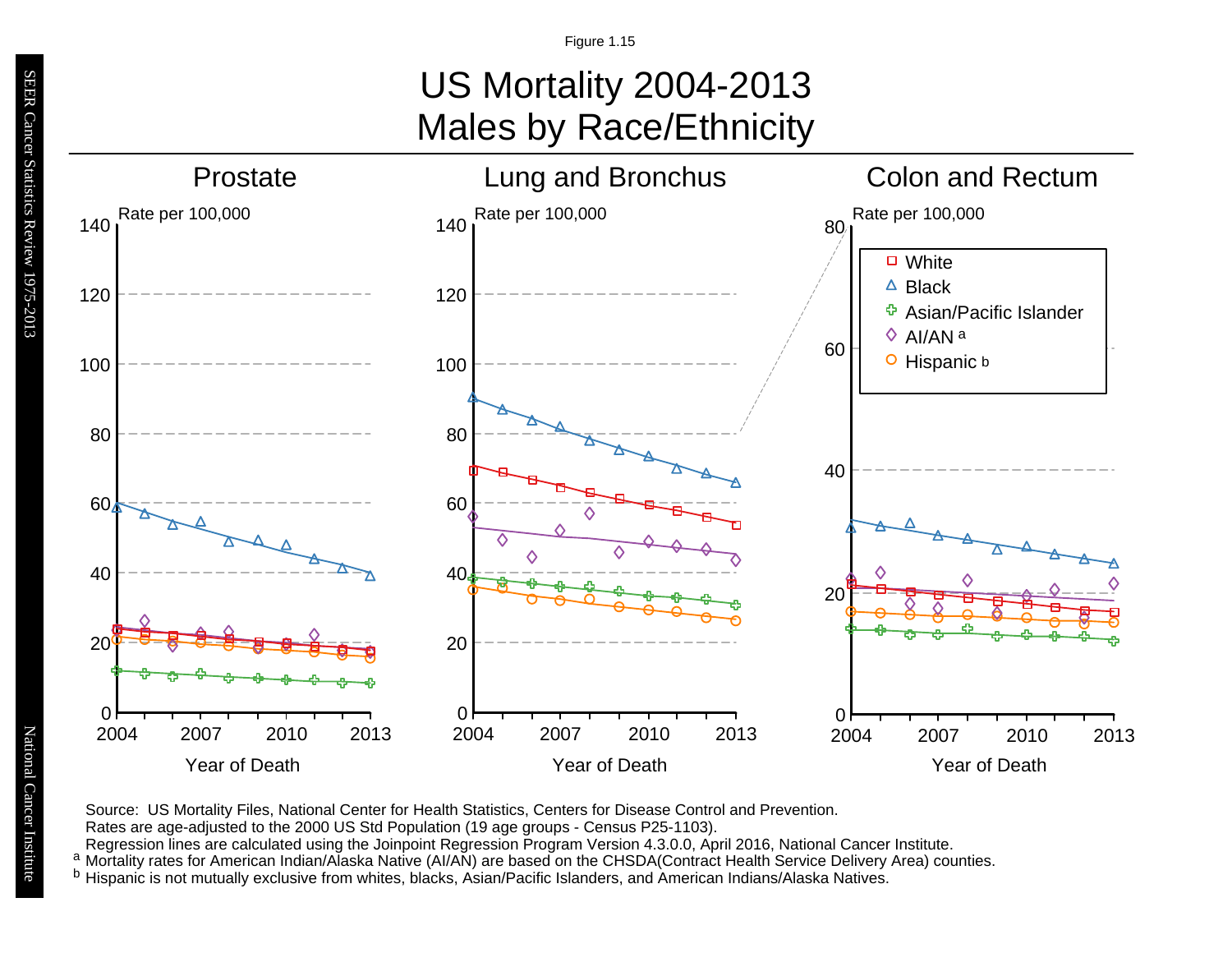# US Mortality 2004-2013 Females by Race/Ethnicity



Source: US Mortality Files, National Center for Health Statistics, Centers for Disease Control and Prevention.

Rates are age-adjusted to the 2000 US Std Population (19 age groups - Census P25-1103).

Regression lines are calculated using the Joinpoint Regression Program Version 4.3.0.0, April 2016, National Cancer Institute.

a Mortality rates for American Indian/Alaska Native (AI/AN) are based on the CHSDA(Contract Health Service Delivery Area) counties.

<sup>b</sup> Hispanic is not mutually exclusive from whites, blacks, Asian/Pacific Islanders, and American Indians/Alaska Natives.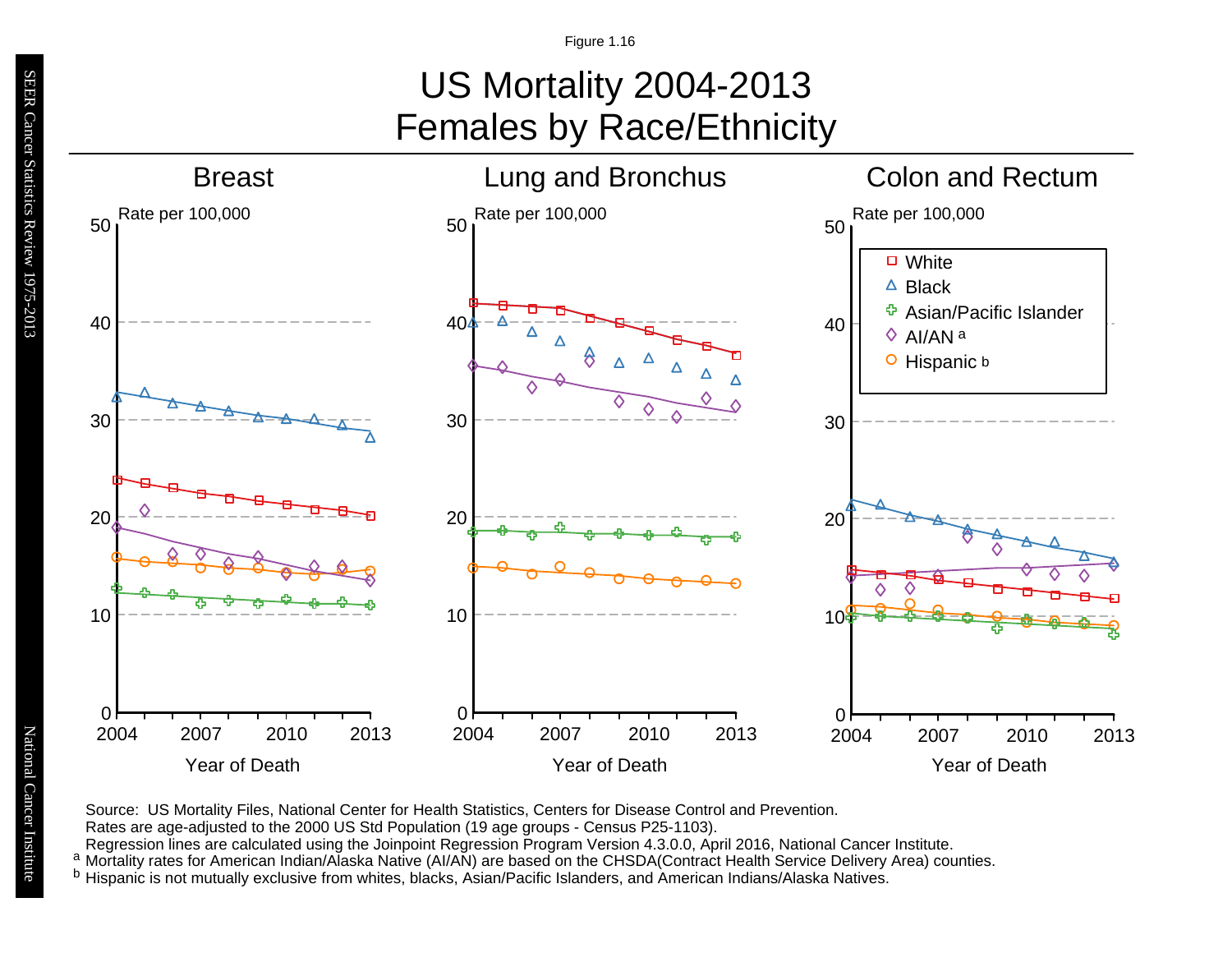### Table 2.15 All Cancer Sites (Invasive)

### SEER Incidence and U.S. Mortality Age-Adjusted Rates and Trends<sup>a</sup> By Race/Ethnicity and Sex

| SEER Incidence                   |       | SEER 18 Areas <sup>b</sup><br>Rate 2009-2013 | Rate per 100,000 persons                   |         | SEER 13 Areas <sup>b</sup><br>Trend $2004-2013^{\circ}$<br>$AAPC$ $(%)$ |                                         |                          | SEER 9 Areas <sup>b</sup><br>Trend $2004 - 2013^d$<br>AAPC $(%)$ |                          |
|----------------------------------|-------|----------------------------------------------|--------------------------------------------|---------|-------------------------------------------------------------------------|-----------------------------------------|--------------------------|------------------------------------------------------------------|--------------------------|
|                                  | Total |                                              | Males Females                              |         |                                                                         | Total Males Females Total Males Females |                          |                                                                  |                          |
| RACE/ETHNICITY                   |       |                                              |                                            |         |                                                                         |                                         |                          |                                                                  |                          |
| All Races                        | 448.7 | 504.5                                        | 409.9                                      |         | $-1.1* -2.0*$                                                           | $-0.3$                                  | $-1.0*$                  | $-1.9*$                                                          | $-0.2*$                  |
| White                            | 457.4 | 508.2                                        | 422.5                                      |         | $-1.1* -2.0* -0.3$                                                      |                                         | $-1.1*$                  | $-1.9*$                                                          | $-0.2*$                  |
| White Hispanic <sup>e</sup>      | 354.8 | 391.3                                        | 333.8                                      | $-1.2*$ | $-2.7*$                                                                 | $0.1*$                                  |                          | $\equiv$                                                         | $ \,$                    |
| White Non-Hispanic <sup>e</sup>  | 477.2 | 529.2                                        | 440.8                                      | $-1.0*$ | $-1.9*$                                                                 | $-0.2$                                  |                          | $\overline{\phantom{a}}$                                         | $\sim$                   |
| Black                            | 470.2 | 571.8                                        | 400.5                                      | $-1.5*$ | $-2.6*$                                                                 | $-0.6$                                  | $-1.4*$                  | $-2.3*$                                                          | 0.0                      |
| Asian/Pacific Islander           | 302.8 | 317.3                                        | 296.7                                      | $-1.1*$ | $-2.4*$                                                                 | 0.1                                     |                          | $\overline{\phantom{a}}$                                         | $\overline{\phantom{0}}$ |
| Amer Ind/Alaska Nat <sup>f</sup> | 320.0 | 338.5                                        | 310.7                                      | 0.0     | $-0.5$                                                                  | $0.5*$                                  | $\overline{\phantom{a}}$ | $\overline{\phantom{m}}$                                         | $-$                      |
| Hispanic <sup>e</sup>            | 344.6 | 382.9                                        | 321.9                                      |         | $-1.1* -2.3*$                                                           | 0.1                                     |                          |                                                                  |                          |
| U.S. Mortality <sup>g</sup>      |       |                                              |                                            |         |                                                                         |                                         |                          |                                                                  |                          |
|                                  |       |                                              | Rate 2009-2013<br>Rate per 100,000 persons |         | Trend 2004-2013h<br>AAPC $(%)$                                          |                                         |                          |                                                                  |                          |
|                                  | Total |                                              | Males Females                              |         |                                                                         | Total Males Females                     |                          |                                                                  |                          |
| RACE/ETHNICITY                   |       |                                              |                                            |         |                                                                         |                                         |                          |                                                                  |                          |
| All Races                        | 168.5 | 204.0                                        | 143.4                                      | $-1.5*$ | $-1.8*$                                                                 | $-1.4*$                                 |                          |                                                                  |                          |
| White                            | 168.4 | 202.9                                        | 143.6                                      |         |                                                                         | $-1.4* -1.7* -1.4*$                     |                          |                                                                  |                          |
| White Hispanic <sup>e</sup>      | 124.2 | 152.8                                        | 104.1                                      | $-1.1*$ |                                                                         | $-1.3* -0.9*$                           |                          |                                                                  |                          |
| White Non-Hispanic <sup>e</sup>  | 172.4 | 207.2                                        | 147.3                                      | $-1.4*$ | $-1.6*$                                                                 | $-1.3*$                                 |                          |                                                                  |                          |
| Black                            | 197.9 | 254.2                                        | 163.8                                      | $-2.1*$ | $-2.7*$                                                                 | $-1.6*$                                 |                          |                                                                  |                          |
| Asian/Pacific Islander           | 104.4 | 125.6                                        | 89.6                                       | $-1.4*$ | $-1.6*$                                                                 | $-1.0*$                                 |                          |                                                                  |                          |
| Amer Ind/Alaska Nat              |       |                                              |                                            |         |                                                                         |                                         |                          |                                                                  |                          |
| Total U.S.                       | 114.4 | 136.6                                        | 98.5                                       |         |                                                                         | $-2.0* -1.4* -2.1*$                     |                          |                                                                  |                          |
| CHSDA Counties                   | 153.6 | 183.0                                        | 132.3                                      |         |                                                                         | $-1.1* -0.3* -1.3*$                     |                          |                                                                  |                          |
| Non-CHSDA Counties               | 70.4  | 85.1                                         | 60.1                                       | $-2.8*$ |                                                                         | $-3.3* -2.5*$                           |                          |                                                                  |                          |
| Hispanic <sup>e</sup>            | 117.6 | 145.0                                        | 98.5                                       | $-1.2*$ |                                                                         | $-1.6* -1.0*$                           |                          |                                                                  |                          |

The AAPC is the Average Annual Percent Change over the time interval. The AAPCs are calculated by the Joinpoint Regression Program Version 4.3.0.0, April 2016, National Cancer Institute. Statistic not shown. Rate based on less than 16 cases for the time interval.

Trend based on less than 10 cases for at least one year within the time interval.

<sup>a</sup> Rates are age-adjusted to the 2000 US Std Population (19 age groups - Census P25-1130). Trends are based on rates age-adjusted to the 2000 US Std Population (19 age groups - Census P25-1130). <sup>b</sup> The SEER 9 areas are San Francisco, Connecticut, Detroit, Hawaii, Iowa, New Mexico, Seattle, Utah, and Atlanta.

The SEER 13 areas comprise the SEER 9 areas plus San Jose-Monterey, Los Angeles, the Alaska Native Registry, and Rural Georgia.

The SEER 18 areas comprise the SEER 13 areas plus California excluding SF/SJM/LA, Kentucky,

Louisiana, New Jersey, and Georgia excluding ATL/RG. <sup>c</sup> The 2004-2013 AAPC estimates are based on a Joinpoint analysis with up to 4 Joinpoints over diagnosis years 1992-2013.

<sup>d</sup> The 2004-2013 AAPC estimates are based on a Joinpoint analysis with up to 5 Joinpoints over diagnosis years 1975-2013.

<sup>e</sup> Hispanic and Non-Hispanic are not mutually exclusive from whites, blacks, Asian/Pacific Islanders, and American Indians/Alaska Natives. Incidence data for Hispanics and Non-Hispanics are based on NHIA and exclude cases from the Alaska Native Registry. The 2004-2013 Hispanic and Non-Hispanic mortality trends exclude deaths from New Hampshire and Oklahoma.

<sup>f</sup> Incidence data for American Indian/Alaska Native are based on the CHSDA(Contract Health Service Delivery Area) counties.

g<br>
US Mortality Files, National Center for Health Statistics, CDC.<br>
The 2004-2012 metality ADGs are based an a Joinnaint applying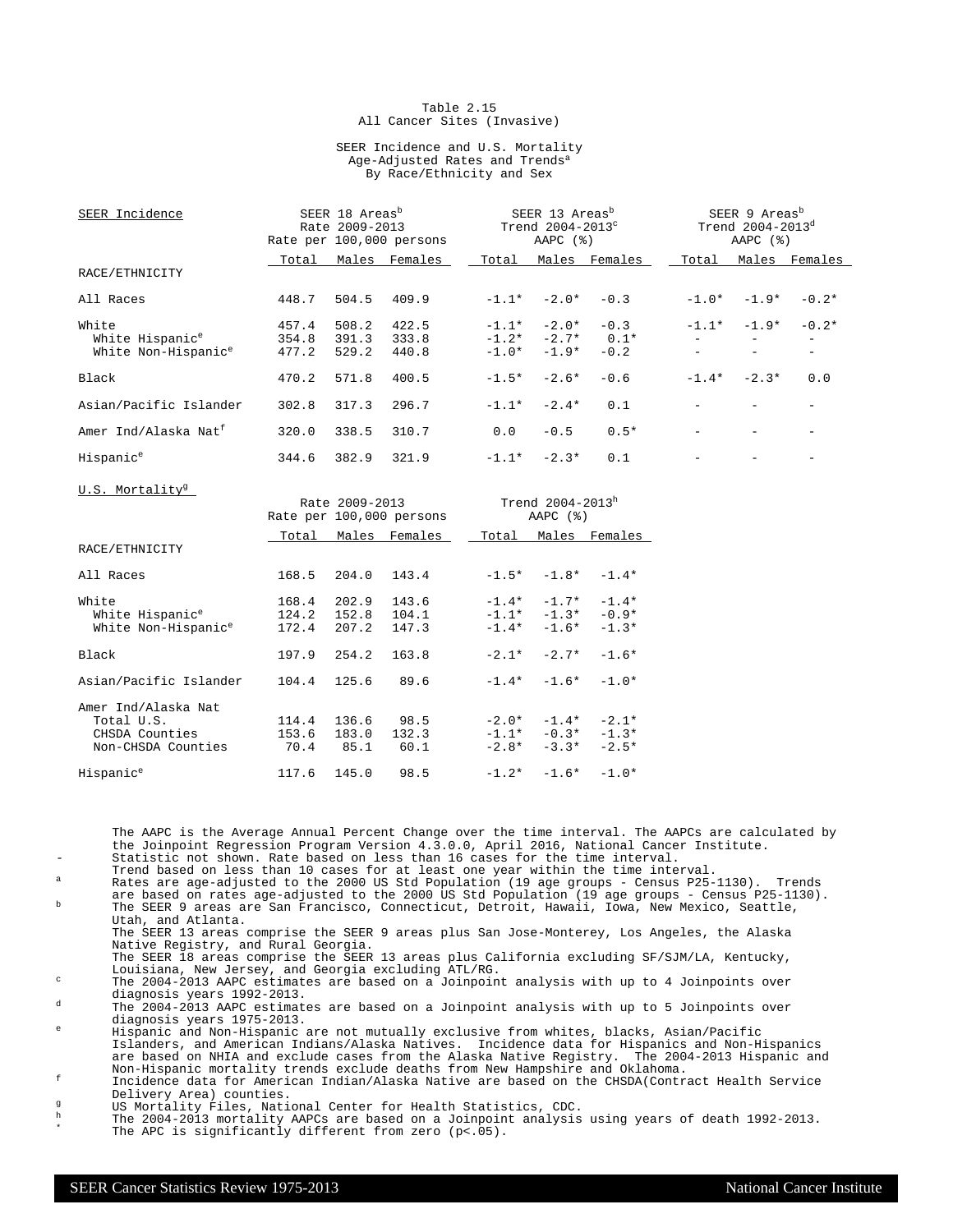Figure 2.4

# Joinpoint Analyses for Whites and Blacks from 1975-2013 SEER Incidence and US Death Rates<sup>a</sup> All Cancer Sites, Both Sexes

and for Asian/Pacific Islanders, American Indians/Alaska Natives and Hispanics from 1992-2013



Source: Incidence data for whites and blacks are from the SEER 9 areas (San Francisco, Connecticut, Detroit, Hawaii, Iowa, New Mexico, Seattle, Utah, Atlanta). Incidence data for Asian/Pacific Islanders, American Indians/Alaska Natives and Hispanics are from the SEER 13 Areas (SEER 9 Areas, San Jose-Monterey, Los Angeles, Alaska Native Registry and Rural Georgia). Mortality data are from US Mortality Files, National Center for Health Statistics, CDC. <sup>a</sup> Rates are age-adjusted to the 2000 US Std Population (19 age groups - Census P25-1103).

- <sup>b</sup> API = Asian/Pacific Islander.<br>○ AI/AN = American Indian/Ala AI/AN = American Indian/Alaska Native. Rates for American Indian/Alaska Native are based on the CHSDA(Contract Health Service Delivery Area) counties.
- Hispanic is not mutually exclusive from whites, blacks, Asian/Pacific Islanders, and American Indians/Alaska Natives. Incidence data for Hispanics are based on NHIA and exclude cases from the Alaska Native Registry. Mortality data for Hispanics exclude cases from New Hampshire and Oklahoma. a<br>b<br>d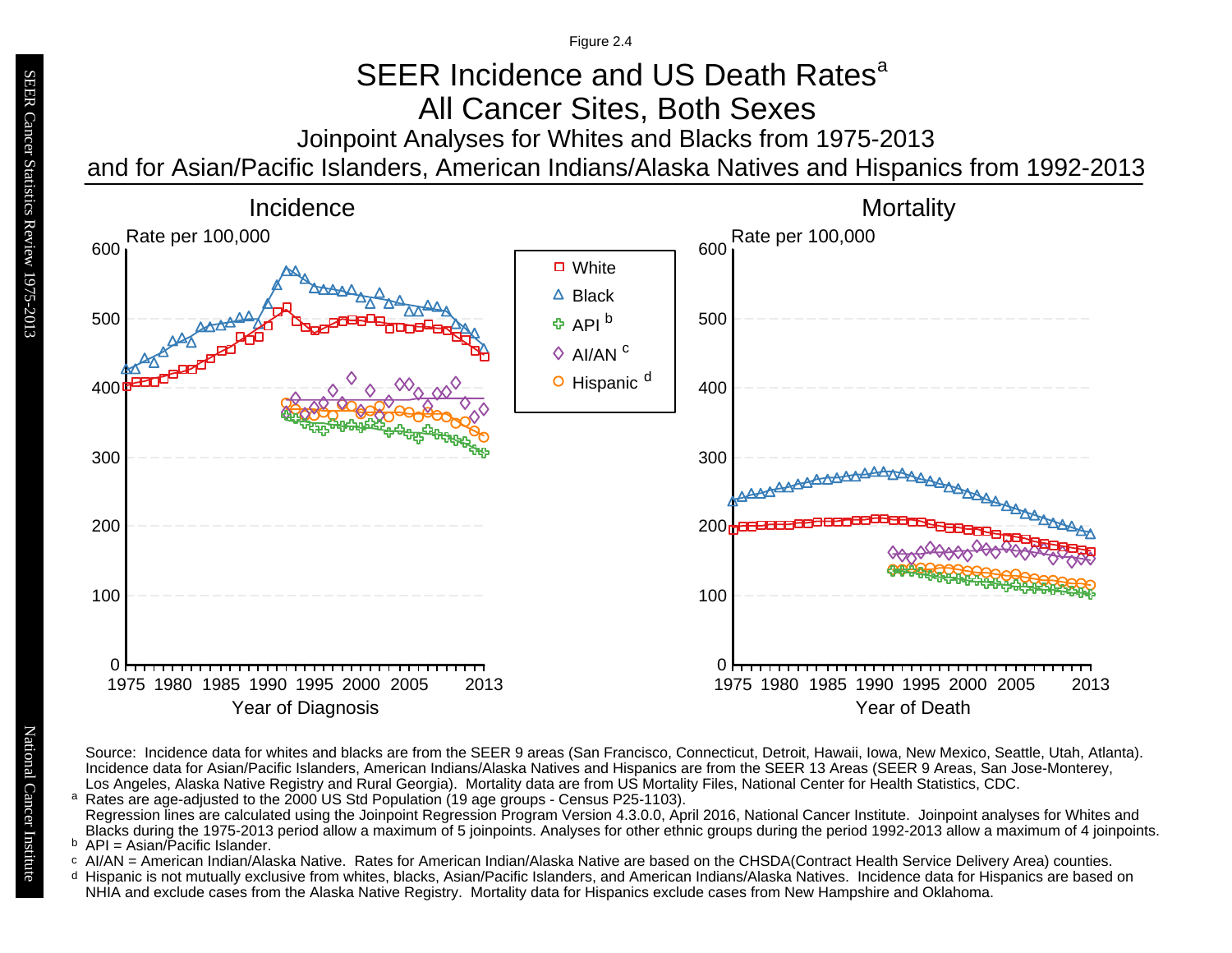### Table 3.15 Cancer of the Brain And Other Nervous System (Invasive)

### SEER Incidence and U.S. Mortality Age-Adjusted Rates and Trends<sup>a</sup> By Race/Ethnicity and Sex

| SEER Incidence                   |       | SEER 18 Areas <sup>b</sup><br>Rate 2009-2013 | Rate per 100,000 persons |         | SEER 13 Areas <sup>b</sup><br>Trend 2004-2013 <sup>c</sup><br>AAPC $(%)$ |                          |          | SEER 9 Areas <sup>b</sup><br>Trend $2004 - 2013^d$<br>AAPC $(%)$ |               |
|----------------------------------|-------|----------------------------------------------|--------------------------|---------|--------------------------------------------------------------------------|--------------------------|----------|------------------------------------------------------------------|---------------|
|                                  | Total |                                              | Males Females            | Total   |                                                                          | Males Females            | Total    |                                                                  | Males Females |
| RACE/ETHNICITY                   |       |                                              |                          |         |                                                                          |                          |          |                                                                  |               |
| All Races                        | 6.4   | 7.6                                          | 5.4                      | $-0.3*$ | $-0.4*$                                                                  | $-0.2$                   | $-0.2*$  | $-0.4*$                                                          | $-0.1$        |
| White                            | 7.1   | 8.3                                          | 6.0                      | $-0.1$  | $-0.3*$                                                                  | $-0.1$                   | $-0.1$   | $-0.3*$                                                          | 0.0           |
| White Hispanic <sup>e</sup>      | 5.2   | 6.0                                          | 4.5                      | $-1.6*$ | $-0.2$                                                                   | $-0.9*$                  |          |                                                                  |               |
| White Non-Hispanic <sup>e</sup>  | 7.6   | 9.0                                          | 6.4                      | 0.1     | $-0.1$                                                                   | $0.2*$                   | $\equiv$ | $\equiv$                                                         |               |
| Black                            | 4.1   | 4.9                                          | 3.6                      | 0.0     | 0.2                                                                      | $-0.1$                   | 0.2      | 0.0                                                              | $0.5*$        |
| Asian/Pacific Islander           | 3.7   | 4.3                                          | 3.1                      | $-0.2$  | $-0.2$                                                                   | $-0.3$                   |          |                                                                  |               |
| Amer Ind/Alaska Nat <sup>f</sup> | 3.2   | 3.9                                          | 2.5                      | $-5.5$  | 0.1                                                                      | $\overline{\phantom{a}}$ |          |                                                                  |               |
| Hispanic <sup>e</sup>            | 4.9   | 5.7                                          | 4.3                      | $-1.8*$ | $-2.4*$                                                                  | $-0.9*$                  |          |                                                                  |               |

 $P_{\text{at}}$  2009-2013 Trend 2004-2013h

U.S. Mortality<sup>g</sup>

|                                 | nduc 2009 2019<br>Rate per 100,000 persons |       |         | 110110 2001 2019<br>AAPC $(%)$ |         |         |  |
|---------------------------------|--------------------------------------------|-------|---------|--------------------------------|---------|---------|--|
|                                 | Total                                      | Males | Females | Total                          | Males   | Females |  |
| RACE/ETHNICITY                  |                                            |       |         |                                |         |         |  |
| All Races                       | 4.3                                        | 5.3   | 3.5     | 0.0                            | 0.0     | 0.0     |  |
| White                           | 4.7                                        | 5.7   | 3.8     | 0.1                            | 0.1     | 0.1     |  |
| White Hispanic <sup>e</sup>     | 3.1                                        | 3.6   | 2.6     | 0.2                            | 0.1     | 0.2     |  |
| White Non-Hispanic <sup>e</sup> | 4.9                                        | 6.0   | 4.0     | 0.3                            | 0.2     | 0.2     |  |
| Black                           | 2.5                                        | 3.1   | 2.1     | $-0.7*$                        | $-0.5*$ | $-0.8*$ |  |
| Asian/Pacific Islander          | 2.0                                        | 2.4   | 1.7     | 0.2                            | $0.5 -$ | $-0.1$  |  |
| Amer Ind/Alaska Nat             |                                            |       |         |                                |         |         |  |
| Total U.S.                      | 2.0                                        | 2.3   | 1.7     | 0.2                            | $-0.1$  | 0.6     |  |
| CHSDA Counties                  | 2.4                                        | 3.0   | 1.8     | 1.2                            | 1.6     | 1.0     |  |
| Non-CHSDA Counties              | 1.5                                        | 1.5   | 1.5     | $-1.4$                         | $-2.8$  | $-0.1$  |  |
| Hispanic <sup>e</sup>           | 2.9                                        | 3.4   | 2.4     | 0.0                            | $-0.1$  | 0.1     |  |

The AAPC is the Average Annual Percent Change over the time interval. The AAPCs are calculated by the Joinpoint Regression Program Version 4.3.0.0, April 2016, National Cancer Institute. Statistic not shown. Rate based on less than 16 cases for the time interval.

Trend based on less than 10 cases for at least one year within the time interval.

a Rates are age-adjusted to the 2000 US Std Population (19 age groups - Census P25-1130). Trends are based on rates age-adjusted to the 2000 US Std Population (19 age groups - Census P25-1130). <sup>b</sup> The SEER 9 areas are San Francisco, Connecticut, Detroit, Hawaii, Iowa, New Mexico, Seattle, Utah, and Atlanta.

The SEER 13 areas comprise the SEER 9 areas plus San Jose-Monterey, Los Angeles, the Alaska Native Registry, and Rural Georgia.

The SEER 18 areas comprise the SEER 13 areas plus California excluding SF/SJM/LA, Kentucky,

Louisiana, New Jersey, and Georgia excluding ATL/RG. <sup>c</sup> The 2004-2013 AAPC estimates are based on a Joinpoint analysis with up to 4 Joinpoints over diagnosis years 1992-2013.

<sup>d</sup> The 2004-2013 AAPC estimates are based on a Joinpoint analysis with up to 5 Joinpoints over diagnosis years 1975-2013.

<sup>e</sup> Hispanic and Non-Hispanic are not mutually exclusive from whites, blacks, Asian/Pacific Islanders, and American Indians/Alaska Natives. Incidence data for Hispanics and Non-Hispanics are based on NHIA and exclude cases from the Alaska Native Registry. The 2004-2013 Hispanic and Non-Hispanic mortality trends exclude deaths from New Hampshire and Oklahoma.

<sup>f</sup> Incidence data for American Indian/Alaska Native are based on the CHSDA(Contract Health Service Delivery Area) counties.

<sup>g</sup> US Mortality Files, National Center for Health Statistics, CDC.<br>h The 2004 2012 mentality APOs are based an a Joinnaint applysis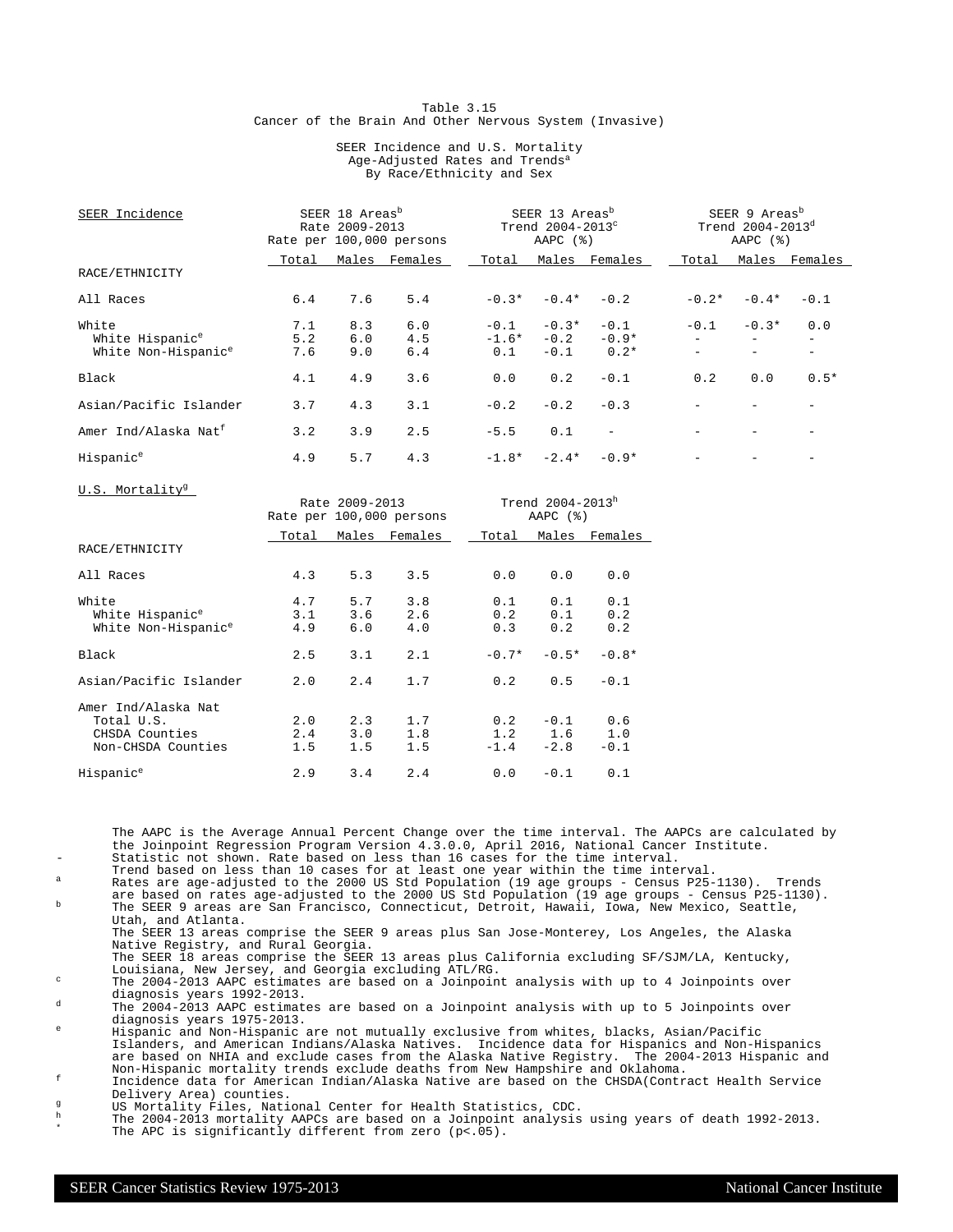Figure 3.2

# Joinpoint Analyses for Whites and Blacks from 1975-2013 and for Asian/Pacific Islanders, American Indians/Alaska Natives and Hispanics from 1992-2013 SEER Incidence and US Death Rates<sup>a</sup> Cancer of the Brain and Other Nervous System, Both Sexes



Source: Incidence data for whites and blacks are from the SEER 9 areas (San Francisco, Connecticut, Detroit, Hawaii, Iowa, New Mexico, Seattle, Utah, Atlanta). Incidence data for Asian/Pacific Islanders, American Indians/Alaska Natives and Hispanics are from the SEER 13 Areas (SEER 9 Areas, San Jose-Monterey, Los Angeles, Alaska Native Registry and Rural Georgia). Mortality data are from US Mortality Files, National Center for Health Statistics, CDC. <sup>a</sup> Rates are age-adjusted to the 2000 US Std Population (19 age groups - Census P25-1103).

- <sup>b</sup> API = Asian/Pacific Islander.<br>○ AI/AN = American Indian/Ala AI/AN = American Indian/Alaska Native. Rates for American Indian/Alaska Native are based on the CHSDA(Contract Health Service Delivery Area) counties.
- Hispanic is not mutually exclusive from whites, blacks, Asian/Pacific Islanders, and American Indians/Alaska Natives. Incidence data for Hispanics are based on NHIA and exclude cases from the Alaska Native Registry. Mortality data for Hispanics exclude cases from New Hampshire and Oklahoma. a<br>b<br>d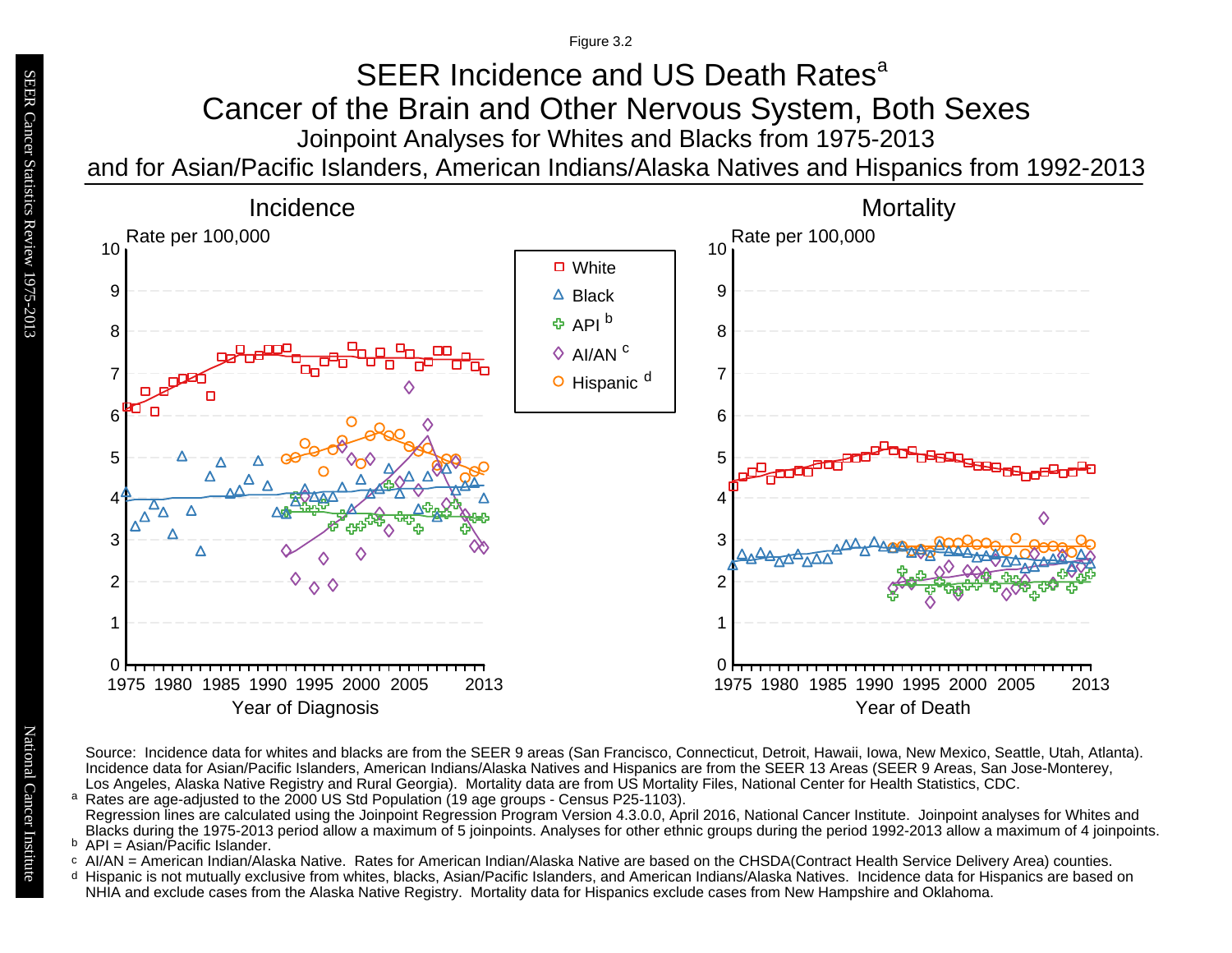### Table 4.18 Cancer of the Female Breast (Invasive)

### SEER Incidence and U.S. Mortality Age-Adjusted Rates and Trends<sup>a</sup> By Race/Ethnicity

| SEER Incidence                   | SEER 18 Areas <sup>b</sup><br>Rate 2009-2013<br>Rate per 100,000 persons | SEER 13 Areas <sup>b</sup><br>Trend 2004-2013°<br>AAPC $(%)$ | SEER 9 Areas <sup>b</sup><br>Trend 2004-2013 <sup>d</sup><br>AAPC $(%)$ |
|----------------------------------|--------------------------------------------------------------------------|--------------------------------------------------------------|-------------------------------------------------------------------------|
|                                  | Females                                                                  | Females                                                      | Females                                                                 |
| RACE/ETHNICITY                   |                                                                          |                                                              |                                                                         |
| All Races                        | 125.0                                                                    | 0.2                                                          | 0.3                                                                     |
| White                            | 128.0                                                                    | 0.0                                                          | 0.1                                                                     |
| White Hispanic <sup>e</sup>      | 96.1                                                                     | 0.2                                                          |                                                                         |
| White Non-Hispanic <sup>e</sup>  | 134.3                                                                    | 0.1                                                          |                                                                         |
| Black                            | 125.2                                                                    | $0.2*$                                                       | $0.3*$                                                                  |
| Asian/Pacific Islander           | 97.3                                                                     | $1.1*$                                                       |                                                                         |
| Amer Ind/Alaska Nat <sup>f</sup> | 81.2                                                                     | $-0.1$                                                       |                                                                         |
| Hispanic <sup>e</sup>            | 92.4                                                                     | 0.1                                                          |                                                                         |

U.S. Mortality<sup>9</sup>

|                                 | Rate 2009-2013<br>Rate per 100,000 persons | Trend $2004 - 2013^h$<br>AAPC $(%)$ |
|---------------------------------|--------------------------------------------|-------------------------------------|
|                                 | Females                                    | Females                             |
| RACE/ETHNICITY                  |                                            |                                     |
| All Races                       | 21.5                                       | $-1.9*$                             |
| White                           | 21.0                                       | $-1.9*$                             |
| White Hispanic <sup>e</sup>     | 15.3                                       | $-1.0*$                             |
| White Non-Hispanic <sup>e</sup> | 21.5                                       | $-1.8*$                             |
| Black                           | 29.6                                       | $-1.5*$                             |
| Asian/Pacific Islander          | 11.2                                       | $-1.0*$                             |
| Amer Ind/Alaska Nat             |                                            |                                     |
| Total U.S.                      | 11.1                                       | $-3.9*$                             |
| CHSDA Counties                  | 14.7                                       | $-0.7$                              |
| Non-CHSDA Counties              | 7.1                                        | $-3.4*$                             |
| Hispanic <sup>e</sup>           | 14.5                                       | $-0.8$                              |

The AAPC is the Average Annual Percent Change over the time interval. The AAPCs are calculated by the Joinpoint Regression Program Version 4.3.0.0, April 2016, National Cancer Institute. Statistic not shown. Rate based on less than 16 cases for the time interval.

Trend based on less than 10 cases for at least one year within the time interval.

<sup>a</sup> Rates are age-adjusted to the 2000 US Std Population (19 age groups - Census P25-1130). Trends are based on rates age-adjusted to the 2000 US Std Population (19 age groups - Census P25-1130). <sup>b</sup> The SEER 9 areas are San Francisco, Connecticut, Detroit, Hawaii, Iowa, New Mexico, Seattle, Utah, and Atlanta. The SEER 13 areas comprise the SEER 9 areas plus San Jose-Monterey, Los Angeles, the Alaska

Native Registry, and Rural Georgia. The SEER 18 areas comprise the SEER 13 areas plus California excluding SF/SJM/LA, Kentucky,

Louisiana, New Jersey, and Georgia excluding ATL/RG. <sup>c</sup> The 2004-2013 AAPC estimates are based on a Joinpoint analysis with up to 4 Joinpoints over diagnosis years 1992-2013.

<sup>d</sup> The 2004-2013 AAPC estimates are based on a Joinpoint analysis with up to 5 Joinpoints over diagnosis years 1975-2013.

<sup>e</sup> Hispanic and Non-Hispanic are not mutually exclusive [from whites, blacks, Asian/Pacific](http://surveillance.cancer.gov/devcan/) Islanders, and American Indians/Alaska Natives. Incidence data for Hispanics and Non-Hispanics are based on NHIA and exclude cases from the Alaska Native Registry. The 2004-2013 Hispanic and Non-Hispanic mortality trends exclude deaths from New Hampshire and Oklahoma.

<sup>f</sup> Incidence data for American Indian/Alaska Native are based on the CHSDA(Contract Health Service Delivery Area) counties.

g<br>
US Mortality Files, National Center for Health Statistics, CDC.<br>
The 2004-2012 metality ADGs are based an a Joinnaint applying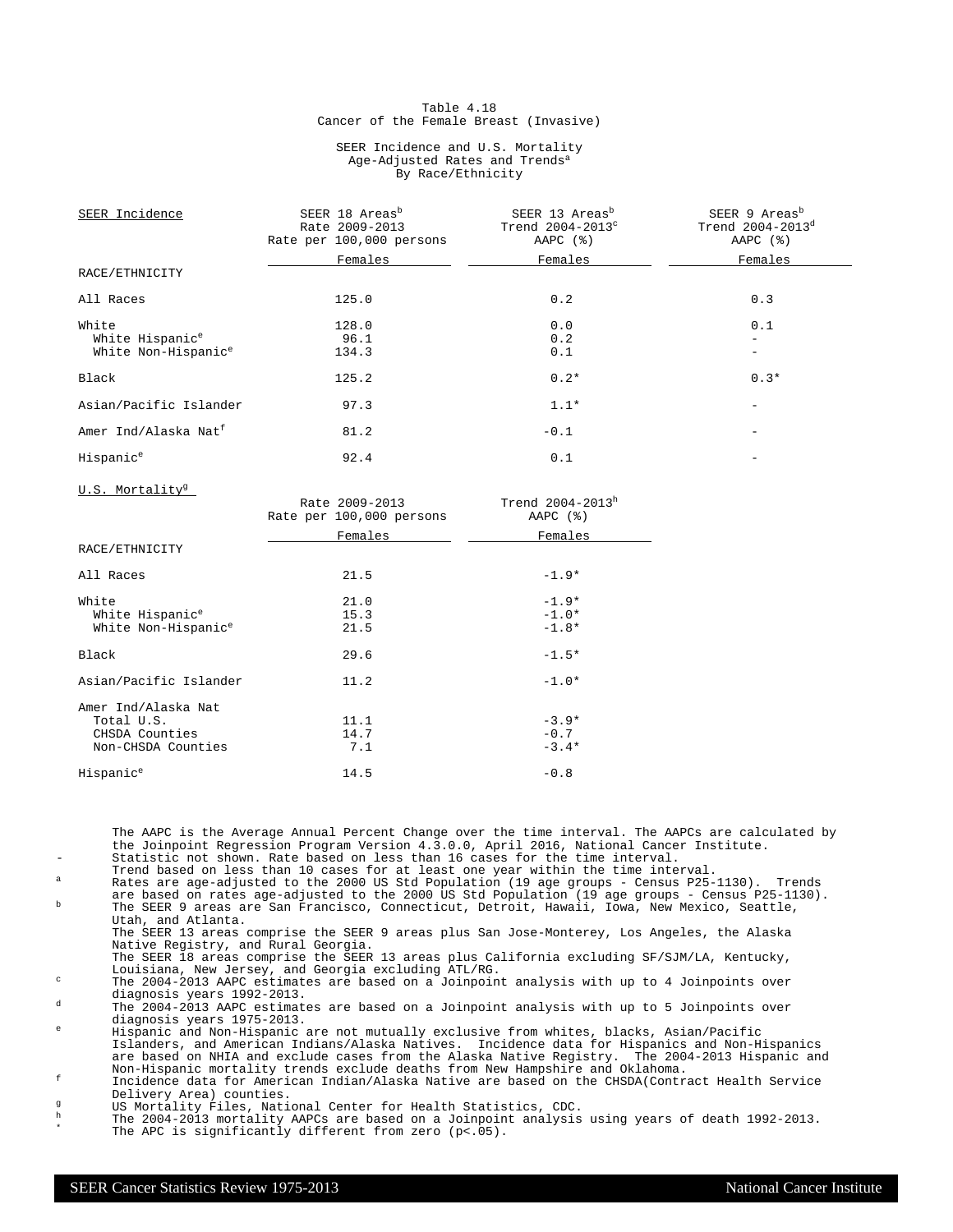### Table 4.19 Cancer of the Female Breast (In Situ)

### SEER Incidence Age-Adjusted Rates and Trends<sup>a</sup> By Race/Ethnicity

| SEER Incidence                   | SEER 18 Areas <sup>b</sup><br>Rate 2009-2013<br>Rate per 100,000 persons | SEER 13 Areas <sup>b</sup><br>Trend $2004-2013^{\circ}$<br>AAPC $(%)$ | SEER 9 Areas <sup>b</sup><br>Trend $2004 - 2013^d$<br>AAPC $(%)$ |
|----------------------------------|--------------------------------------------------------------------------|-----------------------------------------------------------------------|------------------------------------------------------------------|
|                                  | Females                                                                  | Females                                                               | Females                                                          |
| RACE/ETHNICITY                   |                                                                          |                                                                       |                                                                  |
| All Races                        | 31.5                                                                     | 0.4                                                                   | $0.6*$                                                           |
| White                            | 31.5                                                                     | 0.2                                                                   | 0.4                                                              |
| White Hispanic <sup>e</sup>      | 21.9                                                                     | $1.8*$                                                                |                                                                  |
| White Non-Hispanic <sup>e</sup>  | 33.8                                                                     | 0.0                                                                   | -                                                                |
| Black                            | 31.0                                                                     | $1.6*$                                                                | $1.5*$                                                           |
| Asian/Pacific Islander           | 30.5                                                                     | $1.3*$                                                                |                                                                  |
| Amer Ind/Alaska Nat <sup>f</sup> | 16.5                                                                     | 1.6                                                                   |                                                                  |
| Hispanic <sup>e</sup>            | 21.3                                                                     | $1.7*$                                                                |                                                                  |

The AAPC is the Average Annual Percent Change over the time interval. The AAPCs are calculated by the Joinpoint Regression Program Version 4.3.0.0, April 2016, National Cancer Institute. Statistic not shown. Rate based on less than 16 cases for the time interval. Trend based on less than 10 cases for at least one year within the time interval. <sup>a</sup> Rates are age-adjusted to the 2000 US Std Population (19 age groups - Census P25-1130). Trends are based on rates age-adjusted to the 2000 US Std Population (19 age groups - Census P25-1130). <sup>b</sup> The SEER 9 areas are San Francisco, Connecticut, Detroit, Hawaii, Iowa, New Mexico, Seattle, Utah, and Atlanta. The SEER 13 areas comprise the SEER 9 areas plus San Jose-Monterey, Los Angeles, the Alaska Native Registry, and Rural Georgia. The SEER 18 areas comprise the SEER 13 areas plus California excluding SF/SJM/LA, Kentucky, Louisiana, New Jersey, and Georgia excluding ATL/RG. <sup>c</sup> The 2004-2013 AAPC estimates are based on a Joinpoint analysis with up to 4 Joinpoints over diagnosis years 1992-2013.  $d$  The 2004-2013 AAPC estimates are based on a Joinpoint analysis with up to 5 Joinpoints over diagnosis years 1975-2013. <sup>e</sup> Hispanic and Non-Hispanic are not mutually exclusive from whites, blacks, Asian/Pacific Islanders, and American Indians/Alaska Natives. Incidence data for Hispanics and Non-Hispanics are based on NHIA and exclude cases from the Alaska Native Registry.

<sup>f</sup> Incidence data for American Indian/Alaska Native are based on the CHSDA(Contract Health Service Delivery Area) counties.

The APC is significantly different from zero  $(p<.05)$ .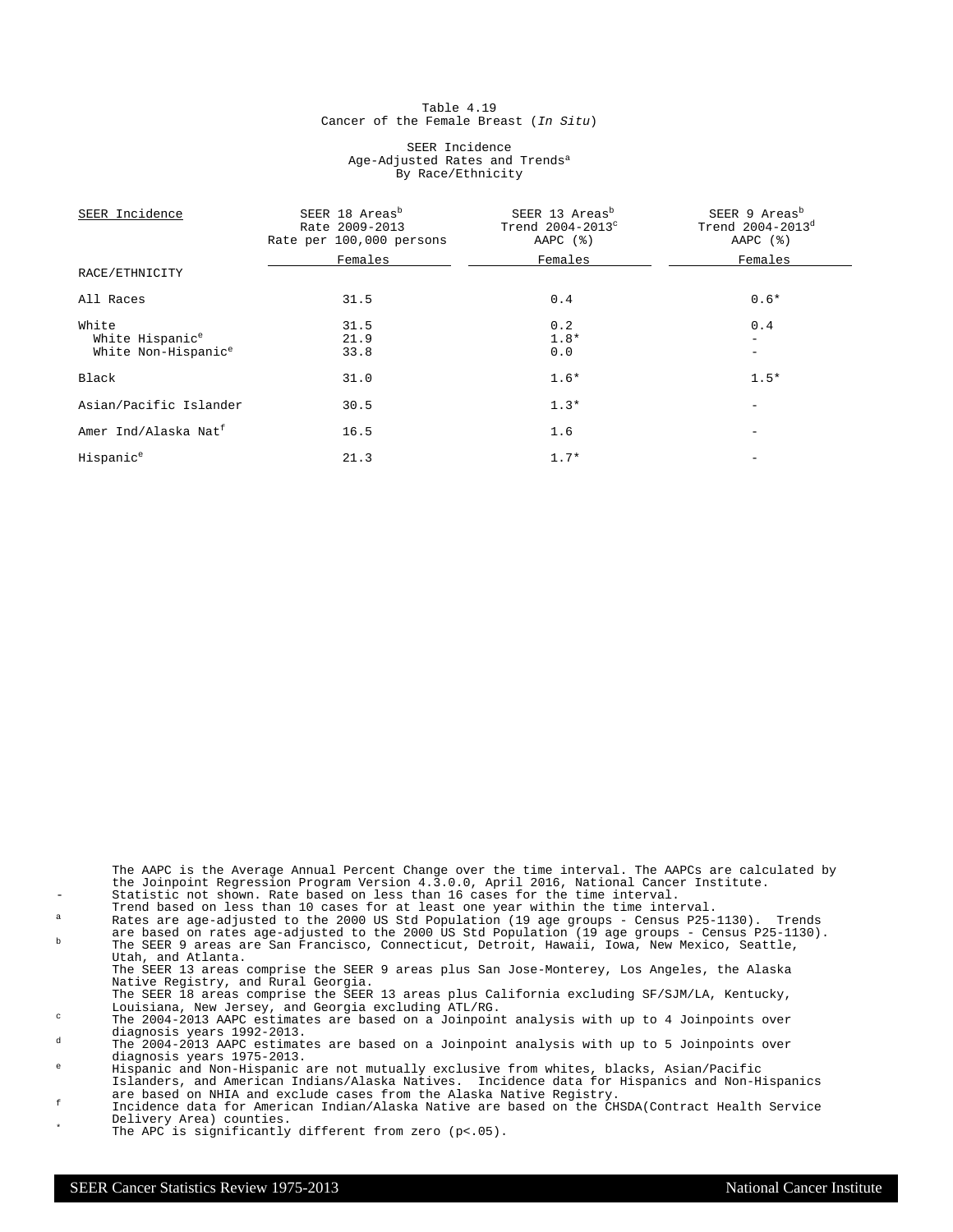Figure 4.4

# SEER Incidence and US Death Rates<sup>a</sup> Cancer of the Female Breast

Joinpoint Analyses for Whites and Blacks from 1975-2013

and for Asian/Pacific Islanders, American Indians/Alaska Natives and Hispanics from 1992-2013



Source: Incidence data for whites and blacks are from the SEER 9 areas (San Francisco, Connecticut, Detroit, Hawaii, Iowa, New Mexico, Seattle, Utah, Atlanta). Incidence data for Asian/Pacific Islanders, American Indians/Alaska Natives and Hispanics are from the SEER 13 Areas (SEER 9 Areas, San Jose-Monterey, Los Angeles, Alaska Native Registry and Rural Georgia). Mortality data are from US Mortality Files, National Center for Health Statistics, CDC. <sup>a</sup> Rates are age-adjusted to the 2000 US Std Population (19 age groups - Census P25-1103).

Regression lines are calculated using the Joinpoint Regression Program Version 4.3.0.0, April 2016, National Cancer Institute. Joinpoint analyses for Whites and Blacks during the 1975-2013 period allow a maximum of 5 joinpoints. Analyses for other ethnic groups during the period 1992-2013 allow a maximum of 4 joinpoints.

<sup>b</sup> API = Asian/Pacific Islander.<br>○ AI/AN = American Indian/Ala AI/AN = American Indian/Alaska Native. Rates for American Indian/Alaska Native are based on the CHSDA(Contract Health Service Delivery Area) counties.

Hispanic is not mutually exclusive from whites, blacks, Asian/Pacific Islanders, and American Indians/Alaska Natives. Incidence data for Hispanics are based on NHIA and exclude cases from the Alaska Native Registry. Mortality data for Hispanics exclude cases from New Hampshire and Oklahoma. a<br>b<br>d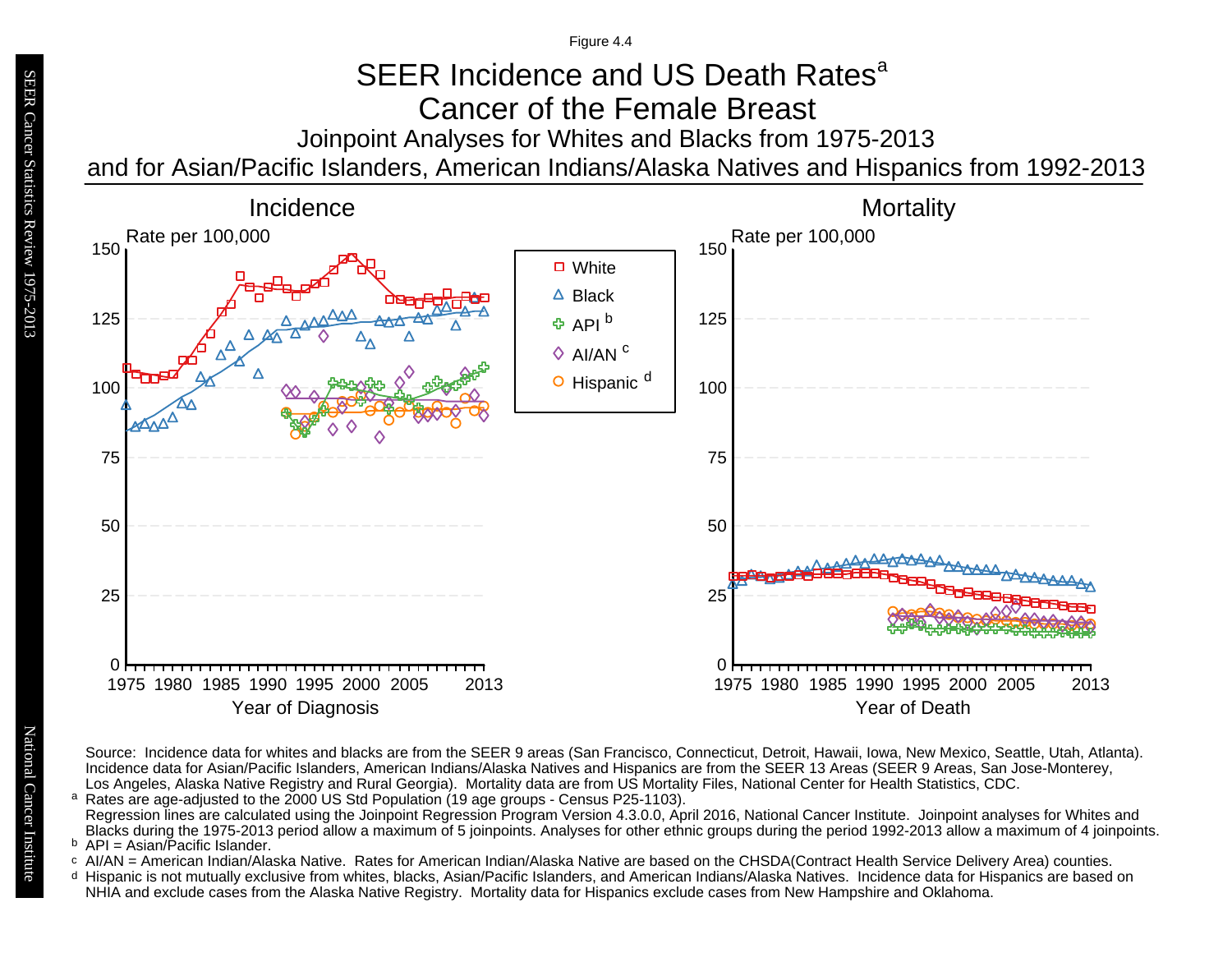### Table 5.11 Cancer of the Cervix Uteri (Invasive)

### SEER Incidence and U.S. Mortality Age-Adjusted Rates and Trends<sup>a</sup> By Race/Ethnicity

| SEER Incidence                   | SEER 18 Areas <sup>b</sup><br>Rate 2009-2013<br>Rate per 100,000 persons | SEER 13 Areas <sup>b</sup><br>Trend $2004-2013^{\circ}$<br>AAPC $(%)$ | SEER 9 Areas <sup>b</sup><br>Trend 2004-2013 <sup>d</sup><br>AAPC $(%)$ |
|----------------------------------|--------------------------------------------------------------------------|-----------------------------------------------------------------------|-------------------------------------------------------------------------|
|                                  | Females                                                                  | Females                                                               | Females                                                                 |
| RACE/ETHNICITY                   |                                                                          |                                                                       |                                                                         |
| All Races                        | 7.5                                                                      | $-2.4*$                                                               | $-0.9*$                                                                 |
| White                            | 7.5                                                                      | $-2.1*$                                                               | $-0.7$                                                                  |
| White Hispanic <sup>e</sup>      | 9.9                                                                      | $-4.0*$                                                               | -                                                                       |
| White Non-Hispanic <sup>e</sup>  | 7.0                                                                      | $-1.8*$                                                               | -                                                                       |
| Black                            | 8.9                                                                      | $-3.5*$                                                               | $-3.6*$                                                                 |
| Asian/Pacific Islander           | 6.2                                                                      | $-4.1*$                                                               |                                                                         |
| Amer Ind/Alaska Nat <sup>f</sup> | 7.7                                                                      | $-1.2$                                                                |                                                                         |
| Hispanic <sup>e</sup>            | 9.4                                                                      | $-4.1*$                                                               |                                                                         |

U.S. Mortality<sup>9</sup>

|                                 | Rate 2009-2013<br>Rate per 100,000 persons | Trend 2004-2013h<br>AAPC $(%)$ |
|---------------------------------|--------------------------------------------|--------------------------------|
|                                 | Females                                    | Females                        |
| RACE/ETHNICITY                  |                                            |                                |
| All Races                       | 2.3                                        | $-0.8*$                        |
| White                           | 2.1                                        | $-0.5*$                        |
| White Hispanic <sup>e</sup>     | 2.8                                        | $-2.7*$                        |
| White Non-Hispanic <sup>e</sup> | 2.0                                        | $-0.1$                         |
| Black                           | 3.9                                        | $-2.0*$                        |
| Asian/Pacific Islander          | 1.8                                        | $-3.5*$                        |
| Amer Ind/Alaska Nat             |                                            |                                |
| Total U.S.                      | 2.1                                        | $-3.2*$                        |
| CHSDA Counties                  | 3.2                                        | $-2.3*$                        |
| Non-CHSDA Counties              | 0.9                                        | $-4.3*$                        |
| Hispanic <sup>e</sup>           | 2.6                                        | $-2.7*$                        |

The AAPC is the Average Annual Percent Change over the time interval. The AAPCs are calculated by the Joinpoint Regression Program Version 4.3.0.0, April 2016, National Cancer Institute. Statistic not shown. Rate based on less than 16 cases for the time interval.

- Trend based on less than 10 cases for at least one year within the time interval.
- <sup>a</sup> Rates are age-adjusted to the 2000 US Std Population (19 age groups Census P25-1130). Trends
- are based on rates age-adjusted to the 2000 US Std Population (19 age groups Census P25-1130). <sup>b</sup> The SEER 9 areas are San Francisco, Connecticut, Detroit, Hawaii, Iowa, New Mexico, Seattle, Utah, and Atlanta. The SEER 13 areas comprise the SEER 9 areas plus San Jose-Monterey, Los Angeles, the Alaska

Native Registry, and Rural Georgia. The SEER 18 areas comprise the SEER 13 areas plus California excluding SF/SJM/LA, Kentucky,

Louisiana, New Jersey, and Georgia excluding ATL/RG. <sup>c</sup> The 2004-2013 AAPC estimates are based on a Joinpoint analysis with up to 4 Joinpoints over

diagnosis years 1992-2013.

<sup>d</sup> The 2004-2013 AAPC estimates are based on a Joinpoint analysis with up to 5 Joinpoints over diagnosis years 1975-2013.

<sup>e</sup> Hispanic and Non-Hispanic are not mutually exclusive from whites, blacks, Asian/Pacific Islanders, and American Indians/Alaska Natives. Incidence data for Hispanics and Non-Hispanics are based on NHIA and exclude cases from the Alaska Native Registry. The 2004-2013 Hispanic and Non-Hispanic mortality trends exclude deaths from New Hampshire and Oklahoma.

<sup>f</sup> Incidence data for American Indian/Alaska Native are based on the CHSDA(Contract Health Service Delivery Area) counties.

g<br>
US Mortality Files, National Center for Health Statistics, CDC.<br>
The 2004-2012 metality ADGs are based an a Joinnaint applying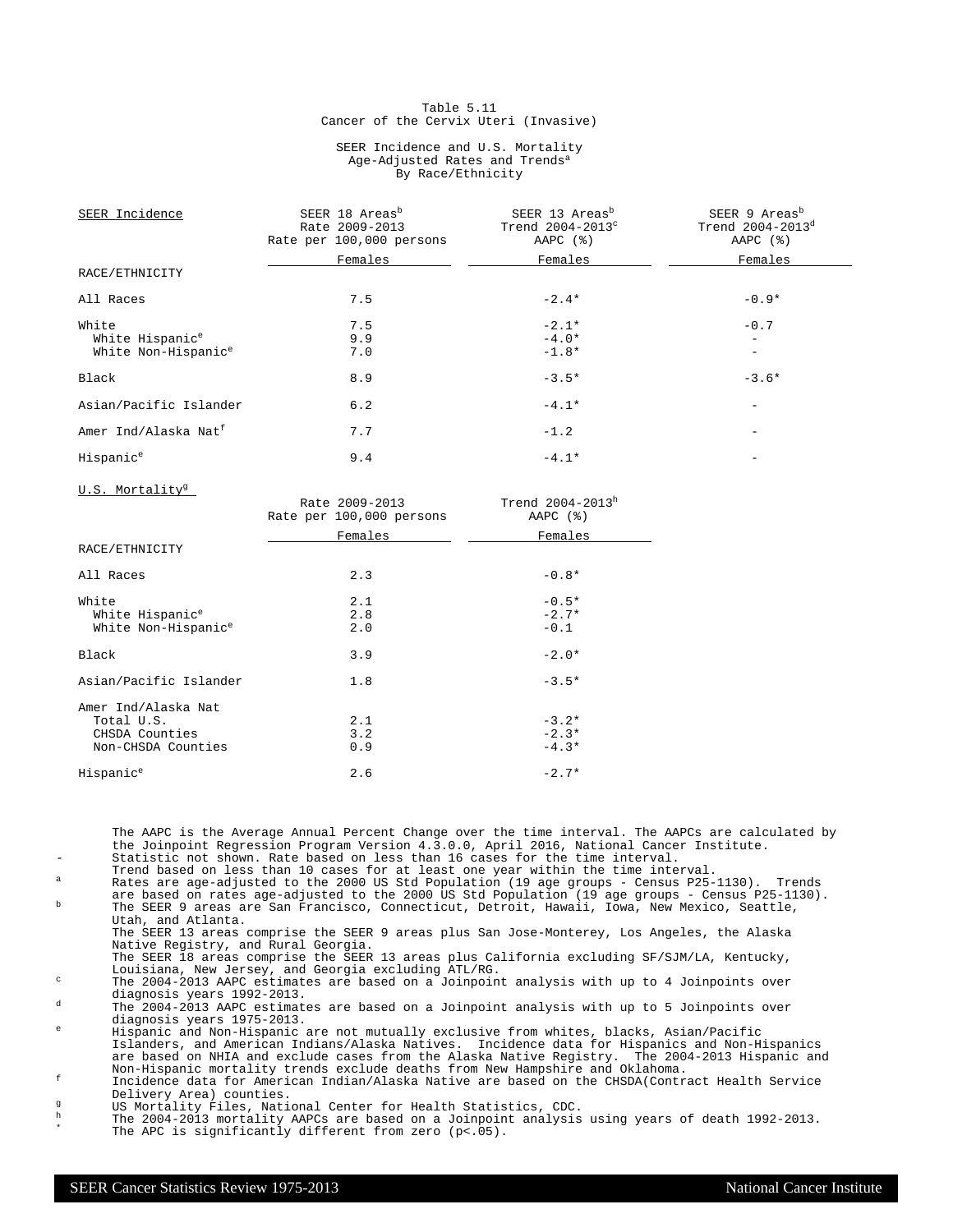### Joinpoint Analyses for Whites and Blacks from 1975-2013 and for Asian/Pacific Islanders, American Indians/Alaska Natives and Hispanics from 1992-2013 SEER Incidence and US Death Rates<sup>a</sup> Cancer of the Cervix Uteri Figure 5.3



Source: Incidence data for whites and blacks are from the SEER 9 areas (San Francisco, Connecticut, Detroit, Hawaii, Iowa, New Mexico, Seattle, Utah, Atlanta). Incidence data for Asian/Pacific Islanders, American Indians/Alaska Natives and Hispanics are from the SEER 13 Areas (SEER 9 Areas, San Jose-Monterey, Los Angeles, Alaska Native Registry and Rural Georgia). Mortality data are from US Mortality Files, National Center for Health Statistics, CDC. <sup>a</sup> Rates are age-adjusted to the 2000 US Std Population (19 age groups - Census P25-1103).

Regression lines are calculated using the Joinpoint Regression Program Version 4.3.0.0, April 2016, National Cancer Institute. Joinpoint analyses for Whites and Blacks during the 1975-2013 period allow a maximum of 5 joinpoints. Analyses for other ethnic groups during the period 1992-2013 allow a maximum of 4 joinpoints.

- <sup>b</sup> API = Asian/Pacific Islander.<br>○ AI/AN = American Indian/Ala AI/AN = American Indian/Alaska Native. Rates for American Indian/Alaska Native are based on the CHSDA(Contract Health Service Delivery Area) counties.
- Hispanic is not mutually exclusive from whites, blacks, Asian/Pacific Islanders, and American Indians/Alaska Natives. Incidence data for Hispanics are based on NHIA and exclude cases from the Alaska Native Registry. Mortality data for Hispanics exclude cases from New Hampshire and Oklahoma. a<br>b<br>d

National Cancer InstituteNational Cancer Institute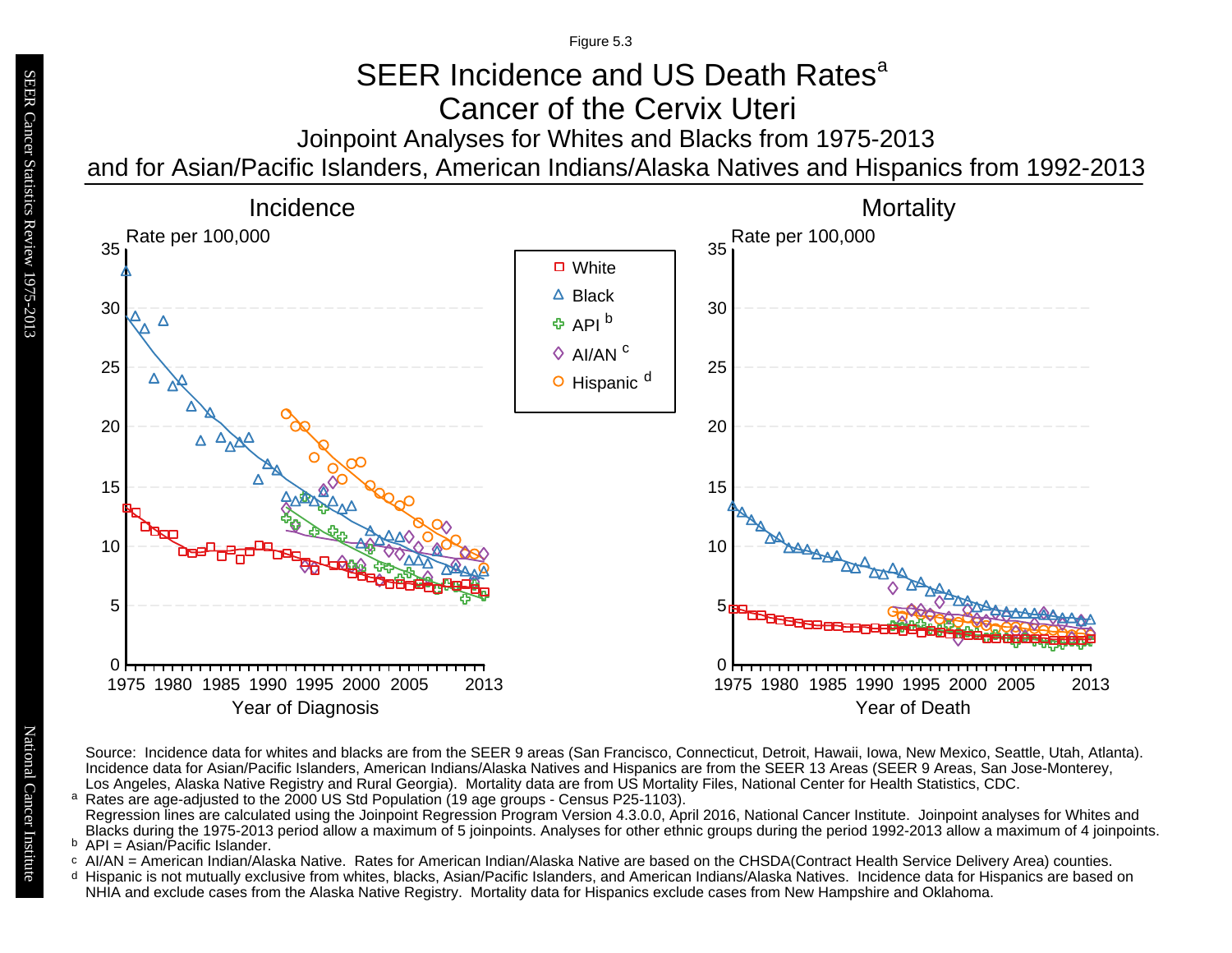### Table 6.21 Cancer of the Colon and Rectum (Invasive)

### SEER Incidence and U.S. Mortality Age-Adjusted Rates and Trends<sup>a</sup> By Race/Ethnicity and Sex

| SEER Incidence                   | SEER 18 Areas <sup>b</sup><br>Rate 2009-2013<br>Rate per 100,000 persons |                |                          |         | SEER 13 Areas <sup>b</sup><br>Trend 2004-2013 $^{\rm c}$<br>$AAPC$ $(%)$ |                            | SEER 9 Areas <sup>b</sup><br>Trend 2004-2013 <sup>d</sup><br>AAPC $(%)$ |                          |                          |  |
|----------------------------------|--------------------------------------------------------------------------|----------------|--------------------------|---------|--------------------------------------------------------------------------|----------------------------|-------------------------------------------------------------------------|--------------------------|--------------------------|--|
|                                  | Total                                                                    |                | Males Females            | Total   |                                                                          | Males Females              | Total                                                                   |                          | Males Females            |  |
| RACE/ETHNICITY                   |                                                                          |                |                          |         |                                                                          |                            |                                                                         |                          |                          |  |
| All Races                        | 41.0                                                                     | 47.1           | 36.0                     |         |                                                                          | $-3.2$ * $-3.3$ * $-3.1$ * |                                                                         | $-3.2* -3.4*$            | $-3.2*$                  |  |
| White                            | 40.1                                                                     | 46.0           | 35.2                     |         |                                                                          | $-3.3* -3.6* -3.1*$        |                                                                         | $-3.4* -3.7* -3.2*$      |                          |  |
| White Hispanic <sup>e</sup>      | 35.8                                                                     | 42.9           | 30.2                     |         |                                                                          | $-2.3* -2.3* -2.4*$        |                                                                         |                          |                          |  |
| White Non-Hispanic <sup>e</sup>  | 41.0                                                                     | 46.7           | 36.2                     |         |                                                                          | $-3.4* -3.7* -3.1*$        |                                                                         | $\equiv$                 | $\sim$                   |  |
| Black                            | 50.7                                                                     | 59.2           | 44.8                     | $-3.4*$ | $-3.0*$                                                                  | $-3.7*$                    |                                                                         | $-3.5* -2.8*$            | $-4.0*$                  |  |
| Asian/Pacific Islander           | 34.8                                                                     | 41.2           | 29.8                     | $-2.6*$ | $-2.5*$                                                                  | $-3.4*$                    |                                                                         |                          | $\overline{\phantom{a}}$ |  |
| Amer Ind/Alaska Nat <sup>f</sup> | 40.9                                                                     | 46.2           | 36.8                     | $-0.4$  | $-0.3$                                                                   | $-0.4$                     | $\overline{\phantom{m}}$                                                | $\overline{\phantom{a}}$ | $\overline{\phantom{a}}$ |  |
| Hispanic <sup>e</sup>            | 34.7                                                                     | 41.3           | 29.4                     |         | $-2.3* -2.4* -2.4*$                                                      |                            |                                                                         |                          |                          |  |
| U.S. Mortality <sup>g</sup>      |                                                                          |                |                          |         |                                                                          |                            |                                                                         |                          |                          |  |
|                                  |                                                                          | Rate 2009-2013 |                          |         | Trend 2004-2013h                                                         |                            |                                                                         |                          |                          |  |
|                                  |                                                                          |                | Rate per 100,000 persons |         | AAPC $(%)$                                                               |                            |                                                                         |                          |                          |  |
|                                  |                                                                          |                | Total Males Females      |         |                                                                          | Total Males Females        |                                                                         |                          |                          |  |
| RACE/ETHNICITY                   |                                                                          |                |                          |         |                                                                          |                            |                                                                         |                          |                          |  |
| All Races                        | 15.1                                                                     | 18.1           | 12.7                     |         | $-2.7* -2.7* -2.8*$                                                      |                            |                                                                         |                          |                          |  |
| White                            | 14.7                                                                     | 17.6           | 12.3                     |         | $-2.6* -2.7* -2.8*$                                                      |                            |                                                                         |                          |                          |  |
| White Hispanic <sup>e</sup>      | 12.7                                                                     | 16.3           | 10.0                     |         | $-1.5* -1.2* -2.0*$                                                      |                            |                                                                         |                          |                          |  |
| White Non-Hispanic <sup>e</sup>  | 14.9                                                                     | 17.7           | 12.5                     |         | $-2.6* -2.8* -2.8*$                                                      |                            |                                                                         |                          |                          |  |

| WILLE NON-NIBPANIC                                                        |             | ل على الله               |                     | - - - - - | $\sim$ $\sim$ $\sim$                                   | $\sim$ |
|---------------------------------------------------------------------------|-------------|--------------------------|---------------------|-----------|--------------------------------------------------------|--------|
| Black                                                                     |             | $20.7$ $26.1$ $17.1$     |                     |           | $-3.0* -2.7* -3.4*$                                    |        |
| Asian/Pacific Islander                                                    | 10.5        | 12.6                     | 9.0                 |           | $-1.8* -1.9* -1.7*$                                    |        |
| Amer Ind/Alaska Nat<br>Total U.S.<br>CHSDA Counties<br>Non-CHSDA Counties | 12.1<br>6.9 | 13.9<br>16.8 18.9<br>8.5 | 10.8<br>15.1<br>5.9 |           | $-1.4* -2.0*$<br>$0.1 -1.0 0.0$<br>$-1.9* -2.0* -1.5*$ | $-0.8$ |
| Hispanic <sup>e</sup>                                                     | 12.0        | 15.4                     | 9.4                 |           | $-1.7* -1.4* -2.2*$                                    |        |

The AAPC is the Average Annual Percent Change over the time interval. The AAPCs are calculated by the Joinpoint Regression Program Version 4.3.0.0, April 2016, National Cancer Institute. Statistic not shown. Rate based on less than 16 cases for the time interval.

Trend based on less than 10 cases for at least one year within the time interval.

a Rates are age-adjusted to the 2000 US Std Population (19 age groups - Census P25-1130). Trends are based on rates age-adjusted to the 2000 US Std Population (19 age groups - Census P25-1130). <sup>b</sup> The SEER 9 areas are San Francisco, Connecticut, Detroit, Hawaii, Iowa, New Mexico, Seattle, Utah, and Atlanta.

The SEER 13 areas comprise the SEER 9 areas plus San Jose-Monterey, Los Angeles, the Alaska Native Registry, and Rural Georgia.

The SEER 18 areas comprise the SEER 13 areas plus California excluding SF/SJM/LA, Kentucky,

Louisiana, New Jersey, and Georgia excluding ATL/RG. <sup>c</sup> The 2004-2013 AAPC estimates are based on a Joinpoint analysis with up to 4 Joinpoints over diagnosis years 1992-2013.

<sup>d</sup> The 2004-2013 AAPC estimates are based on a Joinpoint analysis with up to 5 Joinpoints over diagnosis years 1975-2013.

<sup>e</sup> Hispanic and Non-Hispanic are not mutually exclusive from whites, blacks, Asian/Pacific Islanders, and American Indians/Alaska Natives. Incidence data for Hispanics and Non-Hispanics are based on NHIA and exclude cases from the Alaska Native Registry. Non-Hispanic mortality trends exclude deaths from New Hampshire and Oklahoma.

<sup>f</sup> Incidence data for American Indian/Alaska Native are based on the CHSDA(Contract Health Service Delivery Area) counties.

g<br>
US Mortality Files, National Center for Health Statistics, CDC.<br>
The 2004-2013 mortality AADCs are based on a Joinnoint analysis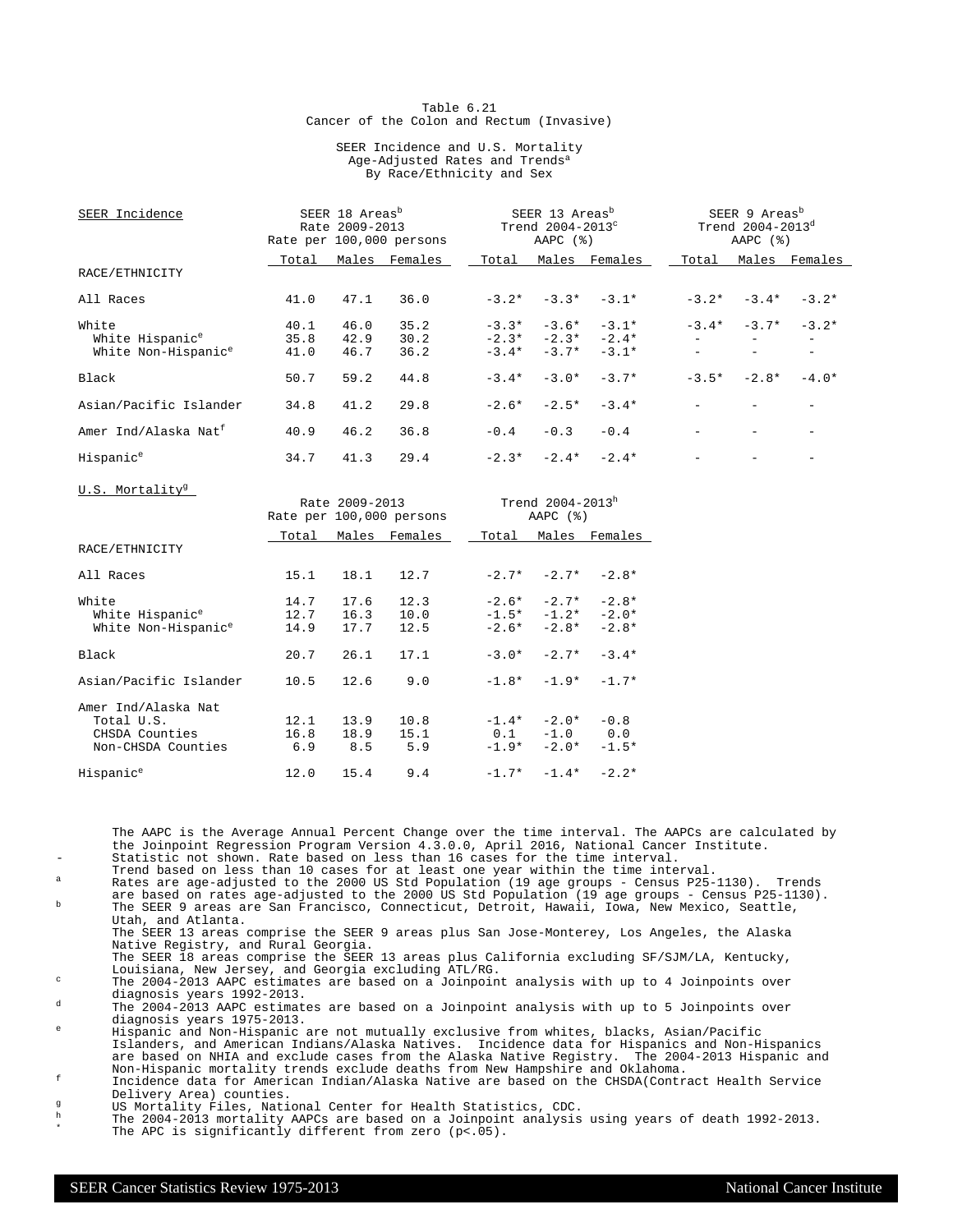### Table 6.22 Cancer of the Colon (Invasive) and Cancer of the Rectum (Invasive)

### SEER Incidence Age-Adjusted Rates and Trends<sup>a</sup> By Race/Ethnicity and Sex

| Cancer of the Colon              |       |                                              |                          |         |                                                                          |                     |                                                                         |               |               |
|----------------------------------|-------|----------------------------------------------|--------------------------|---------|--------------------------------------------------------------------------|---------------------|-------------------------------------------------------------------------|---------------|---------------|
| SEER Incidence                   |       | SEER 18 Areas <sup>b</sup><br>Rate 2009-2013 | Rate per 100,000 persons |         | SEER 13 Areas <sup>b</sup><br>Trend 2004-2013 <sup>c</sup><br>AAPC $(%)$ |                     | SEER 9 Areas <sup>b</sup><br>Trend 2004-2013 <sup>d</sup><br>AAPC $(%)$ |               |               |
|                                  | Total |                                              | Males Females            | Total   |                                                                          | Males Females       | Total                                                                   |               | Males Females |
| RACE/ETHNICITY                   |       |                                              |                          |         |                                                                          |                     |                                                                         |               |               |
| All Races                        | 29.0  | 32.1                                         | 26.5                     |         |                                                                          | $-3.5* -3.6* -3.4*$ |                                                                         | $-3.3* -3.7*$ | $-3.2*$       |
| White                            | 28.4  | 31.4                                         | 26.0                     | $-3.6*$ | $-3.9*$                                                                  | $-3.4*$             |                                                                         | $-3.6* -4.0*$ | $-3.1*$       |
| White Hispanic <sup>e</sup>      | 24.7  | 28.4                                         | 21.8                     |         | $-2.5* -2.5*$                                                            | $-2.5*$             |                                                                         |               |               |
| White Non-Hispanic <sup>e</sup>  | 29.1  | 32.0                                         | 26.6                     | $-3.6*$ | $-3.9*$                                                                  | $-3.1*$             |                                                                         |               |               |
| Black                            | 37.9  | 43.1                                         | 34.3                     | $-3.5*$ | $-3.4*$                                                                  | $-4.0*$             |                                                                         | $-3.6* -3.4*$ | $-4.3*$       |
| Asian/Pacific Islander           | 22.9  | 25.8                                         | 20.6                     | $-3.0*$ | $-3.0*$                                                                  | $-3.5*$             |                                                                         |               |               |
| Amer Ind/Alaska Nat <sup>f</sup> | 28.8  | 31.1                                         | 27.3                     | $-0.7$  | $-0.9$                                                                   | $-0.5$              |                                                                         |               |               |
| Hispanic <sup>e</sup>            | 23.9  | 27.3                                         | 21.3                     | $-2.4*$ | $-2.5*$                                                                  | $-2.5*$             |                                                                         |               |               |

| SEER Incidence                                                          | SEER 18 Areas <sup>b</sup><br>Rate 2009-2013<br>Rate per 100,000 persons |                      |                   | SEER 13 Areas <sup>b</sup><br>Trend 2004-2013 <sup>c</sup><br>AAPC $(%)$ |                                     |                              |         | SEER 9 Areas <sup>b</sup><br>Trend $2004 - 2013^d$<br>AAPC $(%)$ |         |  |
|-------------------------------------------------------------------------|--------------------------------------------------------------------------|----------------------|-------------------|--------------------------------------------------------------------------|-------------------------------------|------------------------------|---------|------------------------------------------------------------------|---------|--|
|                                                                         | Total                                                                    | Males                | Females           | Total                                                                    | Males                               | Females                      | Total   | Males                                                            | Females |  |
| RACE/ETHNICITY                                                          |                                                                          |                      |                   |                                                                          |                                     |                              |         |                                                                  |         |  |
| All Races                                                               | 12.0                                                                     | 15.0                 | 9.5               |                                                                          | $-2.2$ * $-2.4$ * $-2.5$ *          |                              | $-2.3*$ | $-2.6*$                                                          | $-2.2*$ |  |
| White<br>White Hispanic <sup>e</sup><br>White Non-Hispanic <sup>e</sup> | 11.7<br>11.1<br>11.9                                                     | 14.6<br>14.5<br>14.8 | 9.3<br>8.3<br>9.5 | $-2.5*$<br>$-2.6*$                                                       | $-2.8*$<br>$-2.6* -1.1*$<br>$-3.0*$ | $-2.7*$<br>$-3.1$<br>$-2.4*$ | $-2.7*$ | $-3.1*$                                                          | $-2.5*$ |  |
| Black                                                                   | 12.9                                                                     | 16.1                 | 10.5              | $-2.8*$                                                                  | $-1.0*$                             | $-3.4*$                      | $-2.5*$ | $-2.1$                                                           | $-3.4*$ |  |
| Asian/Pacific Islander                                                  | 11.9                                                                     | 15.4                 | 9.2               | $-1.8*$                                                                  | $-1.3*$                             | $-2.8*$                      |         |                                                                  |         |  |
| Amer Ind/Alaska Nat <sup>f</sup>                                        | 12.1                                                                     | 15.1                 | 9.5               | 0.3                                                                      | 0.9                                 | $-0.4$                       |         |                                                                  |         |  |
| Hispanic <sup>e</sup>                                                   | 10.8                                                                     | 14.0                 | 8.2               |                                                                          | $-2.6* -1.1*$                       | $-1.0*$                      |         |                                                                  |         |  |

The AAPC is the Average Annual Percent Change over the time interval. The AAPCs are calculated by the Joinpoint Regression Program Version 4.3.0.0, April 2016, National Cancer Institute. Statistic not shown. Rate based on less than 16 cases for the time interval.

Trend based on less than 10 cases for at least one year within the time interval.

<sup>a</sup> Rates are age-adjusted to the 2000 US Std Population (19 age groups - Census P25-1130). Trends

are based on rates age-adjusted to the 2000 US Std Population (19 age groups - Census P25-1130). <sup>b</sup> The SEER 9 areas are San Francisco, Connecticut, Detroit, Hawaii, Iowa, New Mexico, Seattle, Utah, and Atlanta.

The SEER 13 areas comprise the SEER 9 areas plus San Jose-Monterey, Los Angeles, the Alaska Native Registry, and Rural Georgia.

The SEER 18 areas comprise the SEER 13 areas plus California excluding SF/SJM/LA, Kentucky, Louisiana, New Jersey, and Georgia excluding ATL/RG. <sup>c</sup> The 2004-2013 AAPC estimates are based on a Joinpoint analysis with up to 4 Joinpoints over

diagnosis years 1992-2013.

 $d$  The 2004-2013 AAPC estimates are based on a Joinpoint analysis with up to 5 Joinpoints over diagnosis years 1975-2013.

<sup>e</sup> Hispanic and Non-Hispanic are not mutually exclusive from whites, blacks, Asian/Pacific Islanders, and American Indians/Alaska Natives. Incidence data for Hispanics and Non-Hispanics are based on NHIA and exclude cases from the Alaska Native Registry.

f Incidence data for American Indian/Alaska Native are based on the CHSDA(Contract Health Service Delivery Area) counties.

The APC is significantly different from zero  $(p<.05)$ .

Cancer of the Rectum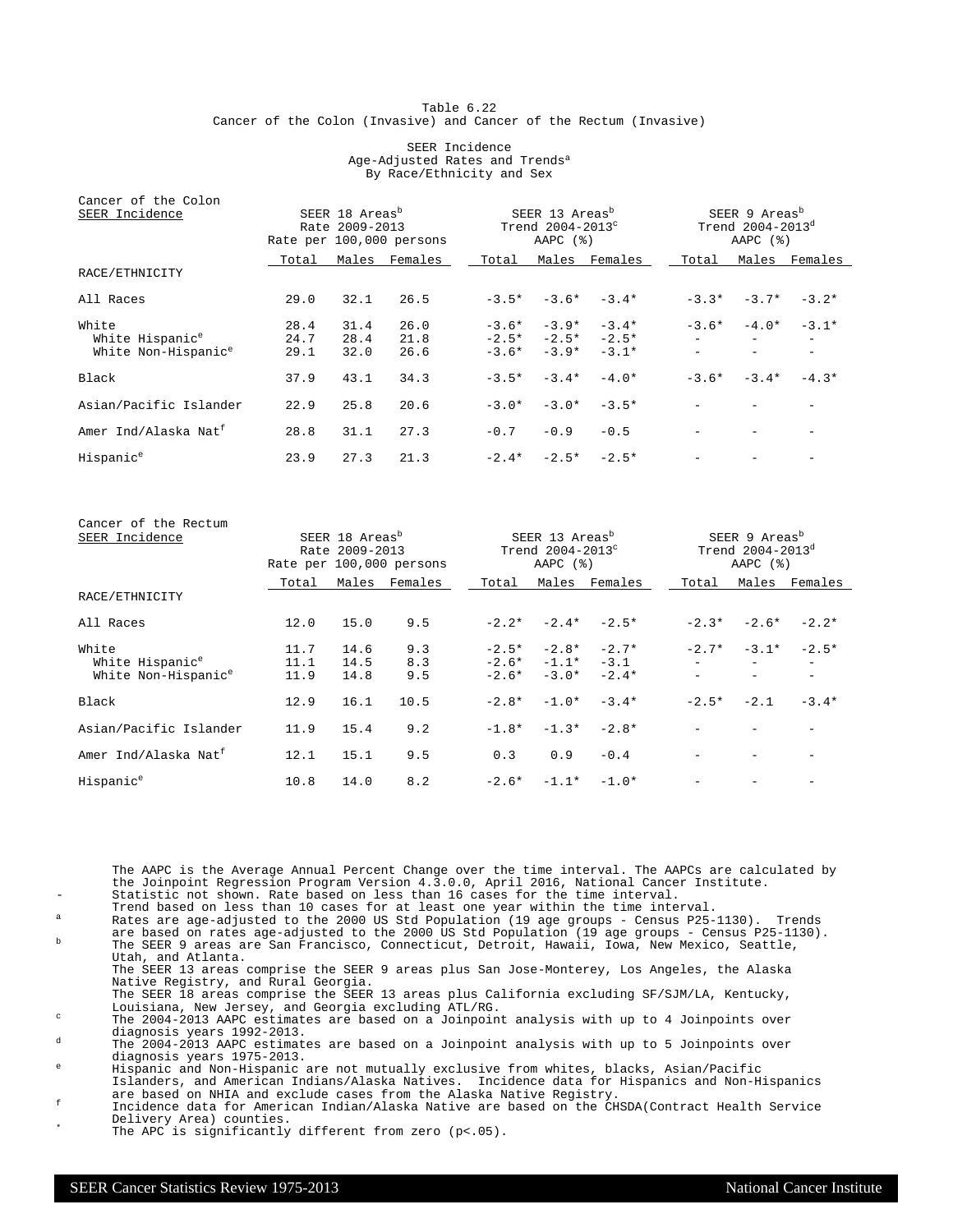Figure 6.2

# Joinpoint Analyses for Whites and Blacks from 1975-2013 SEER Incidence and US Death Rates<sup>a</sup> Cancer of the Colon and Rectum, Both Sexes

and for Asian/Pacific Islanders, American Indians/Alaska Natives and Hispanics from 1992-2013



Source: Incidence data for whites and blacks are from the SEER 9 areas (San Francisco, Connecticut, Detroit, Hawaii, Iowa, New Mexico, Seattle, Utah, Atlanta). Incidence data for Asian/Pacific Islanders, American Indians/Alaska Natives and Hispanics are from the SEER 13 Areas (SEER 9 Areas, San Jose-Monterey, Los Angeles, Alaska Native Registry and Rural Georgia). Mortality data are from US Mortality Files, National Center for Health Statistics, CDC. <sup>a</sup> Rates are age-adjusted to the 2000 US Std Population (19 age groups - Census P25-1103).

Regression lines are calculated using the Joinpoint Regression Program Version 4.3.0.0, April 2016, National Cancer Institute. Joinpoint analyses for Whites and Blacks during the 1975-2013 period allow a maximum of 5 joinpoints. Analyses for other ethnic groups during the period 1992-2013 allow a maximum of 4 joinpoints.

- <sup>b</sup> API = Asian/Pacific Islander.<br>○ AI/AN = American Indian/Ala  $\circ$  AI/AN = American Indian/Alaska Native. Rates for American Indian/Alaska Native are based on the CHSDA(Contract Health Service Delivery Area) counties.
- Hispanic is not mutually exclusive from whites, blacks, Asian/Pacific Islanders, and American Indians/Alaska Natives. Incidence data for Hispanics are based on NHIA and exclude cases from the Alaska Native Registry. Mortality data for Hispanics exclude cases from New Hampshire and Oklahoma. a<br>b<br>d

National Cancer InstituteNational Cancer Institute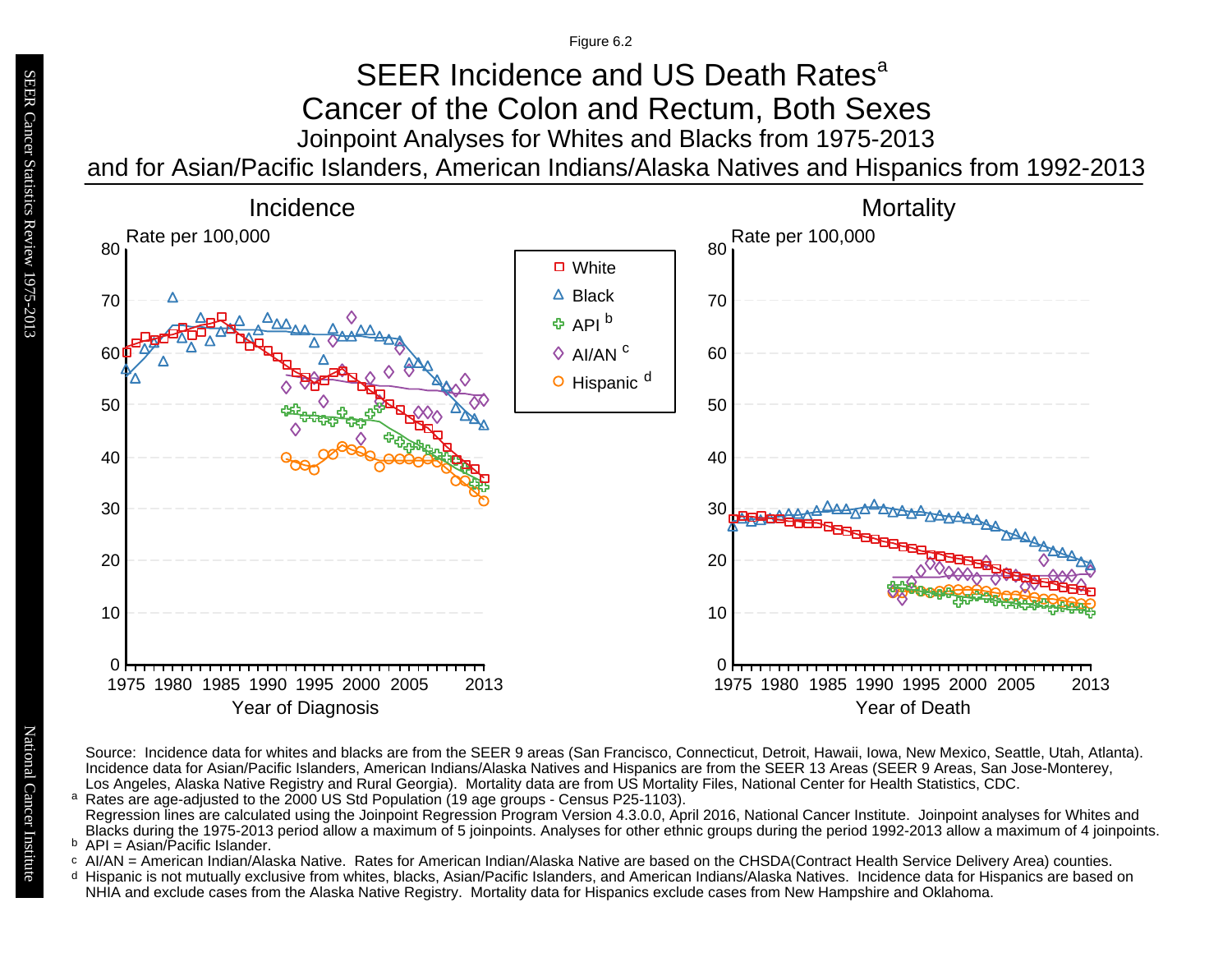### Table 7.11 Cancer of the Corpus And Uterus, NOS (Invasive)

### SEER Incidence and U.S. Mortality Age-Adjusted Rates and Trends<sup>a</sup> By Race/Ethnicity

| SEER Incidence                   | SEER 18 Areas <sup>b</sup><br>Rate 2009-2013<br>Rate per 100,000 persons | SEER 13 Areas <sup>b</sup><br>Trend 2004-2013°<br>AAPC $(%)$ | SEER 9 Areas <sup>b</sup><br>Trend 2004-2013 <sup>d</sup><br>AAPC $(%)$ |
|----------------------------------|--------------------------------------------------------------------------|--------------------------------------------------------------|-------------------------------------------------------------------------|
|                                  | Females                                                                  | Females                                                      | Females                                                                 |
| RACE/ETHNICITY                   |                                                                          |                                                              |                                                                         |
| All Races                        | 25.4                                                                     | 1.1                                                          | 1.0                                                                     |
| White                            | 26.0                                                                     | $1.1*$                                                       | 0.7                                                                     |
| White Hispanic <sup>e</sup>      | 22.2                                                                     | $3.1*$                                                       |                                                                         |
| White Non-Hispanic <sup>e</sup>  | 26.6                                                                     | 0.7                                                          |                                                                         |
| Black                            | 24.6                                                                     | $2.3*$                                                       | $2.8*$                                                                  |
| Asian/Pacific Islander           | 20.3                                                                     | $1.8*$                                                       |                                                                         |
| Amer Ind/Alaska Nat <sup>f</sup> | 21.3                                                                     | $2.7*$                                                       |                                                                         |
| Hispanic <sup>e</sup>            | 21.4                                                                     | $3.0*$                                                       |                                                                         |

U.S. Mortality<sup>9</sup>

|                                 | Rate 2009-2013<br>Rate per 100,000 persons | Trend 2004-2013h<br>AAPC $(%)$ |
|---------------------------------|--------------------------------------------|--------------------------------|
|                                 | Females                                    | Females                        |
| RACE/ETHNICITY                  |                                            |                                |
| All Races                       | 4.5                                        | $1.2*$                         |
| White                           | 4.1                                        | $1.1*$                         |
| White Hispanic <sup>e</sup>     | 3.8                                        | $2.3*$                         |
| White Non-Hispanic <sup>e</sup> | 4.1                                        | $1.0*$                         |
| Black                           | 7.9                                        | $1.7*$                         |
| Asian/Pacific Islander          | 2.9                                        | $1.9*$                         |
| Amer Ind/Alaska Nat             |                                            |                                |
| Total U.S.                      | 2.5                                        | 0.0                            |
| CHSDA Counties                  | 3.6                                        | 0.9                            |
| Non-CHSDA Counties              | 1.2                                        | $-1.3$                         |
| Hispanic <sup>e</sup>           | 3.6                                        | $2.1*$                         |

The AAPC is the Average Annual Percent Change over the time interval. The AAPCs are calculated by the Joinpoint Regression Program Version 4.3.0.0, April 2016, National Cancer Institute. Statistic not shown. Rate based on less than 16 cases for the time interval.

Trend based on less than 10 cases for at least one year within the time interval.

a Rates are age-adjusted to the 2000 US Std Population (19 age groups - Census P25-1130). Trends are based on rates age-adjusted to the 2000 US Std Population (19 age groups - Census P25-1130). <sup>b</sup> The SEER 9 areas are San Francisco, Connecticut, Detroit, Hawaii, Iowa, New Mexico, Seattle, Utah, and Atlanta.

The SEER 13 areas comprise the SEER 9 areas plus San Jose-Monterey, Los Angeles, the Alaska Native Registry, and Rural Georgia.

The SEER 18 areas comprise the SEER 13 areas plus California excluding SF/SJM/LA, Kentucky,

Louisiana, New Jersey, and Georgia excluding ATL/RG. <sup>c</sup> The 2004-2013 AAPC estimates are based on a Joinpoint analysis with up to 4 Joinpoints over diagnosis years 1992-2013.

<sup>d</sup> The 2004-2013 AAPC estimates are based on a Joinpoint analysis with up to 5 Joinpoints over diagnosis years 1975-2013.

<sup>e</sup> Hispanic and Non-Hispanic are not mutually exclusive from whites, blacks, Asian/Pacific Islanders, and American Indians/Alaska Natives. Incidence data for Hispanics and Non-Hispanics are based on NHIA and exclude cases from the Alaska Native Registry. The 2004-2013 Hispanic and Non-Hispanic mortality trends exclude deaths from New Hampshire and Oklahoma.

<sup>f</sup> Incidence data for American Indian/Alaska Native are based on the CHSDA(Contract Health Service Delivery Area) counties.

g<br>
US Mortality Files, National Center for Health Statistics, CDC.<br>
The 2004-2012 metality ADGs are based an a Joinnaint applying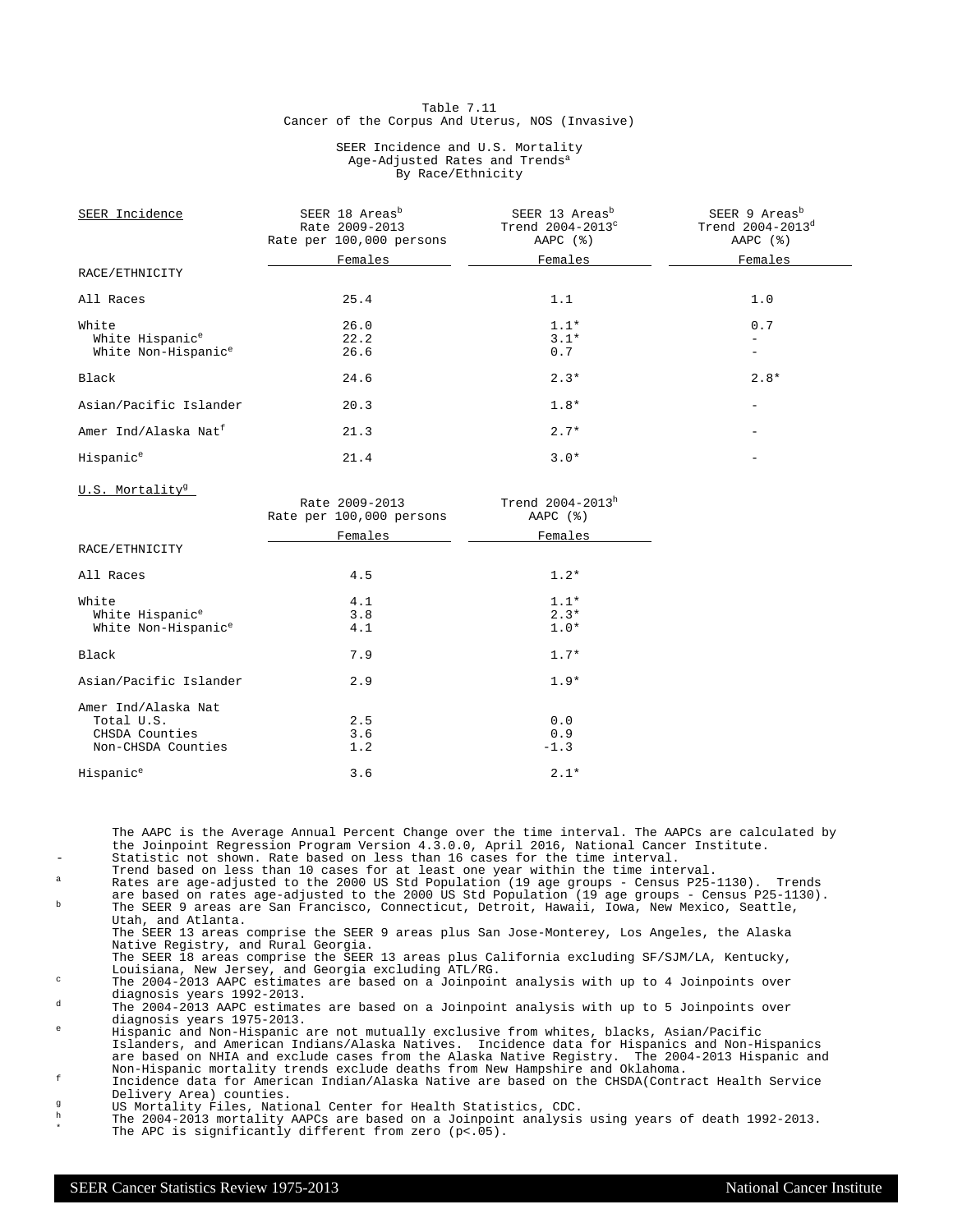Figure 7.3

# Joinpoint Analyses for Whites and Blacks from 1975-2013 SEER Incidence and US Death Rates<sup>a</sup> Cancer of the Corpus and Uterus, NOS

and for Asian/Pacific Islanders, American Indians/Alaska Natives and Hispanics from 1992-2013



Source: Incidence data for whites and blacks are from the SEER 9 areas (San Francisco, Connecticut, Detroit, Hawaii, Iowa, New Mexico, Seattle, Utah, Atlanta). Incidence data for Asian/Pacific Islanders, American Indians/Alaska Natives and Hispanics are from the SEER 13 Areas (SEER 9 Areas, San Jose-Monterey, Los Angeles, Alaska Native Registry and Rural Georgia). Mortality data are from US Mortality Files, National Center for Health Statistics, CDC. <sup>a</sup> Rates are age-adjusted to the 2000 US Std Population (19 age groups - Census P25-1103).

Regression lines are calculated using the Joinpoint Regression Program Version 4.3.0.0, April 2016, National Cancer Institute. Joinpoint analyses for Whites and Blacks during the 1975-2013 period allow a maximum of 5 joinpoints. Analyses for other ethnic groups during the period 1992-2013 allow a maximum of 4 joinpoints.

<sup>b</sup> API = Asian/Pacific Islander.<br>○ AI/AN = American Indian/Ala AI/AN = American Indian/Alaska Native. Rates for American Indian/Alaska Native are based on the CHSDA(Contract Health Service Delivery Area) counties.

Hispanic is not mutually exclusive from whites, blacks, Asian/Pacific Islanders, and American Indians/Alaska Natives. Incidence data for Hispanics are based on NHIA and exclude cases from the Alaska Native Registry. Mortality data for Hispanics exclude cases from New Hampshire and Oklahoma. a<br>b<br>d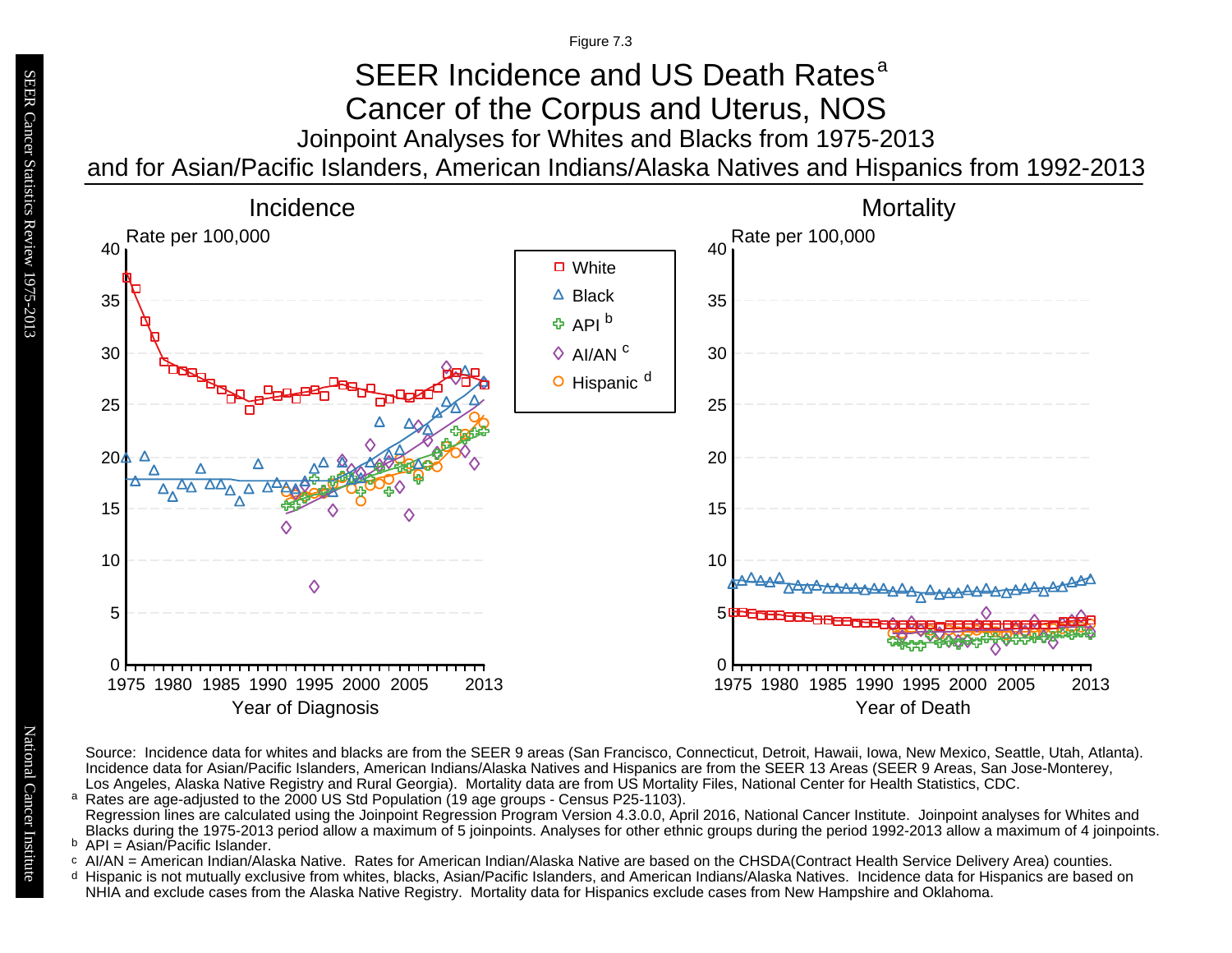### Table 8.15 Cancer of the Esophagus (Invasive)

### SEER Incidence and U.S. Mortality Age-Adjusted Rates and Trends<sup>a</sup> By Race/Ethnicity and Sex

| SEER Incidence                                                          | SEER 18 Areas <sup>b</sup><br>Rate 2009-2013<br>Rate per 100,000 persons |                   |                   | SEER 13 Areas <sup>b</sup><br>Trend $2004-2013^{\circ}$<br>AAPC $(%)$ |                             |                             |         | SEER 9 Areas <sup>b</sup><br>Trend $2004 - 2013^d$<br>AAPC $(%)$ |         |  |
|-------------------------------------------------------------------------|--------------------------------------------------------------------------|-------------------|-------------------|-----------------------------------------------------------------------|-----------------------------|-----------------------------|---------|------------------------------------------------------------------|---------|--|
|                                                                         | Total                                                                    | Males             | Females           | Total                                                                 | Males                       | Females                     | Total   | Males                                                            | Females |  |
| RACE/ETHNICITY                                                          |                                                                          |                   |                   |                                                                       |                             |                             |         |                                                                  |         |  |
| All Races                                                               | 4.3                                                                      | 7.4               | 1.7               | $-0.5*$                                                               |                             | $-1.4* -1.3*$               | $-1.4*$ | $-1.4*$                                                          | $-2.2*$ |  |
| White<br>White Hispanic <sup>e</sup><br>White Non-Hispanic <sup>e</sup> | 4.5<br>2.9<br>4.8                                                        | 7.9<br>5.2<br>8.3 | 1.7<br>1.1<br>1.8 | $-0.9$<br>$-1.1*$<br>$-0.8$                                           | $-0.9$<br>$-1.3*$<br>$-0.7$ | $-0.6*$<br>$-1.2$<br>$-0.4$ | $-0.6$  | $-0.7$<br>$\overline{\phantom{a}}$                               | $-0.1$  |  |
| Black                                                                   | 4.4                                                                      | 7.2               | 2.5               | $-4.6*$                                                               | $-4.7*$                     | $-4.3*$                     | $-4.5*$ | $-4.8*$                                                          | $-3.3*$ |  |
| Asian/Pacific Islander                                                  | 2.0                                                                      | 3.4               | 0.9               | $-2.0*$                                                               | $-2.3*$                     | $-0.7$                      |         |                                                                  |         |  |
| Amer Ind/Alaska Nat <sup>f</sup>                                        | 3.0                                                                      | 5.0               | 1.4               | $-1.4$                                                                | $-2.5$                      | $\equiv$                    |         | $\overline{\phantom{0}}$                                         |         |  |
| Hispanic <sup>e</sup>                                                   | 2.8                                                                      | 4.9               | 1.0               |                                                                       | $-1.1* -1.3* -1.3$          |                             |         |                                                                  |         |  |

Rate  $2009 - 2013$ <br>
Per  $100,000$  persons  $XAPC$  ( $\})$ Rate per 100,000 persons Total Males Females 1Total Males Females RACE/ETHNICITY All Races 4.1 7.4 1.5  $-1.0*$   $-1.0*$   $-1.7*$ White<br>
White Hispanic<sup>e</sup> 1.3 7.7 1.5 -0.4\* -0.5\* -1.1\*<br>
2.3 4.3 0.8 -2.3\* -2.4\* -2.4\*  $2.3$   $4.3$   $0.8$   $-2.3*$   $-2.4*$   $-2.4*$ <br>  $4.5$   $8.0$   $1.6$   $-0.2$   $-0.4*$   $-1.0*$ White Non-Hispanic<sup>e</sup> Black 3.8 6.6 1.9 -4.5\* -4.6\* -4.1\* Asian/Pacific Islander 1.7 2.9 0.8 -1.9\* -1.9\* -1.5\* Amer Ind/Alaska Nat Total U.S. 2.4 4.0 1.2 -3.5\* -3.6\* 0.2 CHSDA Counties 3.3 5.2 1.8 -2.9 0.0 2.6<br>Non-CHSDA Counties 1.4 2.6 - -2.2\* -1.6 -4.5 Non-CHSDA Counties 1.4 2.6 -Hispanic<sup>e</sup> 2.2 4.1 0.8 -2.4\* -1.0\* -2.5\*

The AAPC is the Average Annual Percent Change over the time interval. The AAPCs are calculated by the Joinpoint Regression Program Version 4.3.0.0, April 2016, National Cancer Institute. Statistic not shown. Rate based on less than 16 cases for the time interval.

Trend based on less than 10 cases for at least one year within the time interval.

<sup>a</sup> Rates are age-adjusted to the 2000 US Std Population (19 age groups - Census P25-1130). Trends are based on rates age-adjusted to the 2000 US Std Population (19 age groups - Census P25-1130). <sup>b</sup> The SEER 9 areas are San Francisco, Connecticut, Detroit, Hawaii, Iowa, New Mexico, Seattle, Utah, and Atlanta.

The SEER 13 areas comprise the SEER 9 areas plus San Jose-Monterey, Los Angeles, the Alaska Native Registry, and Rural Georgia.

The SEER 18 areas comprise the SEER 13 areas plus California excluding SF/SJM/LA, Kentucky,

Louisiana, New Jersey, and Georgia excluding ATL/RG. <sup>c</sup> The 2004-2013 AAPC estimates are based on a Joinpoint analysis with up to 4 Joinpoints over diagnosis years 1992-2013.

 $d = The^{-2004-2013}$  AAPC estimates are based on a Joinpoint analysis with up to 5 Joinpoints over diagnosis years 1975-2013.

<sup>e</sup> Hispanic and Non-Hispanic are not mutually exclusive from whites, blacks, Asian/Pacific Islanders, and American Indians/Alaska Natives. Incidence data for Hispanics and Non-Hispanics are based on NHIA and exclude cases from the Alaska Native Registry. The 2004-2013 Hispanic and Non-Hispanic mortality trends exclude deaths from New Hampshire and Oklahoma.

<sup>f</sup> Incidence data for American Indian/Alaska Native are based on the CHSDA(Contract Health Service Delivery Area) counties.

<sup>g</sup> US Mortality Files, National Center for Health Statistics, CDC.<br>h The 2004 2012 mentality APOs are based an a Joinnaint applysis

 $^{\text{h}}$  The 2004-2013 mortality AAPCs are based on a Joinpoint analysis using years of death 1992-2013. \* The APC is significantly different from zero (p<.05).

U.S. Mortality<sup>g</sup>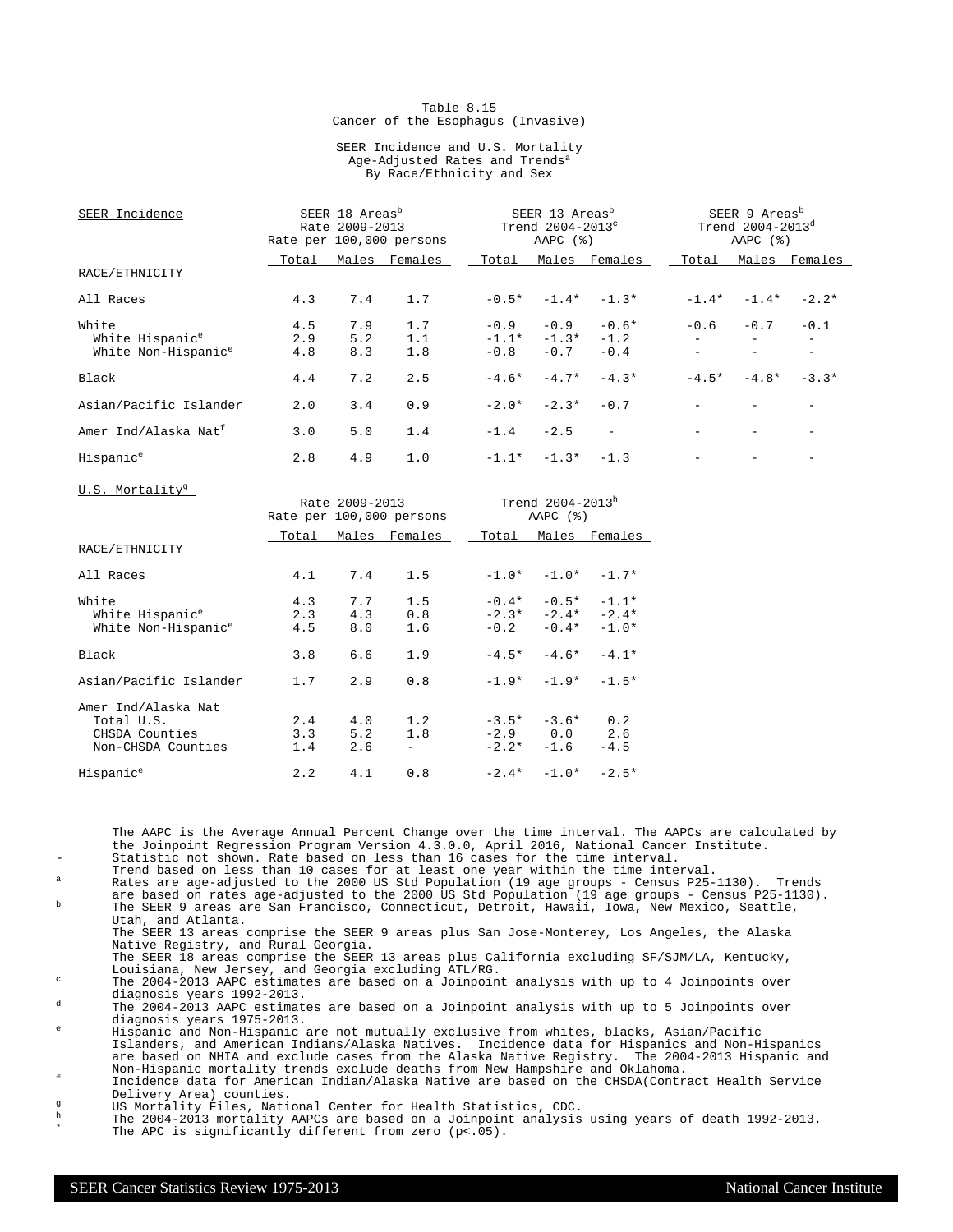Figure 8.2

## Joinpoint Analyses for Whites and Blacks from 1975-2013 and for Asian/Pacific Islanders, American Indians/Alaska Natives and Hispanics from 1992-2013 SEER Incidence and US Death Rates<sup>a</sup> Cancer of the Esophagus, Both Sexes

![](_page_26_Figure_2.jpeg)

Source: Incidence data for whites and blacks are from the SEER 9 areas (San Francisco, Connecticut, Detroit, Hawaii, Iowa, New Mexico, Seattle, Utah, Atlanta). Incidence data for Asian/Pacific Islanders, American Indians/Alaska Natives and Hispanics are from the SEER 13 Areas (SEER 9 Areas, San Jose-Monterey, Los Angeles, Alaska Native Registry and Rural Georgia). Mortality data are from US Mortality Files, National Center for Health Statistics, CDC. <sup>a</sup> Rates are age-adjusted to the 2000 US Std Population (19 age groups - Census P25-1103).

- <sup>b</sup> API = Asian/Pacific Islander.<br>○ AI/AN = American Indian/Ala AI/AN = American Indian/Alaska Native. Rates for American Indian/Alaska Native are based on the CHSDA(Contract Health Service Delivery Area) counties.
- Hispanic is not mutually exclusive from whites, blacks, Asian/Pacific Islanders, and American Indians/Alaska Natives. Incidence data for Hispanics are based on NHIA and exclude cases from the Alaska Native Registry. Mortality data for Hispanics exclude cases from New Hampshire and Oklahoma. a<br>b<br>d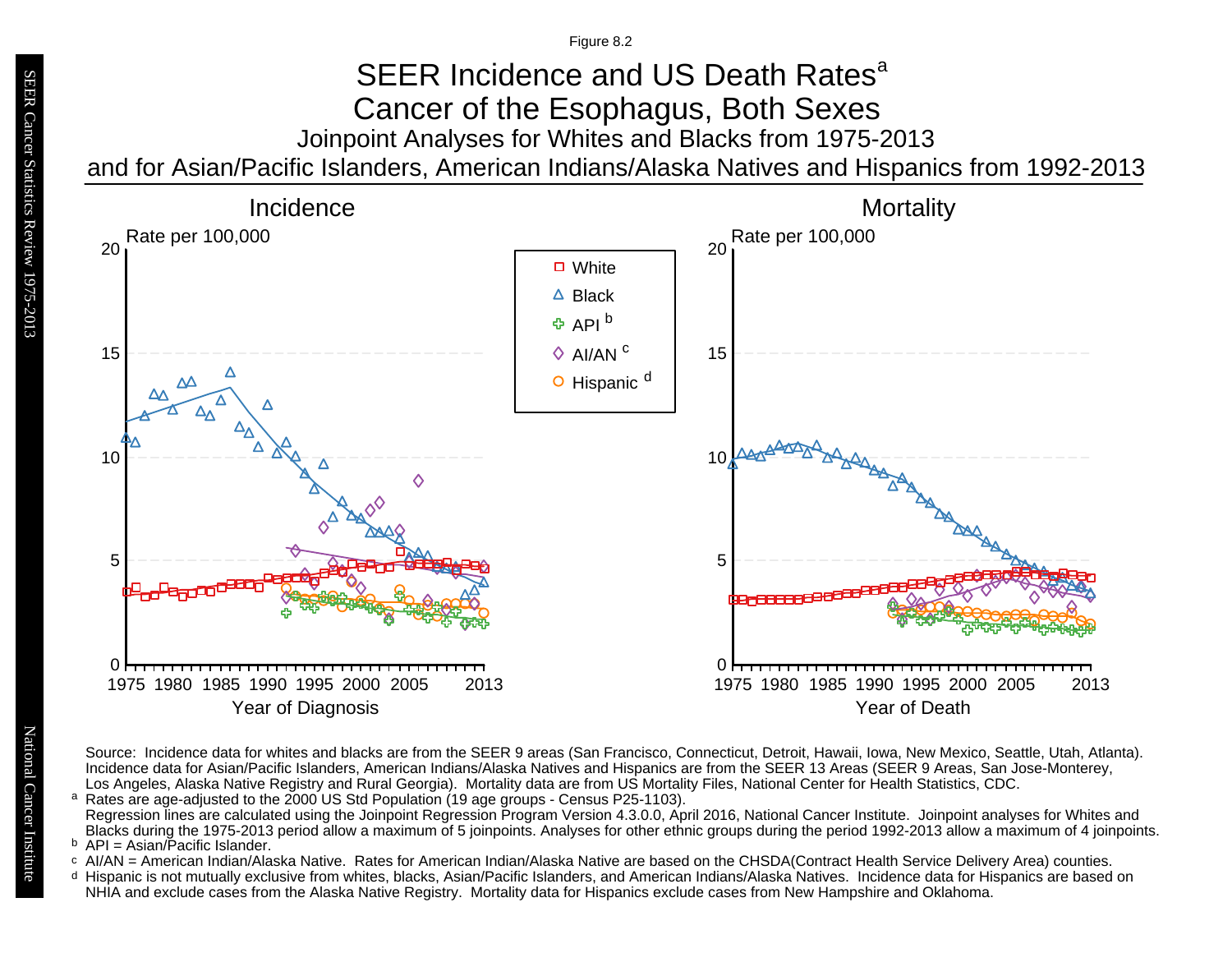### Table 9.15 Hodgkin Lymphoma

### SEER Incidence and U.S. Mortality Age-Adjusted Rates and Trends<sup>a</sup> By Race/Ethnicity and Sex

| SEER Incidence                       |            | SEER 18 Areas <sup>b</sup><br>Rate 2009-2013 | Rate per 100,000 persons | SEER 13 Areas <sup>b</sup><br>Trend 2004-2013 <sup>c</sup><br>AAPC $(%)$ |                  |               |         | SEER 9 Areas <sup>b</sup><br>Trend $2004 - 2013^d$<br>AAPC (%) |               |  |
|--------------------------------------|------------|----------------------------------------------|--------------------------|--------------------------------------------------------------------------|------------------|---------------|---------|----------------------------------------------------------------|---------------|--|
|                                      | Total      |                                              | Males Females            | Total                                                                    |                  | Males Females | Total   |                                                                | Males Females |  |
| RACE/ETHNICITY                       |            |                                              |                          |                                                                          |                  |               |         |                                                                |               |  |
| All Races                            | 2.6        | 3.0                                          | 2.3                      |                                                                          | $-1.3* -1.0*$    | $-0.2$        | $-1.2*$ | $-0.8$                                                         | $-1.5$        |  |
| White<br>White Hispanic <sup>e</sup> | 2.8<br>2.3 | 3.1<br>2.6                                   | 2.5<br>2.0               | $-1.5*$<br>0.0                                                           | $-0.1$<br>$-0.5$ | $-1.9$<br>0.5 | $-1.4*$ | $-0.7$                                                         | $-1.8$        |  |
| White Non-Hispanic <sup>e</sup>      | 3.0        | 3.4                                          | 2.7                      | $-1.7*$                                                                  | 0.1              | $-2.1*$       |         |                                                                |               |  |
| Black                                | 2.6        | 3.0                                          | 2.2                      | $0.8*$                                                                   | $1.0*$           | 0.4           | $1.1*$  | 0.5                                                            | $1.8*$        |  |
| Asian/Pacific Islander               | 1.3        | 1.5                                          | 1.2                      | $-0.2$                                                                   | 1.3              | $2.3*$        |         |                                                                |               |  |
| Amer Ind/Alaska Nat <sup>f</sup>     | 1.2        | 1.5                                          | 1.0                      |                                                                          |                  |               |         |                                                                |               |  |
| Hispanic <sup>e</sup>                | 2.2        | 2.5                                          | 1.9                      | 0.0                                                                      | $-0.5$           | 0.5           |         |                                                                |               |  |

Rate  $2009 - 2013$  Trend  $2004 - 2013$ <sup>h</sup> Per  $100,000$  persons AAPC  $(*)$ Rate per 100,000 persons Total Males Females Total Males Females RACE/ETHNICITY All Races  $0.4$   $0.5$   $0.3$   $-2.8$ \*  $-2.4$ \*  $-2.9$ \* White<br>
White Hispanic<sup>e</sup> 0.4 0.5 0.3 -2.7\* -2.3\* -2.8\*<br>
-2.2\* -2.3\* -2.2\* White Hispanic<sup>e</sup>  $0.4$   $0.6$   $0.3$   $-2.2$ \*  $-2.3$ \*  $-2.2$ \* White Non-Hispanic<sup>e</sup> 0.4 0.5 0.3  $-2.7*$   $-2.6*$   $-2.8*$ Black 0.3 0.4 0.3 -2.9\* -3.3\* -2.5\* Asian/Pacific Islander  $0.1$   $0.2$   $0.1$   $-2.1$ \*  $-2.7$ \*  $-$ Amer Ind/Alaska Nat  $Total U.S.$   $0.1$  - -  $-3.0$  -<br>CHSDA Counties - - - - - - 1.0 CHSDA Counties  $-1.0$   $-$ Non-CHSDA Counties Hispanic<sup>e</sup> 0.4 0.6 0.3  $-2.4*$   $-2.4*$   $-2.4*$ 

The AAPC is the Average Annual Percent Change over the time interval. The AAPCs are calculated by the Joinpoint Regression Program Version 4.3.0.0, April 2016, National Cancer Institute. Statistic not shown. Rate based on less than 16 cases for the time interval.

Trend based on less than 10 cases for at least one year within the time interval.

<sup>a</sup> Rates are age-adjusted to the 2000 US Std Population (19 age groups - Census P25-1130). Trends are based on rates age-adjusted to the 2000 US Std Population (19 age groups - Census P25-1130). <sup>b</sup> The SEER 9 areas are San Francisco, Connecticut, Detroit, Hawaii, Iowa, New Mexico, Seattle, Utah, and Atlanta.

The SEER 13 areas comprise the SEER 9 areas plus San Jose-Monterey, Los Angeles, the Alaska Native Registry, and Rural Georgia.

The SEER 18 areas comprise the SEER 13 areas plus California excluding SF/SJM/LA, Kentucky,

Louisiana, New Jersey, and Georgia excluding ATL/RG. <sup>c</sup> The 2004-2013 AAPC estimates are based on a Joinpoint analysis with up to 4 Joinpoints over diagnosis years 1992-2013.

 $d = The^{-2004-2013}$  AAPC estimates are based on a Joinpoint analysis with up to 5 Joinpoints over diagnosis years 1975-2013.

<sup>e</sup> Hispanic and Non-Hispanic are not mutually exclusive from whites, blacks, Asian/Pacific Islanders, and American Indians/Alaska Natives. Incidence data for Hispanics and Non-Hispanics are based on NHIA and exclude cases from the Alaska Native Registry. The 2004-2013 Hispanic and Non-Hispanic mortality trends exclude deaths from New Hampshire and Oklahoma.

<sup>f</sup> Incidence data for American Indian/Alaska Native are based on the CHSDA(Contract Health Service Delivery Area) counties.

<sup>g</sup> US Mortality Files, National Center for Health Statistics, CDC.<br>h The 2004 2012 mentality APOs are based an a Joinnaint applysis

 $^{\text{h}}$  The 2004-2013 mortality AAPCs are based on a Joinpoint analysis using years of death 1992-2013. \* The APC is significantly different from zero (p<.05).

U.S. Mortality<sup>g</sup>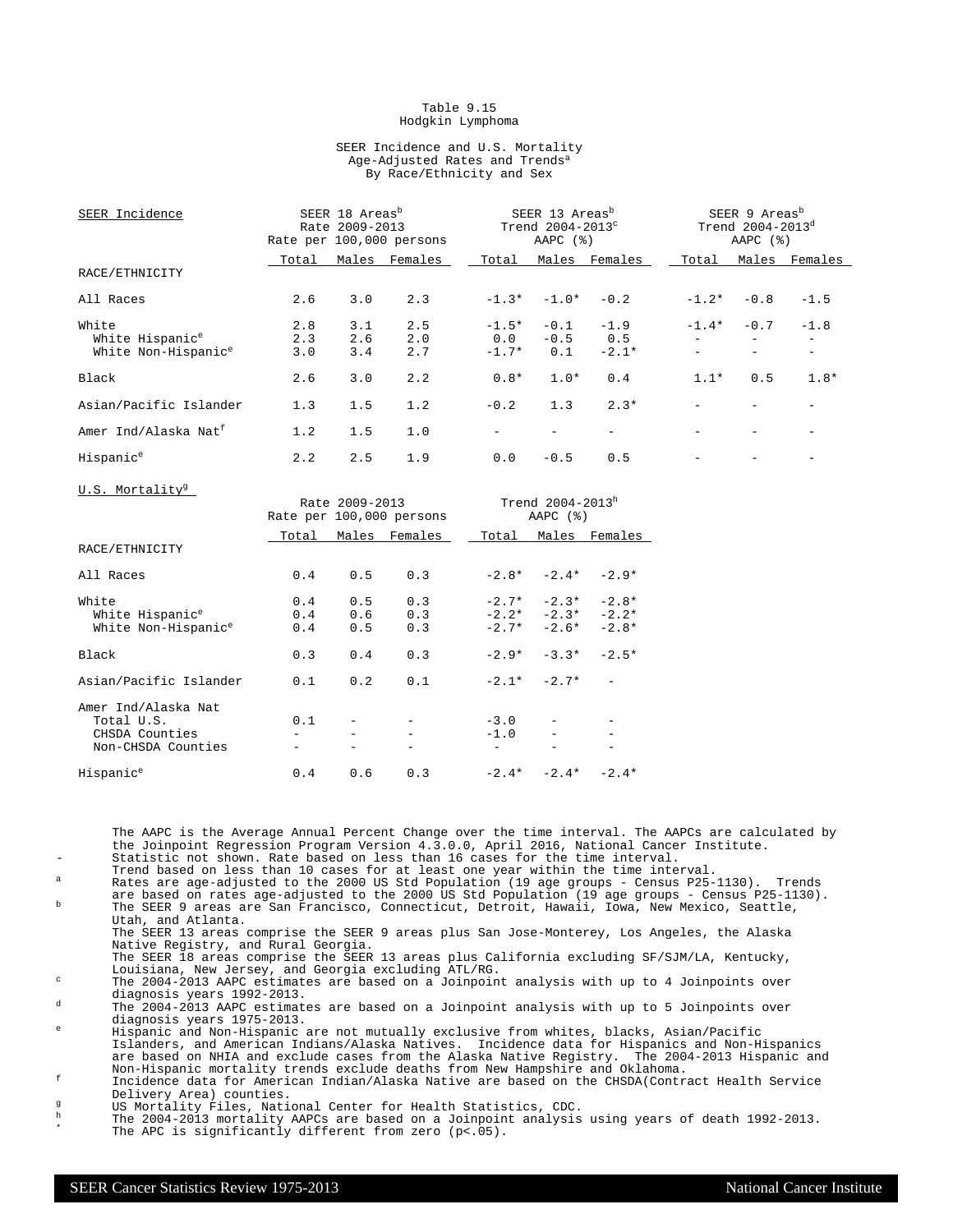Figure 9.2

# Joinpoint Analyses for Whites and Blacks from 1975-2013 and for Asian/Pacific Islanders, American Indians/Alaska Natives and Hispanics from 1992-2013 SEER Incidence and US Death Rates<sup>a</sup> Hodgkin Lymphoma, Both Sexes

![](_page_28_Figure_2.jpeg)

Source: Incidence data for whites and blacks are from the SEER 9 areas (San Francisco, Connecticut, Detroit, Hawaii, Iowa, New Mexico, Seattle, Utah, Atlanta). Incidence data for Asian/Pacific Islanders, American Indians/Alaska Natives and Hispanics are from the SEER 13 Areas (SEER 9 Areas, San Jose-Monterey, Los Angeles, Alaska Native Registry and Rural Georgia). Mortality data are from US Mortality Files, National Center for Health Statistics, CDC.

Rates are age-adjusted to the 2000 US Std Population (19 age groups - Census P25-1103). Regression lines are calculated using the Joinpoint Regression Program Version 4.3.0.0, April 2016, National Cancer Institute. Joinpoint analyses for Whites and Blacks during the 1975-2013 period allow a maximum of 5 joinpoints. Analyses for other ethnic groups during the period 1992-2013 allow a maximum of 4 joinpoints.

- <sup>b</sup> API = Asian/Pacific Islander.<br><sup>c</sup> AI/AN American Indian/Ala
- AI/AN = American Indian/Alaska Native. Rates for American Indian/Alaska Native are based on the CHSDA(Contract Health Service Delivery Area) counties.
- <sup>d</sup> Joinpoint could not fit a regression line for American Indian/Alaska Native Incidence due to insufficient data. a<br>b c d<br>e
- e Hispanic is not mutually exclusive from whites, blacks, Asian/Pacific Islanders, and American Indians/Alaska Natives. Incidence data for Hispanics are based on NHIA and exclude cases from the Alaska Native Registry. Mortality data for Hispanics exclude cases from New Hampshire and Oklahoma.

a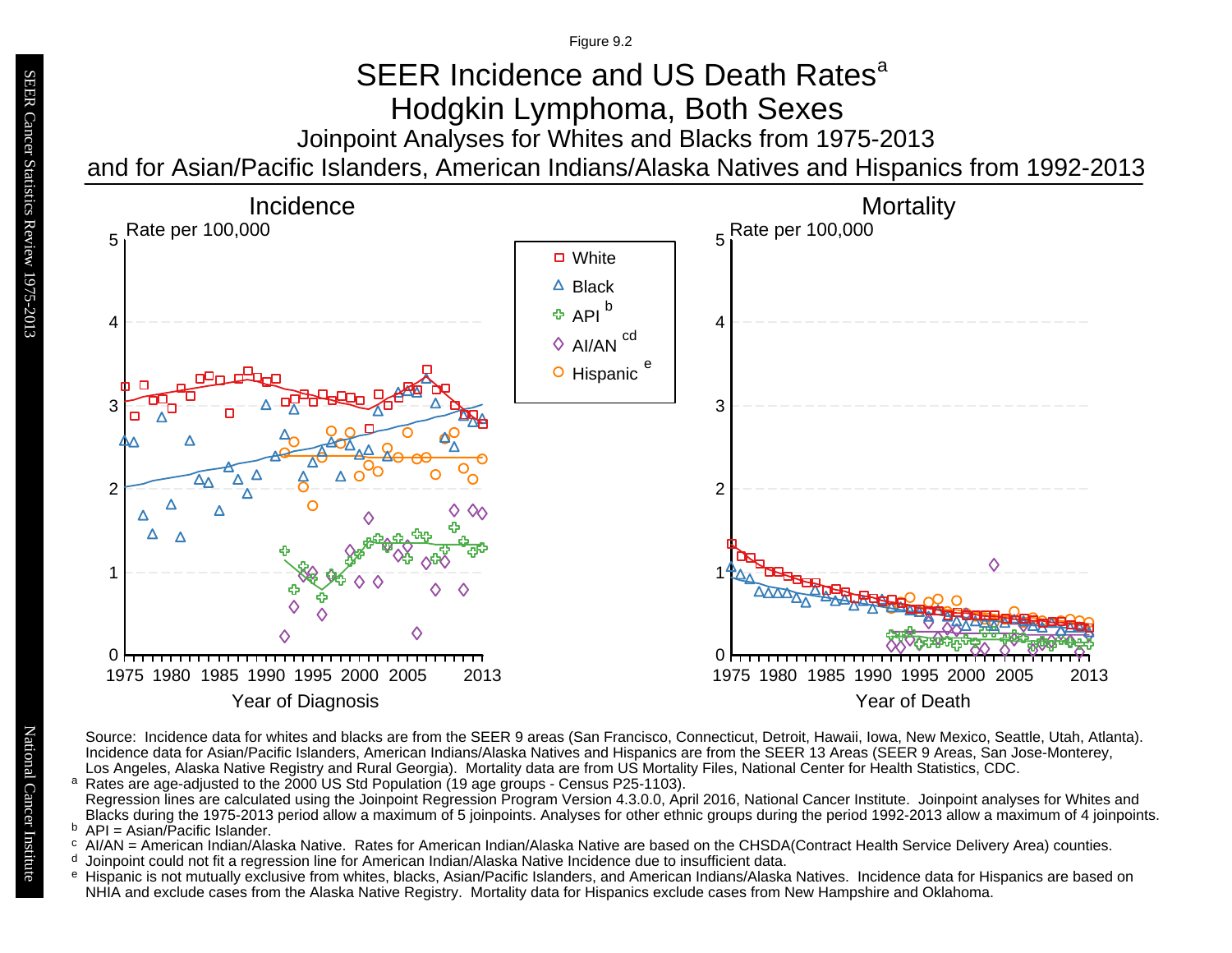#### Table 10.13 Kaposi Sarcoma

### SEER Incidence Age-Adjusted Rates and Trends<sup>a</sup> By Race/Ethnicity and Sex

| SEER Incidence                   | SEER 18 Areas <sup>b</sup><br>Rate 2009-2013<br>Rate per 100,000 persons |     |                          | SEER 13 Areas <sup>b</sup><br>Trend $2004-2013^c$<br>AAPC $(%)$ |                     |               | SEER 9 Areas <sup>b</sup><br>Trend $2004 - 2013^d$<br>AAPC $(%)$ |         |               |
|----------------------------------|--------------------------------------------------------------------------|-----|--------------------------|-----------------------------------------------------------------|---------------------|---------------|------------------------------------------------------------------|---------|---------------|
|                                  | Total                                                                    |     | Males Females            | Total                                                           |                     | Males Females | Total                                                            |         | Males Females |
| RACE/ETHNICITY                   |                                                                          |     |                          |                                                                 |                     |               |                                                                  |         |               |
| All Races                        | 0.5                                                                      | 1.0 | 0.1                      |                                                                 | $-2.7* -2.7* -4.3*$ |               | $-1.8*$                                                          | $-1.8*$ | $-3.9*$       |
| White                            | 0.4                                                                      | 0.8 | 0.1                      | $-3.3*$                                                         | $-3.4*$             | $-4.4*$       | $-2.5*$                                                          | $-2.6*$ | $-4.8*$       |
| White Hispanic <sup>e</sup>      | 0.7                                                                      | 1.2 | 0.2                      |                                                                 | $-4.6* -4.2* -3.7*$ |               |                                                                  |         |               |
| White Non-Hispanic <sup>e</sup>  | 0.4                                                                      | 0.7 | 0.1                      | $-3.3*$                                                         | $-3.4*$             | $-5.3*$       |                                                                  |         |               |
| Black                            | 1.1                                                                      | 2.2 | 0.1                      | $-1.6$                                                          | $-1.6$              | 1.2           | $-0.1$                                                           | $-0.4$  |               |
| Asian/Pacific Islander           | 0.2                                                                      | 0.4 | $\overline{\phantom{m}}$ | $-1.2$                                                          | $-0.4$              | $\equiv$      |                                                                  |         |               |
| Amer Ind/Alaska Nat <sup>f</sup> |                                                                          |     |                          |                                                                 |                     |               |                                                                  |         |               |
| Hispanic <sup>e</sup>            | 0.7                                                                      | 1.2 | 0.2                      |                                                                 | $-4.7* -4.4*$       | $-3.1$        |                                                                  |         |               |

The AAPC is the Average Annual Percent Change over the time interval. The AAPCs are calculated by the Joinpoint Regression Program Version 4.3.0.0, April 2016, National Cancer Institute. Statistic not shown. Rate based on less than 16 cases for the time interval. Trend based on less than 10 cases for at least one year within the time interval. <sup>a</sup> Rates are age-adjusted to the 2000 US Std Population (19 age groups - Census P25-1130). Trends are based on rates age-adjusted to the 2000 US Std Population (19 age groups - Census P25-1130). <sup>b</sup> The SEER 9 areas are San Francisco, Connecticut, Detroit, Hawaii, Iowa, New Mexico, Seattle, Utah, and Atlanta. The SEER 13 areas comprise the SEER 9 areas plus San Jose-Monterey, Los Angeles, the Alaska Native Registry, and Rural Georgia. The SEER 18 areas comprise the SEER 13 areas plus California excluding SF/SJM/LA, Kentucky, Louisiana, New Jersey, and Georgia excluding ATL/RG. <sup>c</sup> The 2004-2013 AAPC estimates are based on a Joinpoint analysis with up to 4 Joinpoints over diagnosis years 1992-2013.  $d$  The 2004-2013 AAPC estimates are based on a Joinpoint analysis with up to 5 Joinpoints over diagnosis years 1975-2013. <sup>e</sup> Hispanic and Non-Hispanic are not mutually exclusive from whites, blacks, Asian/Pacific Islanders, and American Indians/Alaska Natives. Incidence data for Hispanics and Non-Hispanics

are based on NHIA and exclude cases from the Alaska Native Registry. f Incidence data for American Indian/Alaska Native are based on the CHSDA(Contract Health Service

Delivery Area) counties. The APC is significantly different from zero  $(p<.05)$ .

SEER Cancer Statistics Review 1975-2013 National Cancer Institute National Cancer Institute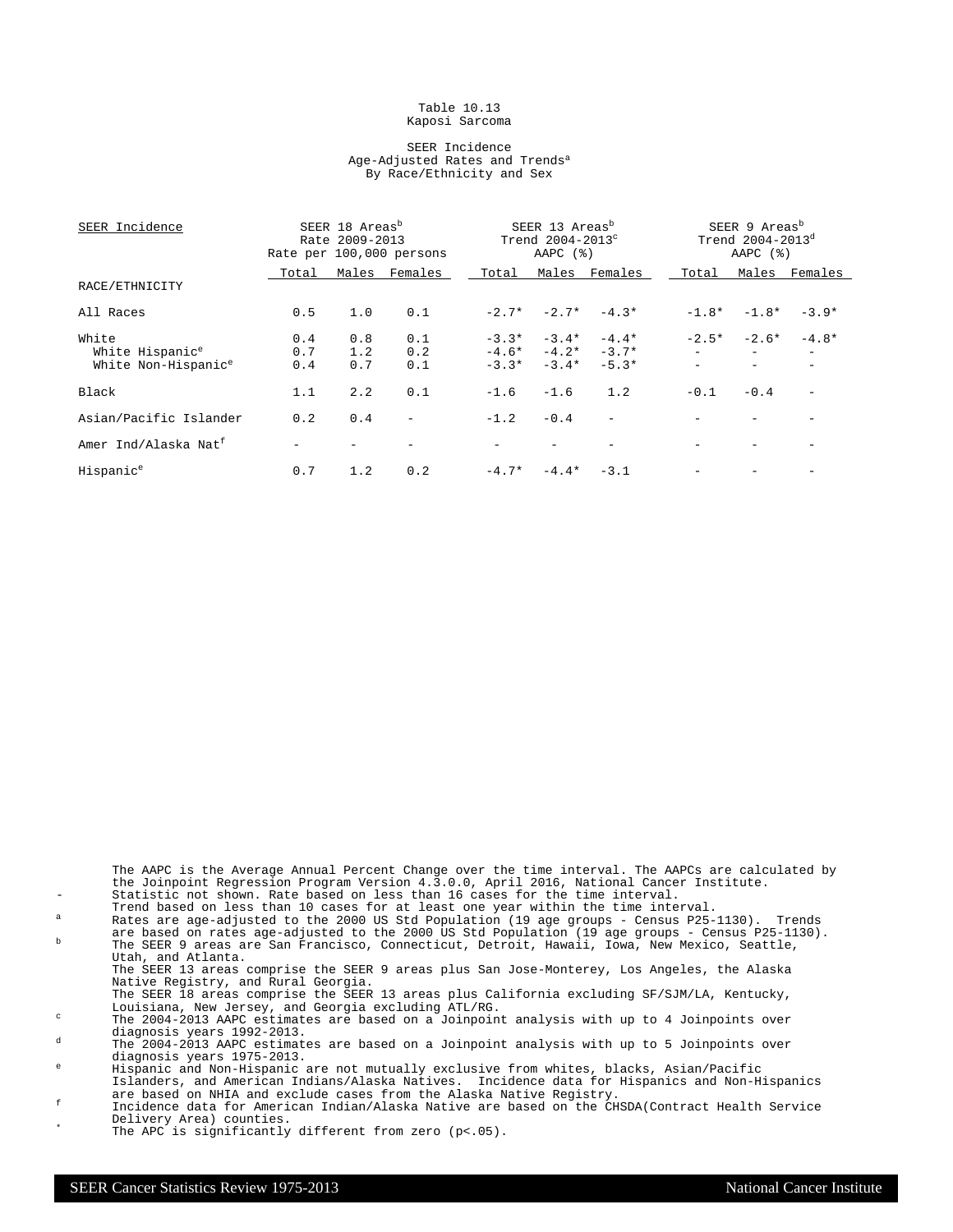### Table 11.15 Cancer of the Kidney and Renal Pelvis (Invasive)

### SEER Incidence and U.S. Mortality Age-Adjusted Rates and Trends<sup>a</sup> By Race/Ethnicity and Sex

| SEER Incidence                   | SEER 18 Areas <sup>b</sup><br>Rate 2009-2013<br>Rate per 100,000 persons |       |         | SEER 13 Areas <sup>b</sup><br>Trend 2004-2013 <sup>c</sup><br>AAPC (%) |        |         | SEER 9 Areas <sup>b</sup><br>Trend $2004 - 2013^d$<br>AAPC $(%)$ |        |         |
|----------------------------------|--------------------------------------------------------------------------|-------|---------|------------------------------------------------------------------------|--------|---------|------------------------------------------------------------------|--------|---------|
|                                  | Total                                                                    | Males | Females | Total                                                                  | Males  | Females | Total                                                            | Males  | Females |
| RACE/ETHNICITY                   |                                                                          |       |         |                                                                        |        |         |                                                                  |        |         |
| All Races                        | 15.6                                                                     | 21.4  | 10.7    | $1.1*$                                                                 | $1.2*$ | 0.6     | $1.1*$                                                           | 1.7    | 0.5     |
| White                            | 16.1                                                                     | 21.9  | 11.1    | $1.0*$                                                                 | $1.0*$ | 0.7     | $1.0*$                                                           | $1.1*$ | 0.5     |
| White Hispanic <sup>e</sup>      | 16.0                                                                     | 21.0  | 12.0    | 0.8                                                                    | 0.3    | $2.6*$  |                                                                  |        | -       |
| White Non-Hispanic <sup>e</sup>  | 16.2                                                                     | 22.2  | 10.9    | $1.1*$                                                                 | $1.2*$ | 0.4     |                                                                  |        |         |
| Black                            | 18.1                                                                     | 25.0  | 12.8    | 1.1                                                                    | $2.4*$ | $2.2*$  | $2.7*$                                                           | $2.8*$ | $2.6*$  |
| Asian/Pacific Islander           | 8.1                                                                      | 11.7  | 5.4     | $2.5*$                                                                 | $2.5*$ | 0.7     |                                                                  |        |         |
| Amer Ind/Alaska Nat <sup>f</sup> | 18.6                                                                     | 25.1  | 13.3    | $1.5*$                                                                 | $1.6*$ | 1.2     |                                                                  |        |         |
| Hispanic <sup>e</sup>            | 15.4                                                                     | 20.1  | 11.5    | 0.9                                                                    | 0.3    | $2.5*$  |                                                                  |        |         |
| U.S. Mortality <sup>9</sup>      |                                                                          |       |         |                                                                        |        |         |                                                                  |        |         |

|                                                                           |                   | Rate 2009-2013    | Rate per 100,000 persons | Trend 2004-2013h<br>AAPC $(%)$ |                                                  |                    |  |  |
|---------------------------------------------------------------------------|-------------------|-------------------|--------------------------|--------------------------------|--------------------------------------------------|--------------------|--|--|
|                                                                           | Total             |                   | Males Females            | Total                          |                                                  | Males Females      |  |  |
| RACE/ETHNICITY                                                            |                   |                   |                          |                                |                                                  |                    |  |  |
| All Races                                                                 | 3.9               | 5.7               | 2.5                      |                                | $-0.9* -0.8* -0.8*$                              |                    |  |  |
| White<br>White Hispanic <sup>e</sup><br>White Non-Hispanic <sup>e</sup>   | 4.0<br>3.7<br>4.0 | 5.8<br>5.2<br>5.9 | 2.5<br>2.5<br>2.5        |                                | $-0.5* -0.7*$<br>$0.0 -0.2 0.1$<br>$-0.5* -0.4*$ | $-0.8*$<br>$-0.8*$ |  |  |
| Black                                                                     | 3.7               | 5.5               | 2.5                      |                                | $-0.9* -1.3*$                                    | $-0.8*$            |  |  |
| Asian/Pacific Islander                                                    | 1.9               | 2.8               | 1.2                      | 0.8                            | 0.2                                              | $-0.4$             |  |  |
| Amer Ind/Alaska Nat<br>Total U.S.<br>CHSDA Counties<br>Non-CHSDA Counties | 4.3<br>6.5<br>1.7 | 5.7<br>9.0<br>2.1 | 3.1<br>4.5<br>1.4        |                                | $-0.8* -1.0$<br>$0.2 -0.1 0.0$<br>$-2.2* -1.8$   | $-0.9$<br>$-2.2$   |  |  |
| Hispanic <sup>e</sup>                                                     | 3.5               | 4.9               | 2.3                      |                                | $-1.1* -1.7*$                                    | 0.0                |  |  |

The AAPC is the Average Annual Percent Change over the time interval. The AAPCs are calculated by the Joinpoint Regression Program Version 4.3.0.0, April 2016, National Cancer Institute. Statistic not shown. Rate based on less than 16 cases for the time interval.

Trend based on less than 10 cases for at least one year within the time interval.

a Rates are age-adjusted to the 2000 US Std Population (19 age groups - Census P25-1130). Trends are based on rates age-adjusted to the 2000 US Std Population (19 age groups - Census P25-1130). <sup>b</sup> The SEER 9 areas are San Francisco, Connecticut, Detroit, Hawaii, Iowa, New Mexico, Seattle, Utah, and Atlanta.

The SEER 13 areas comprise the SEER 9 areas plus San Jose-Monterey, Los Angeles, the Alaska Native Registry, and Rural Georgia.

The SEER 18 areas comprise the SEER 13 areas plus California excluding SF/SJM/LA, Kentucky,

Louisiana, New Jersey, and Georgia excluding ATL/RG. <sup>c</sup> The 2004-2013 AAPC estimates are based on a Joinpoint analysis with up to 4 Joinpoints over diagnosis years 1992-2013.

<sup>d</sup> The 2004-2013 AAPC estimates are based on a Joinpoint analysis with up to 5 Joinpoints over diagnosis years 1975-2013.

<sup>e</sup> Hispanic and Non-Hispanic are not mutually exclusive from whites, blacks, Asian/Pacific Islanders, and American Indians/Alaska Natives. Incidence data for Hispanics and Non-Hispanics are based on NHIA and exclude cases from the Alaska Native Registry. The 2004-2013 Hispanic and Non-Hispanic mortality trends exclude deaths from New Hampshire and Oklahoma.

<sup>f</sup> Incidence data for American Indian/Alaska Native are based on the CHSDA(Contract Health Service Delivery Area) counties.

<sup>g</sup> US Mortality Files, National Center for Health Statistics, CDC.<br>h The 2004 2012 mentality APOs are based an a Joinnaint applysis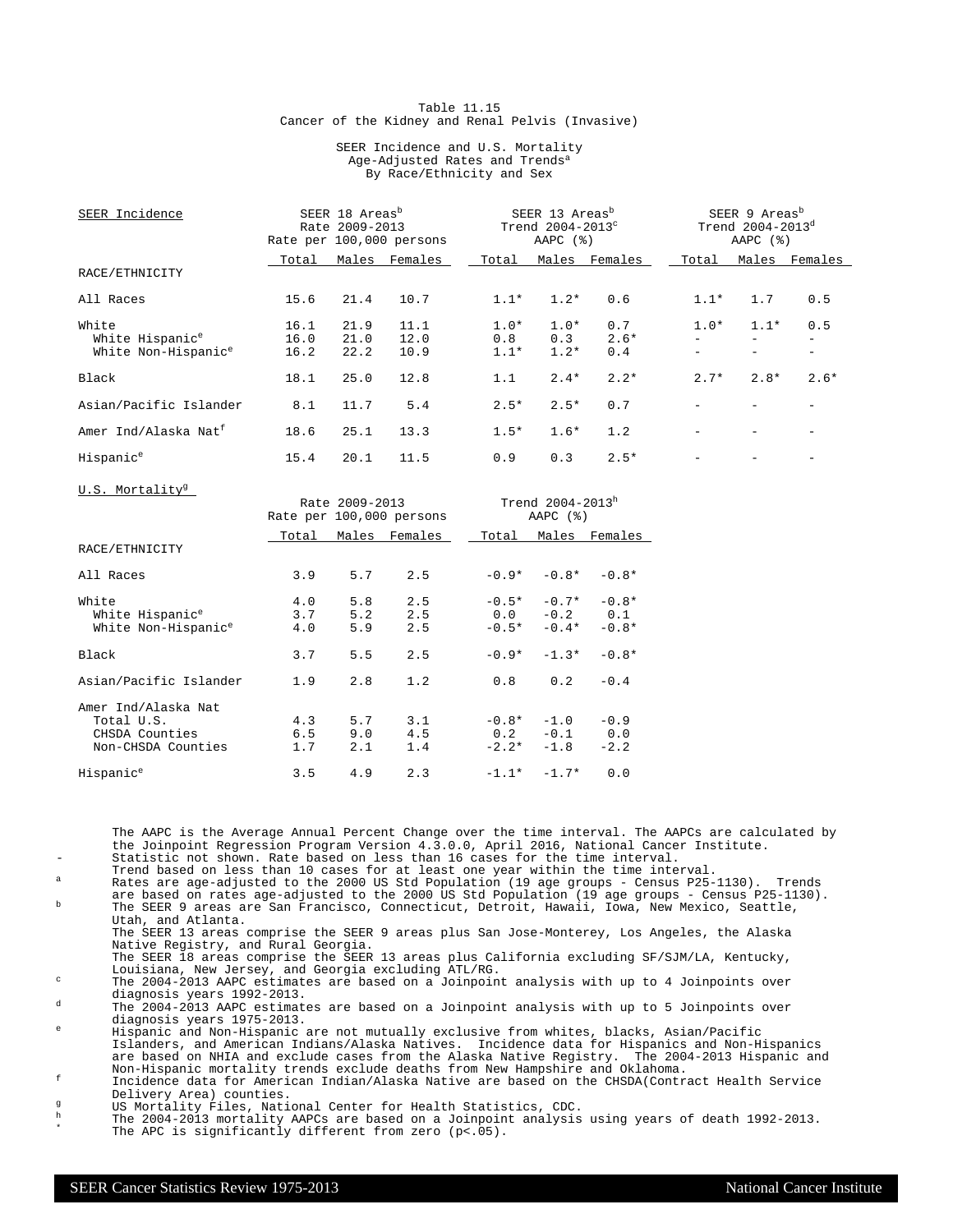# Joinpoint Analyses for Whites and Blacks from 1975-2013 SEER Incidence and US Death Rates<sup>a</sup> Cancer of the Kidney and Renal Pelvis, Both Sexes

and for Asian/Pacific Islanders, American Indians/Alaska Natives and Hispanics from 1992-2013

![](_page_31_Figure_3.jpeg)

Source: Incidence data for whites and blacks are from the SEER 9 areas (San Francisco, Connecticut, Detroit, Hawaii, Iowa, New Mexico, Seattle, Utah, Atlanta). Incidence data for Asian/Pacific Islanders, American Indians/Alaska Natives and Hispanics are from the SEER 13 Areas (SEER 9 Areas, San Jose-Monterey, Los Angeles, Alaska Native Registry and Rural Georgia). Mortality data are from US Mortality Files, National Center for Health Statistics, CDC. <sup>a</sup> Rates are age-adjusted to the 2000 US Std Population (19 age groups - Census P25-1103).

- <sup>b</sup> API = Asian/Pacific Islander.<br>○ AI/AN = American Indian/Ala AI/AN = American Indian/Alaska Native. Rates for American Indian/Alaska Native are based on the CHSDA(Contract Health Service Delivery Area) counties.
- Hispanic is not mutually exclusive from whites, blacks, Asian/Pacific Islanders, and American Indians/Alaska Natives. Incidence data for Hispanics are based on NHIA and exclude cases from the Alaska Native Registry. Mortality data for Hispanics exclude cases from New Hampshire and Oklahoma. a<br>b<br>d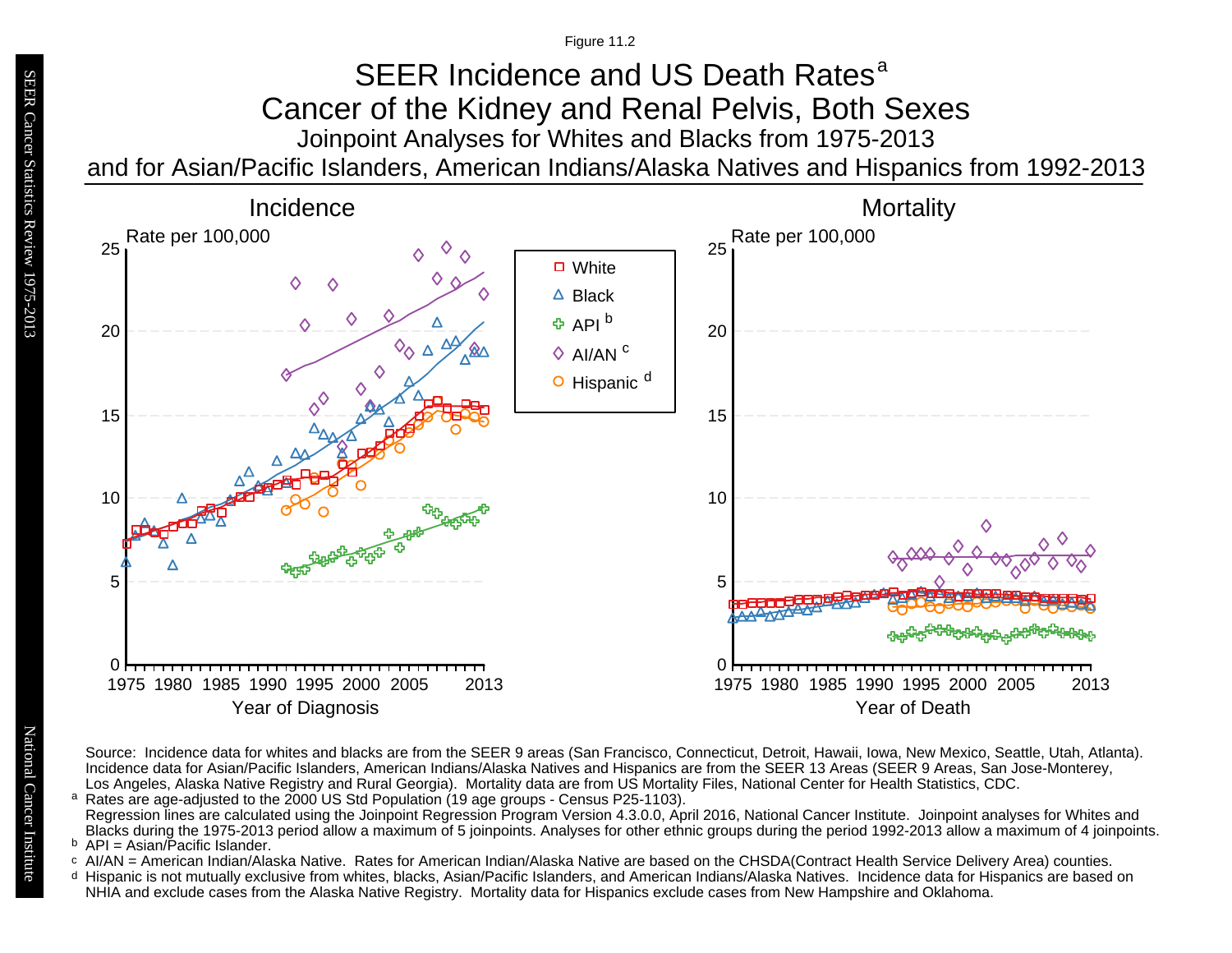### Table 12.15 Cancer of the Larynx (Invasive)

### SEER Incidence and U.S. Mortality Age-Adjusted Rates and Trends<sup>a</sup> By Race/Ethnicity and Sex

| SEER Incidence                   | SEER 18 Areas <sup>b</sup><br>Rate 2009-2013<br>Rate per 100,000 persons |     |                          | SEER 13 Areas <sup>b</sup><br>Trend $2004-2013^{\circ}$<br>AAPC $(%)$ |                     |                          | SEER 9 Areas <sup>b</sup><br>Trend $2004 - 2013^d$<br>AAPC $(%)$ |         |               |
|----------------------------------|--------------------------------------------------------------------------|-----|--------------------------|-----------------------------------------------------------------------|---------------------|--------------------------|------------------------------------------------------------------|---------|---------------|
|                                  | Total                                                                    |     | Males Females            | Total                                                                 |                     | Males Females            | Total                                                            |         | Males Females |
| RACE/ETHNICITY                   |                                                                          |     |                          |                                                                       |                     |                          |                                                                  |         |               |
| All Races                        | 3.2                                                                      | 5.6 | 1.1                      |                                                                       | $-2.6* -2.6* -3.1*$ |                          | $-2.4*$                                                          | $-2.4*$ | $-2.7*$       |
| White                            | 3.2                                                                      | 5.6 | 1.2                      |                                                                       | $-2.4* -1.8*$       | $-2.9*$                  | $-2.3*$                                                          | $-2.4*$ | $-2.4*$       |
| White Hispanic <sup>e</sup>      | 2.3                                                                      | 4.6 | 0.5                      |                                                                       | $-1.7* -1.6* -3.2*$ |                          |                                                                  |         |               |
| White Non-Hispanic <sup>e</sup>  | 3.4                                                                      | 5.8 | 1.3                      | $-2.4*$                                                               | $-2.5*$             | $-2.7*$                  |                                                                  |         |               |
| Black                            | 4.6                                                                      | 8.7 | 1.6                      | $-3.4*$                                                               | $-3.4*$             | $-3.4*$                  | $-3.0*$                                                          | $-2.8*$ | $-3.1*$       |
| Asian/Pacific Islander           | 1.2                                                                      | 2.3 | 0.3                      |                                                                       | $-3.1* -3.0* -2.4$  |                          |                                                                  |         |               |
| Amer Ind/Alaska Nat <sup>f</sup> | 2.1                                                                      | 3.9 | $\overline{\phantom{m}}$ | $-0.1$                                                                | 0.5                 | $\overline{\phantom{a}}$ |                                                                  |         |               |
| Hispanic <sup>e</sup>            | 2.2                                                                      | 4.4 | 0.5                      |                                                                       | $-1.7* -1.6* -3.0*$ |                          |                                                                  |         |               |

 $P_{\text{at}}$  2009-2013 Trend 2004-2013h

U.S. Mortality<sup>g</sup>

|                                 |       | Nate 2002-2013 | Rate per 100,000 persons | TTCHO SUUT SUIJ<br>AAPC $(%)$ |                            |               |  |  |
|---------------------------------|-------|----------------|--------------------------|-------------------------------|----------------------------|---------------|--|--|
|                                 | Total |                | Males Females            | Total                         |                            | Males Females |  |  |
| RACE/ETHNICITY                  |       |                |                          |                               |                            |               |  |  |
| All Races                       | 1.1   | 1.9            | 0.4                      |                               | $-2.2$ * $-2.5$ * $-2.1$ * |               |  |  |
| White                           | 1.0   | 1.8            | 0.4                      |                               | $-1.9* -2.2* -1.8*$        |               |  |  |
| White Hispanic <sup>e</sup>     | 0.8   | 1.7            | 0.2                      |                               | $-2.5* -2.7* -2.1*$        |               |  |  |
| White Non-Hispanic <sup>e</sup> | 1.0   | 1.8            | 0.4                      |                               | $-1.8* -2.2*$              | $-1.6*$       |  |  |
| Black                           | 1.8   | 3.5            | 0.6                      |                               | $-3.4* -3.4*$              | $-3.1*$       |  |  |
| Asian/Pacific Islander          | 0.4   | 0.8            | 0.1                      |                               | $-2.0* -1.3*$              | $-4.6*$       |  |  |
| Amer Ind/Alaska Nat             |       |                |                          |                               |                            |               |  |  |
| Total U.S.                      | 0.7   | 1.2            | 0.3                      | $-2.8* -2.5$                  |                            |               |  |  |
| CHSDA Counties                  | 0.8   | 1.5            |                          |                               | $-2.8* -2.2$               |               |  |  |
| Non-CHSDA Counties              | 0.5   | 0.9            | $\overline{\phantom{a}}$ |                               |                            |               |  |  |
| Hispanic <sup>e</sup>           | 0.8   | 1.6            | 0.2                      |                               | $-2.5* -2.7*$              | $-2.2*$       |  |  |

The AAPC is the Average Annual Percent Change over the time interval. The AAPCs are calculated by the Joinpoint Regression Program Version 4.3.0.0, April 2016, National Cancer Institute. Statistic not shown. Rate based on less than 16 cases for the time interval.

Trend based on less than 10 cases for at least one year within the time interval.

a Rates are age-adjusted to the 2000 US Std Population (19 age groups - Census P25-1130). Trends are based on rates age-adjusted to the 2000 US Std Population (19 age groups - Census P25-1130). <sup>b</sup> The SEER 9 areas are San Francisco, Connecticut, Detroit, Hawaii, Iowa, New Mexico, Seattle, Utah, and Atlanta.

The SEER 13 areas comprise the SEER 9 areas plus San Jose-Monterey, Los Angeles, the Alaska Native Registry, and Rural Georgia.

The SEER 18 areas comprise the SEER 13 areas plus California excluding SF/SJM/LA, Kentucky,

Louisiana, New Jersey, and Georgia excluding ATL/RG. <sup>c</sup> The 2004-2013 AAPC estimates are based on a Joinpoint analysis with up to 4 Joinpoints over diagnosis years 1992-2013.

<sup>d</sup> The 2004-2013 AAPC estimates are based on a Joinpoint analysis with up to 5 Joinpoints over diagnosis years 1975-2013.

<sup>e</sup> Hispanic and Non-Hispanic are not mutually exclusive from whites, blacks, Asian/Pacific Islanders, and American Indians/Alaska Natives. Incidence data for Hispanics and Non-Hispanics are based on NHIA and exclude cases from the Alaska Native Registry. The 2004-2013 Hispanic and Non-Hispanic mortality trends exclude deaths from New Hampshire and Oklahoma.

<sup>f</sup> Incidence data for American Indian/Alaska Native are based on the CHSDA(Contract Health Service Delivery Area) counties.

g<br>
US Mortality Files, National Center for Health Statistics, CDC.<br>
The 2004-2012 metality ADGs are based an a Joinnaint applying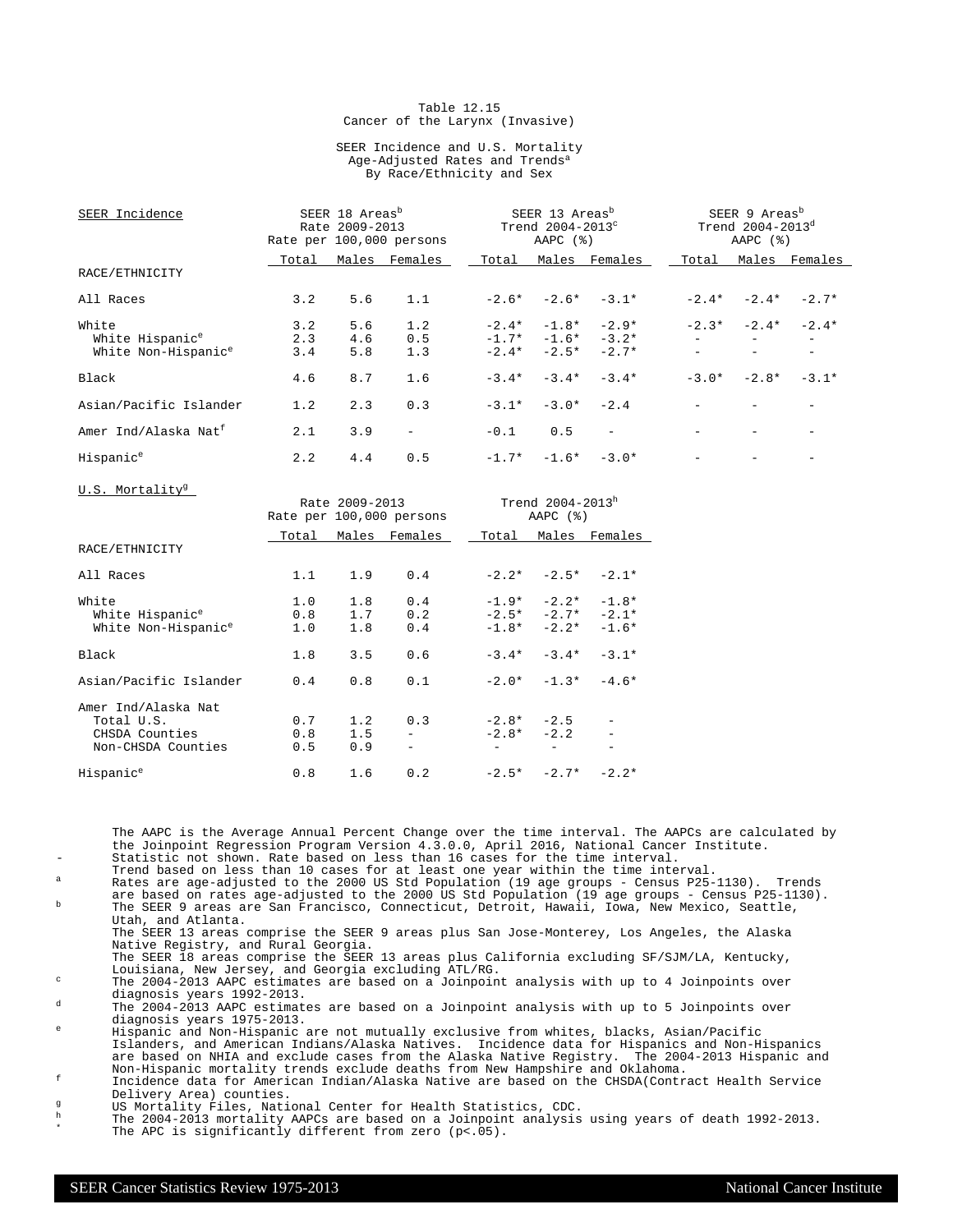# Joinpoint Analyses for Whites and Blacks from 1975-2013 and for Asian/Pacific Islanders, American Indians/Alaska Natives and Hispanics from 1992-2013 SEER Incidence and US Death Rates<sup>a</sup> Cancer of the Larynx, Both Sexes

![](_page_33_Figure_2.jpeg)

Source: Incidence data for whites and blacks are from the SEER 9 areas (San Francisco, Connecticut, Detroit, Hawaii, Iowa, New Mexico, Seattle, Utah, Atlanta). Incidence data for Asian/Pacific Islanders, American Indians/Alaska Natives and Hispanics are from the SEER 13 Areas (SEER 9 Areas, San Jose-Monterey, Los Angeles, Alaska Native Registry and Rural Georgia). Mortality data are from US Mortality Files, National Center for Health Statistics, CDC. <sup>a</sup> Rates are age-adjusted to the 2000 US Std Population (19 age groups - Census P25-1103).

- <sup>b</sup> API = Asian/Pacific Islander.<br>○ AI/AN = American Indian/Ala AI/AN = American Indian/Alaska Native. Rates for American Indian/Alaska Native are based on the CHSDA(Contract Health Service Delivery Area) counties.
- Hispanic is not mutually exclusive from whites, blacks, Asian/Pacific Islanders, and American Indians/Alaska Natives. Incidence data for Hispanics are based on NHIA and exclude cases from the Alaska Native Registry. Mortality data for Hispanics exclude cases from New Hampshire and Oklahoma. a<br>b<br>d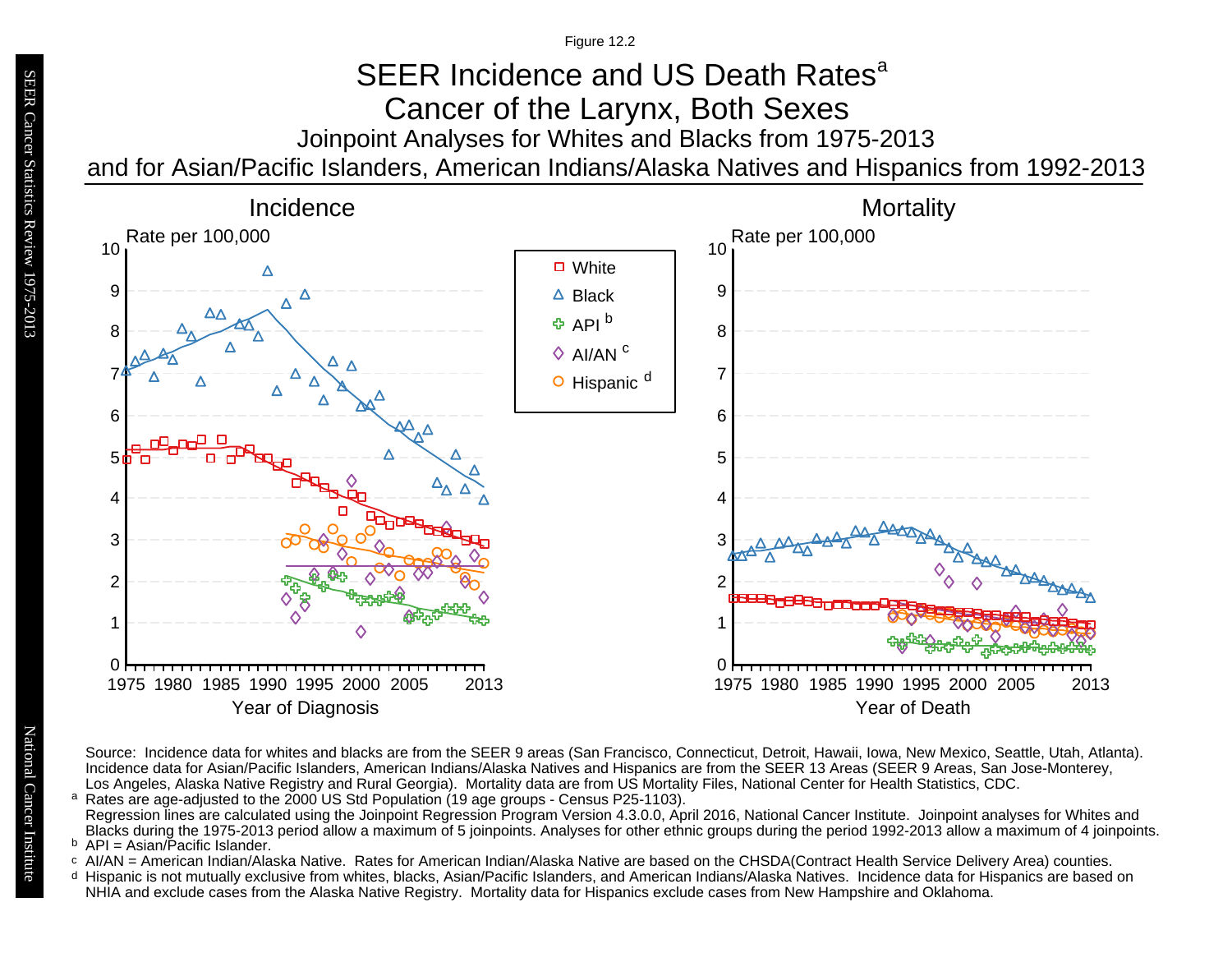#### Table 13.23 Leukemia

### SEER Incidence and U.S. Mortality Age-Adjusted Rates and Trends<sup>a</sup> By Race/Ethnicity and Sex

| SEER Incidence                   | SEER 18 Areas <sup>b</sup><br>Rate 2009-2013<br>Rate per 100,000 persons |      |               | SEER 13 Areas <sup>b</sup><br>Trend 2004-2013 <sup>c</sup><br>AAPC $(%)$ |        |               | SEER 9 Areas <sup>b</sup><br>Trend 2004-2013 <sup>d</sup><br>AAPC $(%)$ |        |               |
|----------------------------------|--------------------------------------------------------------------------|------|---------------|--------------------------------------------------------------------------|--------|---------------|-------------------------------------------------------------------------|--------|---------------|
|                                  | Total                                                                    |      | Males Females | Total                                                                    |        | Males Females | Total                                                                   |        | Males Females |
| RACE/ETHNICITY                   |                                                                          |      |               |                                                                          |        |               |                                                                         |        |               |
| All Races                        | 13.5                                                                     | 17.3 | 10.5          | $0.2*$                                                                   | 0.1    | $0.3*$        | $0.3*$                                                                  | $0.1*$ | $0.3*$        |
| White                            | 14.3                                                                     | 18.2 | 11.1          | $0.4*$                                                                   | 0.1    | $0.5*$        | $0.4*$                                                                  | $0.2*$ | $0.4*$        |
| White Hispanic <sup>e</sup>      | 11.0                                                                     | 13.3 | 9.2           | $0.5*$                                                                   | 0.3    | $0.7*$        |                                                                         |        |               |
| White Non-Hispanic <sup>e</sup>  | 14.6                                                                     | 18.7 | 11.2          | $0.4*$                                                                   | $0.2*$ | $0.5*$        |                                                                         |        |               |
| Black                            | 10.8                                                                     | 13.8 | 8.7           | 0.2                                                                      | 0.2    | 0.2           | 0.0                                                                     | 0.0    | 0.0           |
| Asian/Pacific Islander           | 7.7                                                                      | 9.6  | 6.2           | $-0.2$                                                                   | $-0.2$ | $-0.1$        |                                                                         |        |               |
| Amer Ind/Alaska Nat <sup>f</sup> | 8.2                                                                      | 9.7  | 7.2           | 1.7                                                                      | 2.2    | 1.7           |                                                                         |        |               |
| Hispanic <sup>e</sup>            | 10.6                                                                     | 12.8 | 8.8           | $0.5*$                                                                   | 0.3    | $0.7*$        |                                                                         |        |               |

Rate  $2009 - 2013$  Trend  $2004 - 2013$ <sup>h</sup> Per  $100,000$  persons AAPC  $(*)$ Rate per 100,000 persons Total Males Females 1Total Males Females RACE/ETHNICITY All Races 6.9 9.3 5.2  $-1.0*$   $-1.0*$   $-1.2*$ White<br>
White Hispanic<sup>e</sup> 7.1 9.6 5.3 -0.9\* -0.7\* -1.1\*<br>
5.2 6.5 4.2 0.2 -0.3 -0.4\* White Hispanic<sup>e</sup>  $5.2$   $6.5$   $4.2$   $0.2$   $-0.3$   $-0.4*$ White Non-Hispanic<sup>e</sup> 7.2 9.8 5.3  $-0.8*$  -0.7\*  $-1.1*$ Black 5.8 7.7 4.6 -1.2\* -1.2\* -1.2\* Asian/Pacific Islander  $4.0$  5.1 3.1  $-0.7*$  -0.6\* -0.7 Amer Ind/Alaska Nat Total U.S. 3.6 4.8 2.7 -1.2\* -1.0 -1.5\* CHSDA Counties  $4.5$   $6.2$   $3.3$   $-0.3$   $0.1$   $-0.9$ <br>Non-CHSDA Counties  $2.5$   $3.3$   $2.0$   $-2.1$ \*  $-2.0$   $-2.1$ Non-CHSDA Counties Hispanic<sup>e</sup> 4.9 6.2 4.0 0.1 -0.4\* -0.5\*

The AAPC is the Average Annual Percent Change over the time interval. The AAPCs are calculated by the Joinpoint Regression Program Version 4.3.0.0, April 2016, National Cancer Institute. Statistic not shown. Rate based on less than 16 cases for the time interval.

Trend based on less than 10 cases for at least one year within the time interval.

<sup>a</sup> Rates are age-adjusted to the 2000 US Std Population (19 age groups - Census P25-1130). Trends are based on rates age-adjusted to the 2000 US Std Population (19 age groups - Census P25-1130). <sup>b</sup> The SEER 9 areas are San Francisco, Connecticut, Detroit, Hawaii, Iowa, New Mexico, Seattle, Utah, and Atlanta.

The SEER 13 areas comprise the SEER 9 areas plus San Jose-Monterey, Los Angeles, the Alaska Native Registry, and Rural Georgia.

The SEER 18 areas comprise the SEER 13 areas plus California excluding SF/SJM/LA, Kentucky,

Louisiana, New Jersey, and Georgia excluding ATL/RG. <sup>c</sup> The 2004-2013 AAPC estimates are based on a Joinpoint analysis with up to 4 Joinpoints over diagnosis years 1992-2013.

 $d = The^{-2004-2013}$  AAPC estimates are based on a Joinpoint analysis with up to 5 Joinpoints over diagnosis years 1975-2013.

<sup>e</sup> Hispanic and Non-Hispanic are not mutually exclusive from whites, blacks, Asian/Pacific Islanders, and American Indians/Alaska Natives. Incidence data for Hispanics and Non-Hispanics are based on NHIA and exclude cases from the Alaska Native Registry. The 2004-2013 Hispanic and Non-Hispanic mortality trends exclude deaths from New Hampshire and Oklahoma.

<sup>f</sup> Incidence data for American Indian/Alaska Native are based on the CHSDA(Contract Health Service Delivery Area) counties.

<sup>g</sup> US Mortality Files, National Center for Health Statistics, CDC.<br>h The 2004 2012 mentality APOs are based an a Joinnaint applysis

 $^{\text{h}}$  The 2004-2013 mortality AAPCs are based on a Joinpoint analysis using years of death 1992-2013. \* The APC is significantly different from zero (p<.05).

U.S. Mortality<sup>g</sup>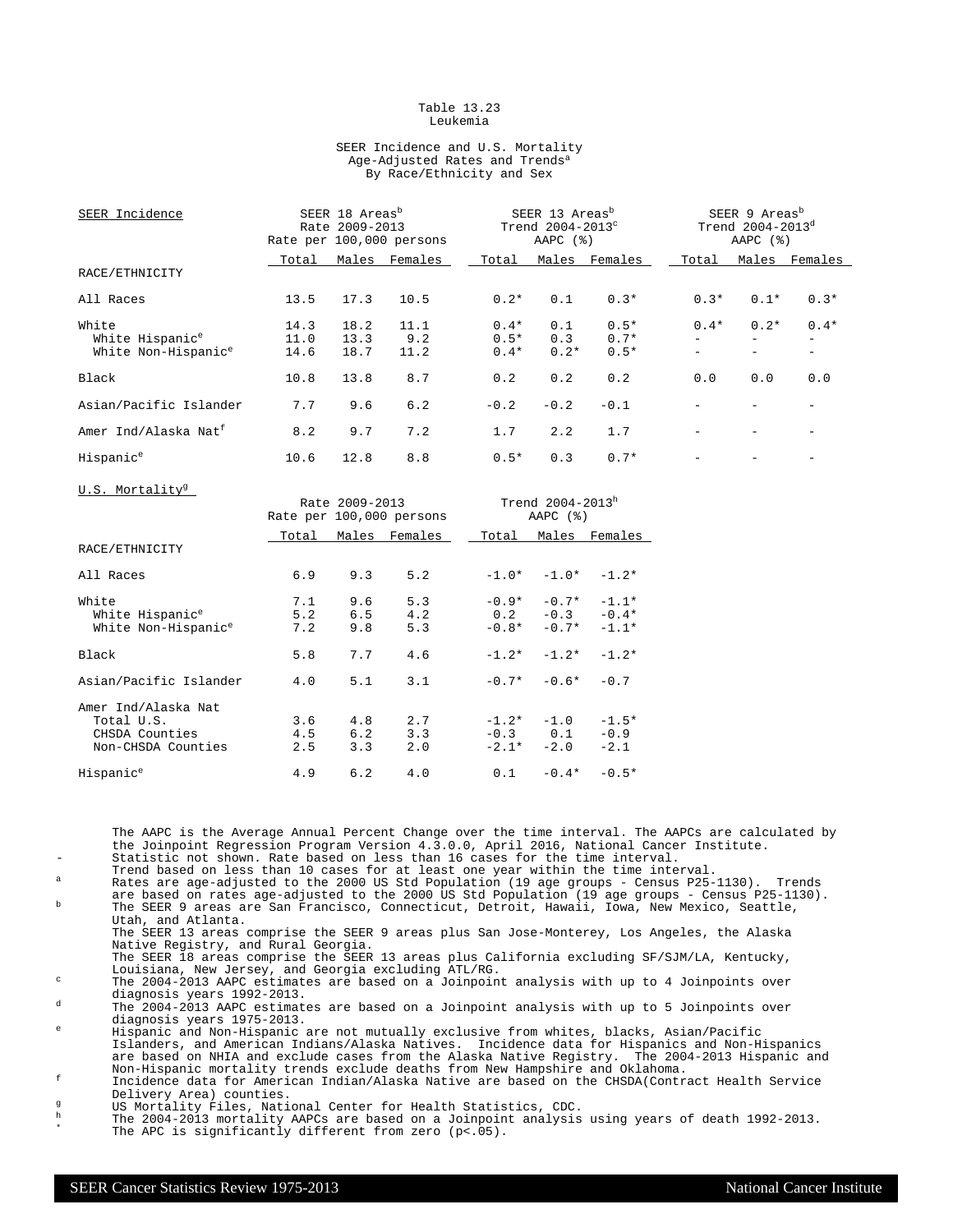# SEER Incidence and US Death Rates<sup>a</sup> Leukemia, Both Sexes

Joinpoint Analyses for Whites and Blacks from 1975-2013

and for Asian/Pacific Islanders, American Indians/Alaska Natives and Hispanics from 1992-2013

![](_page_35_Figure_4.jpeg)

Source: Incidence data for whites and blacks are from the SEER 9 areas (San Francisco, Connecticut, Detroit, Hawaii, Iowa, New Mexico, Seattle, Utah, Atlanta). Incidence data for Asian/Pacific Islanders, American Indians/Alaska Natives and Hispanics are from the SEER 13 Areas (SEER 9 Areas, San Jose-Monterey, Los Angeles, Alaska Native Registry and Rural Georgia). Mortality data are from US Mortality Files, National Center for Health Statistics, CDC. <sup>a</sup> Rates are age-adjusted to the 2000 US Std Population (19 age groups - Census P25-1103).

- <sup>b</sup> API = Asian/Pacific Islander.<br>○ AI/AN = American Indian/Ala AI/AN = American Indian/Alaska Native. Rates for American Indian/Alaska Native are based on the CHSDA(Contract Health Service Delivery Area) counties.
- Hispanic is not mutually exclusive from whites, blacks, Asian/Pacific Islanders, and American Indians/Alaska Natives. Incidence data for Hispanics are based on NHIA and exclude cases from the Alaska Native Registry. Mortality data for Hispanics exclude cases from New Hampshire and Oklahoma. a<br>b<br>d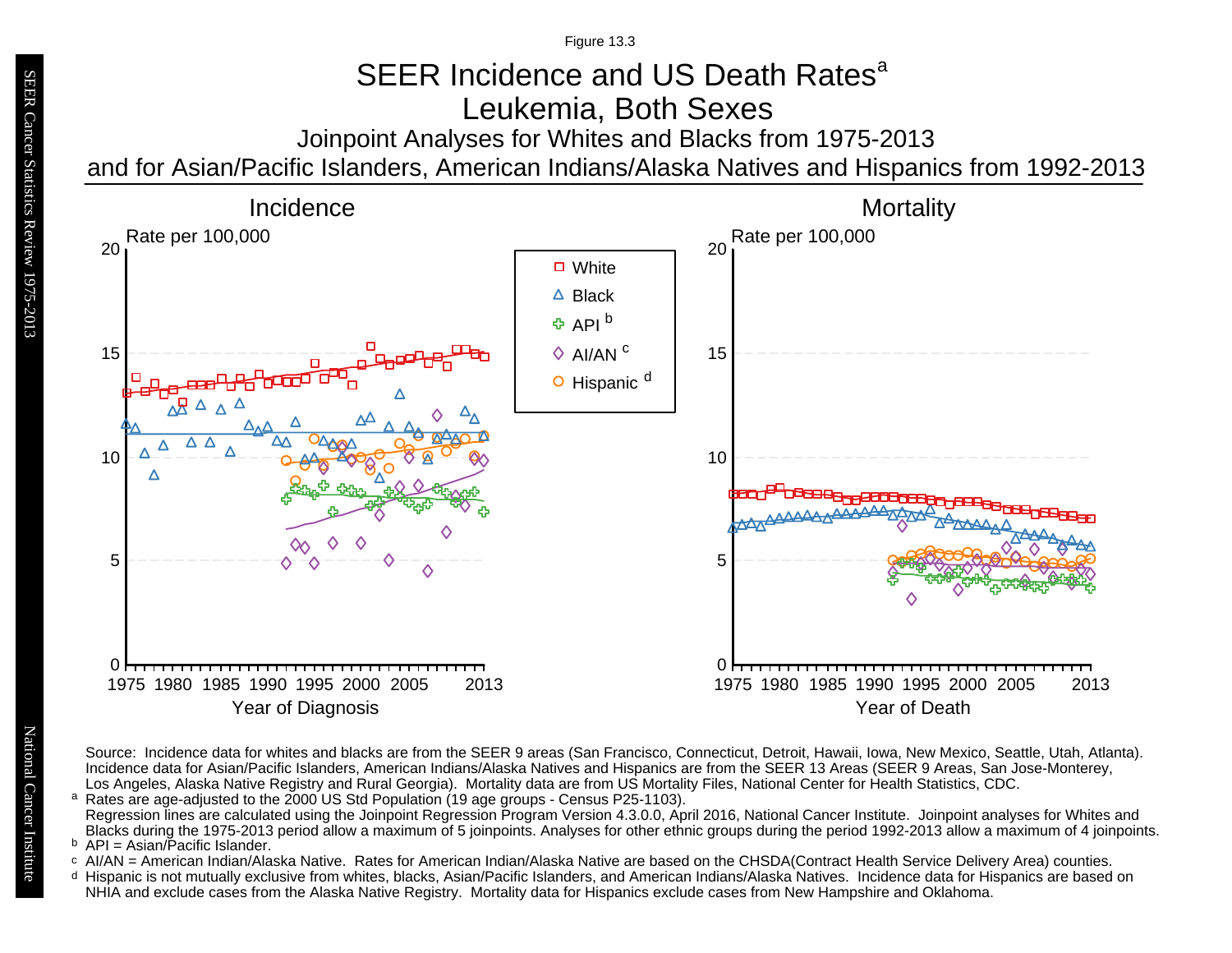### Table 14.15 Cancer of the Liver and Intrahepatic Bile Duct (Invasive)

### SEER Incidence and U.S. Mortality Age-Adjusted Rates and Trends<sup>a</sup> By Race/Ethnicity and Sex

| SEER Incidence                   | SEER 18 Areas <sup>b</sup><br>Rate 2009-2013<br>Rate per 100,000 persons |      |               | SEER 13 Areas <sup>b</sup><br>Trend 2004-2013 <sup>c</sup><br>AAPC $(%)$ |        |         | SEER 9 Areas <sup>b</sup><br>Trend 2004-2013 <sup>d</sup><br>AAPC $(%)$ |        |               |
|----------------------------------|--------------------------------------------------------------------------|------|---------------|--------------------------------------------------------------------------|--------|---------|-------------------------------------------------------------------------|--------|---------------|
|                                  | Total                                                                    |      | Males Females | Total                                                                    | Males  | Females | Total                                                                   |        | Males Females |
| RACE/ETHNICITY                   |                                                                          |      |               |                                                                          |        |         |                                                                         |        |               |
| All Races                        | 8.4                                                                      | 13.0 | 4.4           | $2.7*$                                                                   | $2.3*$ | $2.4*$  | $3.0*$                                                                  | $2.8*$ | $2.7*$        |
| White                            | 7.5                                                                      | 11.6 | 3.9           | $3.8*$                                                                   | $3.8*$ | $4.0*$  | $4.3*$                                                                  | $4.0*$ | $4.0*$        |
| White Hispanic <sup>e</sup>      | 13.5                                                                     | 20.4 | 7.7           | $3.0*$                                                                   | $2.9*$ | $2.7*$  |                                                                         |        |               |
| White Non-Hispanic <sup>e</sup>  | 6.5                                                                      | 10.1 | 3.3           | $3.9*$                                                                   | $3.9*$ | $3.8*$  |                                                                         | $-$    |               |
| Black                            | 10.0                                                                     | 16.4 | 4.9           | $3.7*$                                                                   | $2.5*$ | $2.7*$  | $3.1*$                                                                  | $3.8*$ | $2.8*$        |
| Asian/Pacific Islander           | 13.5                                                                     | 20.8 | 7.6           | $-2.1$                                                                   | $-1.8$ | $-2.4$  |                                                                         |        |               |
| Amer Ind/Alaska Nat <sup>f</sup> | 12.9                                                                     | 18.5 | 8.1           | $2.5*$                                                                   | $3.1*$ | 1.2     |                                                                         |        |               |
| Hispanic <sup>e</sup>            | 12.9                                                                     | 19.5 | 7.4           | $3.0*$                                                                   | $2.9*$ | $2.7*$  |                                                                         |        |               |
|                                  |                                                                          |      |               |                                                                          |        |         |                                                                         |        |               |

|                                                                           |                    | Rate 2009-2013     | Rate per 100,000 persons |                            | Trend 2004-2013h<br>AAPC $(%)$ |                            |  |  |  |
|---------------------------------------------------------------------------|--------------------|--------------------|--------------------------|----------------------------|--------------------------------|----------------------------|--|--|--|
|                                                                           | Total              |                    | Males Females            | Total                      |                                | Males Females              |  |  |  |
| RACE/ETHNICITY                                                            |                    |                    |                          |                            |                                |                            |  |  |  |
| All Races                                                                 | 6.1                | 9.1                | 3.6                      | $2.6*$                     | $2.8*$                         | $2.1*$                     |  |  |  |
| White<br>White Hispanic <sup>e</sup><br>White Non-Hispanic <sup>e</sup>   | 5.7<br>9.6<br>5.3  | 8.3<br>13.8<br>7.8 | 3.4<br>6.1<br>3.2        | $2.9*$<br>$2.0*$<br>$2.9*$ | $3.0*$<br>$2.0*$<br>$2.9*$     | $2.3*$<br>$1.7*$<br>$2.4*$ |  |  |  |
| Black                                                                     | 8.1                | 12.8               | 4.4                      | $2.5*$                     | $2.4*$                         | $1.1*$                     |  |  |  |
| Asian/Pacific Islander                                                    | 9.7                | 14.4               | 6.0                      | $-0.8*$                    | $-0.8*$                        | $-0.7*$                    |  |  |  |
| Amer Ind/Alaska Nat<br>Total U.S.<br>CHSDA Counties<br>Non-CHSDA Counties | 7.1<br>10.2<br>3.6 | 9.8<br>14.3<br>4.8 | 4.8<br>6.8<br>2.5        | $1.8*$<br>$2.3*$<br>$2.0*$ | $1.8*$<br>$2.6*$<br>1.8        | 1.3<br>1.5<br>$2.8*$       |  |  |  |
| Hispanic <sup>e</sup>                                                     | 9.0                | 13.0               | 5.7                      | $1.9*$                     | $1.8*$                         | $1.6*$                     |  |  |  |

The AAPC is the Average Annual Percent Change over the time interval. The AAPCs are calculated by the Joinpoint Regression Program Version 4.3.0.0, April 2016, National Cancer Institute. Statistic not shown. Rate based on less than 16 cases for the time interval.

Trend based on less than 10 cases for at least one year within the time interval.

a Rates are age-adjusted to the 2000 US Std Population (19 age groups - Census P25-1130). Trends are based on rates age-adjusted to the 2000 US Std Population (19 age groups - Census P25-1130). <sup>b</sup> The SEER 9 areas are San Francisco, Connecticut, Detroit, Hawaii, Iowa, New Mexico, Seattle, Utah, and Atlanta.

The SEER 13 areas comprise the SEER 9 areas plus San Jose-Monterey, Los Angeles, the Alaska Native Registry, and Rural Georgia.

The SEER 18 areas comprise the SEER 13 areas plus California excluding SF/SJM/LA, Kentucky,

Louisiana, New Jersey, and Georgia excluding ATL/RG. <sup>c</sup> The 2004-2013 AAPC estimates are based on a Joinpoint analysis with up to 4 Joinpoints over diagnosis years 1992-2013.

<sup>d</sup> The 2004-2013 AAPC estimates are based on a Joinpoint analysis with up to 5 Joinpoints over diagnosis years 1975-2013.

<sup>e</sup> Hispanic and Non-Hispanic are not mutually exclusive from whites, blacks, Asian/Pacific Islanders, and American Indians/Alaska Natives. Incidence data for Hispanics and Non-Hispanics are based on NHIA and exclude cases from the Alaska Native Registry. The 2004-2013 Hispanic and Non-Hispanic mortality trends exclude deaths from New Hampshire and Oklahoma.

<sup>f</sup> Incidence data for American Indian/Alaska Native are based on the CHSDA(Contract Health Service Delivery Area) counties.

<sup>g</sup> US Mortality Files, National Center for Health Statistics, CDC.<br>h The 2004 2012 mentality APOs are based an a Joinnaint applysis

 $^{\text{h}}$  The 2004-2013 mortality AAPCs are based on a Joinpoint analysis using years of death 1992-2013. \* The APC is significantly different from zero (p<.05).

U.S. Mortality<sup>g</sup>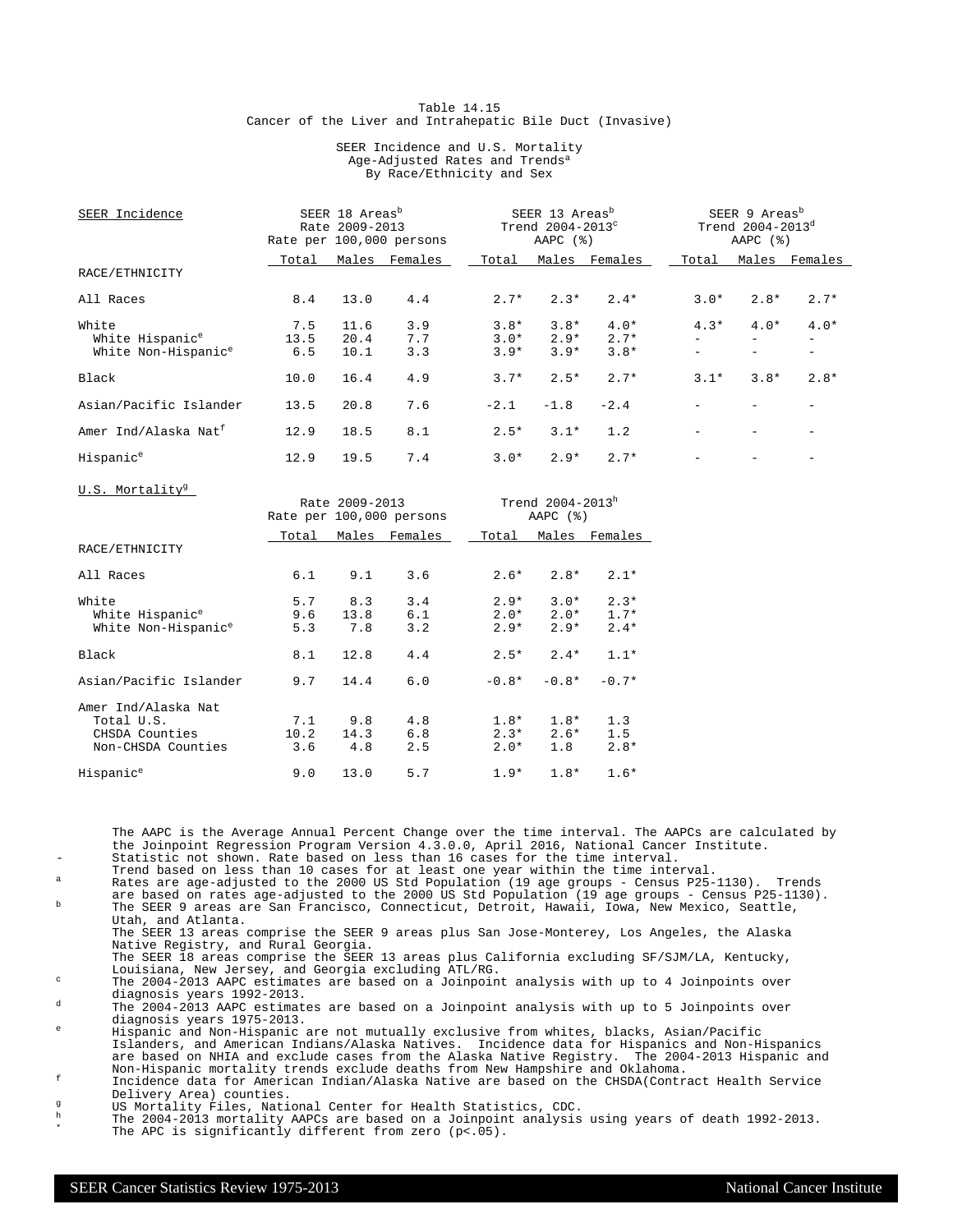### Joinpoint Analyses for Whites and Blacks from 1975-2013 and for Asian/Pacific Islanders, American Indians/Alaska Natives and Hispanics from 1992-2013 SEER Incidence and US Death Rates<sup>a</sup> Cancer of the Liver and Intrahepatic Bile Duct, Both Sexes

![](_page_37_Figure_2.jpeg)

Source: Incidence data for whites and blacks are from the SEER 9 areas (San Francisco, Connecticut, Detroit, Hawaii, Iowa, New Mexico, Seattle, Utah, Atlanta). Incidence data for Asian/Pacific Islanders, American Indians/Alaska Natives and Hispanics are from the SEER 13 Areas (SEER 9 Areas, San Jose-Monterey, Los Angeles, Alaska Native Registry and Rural Georgia). Mortality data are from US Mortality Files, National Center for Health Statistics, CDC. <sup>a</sup> Rates are age-adjusted to the 2000 US Std Population (19 age groups - Census P25-1103).

- <sup>b</sup> API = Asian/Pacific Islander.<br>○ AI/AN = American Indian/Ala AI/AN = American Indian/Alaska Native. Rates for American Indian/Alaska Native are based on the CHSDA(Contract Health Service Delivery Area) counties.
- Hispanic is not mutually exclusive from whites, blacks, Asian/Pacific Islanders, and American Indians/Alaska Natives. Incidence data for Hispanics are based on NHIA and exclude cases from the Alaska Native Registry. Mortality data for Hispanics exclude cases from New Hampshire and Oklahoma. a<br>b<br>d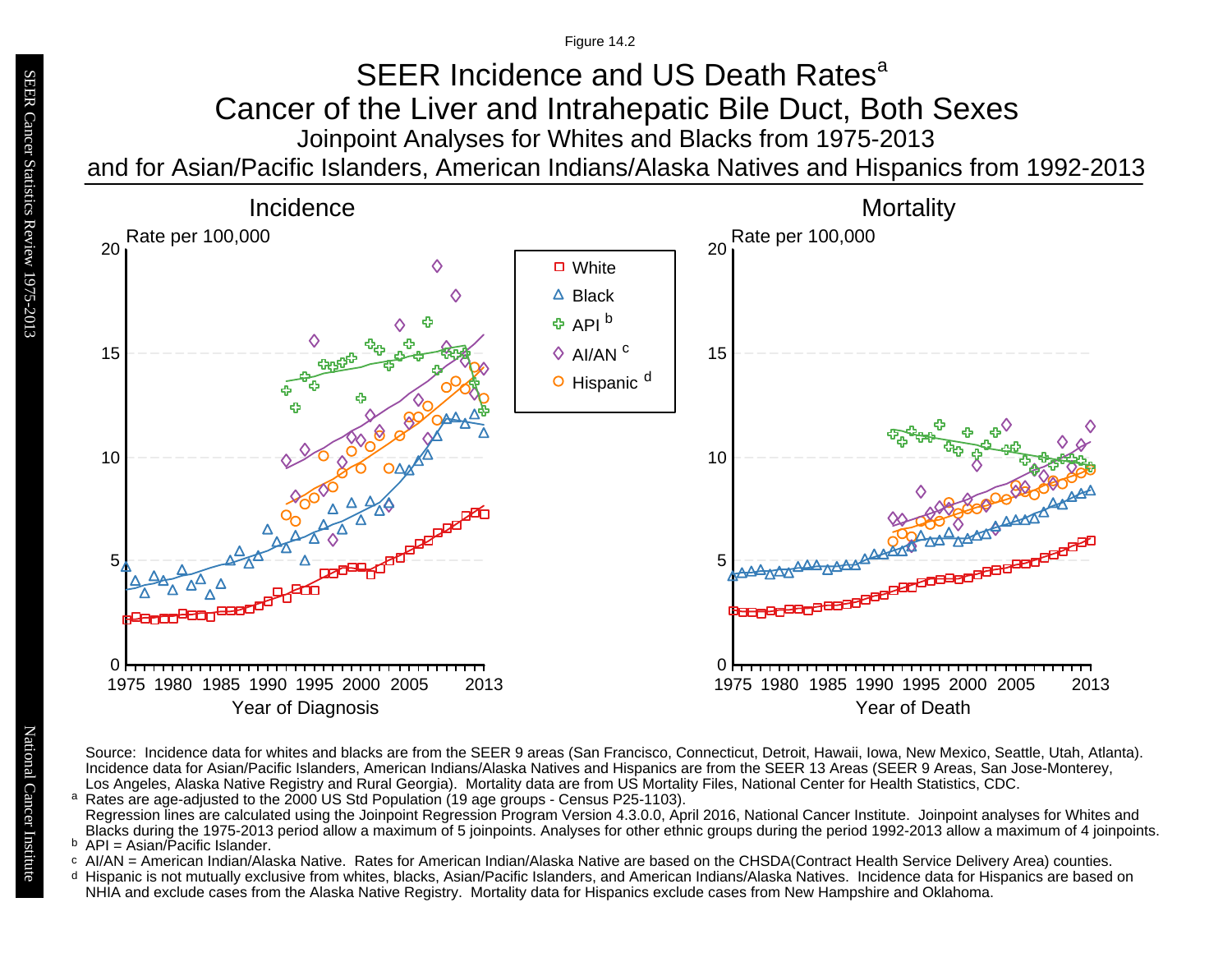### Table 15.21 Lung and Bronchus (Invasive)

### SEER Incidence and U.S. Mortality Age-Adjusted Rates and Trends<sup>a</sup> By Race/Ethnicity and Sex

| SEER Incidence                   | SEER 18 Areas <sup>b</sup><br>Rate 2009-2013<br>Rate per 100,000 persons |      |                     |         | SEER 13 Areas <sup>b</sup><br>AAPC $(%)$ | Trend $2004-2013^{\circ}$ | SEER 9 Areas <sup>b</sup><br>Trend $2004 - 2013^d$<br>AAPC $(%)$ |                          |                          |  |
|----------------------------------|--------------------------------------------------------------------------|------|---------------------|---------|------------------------------------------|---------------------------|------------------------------------------------------------------|--------------------------|--------------------------|--|
|                                  | Total                                                                    |      | Males Females       |         |                                          | Total Males Females       |                                                                  |                          | Total Males Females      |  |
| RACE/ETHNICITY                   |                                                                          |      |                     |         |                                          |                           |                                                                  |                          |                          |  |
| All Races                        | 57.3                                                                     | 67.9 | 49.4                |         |                                          | $-2.1* -2.9* -1.5*$       |                                                                  | $-1.8* -2.6*$            | $-1.2*$                  |  |
| White                            | 58.8                                                                     | 68.1 | 51.8                |         |                                          | $-2.1* -2.8* -1.5*$       |                                                                  | $-1.8* -2.6*$            | $-1.2*$                  |  |
| White Hispanic <sup>e</sup>      | 30.7                                                                     | 37.9 | 25.6                |         |                                          | $-1.3* -2.1* -0.4*$       | $\sim$ 100 $\sim$                                                | $\overline{\phantom{a}}$ | $-$                      |  |
| White Non-Hispanic <sup>e</sup>  | 63.2                                                                     | 72.7 | 56.2                |         | $-2.0* -2.7*$                            | $-1.4*$                   |                                                                  | $\frac{1}{2}$            | $\sim$                   |  |
| Black                            | 65.0                                                                     | 87.3 | 50.0                | $-2.7*$ | $-2.7*$                                  | $-1.7*$                   |                                                                  | $-1.9* -2.8*$            | $-1.3*$                  |  |
| Asian/Pacific Islander           | 36.7                                                                     | 47.9 | 28.5                | $-1.4*$ | $-2.2*$                                  | 0.2                       |                                                                  | $\overline{\phantom{a}}$ | $\overline{\phantom{a}}$ |  |
| Amer Ind/Alaska Nat <sup>f</sup> | 38.9                                                                     | 48.6 | 32.0                | $-0.9*$ | $-1.6*$                                  | $-3.5$                    |                                                                  | $\overline{\phantom{a}}$ | $\overline{\phantom{a}}$ |  |
| Hispanic <sup>e</sup>            | 29.7                                                                     | 36.6 | 24.8                |         | $-1.3* -2.1*$                            | $-0.4*$                   |                                                                  |                          |                          |  |
| U.S. Mortality <sup>g</sup>      | Rate 2009-2013<br>Rate per 100,000 persons                               |      |                     |         | Trend 2004-2013h<br>AAPC $(%)$           |                           |                                                                  |                          |                          |  |
|                                  |                                                                          |      |                     |         |                                          |                           |                                                                  |                          |                          |  |
| RACE/ETHNICITY                   |                                                                          |      | Total Males Females |         |                                          | Total Males Females       |                                                                  |                          |                          |  |
| All Races                        | 46.0                                                                     | 57.8 | 37.0                |         | $-2.3* -2.9*$                            | $-1.6*$                   |                                                                  |                          |                          |  |
| White                            | 46.7                                                                     | 57.7 | 38.3                |         | $-2.1* -2.8* -1.4*$                      |                           |                                                                  |                          |                          |  |
| White Hispanic <sup>e</sup>      | 20.7                                                                     | 29.7 | 14.2                |         |                                          | $-2.3* -3.0* -1.2*$       |                                                                  |                          |                          |  |
| White Non-Hispanic <sup>e</sup>  | 49.1                                                                     | 60.2 | 40.6                | $-2.0*$ | $-2.7*$                                  | $-1.4*$                   |                                                                  |                          |                          |  |
| Black                            | 49.4                                                                     | 70.6 | 35.3                | $-2.7*$ | $-3.4*$                                  | $-1.9*$                   |                                                                  |                          |                          |  |
| Asian/Pacific Islander           | 24.2                                                                     | 32.7 | 18.1                | $-1.2*$ | $-2.2*$                                  | $-0.4*$                   |                                                                  |                          |                          |  |
| Amer Ind/Alaska Nat              |                                                                          |      |                     |         |                                          |                           |                                                                  |                          |                          |  |

Total U.S. 30.3 37.5 24.9 -1.2\* -2.1\* -2.3\* CHSDA Counties 37.8 46.6 31.3 -0.3 -1.1\* -1.2 Non-CHSDA Counties 21.7 27.1 17.5 -2.3\* -3.3\* -2.2\* Hispanic<sup>e</sup> 19.7 28.3 13.5 -2.5\* -3.3\* -1.4\*

The AAPC is the Average Annual Percent Change over the time interval. The AAPCs are calculated by the Joinpoint Regression Program Version 4.3.0.0, April 2016, National Cancer Institute. Statistic not shown. Rate based on less than 16 cases for the time interval.

Trend based on less than 10 cases for at least one year within the time interval.

<sup>a</sup> Rates are age-adjusted to the 2000 US Std Population (19 age groups - Census P25-1130). Trends are based on rates age-adjusted to the 2000 US Std Population (19 age groups - Census P25-1130). <sup>b</sup> The SEER 9 areas are San Francisco, Connecticut, Detroit, Hawaii, Iowa, New Mexico, Seattle, Utah, and Atlanta.

The SEER 13 areas comprise the SEER 9 areas plus San Jose-Monterey, Los Angeles, the Alaska Native Registry, and Rural Georgia.

The SEER 18 areas comprise the SEER 13 areas plus California excluding SF/SJM/LA, Kentucky,

Louisiana, New Jersey, and Georgia excluding ATL/RG. <sup>c</sup> The 2004-2013 AAPC estimates are based on a Joinpoint analysis with up to 4 Joinpoints over diagnosis years 1992-2013.

 $d = The^{-2004-2013}$  AAPC estimates are based on a Joinpoint analysis with up to 5 Joinpoints over diagnosis years 1975-2013.

<sup>e</sup> Hispanic and Non-Hispanic are not mutually exclusive from whites, blacks, Asian/Pacific Islanders, and American Indians/Alaska Natives. Incidence data for Hispanics and Non-Hispanics are based on NHIA and exclude cases from the Alaska Native Registry. The 2004-2013 Hispanic and Non-Hispanic mortality trends exclude deaths from New Hampshire and Oklahoma.

<sup>f</sup> Incidence data for American Indian/Alaska Native are based on the CHSDA(Contract Health Service Delivery Area) counties.

g<br>
US Mortality Files, National Center for Health Statistics, CDC.<br>
The 2004-2013 mortality AADCs are based on a Joinnoint analysis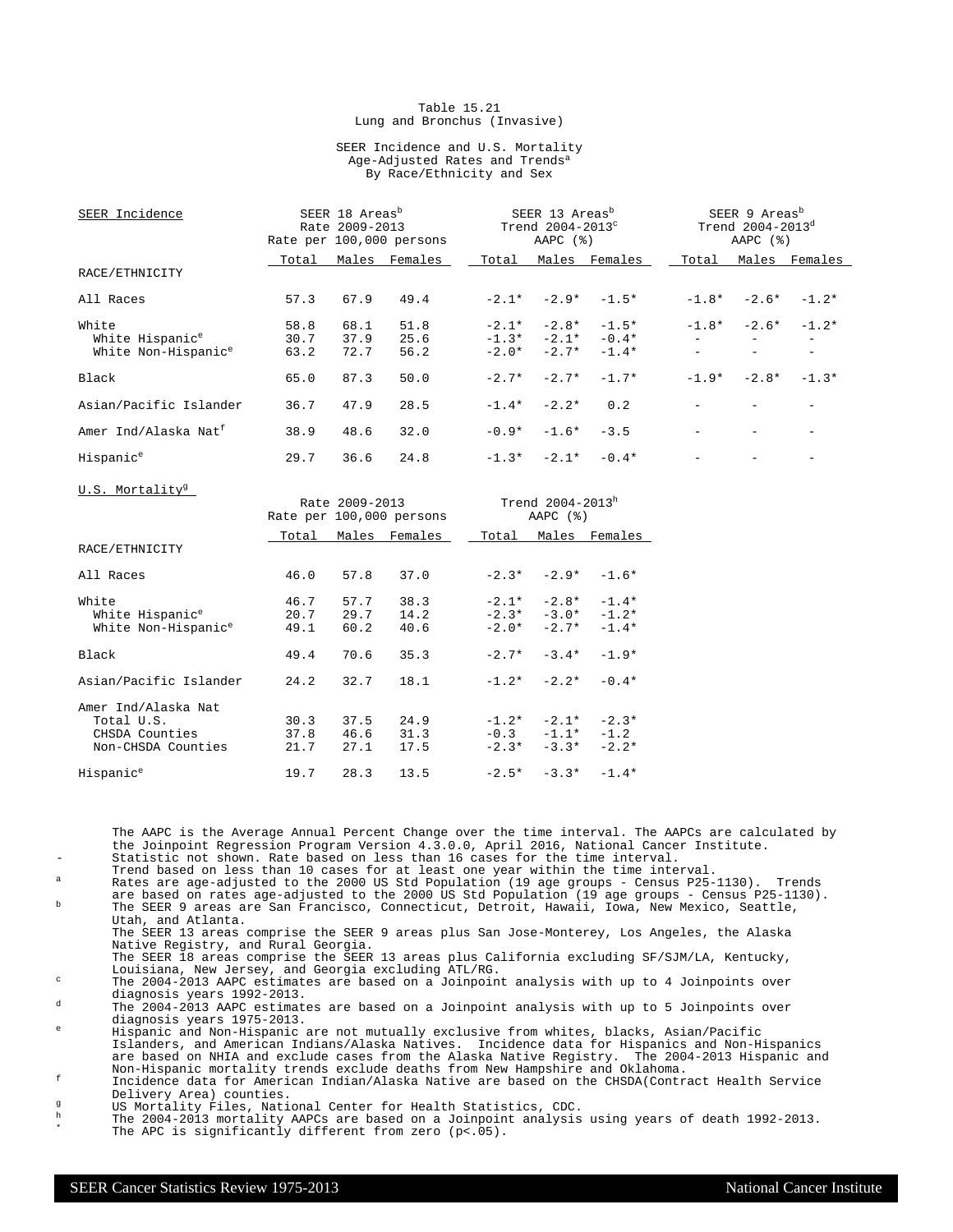## Joinpoint Analyses for Whites and Blacks from 1975-2013 and for Asian/Pacific Islanders, American Indians/Alaska Natives and Hispanics from 1992-2013 SEER Incidence and US Death Rates<sup>a</sup> Cancer of the Lung and Bronchus, Both Sexes

![](_page_39_Figure_2.jpeg)

Source: Incidence data for whites and blacks are from the SEER 9 areas (San Francisco, Connecticut, Detroit, Hawaii, Iowa, New Mexico, Seattle, Utah, Atlanta). Incidence data for Asian/Pacific Islanders, American Indians/Alaska Natives and Hispanics are from the SEER 13 Areas (SEER 9 Areas, San Jose-Monterey, Los Angeles, Alaska Native Registry and Rural Georgia). Mortality data are from US Mortality Files, National Center for Health Statistics, CDC. <sup>a</sup> Rates are age-adjusted to the 2000 US Std Population (19 age groups - Census P25-1103).

- <sup>b</sup> API = Asian/Pacific Islander.<br>○ AI/AN = American Indian/Ala AI/AN = American Indian/Alaska Native. Rates for American Indian/Alaska Native are based on the CHSDA(Contract Health Service Delivery Area) counties.
- Hispanic is not mutually exclusive from whites, blacks, Asian/Pacific Islanders, and American Indians/Alaska Natives. Incidence data for Hispanics are based on NHIA and exclude cases from the Alaska Native Registry. Mortality data for Hispanics exclude cases from New Hampshire and Oklahoma. a<br>b<br>d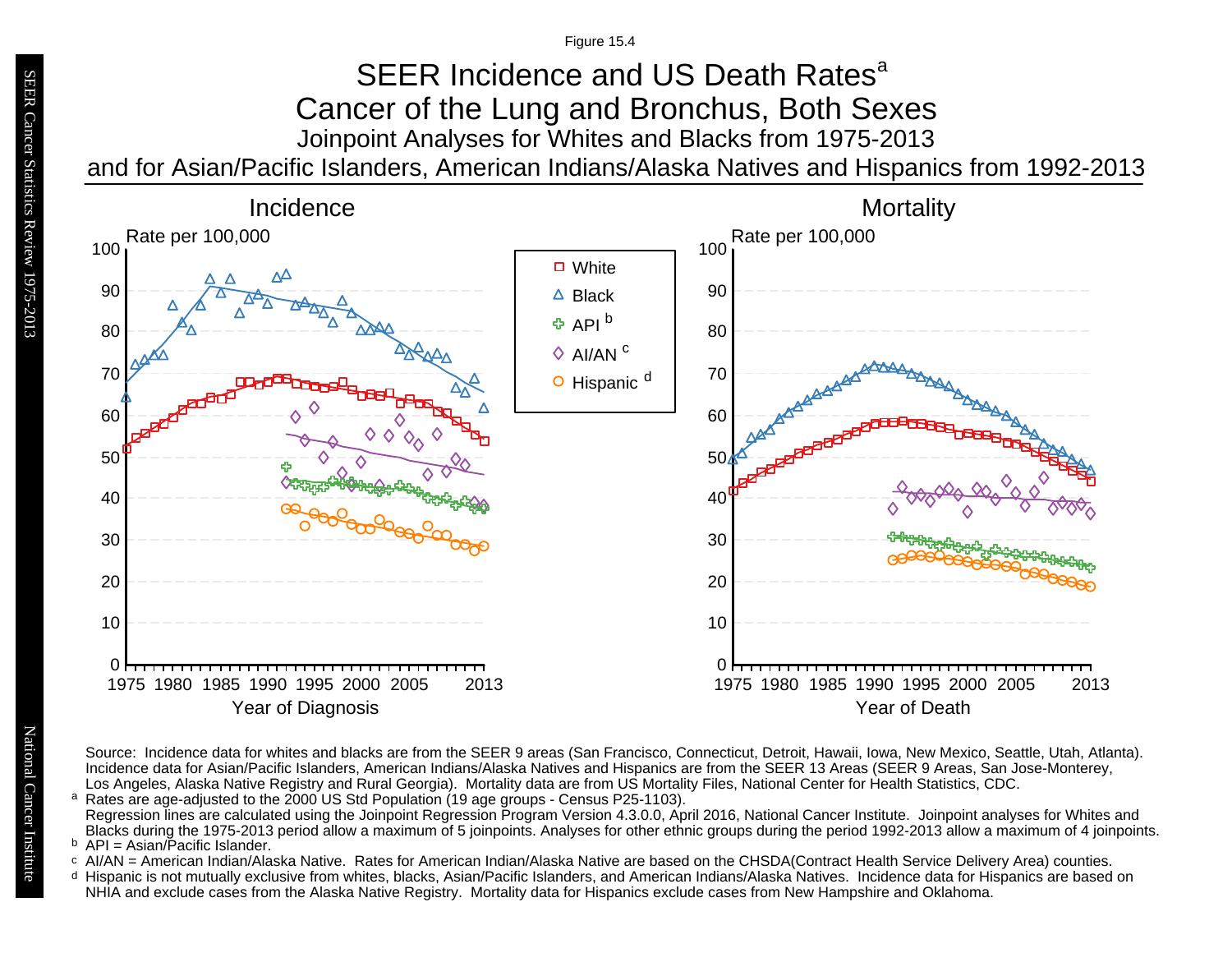### Table 16.15 Melanoma of the Skin (Invasive)

### SEER Incidence and U.S. Mortality Age-Adjusted Rates and Trends<sup>a</sup> By Race/Ethnicity and Sex

| SEER Incidence                   | SEER 18 Areas <sup>b</sup><br>Rate 2009-2013<br>Rate per 100,000 persons |      | SEER 13 Areas <sup>b</sup><br>Trend 2004-2013 <sup>c</sup><br>AAPC $(%)$ |        |         |               | SEER 9 Areas <sup>b</sup><br>Trend $2004 - 2013^d$<br>AAPC $(%)$ |        |               |
|----------------------------------|--------------------------------------------------------------------------|------|--------------------------------------------------------------------------|--------|---------|---------------|------------------------------------------------------------------|--------|---------------|
|                                  | Total                                                                    |      | Males Females                                                            | Total  |         | Males Females | Total                                                            |        | Males Females |
| RACE/ETHNICITY                   |                                                                          |      |                                                                          |        |         |               |                                                                  |        |               |
| All Races                        | 21.8                                                                     | 28.5 | 16.9                                                                     | $1.0*$ | $1.2*$  | 0.6           | $1.4*$                                                           | $1.6*$ | $1.0*$        |
| White                            | 25.9                                                                     | 33.5 | 20.4                                                                     | $1.1*$ | $1.2*$  | 0.7           | $1.4*$                                                           | $1.6*$ | $1.0*$        |
| White Hispanic <sup>e</sup>      | 4.6                                                                      | 4.9  | 4.5                                                                      | $0.9*$ | $1.5*$  | 0.4           |                                                                  |        |               |
| White Non-Hispanic <sup>e</sup>  | 30.7                                                                     | 38.9 | 24.6                                                                     | $1.4*$ | $1.6*$  | $1.2*$        |                                                                  |        |               |
| Black                            | 1.1                                                                      | 1.1  | 1.0                                                                      | 0.9    | $-2.9*$ | 0.1           | $-0.1$                                                           | $-0.5$ | 0.0           |
| Asian/Pacific Islander           | 1.3                                                                      | 1.6  | 1.1                                                                      | 0.4    | 1.1     | $-0.4$        |                                                                  |        |               |
| Amer Ind/Alaska Nat <sup>f</sup> | 4.4                                                                      | 4.2  | 4.6                                                                      | $2.1*$ | 1.6     | 2.2           |                                                                  |        |               |
| Hispanic <sup>e</sup>            | 4.5                                                                      | 4.8  | 4.4                                                                      | $0.7*$ | $1.3*$  | 0.3           |                                                                  |        |               |

Rate  $2009 - 2013$  Trend  $2004 - 2013$ <sup>h</sup> Per  $100,000$  persons AAPC  $(*)$ Rate per 100,000 persons Total Males Females 1Total Males Females RACE/ETHNICITY All Races 2.7 4.1 1.7 0.0 0.3\* -0.5\* White 3.1 4.6 2.0 0.2\* 0.4\* -0.3\* 1991)<br>
White Hispanic<sup>e</sup> 1.1 0.6 -0.2 -0.1 -0.4<br>
White Non-Hispanic<sup>e</sup> 3.4 5.0 2.1 0.4\* 0.6\* -0.1 White Non-Hispanic<sup>e</sup> Black 0.4 0.5 0.4 -1.1\* -0.1 -1.8\* Asian/Pacific Islander 0.3 0.4 0.3 -1.1 -1.5 -0.8 Amer Ind/Alaska Nat Total U.S. 0.7 1.0 0.5 0.6 1.5 -0.2 CHSDA Counties 1.0 1.5 0.6 1.1 2.6 -<br>Non-CHSDA Counties 0.5 - - 1.2 - -Non-CHSDA Counties 0.5 - -Hispanic<sup>e</sup> 0.8 1.0 0.6 -0.3 -0.2 -0.4

The AAPC is the Average Annual Percent Change over the time interval. The AAPCs are calculated by the Joinpoint Regression Program Version 4.3.0.0, April 2016, National Cancer Institute. Statistic not shown. Rate based on less than 16 cases for the time interval.

Trend based on less than 10 cases for at least one year within the time interval.

<sup>a</sup> Rates are age-adjusted to the 2000 US Std Population (19 age groups - Census P25-1130). Trends are based on rates age-adjusted to the 2000 US Std Population (19 age groups - Census P25-1130). <sup>b</sup> The SEER 9 areas are San Francisco, Connecticut, Detroit, Hawaii, Iowa, New Mexico, Seattle, Utah, and Atlanta.

The SEER 13 areas comprise the SEER 9 areas plus San Jose-Monterey, Los Angeles, the Alaska Native Registry, and Rural Georgia.

The SEER 18 areas comprise the SEER 13 areas plus California excluding SF/SJM/LA, Kentucky,

Louisiana, New Jersey, and Georgia excluding ATL/RG. <sup>c</sup> The 2004-2013 AAPC estimates are based on a Joinpoint analysis with up to 4 Joinpoints over diagnosis years 1992-2013.

 $d = The^{-2004-2013}$  AAPC estimates are based on a Joinpoint analysis with up to 5 Joinpoints over diagnosis years 1975-2013.

<sup>e</sup> Hispanic and Non-Hispanic are not mutually exclusive from whites, blacks, Asian/Pacific Islanders, and American Indians/Alaska Natives. Incidence data for Hispanics and Non-Hispanics are based on NHIA and exclude cases from the Alaska Native Registry. The 2004-2013 Hispanic and Non-Hispanic mortality trends exclude deaths from New Hampshire and Oklahoma.

<sup>f</sup> Incidence data for American Indian/Alaska Native are based on the CHSDA(Contract Health Service Delivery Area) counties.

<sup>g</sup> US Mortality Files, National Center for Health Statistics, CDC.<br>h The 2004 2012 mentality APOs are based an a Joinnaint applysis

 $^{\text{h}}$  The 2004-2013 mortality AAPCs are based on a Joinpoint analysis using years of death 1992-2013. \* The APC is significantly different from zero (p<.05).

U.S. Mortality<sup>g</sup>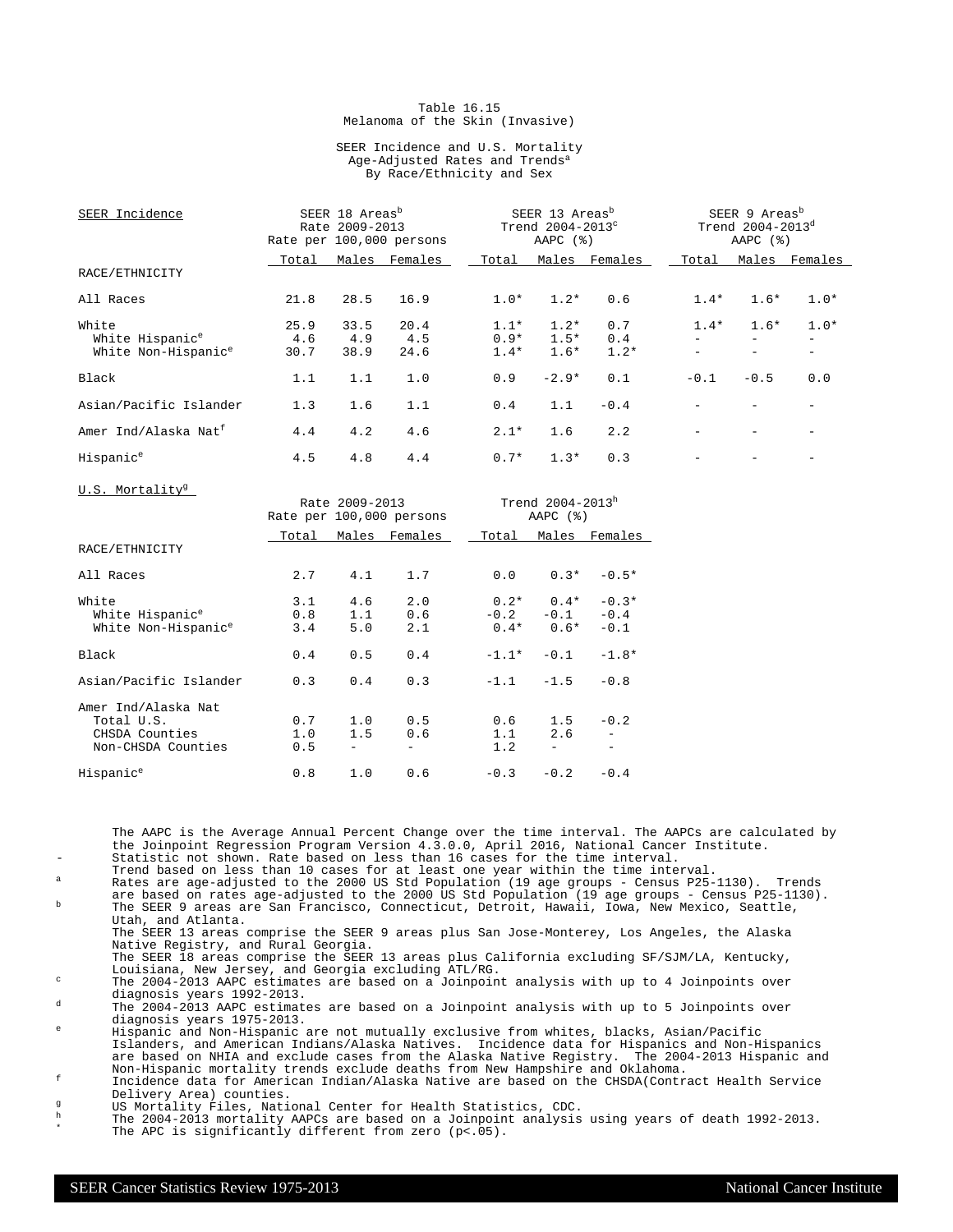# Joinpoint Analyses for Whites and Blacks from 1975-2013 and for Asian/Pacific Islanders, American Indians/Alaska Natives and Hispanics from 1992-2013 SEER Incidence and US Death Rates<sup>a</sup> Melanoma of the Skin, Both Sexes

![](_page_41_Figure_2.jpeg)

Source: Incidence data for whites and blacks are from the SEER 9 areas (San Francisco, Connecticut, Detroit, Hawaii, Iowa, New Mexico, Seattle, Utah, Atlanta). Incidence data for Asian/Pacific Islanders, American Indians/Alaska Natives and Hispanics are from the SEER 13 Areas (SEER 9 Areas, San Jose-Monterey, Los Angeles, Alaska Native Registry and Rural Georgia). Mortality data are from US Mortality Files, National Center for Health Statistics, CDC. <sup>a</sup> Rates are age-adjusted to the 2000 US Std Population (19 age groups - Census P25-1103).

- <sup>b</sup> API = Asian/Pacific Islander.<br>○ AI/AN = American Indian/Ala AI/AN = American Indian/Alaska Native. Rates for American Indian/Alaska Native are based on the CHSDA(Contract Health Service Delivery Area) counties.
- Hispanic is not mutually exclusive from whites, blacks, Asian/Pacific Islanders, and American Indians/Alaska Natives. Incidence data for Hispanics are based on NHIA and exclude cases from the Alaska Native Registry. Mortality data for Hispanics exclude cases from New Hampshire and Oklahoma. a<br>b<br>d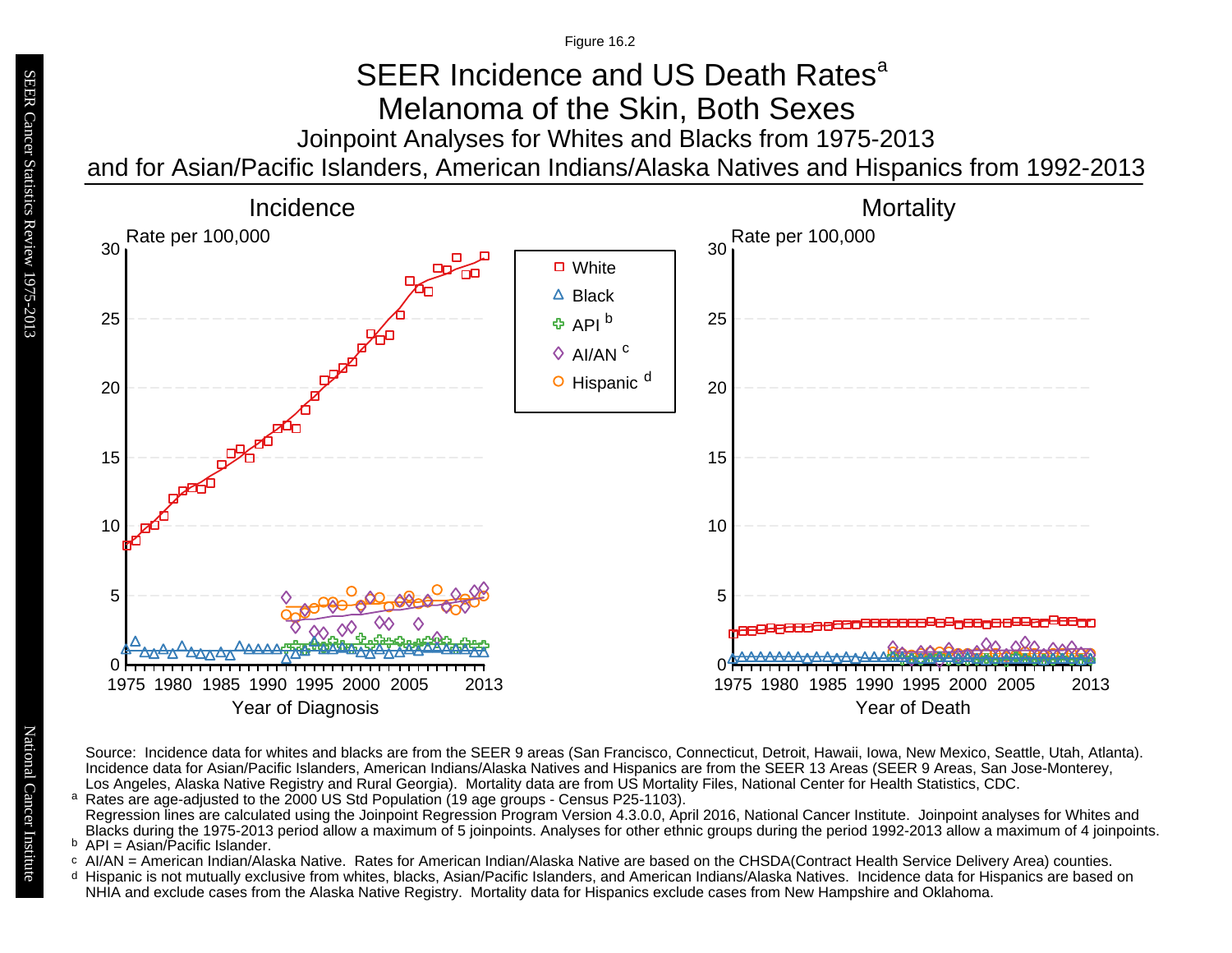#### Table 17.11 Mesothelioma

### SEER Incidence Age-Adjusted Rates and Trends<sup>a</sup> By Race/Ethnicity and Sex

| SEER Incidence                   | SEER 18 Areas <sup>b</sup><br>Rate 2009-2013<br>Rate per 100,000 persons |     |               |         | SEER 13 Areas <sup>b</sup><br>Trend $2004-2013^c$<br>AAPC $(%)$ |               |         | SEER 9 Areas <sup>b</sup><br>Trend $2004 - 2013^d$<br>AAPC $(%)$ |               |  |
|----------------------------------|--------------------------------------------------------------------------|-----|---------------|---------|-----------------------------------------------------------------|---------------|---------|------------------------------------------------------------------|---------------|--|
|                                  | Total                                                                    |     | Males Females | Total   |                                                                 | Males Females | Total   |                                                                  | Males Females |  |
| RACE/ETHNICITY                   |                                                                          |     |               |         |                                                                 |               |         |                                                                  |               |  |
| All Races                        | 1.0                                                                      | 1.8 | 0.4           |         | $-1.2* -1.6*$                                                   | $-0.2$        |         | $-1.1* -1.6*$                                                    | $-0.2$        |  |
| White                            | 1.1                                                                      | 2.0 | 0.5           |         | $-0.8* -1.3*$                                                   | 0.3           | $-0.7*$ | $-1.3*$                                                          | $0.7*$        |  |
| White Hispanic <sup>e</sup>      | 0.9                                                                      | 1.5 | 0.4           |         | $-5.3* -2.3*$                                                   | $-1.4$        |         |                                                                  |               |  |
| White Non-Hispanic <sup>e</sup>  | 1.1                                                                      | 2.0 | 0.5           | $-0.7*$ | $-1.2*$                                                         | 0.4           |         |                                                                  |               |  |
| Black                            | 0.5                                                                      | 1.0 | 0.3           | $-3.5*$ | $-3.7*$                                                         | $-2.4$        | $-4.7*$ | $-4.5*$                                                          |               |  |
| Asian/Pacific Islander           | 0.3                                                                      | 0.6 | 0.2           |         | $-1.3 -1.1$                                                     | $-0.9$        |         |                                                                  |               |  |
| Amer Ind/Alaska Nat <sup>f</sup> |                                                                          |     |               |         |                                                                 |               |         |                                                                  |               |  |
| Hispanic <sup>e</sup>            | 0.8                                                                      | 1.5 | 0.4           |         | $-5.4* -2.2*$                                                   | $-1.5$        |         |                                                                  |               |  |

the Joinpoint Regression Program Version 4.3.0.0, April 2016, National Cancer Institute. Statistic not shown. Rate based on less than 16 cases for the time interval. Trend based on less than 10 cases for at least one year within the time interval. <sup>a</sup> Rates are age-adjusted to the 2000 US Std Population (19 age groups - Census P25-1130). Trends are based on rates age-adjusted to the 2000 US Std Population (19 age groups - Census P25-1130). <sup>b</sup> The SEER 9 areas are San Francisco, Connecticut, Detroit, Hawaii, Iowa, New Mexico, Seattle, Utah, and Atlanta. The SEER 13 areas comprise the SEER 9 areas plus San Jose-Monterey, Los Angeles, the Alaska Native Registry, and Rural Georgia. The SEER 18 areas comprise the SEER 13 areas plus California excluding SF/SJM/LA, Kentucky, Louisiana, New Jersey, and Georgia excluding ATL/RG. <sup>c</sup> The 2004-2013 AAPC estimates are based on a Joinpoint analysis with up to 4 Joinpoints over diagnosis years 1992-2013.  $d$  The 2004-2013 AAPC estimates are based on a Joinpoint analysis with up to 5 Joinpoints over diagnosis years 1975-2013. <sup>e</sup> Hispanic and Non-Hispanic are not mutually exclusive from whites, blacks, Asian/Pacific

The AAPC is the Average Annual Percent Change over the time interval. The AAPCs are calculated by

Islanders, and American Indians/Alaska Natives. Incidence data for Hispanics and Non-Hispanics are based on NHIA and exclude cases from the Alaska Native Registry.

- f Incidence data for American Indian/Alaska Native are based on the CHSDA(Contract Health Service Delivery Area) counties.
	- The APC is significantly different from zero  $(p<.05)$ .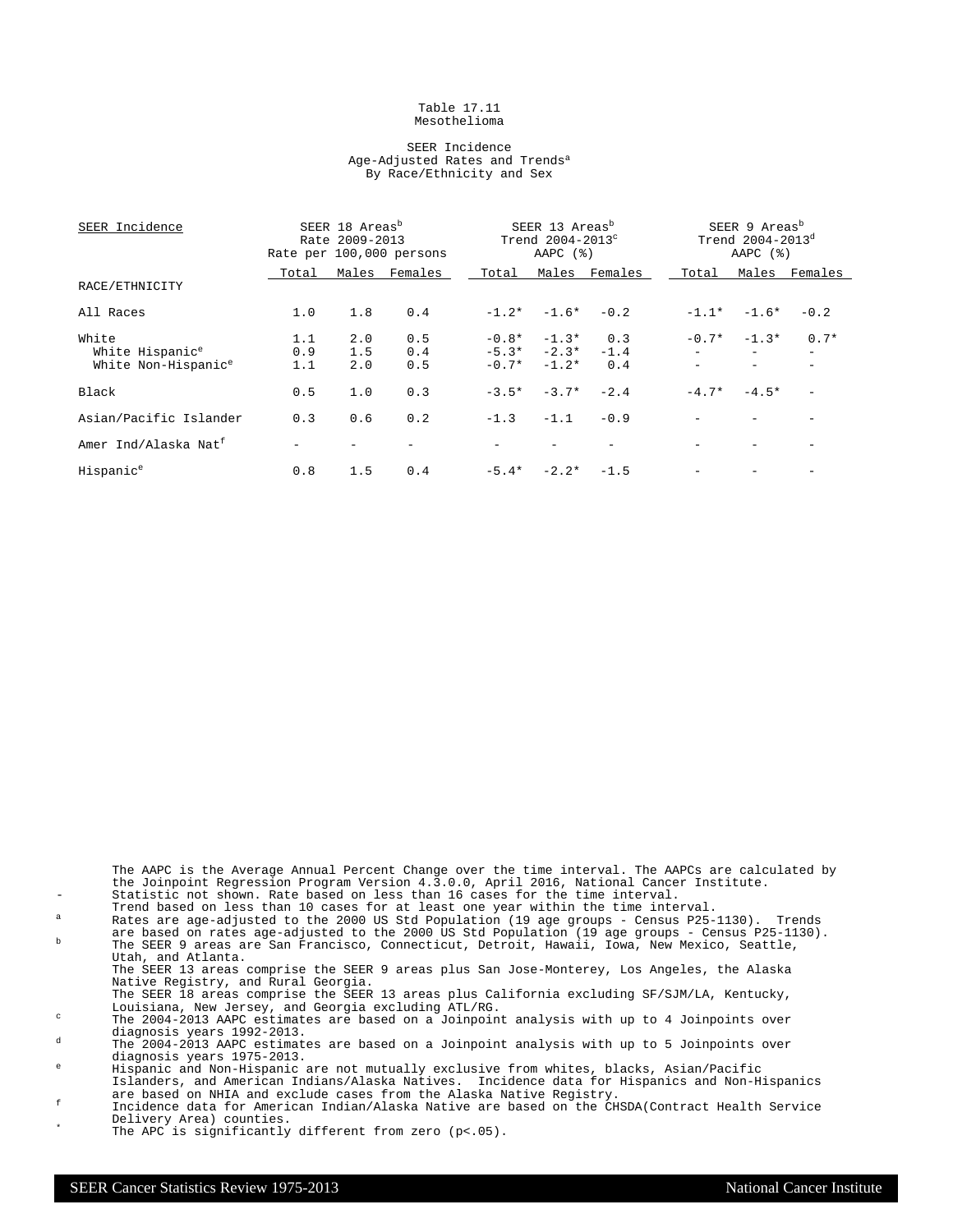#### Table 18.15 Myeloma

### SEER Incidence and U.S. Mortality Age-Adjusted Rates and Trends<sup>a</sup> By Race/Ethnicity and Sex

| SEER Incidence                   | SEER 18 Areas <sup>b</sup><br>Rate 2009-2013<br>Rate per 100,000 persons |       |         | SEER 13 Areas <sup>b</sup><br>Trend 2004-2013 <sup>c</sup><br>AAPC $(%)$ |        |         | SEER 9 Areas <sup>b</sup><br>Trend 2004-2013 <sup>d</sup><br>AAPC $(%)$ |        |         |
|----------------------------------|--------------------------------------------------------------------------|-------|---------|--------------------------------------------------------------------------|--------|---------|-------------------------------------------------------------------------|--------|---------|
|                                  | Total                                                                    | Males | Females | Total                                                                    | Males  | Females | Total                                                                   | Males  | Females |
| RACE/ETHNICITY                   |                                                                          |       |         |                                                                          |        |         |                                                                         |        |         |
| All Races                        | 6.5                                                                      | 8.2   | 5.2     | 0.8                                                                      | $0.8*$ | $0.4*$  | $0.8*$                                                                  | $0.9*$ | $0.7*$  |
| White                            | 5.9                                                                      | 7.7   | 4.5     | $0.7*$                                                                   | $0.8*$ | 0.3     | $0.8*$                                                                  | $0.9*$ | $0.5*$  |
| White Hispanic <sup>e</sup>      | 6.1                                                                      | 7.7   | 4.9     | 0.2                                                                      | 0.4    | $-0.1$  |                                                                         |        |         |
| White Non-Hispanic <sup>e</sup>  | 5.9                                                                      | 7.7   | 4.4     | $0.7*$                                                                   | $0.8*$ | 0.3     |                                                                         |        |         |
| Black                            | 13.2                                                                     | 15.7  | 11.5    | $0.8*$                                                                   | $1.1*$ | 0.4     | $0.9*$                                                                  | $0.9*$ | $0.9*$  |
| Asian/Pacific Islander           | 3.7                                                                      | 4.7   | 3.0     | 0.6                                                                      | 0.7    | 0.6     |                                                                         |        |         |
| Amer Ind/Alaska Nat <sup>f</sup> | 5.0                                                                      | 5.2   | 4.8     | 0.2                                                                      | $-0.2$ | 0.2     |                                                                         |        |         |
| Hispanic <sup>e</sup>            | 6.0                                                                      | 7.5   | 4.9     | 0.2                                                                      | 0.4    | $-0.1$  |                                                                         |        |         |
| U.S. Mortality <sup>9</sup>      |                                                                          |       |         |                                                                          |        |         |                                                                         |        |         |

|                                                                           |                   | Rate 2009-2013    | Rate per 100,000 persons | Trend $2004 - 2013^h$<br>AAPC $(%)$ |                                                    |                          |  |  |
|---------------------------------------------------------------------------|-------------------|-------------------|--------------------------|-------------------------------------|----------------------------------------------------|--------------------------|--|--|
|                                                                           | Total             |                   | Males Females            | Total                               |                                                    | Males Females            |  |  |
| RACE/ETHNICITY                                                            |                   |                   |                          |                                     |                                                    |                          |  |  |
| All Races                                                                 | 3.3               | 4.2               | 2.7                      |                                     | $-0.9* -1.0* -1.0*$                                |                          |  |  |
| White<br>White Hispanic <sup>e</sup><br>White Non-Hispanic <sup>e</sup>   | 3.1<br>2.9<br>3.1 | 4.0<br>3.6<br>4.0 | 2.4<br>2.4<br>2.4        | $-0.9*$                             | $-0.6* -0.6 -0.7*$<br>$-0.8* -0.9*$                | $-0.8* -1.2*$<br>$-1.2*$ |  |  |
| Black                                                                     | 6.2               | 7.5               | 5.4                      |                                     | $-0.8 -1.4*$                                       | $-0.5$                   |  |  |
| Asian/Pacific Islander                                                    | 1.6               | 2.2               | 1.3                      |                                     | $-0.8* -0.3$                                       | $-1.2*$                  |  |  |
| Amer Ind/Alaska Nat<br>Total U.S.<br>CHSDA Counties<br>Non-CHSDA Counties | 2.2<br>2.9<br>1.4 | 2.5<br>3.4<br>1.6 | 2.0<br>2.6<br>1.2        |                                     | $-2.1* -2.0* -2.5*$<br>$-1.8* -1.3$<br>$-1.7 -2.7$ | $-2.3$<br>$\equiv$ .     |  |  |
| Hispanic <sup>e</sup>                                                     | 2.8               | 3.5               | 2.3                      |                                     | $-0.7* -0.7*$                                      | $-0.8*$                  |  |  |

The AAPC is the Average Annual Percent Change over the time interval. The AAPCs are calculated by the Joinpoint Regression Program Version 4.3.0.0, April 2016, National Cancer Institute. Statistic not shown. Rate based on less than 16 cases for the time interval.

Trend based on less than 10 cases for at least one year within the time interval.

a Rates are age-adjusted to the 2000 US Std Population (19 age groups - Census P25-1130). Trends are based on rates age-adjusted to the 2000 US Std Population (19 age groups - Census P25-1130). <sup>b</sup> The SEER 9 areas are San Francisco, Connecticut, Detroit, Hawaii, Iowa, New Mexico, Seattle, Utah, and Atlanta.

The SEER 13 areas comprise the SEER 9 areas plus San Jose-Monterey, Los Angeles, the Alaska Native Registry, and Rural Georgia.

The SEER 18 areas comprise the SEER 13 areas plus California excluding SF/SJM/LA, Kentucky,

Louisiana, New Jersey, and Georgia excluding ATL/RG. <sup>c</sup> The 2004-2013 AAPC estimates are based on a Joinpoint analysis with up to 4 Joinpoints over diagnosis years 1992-2013.

<sup>d</sup> The 2004-2013 AAPC estimates are based on a Joinpoint analysis with up to 5 Joinpoints over diagnosis years 1975-2013.

<sup>e</sup> Hispanic and Non-Hispanic are not mutually exclusive from whites, blacks, Asian/Pacific Islanders, and American Indians/Alaska Natives. Incidence data for Hispanics and Non-Hispanics are based on NHIA and exclude cases from the Alaska Native Registry. The 2004-2013 Hispanic and Non-Hispanic mortality trends exclude deaths from New Hampshire and Oklahoma.

<sup>f</sup> Incidence data for American Indian/Alaska Native are based on the CHSDA(Contract Health Service Delivery Area) counties.

g<br>
US Mortality Files, National Center for Health Statistics, CDC.<br>
The 2004-2012 metality ADGs are based an a Joinnaint applying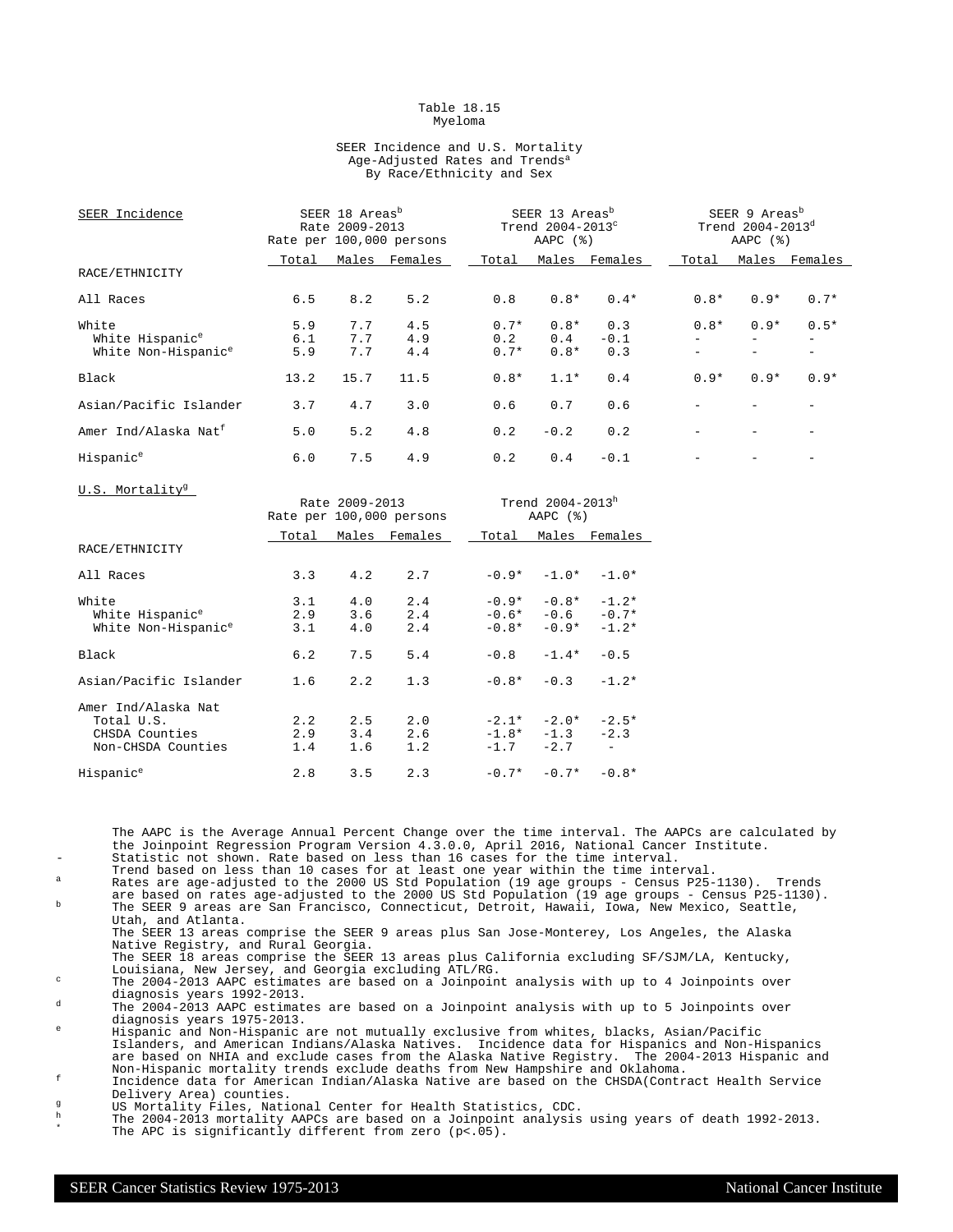# Joinpoint Analyses for Whites and Blacks from 1975-2013 SEER Incidence and US Death Rates<sup>a</sup> Myeloma, Both Sexes Figure 18.2

and for Asian/Pacific Islanders, American Indians/Alaska Natives and Hispanics from 1992-2013

![](_page_44_Figure_2.jpeg)

Source: Incidence data for whites and blacks are from the SEER 9 areas (San Francisco, Connecticut, Detroit, Hawaii, Iowa, New Mexico, Seattle, Utah, Atlanta). Incidence data for Asian/Pacific Islanders, American Indians/Alaska Natives and Hispanics are from the SEER 13 Areas (SEER 9 Areas, San Jose-Monterey, Los Angeles, Alaska Native Registry and Rural Georgia). Mortality data are from US Mortality Files, National Center for Health Statistics, CDC. <sup>a</sup> Rates are age-adjusted to the 2000 US Std Population (19 age groups - Census P25-1103).

- <sup>b</sup> API = Asian/Pacific Islander.<br>○ AI/AN = American Indian/Ala AI/AN = American Indian/Alaska Native. Rates for American Indian/Alaska Native are based on the CHSDA(Contract Health Service Delivery Area) counties.
- Hispanic is not mutually exclusive from whites, blacks, Asian/Pacific Islanders, and American Indians/Alaska Natives. Incidence data for Hispanics are based on NHIA and exclude cases from the Alaska Native Registry. Mortality data for Hispanics exclude cases from New Hampshire and Oklahoma. a<br>b<br>d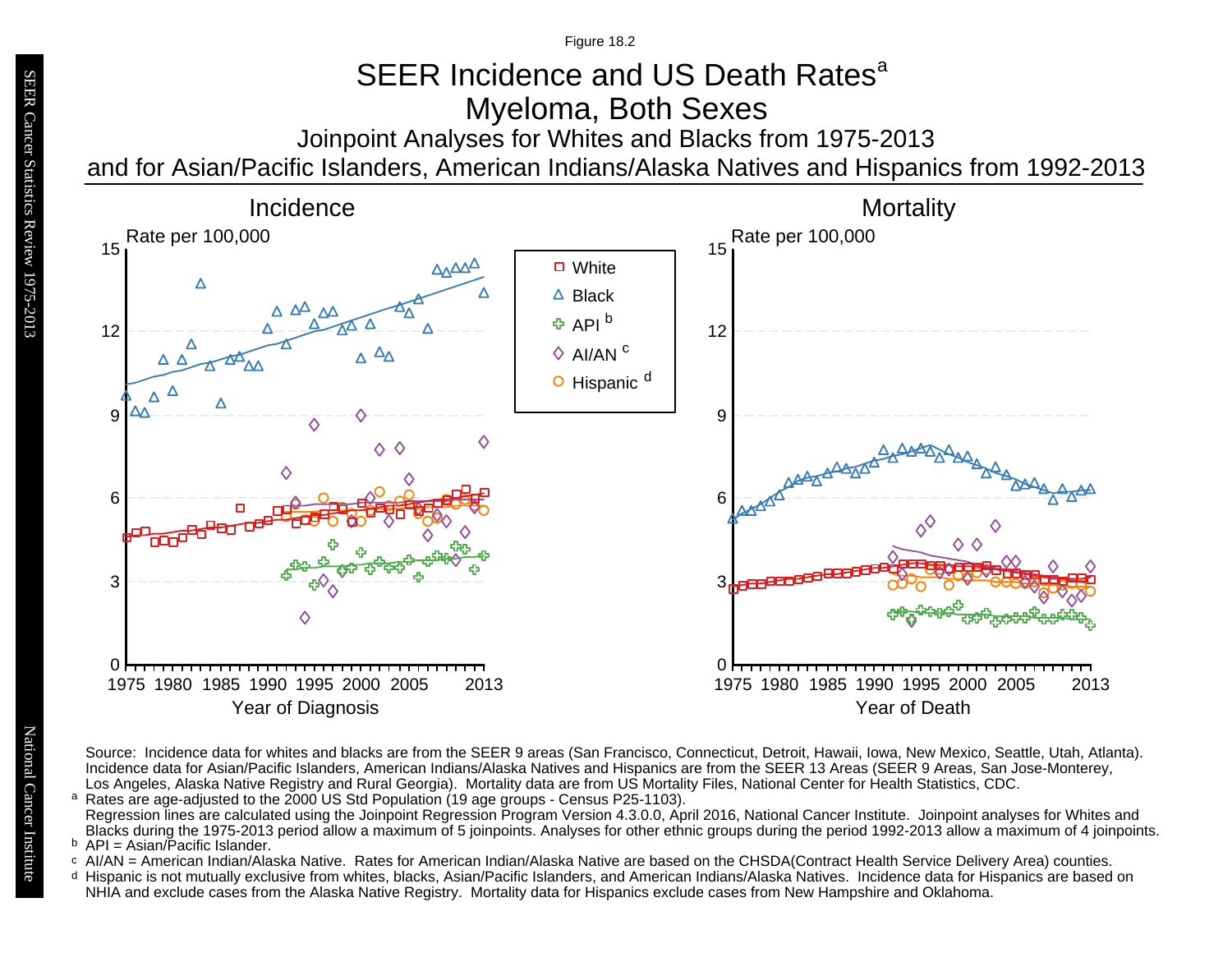### Table 19.19 Non-Hodgkin Lymphoma

### SEER Incidence and U.S. Mortality Age-Adjusted Rates and Trends<sup>a</sup> By Race/Ethnicity and Sex

| SEER Incidence                   | SEER 18 Areas <sup>b</sup><br>Rate 2009-2013<br>Rate per 100,000 persons |                |         |         | SEER 13 Areas <sup>b</sup><br>Trend 2004-2013°<br>AAPC $(%)$ |         | SEER 9 Areas <sup>b</sup><br>Trend $2004 - 2013^d$<br>AAPC $(%)$ |                          |         |  |
|----------------------------------|--------------------------------------------------------------------------|----------------|---------|---------|--------------------------------------------------------------|---------|------------------------------------------------------------------|--------------------------|---------|--|
|                                  | Total                                                                    | Males          | Females | Total   | Males                                                        | Females | Total                                                            | Males                    | Females |  |
| RACE/ETHNICITY                   |                                                                          |                |         |         |                                                              |         |                                                                  |                          |         |  |
| All Races                        | 19.5                                                                     | 23.7           | 16.1    | $-0.6$  | $-0.6$                                                       | $-0.9*$ | $-0.6$                                                           | $-0.6$                   | $-0.9*$ |  |
| White                            | 20.4                                                                     | 24.8           | 16.9    | $-0.7$  | $-0.5$                                                       | $-0.9*$ | $-0.6*$                                                          | $-0.5$                   | $-1.0*$ |  |
| White Hispanic <sup>e</sup>      | 18.3                                                                     | 21.5           | 15.8    | $-0.6$  | 0.2                                                          | $0.7*$  |                                                                  |                          |         |  |
| White Non-Hispanic <sup>e</sup>  | 20.9                                                                     | 25.4           | 17.1    | $-0.6*$ | $-0.5$                                                       | $-1.0*$ |                                                                  | $\overline{\phantom{a}}$ |         |  |
| Black                            | 14.6                                                                     | 17.6           | 12.2    | $-1.0*$ | $-0.3$                                                       | 0.4     | 0.2                                                              | $-0.5$                   | $-0.6$  |  |
| Asian/Pacific Islander           | 13.5                                                                     | 16.5           | 11.1    | 0.2     | 0.3                                                          | 0.2     |                                                                  |                          |         |  |
| Amer Ind/Alaska Nat <sup>f</sup> | 12.9                                                                     | 14.6           | 11.6    | $1.7*$  | 0.8                                                          | $2.4*$  |                                                                  |                          |         |  |
| Hispanic <sup>e</sup>            | 17.7                                                                     | 20.7           | 15.3    | $-0.6$  | 0.1                                                          | $0.7*$  |                                                                  |                          |         |  |
| U.S. Mortality <sup>9</sup>      |                                                                          | Rate 2009-2013 |         |         | Trend 2004-2013h                                             |         |                                                                  |                          |         |  |

|                                 | Rate per 100,000 persons |     |               | AAPC $(%)$ |         |                     |               |
|---------------------------------|--------------------------|-----|---------------|------------|---------|---------------------|---------------|
|                                 | Total                    |     | Males Females |            | Total   |                     | Males Females |
| RACE/ETHNICITY                  |                          |     |               |            |         |                     |               |
| All Races                       | 6.0                      | 7.7 | 4.7           |            |         | $-2.4* -2.2*$       | $-2.8*$       |
| White                           | 6.3                      | 8.1 | 4.9           |            | $-2.4*$ | $-2.1*$             | $-2.8*$       |
| White Hispanic <sup>e</sup>     | 5.4                      | 6.7 | 4.4           |            |         | $-1.1* -0.7 -1.9*$  |               |
| White Non-Hispanic <sup>e</sup> | 6.3                      | 8.1 | 4.9           |            |         | $-2.5* -2.5*$       | $-2.9*$       |
| Black                           | 4.4                      | 5.7 | 3.5           |            | $-2.3*$ | $-2.4*$             | $-2.4*$       |
| Asian/Pacific Islander          | 4.0                      | 4.9 | 3.3           |            |         | $-1.9* -2.1* -1.7*$ |               |
| Amer Ind/Alaska Nat             |                          |     |               |            |         |                     |               |
| Total U.S.                      | 3.2                      | 4.1 | 2.5           |            | $-3.4*$ | $-1.5$              | $-5.2*$       |
| CHSDA Counties                  | 4.5                      | 5.7 | 3.5           |            | $-0.6$  | $-0.4$              | $-4.5*$       |
| Non-CHSDA Counties              | 1.7                      | 2.2 | 1.3           |            | 2.2     | 4.4                 | $-4.7*$       |
| Hispanic <sup>e</sup>           | 5.1                      | 6.3 | 4.2           |            | $-1.3*$ | $-0.9$              | $-2.1*$       |

The AAPC is the Average Annual Percent Change over the time interval. The AAPCs are calculated by the Joinpoint Regression Program Version 4.3.0.0, April 2016, National Cancer Institute. Statistic not shown. Rate based on less than 16 cases for the time interval.

Trend based on less than 10 cases for at least one year within the time interval.

<sup>a</sup> Rates are age-adjusted to the 2000 US Std Population (19 age groups - Census P25-1130). Trends are based on rates age-adjusted to the 2000 US Std Population (19 age groups - Census P25-1130). <sup>b</sup> The SEER 9 areas are San Francisco, Connecticut, Detroit, Hawaii, Iowa, New Mexico, Seattle, Utah, and Atlanta.

The SEER 13 areas comprise the SEER 9 areas plus San Jose-Monterey, Los Angeles, the Alaska Native Registry, and Rural Georgia.

The SEER 18 areas comprise the SEER 13 areas plus California excluding SF/SJM/LA, Kentucky,

Louisiana, New Jersey, and Georgia excluding ATL/RG. <sup>c</sup> The 2004-2013 AAPC estimates are based on a Joinpoint analysis with up to 4 Joinpoints over diagnosis years 1992-2013.

<sup>d</sup> The 2004-2013 AAPC estimates are based on a Joinpoint analysis with up to 5 Joinpoints over diagnosis years 1975-2013.

<sup>e</sup> Hispanic and Non-Hispanic are not mutually exclusive from whites, blacks, Asian/Pacific Islanders, and American Indians/Alaska Natives. Incidence data for Hispanics and Non-Hispanics are based on NHIA and exclude cases from the Alaska Native Registry. The 2004-2013 Hispanic and Non-Hispanic mortality trends exclude deaths from New Hampshire and Oklahoma.

<sup>f</sup> Incidence data for American Indian/Alaska Native are based on the CHSDA(Contract Health Service Delivery Area) counties.

g<br>
US Mortality Files, National Center for Health Statistics, CDC.<br>
The 2004-2013 mortality AADCs are based on a Joinnoint analysis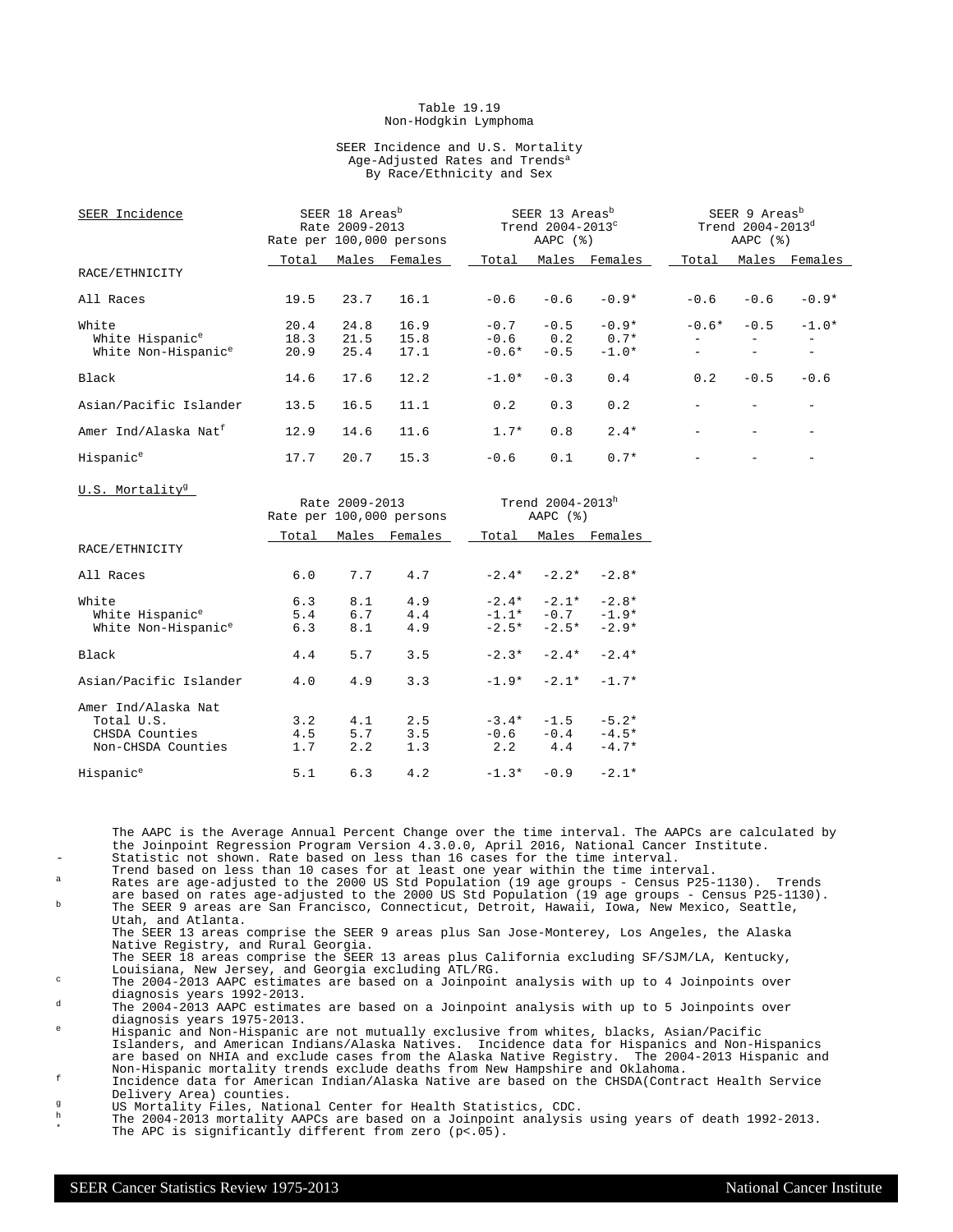## Joinpoint Analyses for Whites and Blacks from 1975-2013 and for Asian/Pacific Islanders, American Indians/Alaska Natives and Hispanics from 1992-2013 SEER Incidence and US Death Rates<sup>a</sup> Non-Hodgkin Lymphoma, Both Sexes

![](_page_46_Figure_2.jpeg)

Source: Incidence data for whites and blacks are from the SEER 9 areas (San Francisco, Connecticut, Detroit, Hawaii, Iowa, New Mexico, Seattle, Utah, Atlanta). Incidence data for Asian/Pacific Islanders, American Indians/Alaska Natives and Hispanics are from the SEER 13 Areas (SEER 9 Areas, San Jose-Monterey, Los Angeles, Alaska Native Registry and Rural Georgia). Mortality data are from US Mortality Files, National Center for Health Statistics, CDC. <sup>a</sup> Rates are age-adjusted to the 2000 US Std Population (19 age groups - Census P25-1103).

- <sup>b</sup> API = Asian/Pacific Islander.<br>○ AI/AN = American Indian/Ala AI/AN = American Indian/Alaska Native. Rates for American Indian/Alaska Native are based on the CHSDA(Contract Health Service Delivery Area) counties.
- Hispanic is not mutually exclusive from whites, blacks, Asian/Pacific Islanders, and American Indians/Alaska Natives. Incidence data for Hispanics are based on NHIA and exclude cases from the Alaska Native Registry. Mortality data for Hispanics exclude cases from New Hampshire and Oklahoma. a<br>b<br>d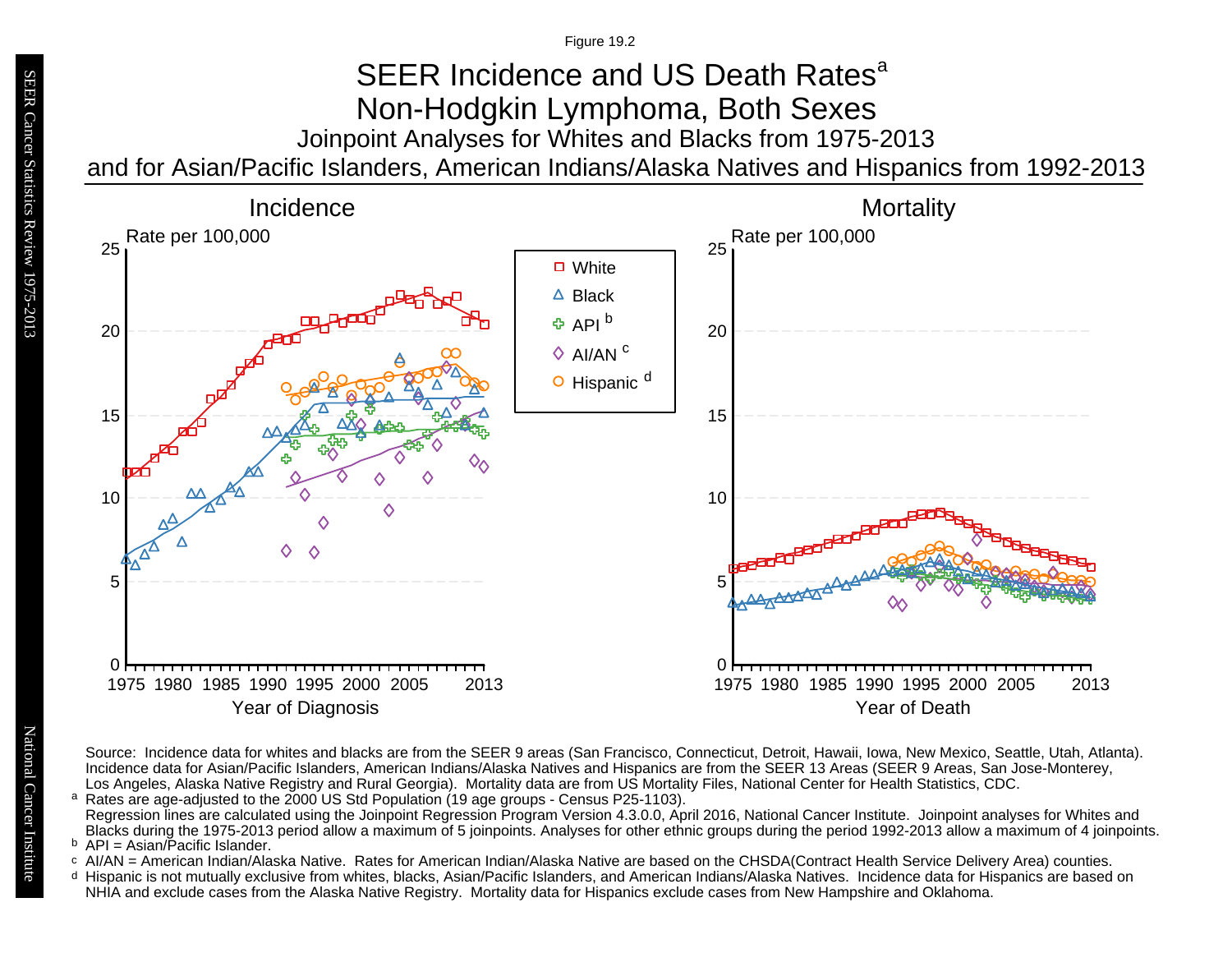### Table 20.19 Cancer of the Oral Cavity and Pharynx (Invasive)

### SEER Incidence and U.S. Mortality Age-Adjusted Rates and Trends<sup>a</sup> By Race/Ethnicity and Sex

| SEER Incidence                   |       | SEER 18 Areas <sup>b</sup><br>Rate 2009-2013 | Rate per 100,000 persons |         | SEER 13 Areas <sup>b</sup><br>Trend 2004-2013 <sup>c</sup><br>AAPC $(%)$ |         |         | SEER 9 Areas <sup>b</sup><br>Trend $2004 - 2013^d$<br>AAPC $(%)$ |         |
|----------------------------------|-------|----------------------------------------------|--------------------------|---------|--------------------------------------------------------------------------|---------|---------|------------------------------------------------------------------|---------|
|                                  | Total | Males                                        | Females                  | Total   | Males                                                                    | Females | Total   | Males                                                            | Females |
| RACE/ETHNICITY                   |       |                                              |                          |         |                                                                          |         |         |                                                                  |         |
| All Races                        | 11.1  | 16.7                                         | 6.2                      | $0.5*$  | $0.6*$                                                                   | $-0.7*$ | $0.6*$  | 0.4                                                              | 0.2     |
| White                            | 11.6  | 17.4                                         | 6.4                      | $0.9*$  | $0.8*$                                                                   | 0.5     | $1.0*$  | $0.8*$                                                           | 0.5     |
| White Hispanic <sup>e</sup>      | 6.9   | 10.4                                         | 4.0                      | 0.9     | $-0.6$                                                                   | $-0.3$  |         |                                                                  |         |
| White Non-Hispanic <sup>e</sup>  | 12.5  | 18.8                                         | 6.9                      | $1.1*$  | $1.0*$                                                                   | 0.6     |         |                                                                  |         |
| <b>Black</b>                     | 9.2   | 14.4                                         | 5.2                      | $-2.5*$ | $-2.8*$                                                                  | $-1.7*$ | $-2.5*$ | $-3.0*$                                                          | $-1.5*$ |
| Asian/Pacific Islander           | 7.7   | 11.1                                         | 4.9                      | $-0.9*$ | $-0.8*$                                                                  | $-0.8*$ |         |                                                                  |         |
| Amer Ind/Alaska Nat <sup>f</sup> | 9.1   | 13.2                                         | 5.7                      | $-1.0$  | $-2.0$                                                                   | 0.7     |         |                                                                  |         |
| Hispanic <sup>e</sup>            | 6.7   | 10.0                                         | 4.0                      | 0.2     | $-0.6$                                                                   | $-0.4$  |         |                                                                  |         |

U.S. Mortality<sup>g</sup> Rate  $2009 - 2013$ <br>
Per  $100,000$  persons  $XAPC$  ( $\})$ Rate per 100,000 persons Total Males Females Total Males Females RACE/ETHNICITY All Races 2.4 3.8 1.3 -0.5 -0.3 -1.2\* White<br>
White Hispanic<sup>e</sup><br>
2.4 3.7 1.3 -0.1 0.2 -1.1\*<br>
2.5 0.8 -0.5 -1.0\* -0.8\*<br>
2.5 0.8 -0.5 -1.0\* -0.8\* White Hispanic<sup>e</sup> 1.6 2.5 0.8 -0.5 -1.0\* -0.8\*<br>White Non-Hispanic<sup>e</sup> 2.5 3.8 1.4 0.1 0.4 -1.0\* White Non-Hispanic<sup>e</sup> Black 2.9 5.0 1.3 -2.4\* -3.7\* -3.3\* Asian/Pacific Islander 1.9 2.9 1.2 -2.1\* -2.2\* -1.6\* Amer Ind/Alaska Nat Total U.S. 1.5 2.3 0.9 -2.4\* -2.7\* -2.0 CHSDA Counties 2.1 3.3 1.1 -2.0\* -2.1\* -1.7 Non-CHSDA Counties

The AAPC is the Average Annual Percent Change over the time interval. The AAPCs are calculated by the Joinpoint Regression Program Version 4.3.0.0, April 2016, National Cancer Institute. Statistic not shown. Rate based on less than 16 cases for the time interval.

Hispanic<sup>e</sup> 1.5 2.4 0.8 -0.8 -1.4\* -0.9\*

Trend based on less than 10 cases for at least one year within the time interval.

<sup>a</sup> Rates are age-adjusted to the 2000 US Std Population (19 age groups - Census P25-1130). Trends are based on rates age-adjusted to the 2000 US Std Population (19 age groups - Census P25-1130). <sup>b</sup> The SEER 9 areas are San Francisco, Connecticut, Detroit, Hawaii, Iowa, New Mexico, Seattle, Utah, and Atlanta.

The SEER 13 areas comprise the SEER 9 areas plus San Jose-Monterey, Los Angeles, the Alaska Native Registry, and Rural Georgia.

The SEER 18 areas comprise the SEER 13 areas plus California excluding SF/SJM/LA, Kentucky,

Louisiana, New Jersey, and Georgia excluding ATL/RG. <sup>c</sup> The 2004-2013 AAPC estimates are based on a Joinpoint analysis with up to 4 Joinpoints over diagnosis years 1992-2013.

 $d = The^{-2004-2013}$  AAPC estimates are based on a Joinpoint analysis with up to 5 Joinpoints over diagnosis years 1975-2013.

<sup>e</sup> Hispanic and Non-Hispanic are not mutually exclusive from whites, blacks, Asian/Pacific Islanders, and American Indians/Alaska Natives. Incidence data for Hispanics and Non-Hispanics are based on NHIA and exclude cases from the Alaska Native Registry. The 2004-2013 Hispanic and Non-Hispanic mortality trends exclude deaths from New Hampshire and Oklahoma.

<sup>f</sup> Incidence data for American Indian/Alaska Native are based on the CHSDA(Contract Health Service Delivery Area) counties.

<sup>g</sup> US Mortality Files, National Center for Health Statistics, CDC.<br>h The 2004 2012 mentality APOs are based an a Joinnaint applysis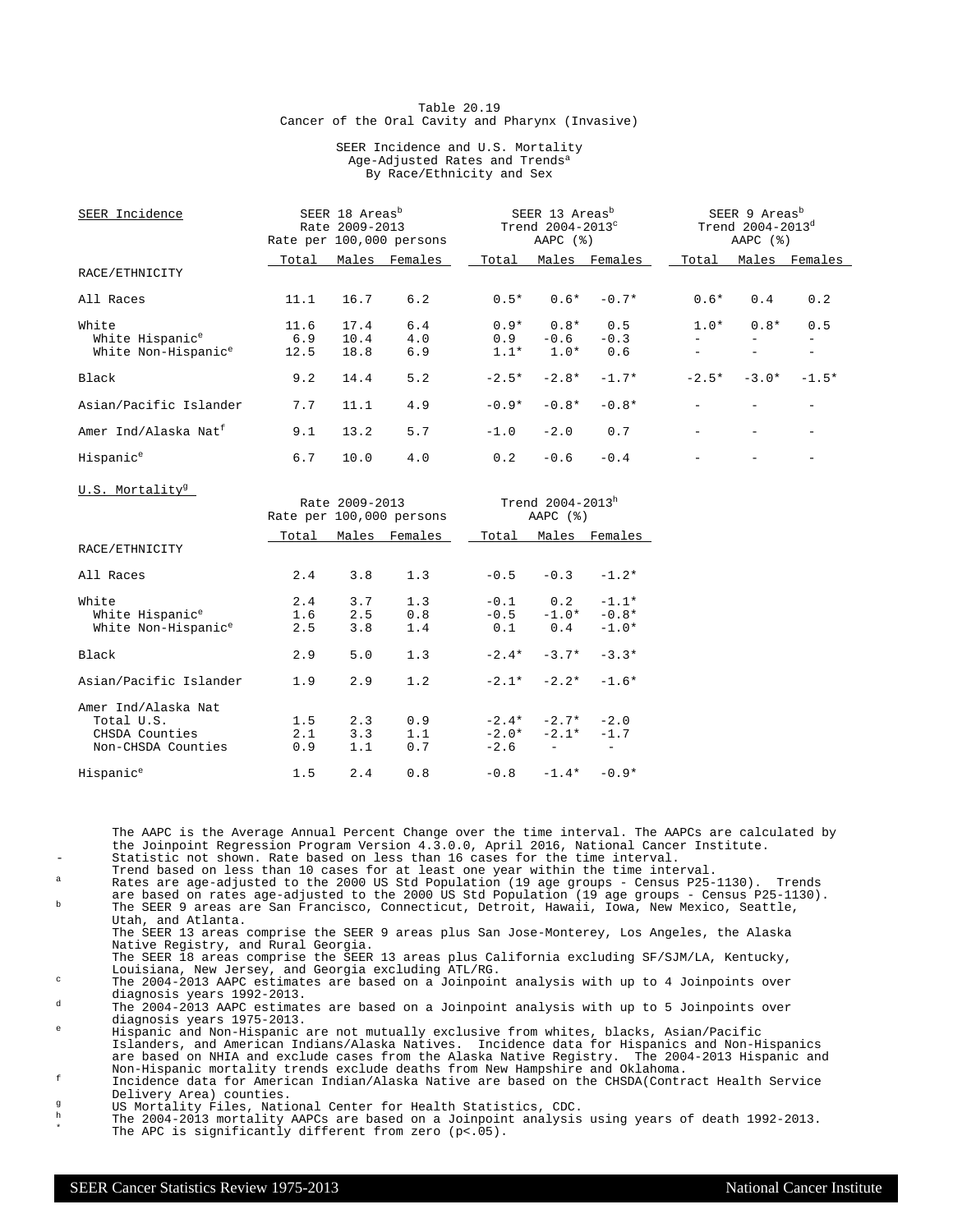Figure 20.2

### Joinpoint Analyses for Whites and Blacks from 1975-2013 and for Asian/Pacific Islanders, American Indians/Alaska Natives and Hispanics from 1992-2013 SEER Incidence and US Death Rates<sup>a</sup> Cancer of the Oral Cavity and Pharynx, Both Sexes

![](_page_48_Figure_2.jpeg)

Source: Incidence data for whites and blacks are from the SEER 9 areas (San Francisco, Connecticut, Detroit, Hawaii, Iowa, New Mexico, Seattle, Utah, Atlanta). Incidence data for Asian/Pacific Islanders, American Indians/Alaska Natives and Hispanics are from the SEER 13 Areas (SEER 9 Areas, San Jose-Monterey, Los Angeles, Alaska Native Registry and Rural Georgia). Mortality data are from US Mortality Files, National Center for Health Statistics, CDC. <sup>a</sup> Rates are age-adjusted to the 2000 US Std Population (19 age groups - Census P25-1103).

- <sup>b</sup> API = Asian/Pacific Islander.<br>○ AI/AN = American Indian/Ala AI/AN = American Indian/Alaska Native. Rates for American Indian/Alaska Native are based on the CHSDA(Contract Health Service Delivery Area) counties.
- Hispanic is not mutually exclusive from whites, blacks, Asian/Pacific Islanders, and American Indians/Alaska Natives. Incidence data for Hispanics are based on NHIA and exclude cases from the Alaska Native Registry. Mortality data for Hispanics exclude cases from New Hampshire and Oklahoma. a<br>b<br>d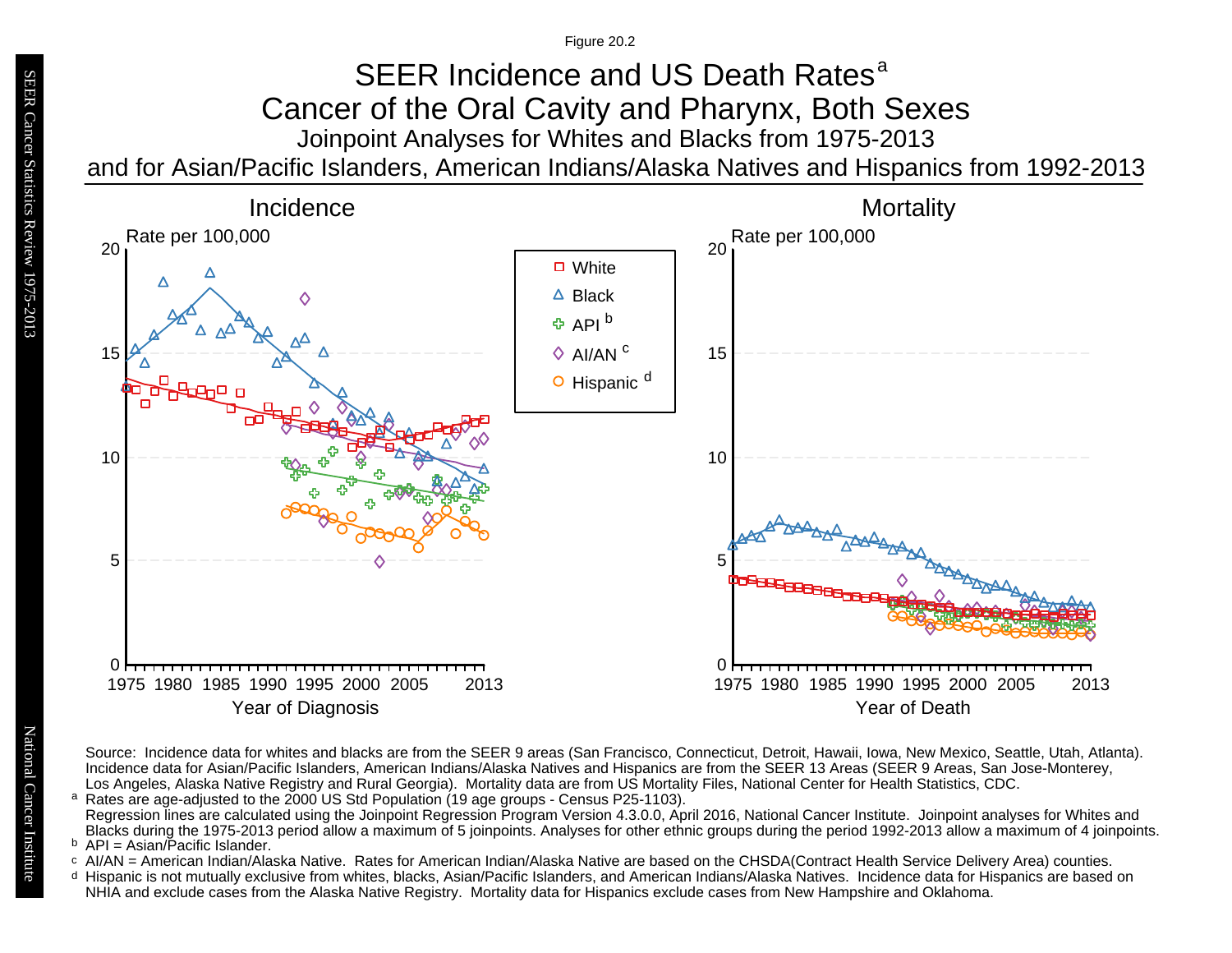Figure 20.3

# SEER Incidence Rates<sup>a</sup>

Joinpoint Analyses for Whites and Blacks from 1975-2013 Cancer of the Oral Cavity and Pharangeal for Selected Subsites, Both Sexes

and for Asian/Pacific Islanders, American Indians/Alaska Natives and Hispanics from 1992-2013

![](_page_49_Figure_4.jpeg)

Source: Incidence data for whites and blacks are from the SEER 9 areas (San Francisco, Connecticut, Detroit, Hawaii, Iowa, New Mexico, Seattle, Utah, Atlanta). Incidence data for Asian/Pacific Islanders, American Indians/Alaska Natives and Hispanics are from the SEER 13 Areas (SEER 9 Areas, San Jose-Monterey, Los Angeles, Alaska Native Registry and Rural Georgia).

a Rates are age-adjusted to the 2000 US Std Population (19 age groups - Census P25-1103). Regression lines are calculated using the Joinpoint Regression Program Version 4.3.0.0, April 2016, National Cancer Institute. Joinpoint analyses for Whites and Blacks during the 1975-2013 period allow a maximum of 5 joinpoints. Analyses for other ethnic groups during the period 1992-2013 allow a maximum of 4 joinpoints. Regression lines could not be calculated for data series that had at least one diagnosis year with a 0 case count. a<br>b<br>c<br>d

AI/AN = American Indian/Alaska Native. Rates for American Indian/Alaska Native are based on the CHSDA(Contract Health Service Delivery Area) counties.

<sup>d</sup> Hispanic is not mutually exclusive from whites, blacks, Asian/Pacific Islanders, and American Indians/Alaska Natives, Incidence data for Hispanics are based on NHIA and exclude cases from the Alaska Native Registry.

<sup>&</sup>lt;sup>b</sup> API = Asian/Pacific Islander.<br><sup>c</sup> AI/AN – American Indian/Ala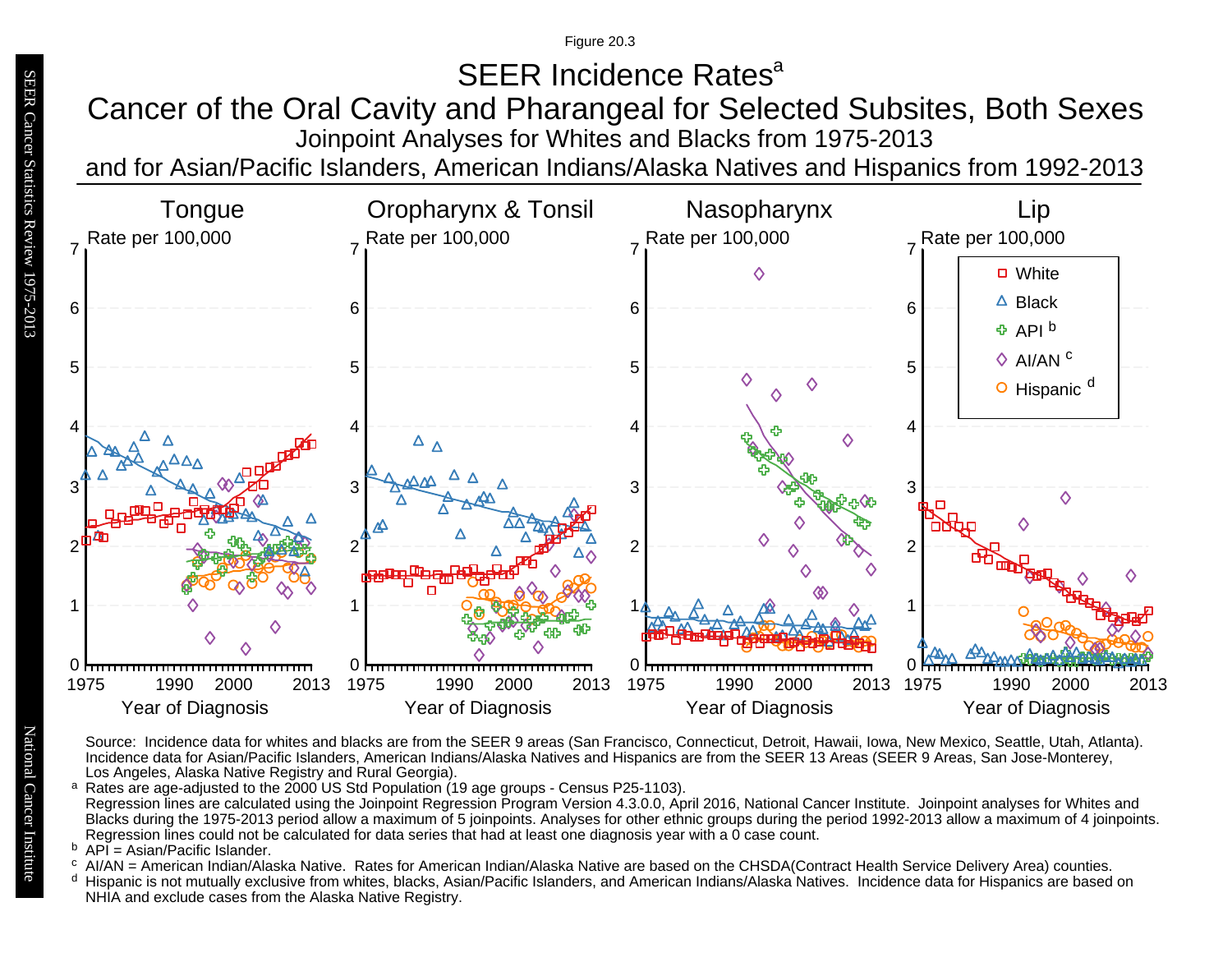### Table 21.11 Cancer of the Ovary (Invasive)

### SEER Incidence and U.S. Mortality Age-Adjusted Rates and Trends<sup>a</sup> By Race/Ethnicity and Sex

| SEER Incidence                   | SEER 18 Areas <sup>b</sup><br>Rate 2009-2013<br>Rate per 100,000 persons | SEER 13 Areas <sup>b</sup><br>Trend $2004-2013^{\circ}$<br>AAPC $(%)$ | SEER 9 Areas <sup>b</sup><br>Trend 2004-2013 <sup>d</sup><br>AAPC $(%)$ |
|----------------------------------|--------------------------------------------------------------------------|-----------------------------------------------------------------------|-------------------------------------------------------------------------|
|                                  | Females                                                                  | Females                                                               | Females                                                                 |
| RACE/ETHNICITY                   |                                                                          |                                                                       |                                                                         |
| All Races                        | 11.9                                                                     | $-1.1*$                                                               | $-1.9*$                                                                 |
| White                            | 12.5                                                                     | $-1.7*$                                                               | $-1.9*$                                                                 |
| White Hispanic <sup>e</sup>      | 11.1                                                                     | $-0.4$                                                                | $\overline{\phantom{0}}$                                                |
| White Non-Hispanic <sup>e</sup>  | 12.6                                                                     | $-1.5*$                                                               |                                                                         |
| Black                            | 9.6                                                                      | $-0.5$                                                                | $-0.5*$                                                                 |
| Asian/Pacific Islander           | 9.3                                                                      | $-0.5*$                                                               |                                                                         |
| Amer Ind/Alaska Nat <sup>f</sup> | 10.4                                                                     | $-0.2$                                                                | -                                                                       |
| Hispanic <sup>e</sup>            | 10.6                                                                     | $-0.5$                                                                |                                                                         |

U.S. Mortality<sup>g</sup>

|                                 | Rate 2009-2013<br>Rate per 100,000 persons | Trend 2004-2013h<br>AAPC $(%)$ |
|---------------------------------|--------------------------------------------|--------------------------------|
|                                 | Females                                    | Females                        |
| RACE/ETHNICITY                  |                                            |                                |
| All Races                       | 7.5                                        | $-2.2*$                        |
| White                           | 7.8                                        | $-2.0*$                        |
| White Hispanic <sup>e</sup>     | 5.9                                        | $-0.5*$                        |
| White Non-Hispanic <sup>e</sup> | 8.0                                        | $-2.2*$                        |
| Black                           | 6.5                                        | $-1.1*$                        |
| Asian/Pacific Islander          | 4.5                                        | $-0.4$                         |
| Amer Ind/Alaska Nat             |                                            |                                |
| Total U.S.                      | 5.0                                        | $-0.4$                         |
| CHSDA Counties                  | 6.7                                        | 0.1                            |
| Non-CHSDA Counties              | 3.2                                        | $-0.6$                         |
| Hispanic <sup>e</sup>           | 5.5                                        | $-0.6*$                        |

The AAPC is the Average Annual Percent Change over the time interval. The AAPCs are calculated by the Joinpoint Regression Program Version 4.3.0.0, April 2016, National Cancer Institute. Statistic not shown. Rate based on less than 16 cases for the time interval.

Trend based on less than 10 cases for at least one year within the time interval.

a Rates are age-adjusted to the 2000 US Std Population (19 age groups - Census P25-1130). Trends are based on rates age-adjusted to the 2000 US Std Population (19 age groups - Census P25-1130). <sup>b</sup> The SEER 9 areas are San Francisco, Connecticut, Detroit, Hawaii, Iowa, New Mexico, Seattle,

Utah, and Atlanta. The SEER 13 areas comprise the SEER 9 areas plus San Jose-Monterey, Los Angeles, the Alaska Native Registry, and Rural Georgia. The SEER 18 areas comprise the SEER 13 areas plus California excluding SF/SJM/LA, Kentucky, Louisiana, New Jersey, and Georgia excluding ATL/RG. <sup>c</sup> The 2004-2013 AAPC estimates are based on a Joinpoint analysis with up to 4 Joinpoints over diagnosis years 1992-2013. <sup>d</sup> The 2004-2013 AAPC estimates are based on a Joinpoint analysis with up to 5 Joinpoints over diagnosis years 1975-2013. <sup>e</sup> Hispanic and Non-Hispanic are not mutually exclusive from whites, blacks, Asian/Pacific Islanders, and American Indians/Alaska Natives. Incidence data for Hispanics and Non-Hispanics are based on NHIA and exclude cases from the Alaska Native Registry. The 2004-2013 Hispanic and Non-Hispanic mortality trends exclude deaths from New Hampshire and Oklahoma.

<sup>f</sup> Incidence data for American Indian/Alaska Native are based on the CHSDA(Contract Health Service Delivery Area) counties.

g<br>
US Mortality Files, National Center for Health Statistics, CDC.<br>
The 2004-2012 metality ADGs are based an a Joinnaint applying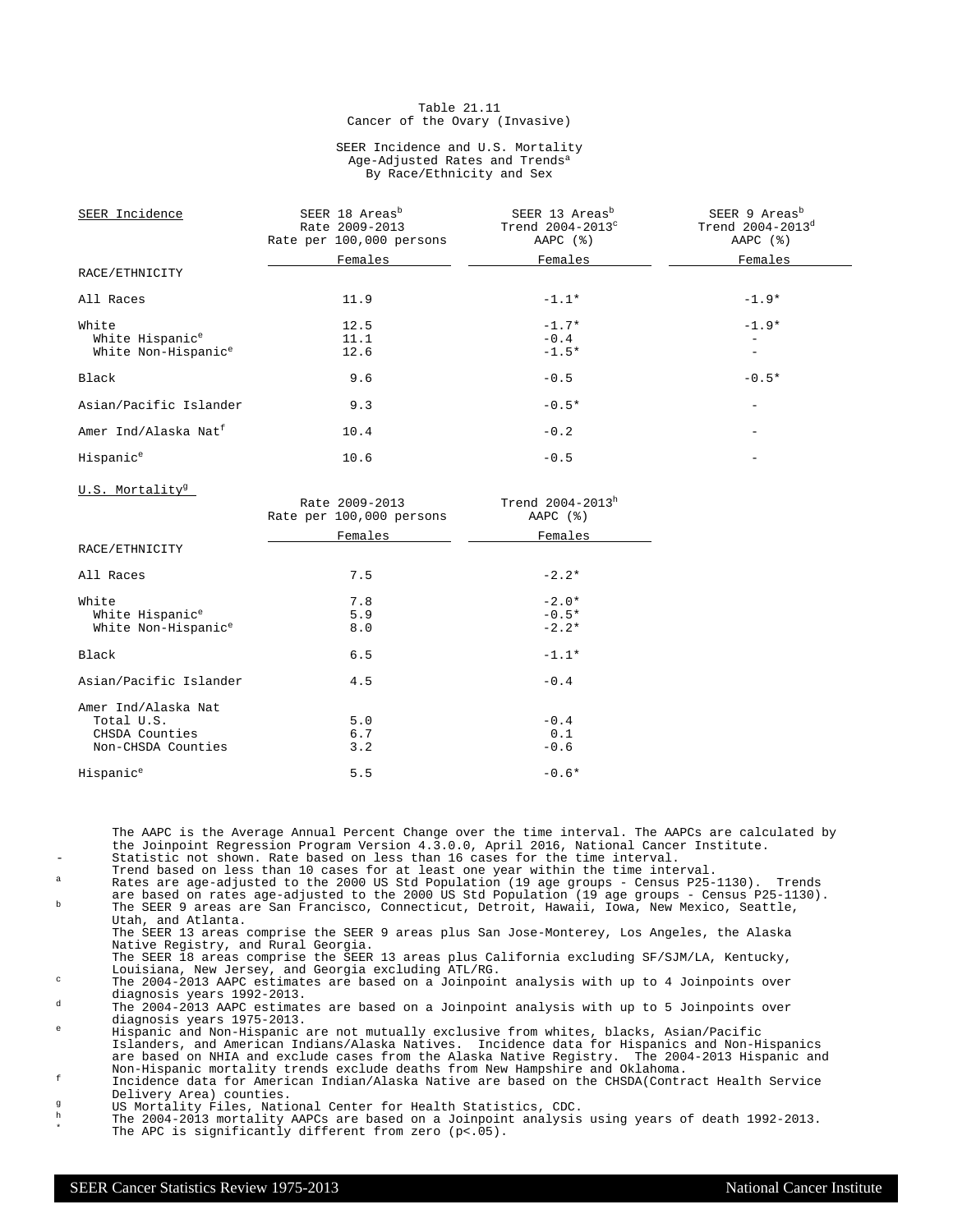### SEER Incidence and US Death Rates<sup>a</sup> Cancer of the Ovary Figure 21.3

Joinpoint Analyses for Whites and Blacks from 1975-2013 and for Asian/Pacific Islanders, American Indians/Alaska Natives and Hispanics from 1992-2013

![](_page_51_Figure_2.jpeg)

Source: Incidence data for whites and blacks are from the SEER 9 areas (San Francisco, Connecticut, Detroit, Hawaii, Iowa, New Mexico, Seattle, Utah, Atlanta). Incidence data for Asian/Pacific Islanders, American Indians/Alaska Natives and Hispanics are from the SEER 13 Areas (SEER 9 Areas, San Jose-Monterey, Los Angeles, Alaska Native Registry and Rural Georgia). Ovary excludes borderline cases or histologies 8442, 8451, 8462, 8472, and 8473. Mortality data are from US Mortality Files, National Center for Health Statistics, CDC.

<sup>a</sup> Rates are age-adjusted to the 2000 US Std Population (19 age groups - Census P25-1103). Regression lines are calculated using the Joinpoint Regression Program Version 4.3.0.0, April 2016, National Cancer Institute. Joinpoint analyses for Whites and Blacks during the 1975-2013 period allow a maximum of 5 joinpoints. Analyses for other ethnic groups during the period 1992-2013 allow a maximum of 4 joinpoints.

- <sup>b</sup> API = Asian/Pacific Islander.<br>○ AI/AN = American Indian/Ala a<br>b<br>d
- AI/AN = American Indian/Alaska Native. Rates for American Indian/Alaska Native are based on the CHSDA(Contract Health Service Delivery Area) counties.
- Hispanic is not mutually exclusive from whites, blacks, Asian/Pacific Islanders, and American Indians/Alaska Natives. Incidence data for Hispanics are based on NHIA and exclude cases from the Alaska Native Registry. Mortality data for Hispanics exclude cases from New Hampshire and Oklahoma.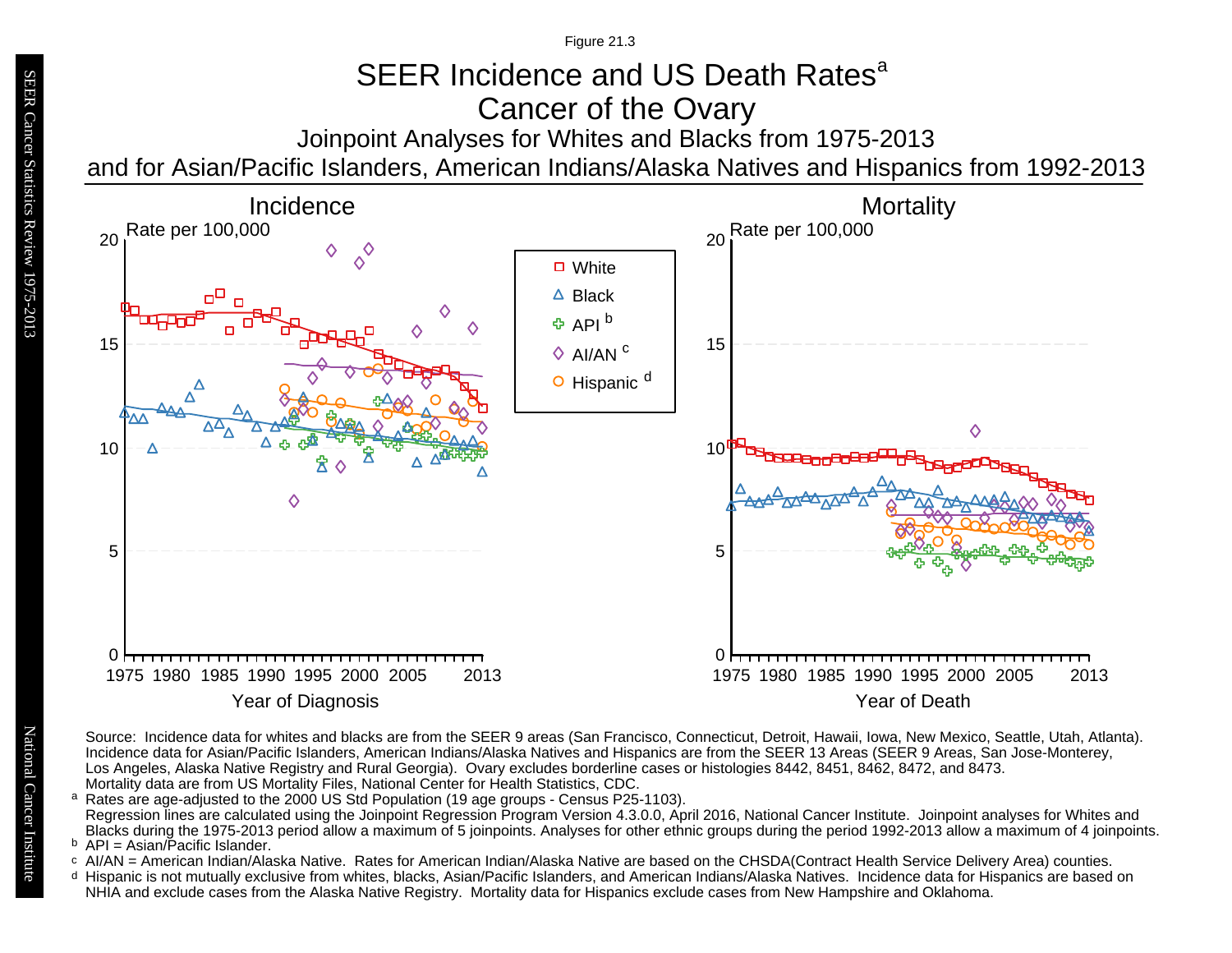### Table 22.15 Cancer of the Pancreas (Invasive)

### SEER Incidence and U.S. Mortality Age-Adjusted Rates and Trends<sup>a</sup> By Race/Ethnicity and Sex

| SEER Incidence                   |       | SEER 18 Areas <sup>b</sup><br>Rate 2009-2013 | Rate per 100,000 persons |        | SEER 13 Areas <sup>b</sup><br>Trend 2004-2013 <sup>c</sup><br>AAPC $(%)$ |         |                          | SEER 9 Areas <sup>b</sup><br>Trend $2004 - 2013^d$<br>AAPC $(%)$ |         |
|----------------------------------|-------|----------------------------------------------|--------------------------|--------|--------------------------------------------------------------------------|---------|--------------------------|------------------------------------------------------------------|---------|
|                                  | Total | Males                                        | Females                  | Total  | Males                                                                    | Females | Total                    | Males                                                            | Females |
| RACE/ETHNICITY                   |       |                                              |                          |        |                                                                          |         |                          |                                                                  |         |
| All Races                        | 12.4  | 14.1                                         | 11.0                     | $0.6*$ | 0.8                                                                      | $0.7*$  | $0.6*$                   | 0.7                                                              | $1.0*$  |
| White                            | 12.4  | 14.1                                         | 10.9                     | $1.0*$ | $0.8*$                                                                   | $0.8*$  | 0.7                      | $1.0*$                                                           | $1.1*$  |
| White Hispanic <sup>e</sup>      | 11.5  | 12.3                                         | 10.8                     | $0.7*$ | $0.7*$                                                                   | $0.6*$  |                          |                                                                  |         |
| White Non-Hispanic <sup>e</sup>  | 12.5  | 14.4                                         | 10.9                     | $1.0*$ | $0.8*$                                                                   | $0.8*$  | $\overline{\phantom{0}}$ |                                                                  |         |
| Black                            | 15.5  | 17.2                                         | 14.2                     | $-0.5$ | $-0.3$                                                                   | $-0.2$  | $-0.1$                   | $-0.4*$                                                          | 0.1     |
| Asian/Pacific Islander           | 10.0  | 11.0                                         | 9.3                      | $0.7*$ | 0.2                                                                      | $1.2*$  |                          |                                                                  |         |
| Amer Ind/Alaska Nat <sup>f</sup> | 9.7   | 10.9                                         | 8.6                      | $-0.7$ | 1.9                                                                      | 0.2     |                          |                                                                  |         |
| Hispanic <sup>e</sup>            | 11.1  | 11.8                                         | 10.4                     | $0.6*$ | $0.7*$                                                                   | $0.5*$  |                          |                                                                  |         |
| U.S. Mortality <sup>9</sup>      |       |                                              |                          |        |                                                                          |         |                          |                                                                  |         |

|                                                                           | Rate 2009-2013<br>Rate per 100,000 persons |                      |                   |         | Trend 2004-2013h<br>AAPC $(%)$              |                            |  |  |
|---------------------------------------------------------------------------|--------------------------------------------|----------------------|-------------------|---------|---------------------------------------------|----------------------------|--|--|
|                                                                           | Total                                      |                      | Males Females     | Total   |                                             | Males Females              |  |  |
| RACE/ETHNICITY                                                            |                                            |                      |                   |         |                                             |                            |  |  |
| All Races                                                                 | 10.9                                       | 12.5                 | 9.5               | $0.3*$  | $0.2*$                                      | $0.3*$                     |  |  |
| White<br>White Hispanic <sup>e</sup><br>White Non-Hispanic <sup>e</sup>   | 10.8<br>9.1<br>11.0                        | 12.5<br>10.1<br>12.7 | 9.4<br>8.2<br>9.5 |         | $0.4*$ 0.4*<br>$0.4*$ 0.3*<br>$0.5*$ 0.3*   | $0.4*$<br>$0.5*$<br>$0.4*$ |  |  |
| Black                                                                     | 13.5                                       | 15.0                 | 12.2              | $-0.4*$ | $-0.6*$                                     | $-0.4*$                    |  |  |
| Asian/Pacific Islander                                                    | 7.7                                        | 8.3                  | 7.3               | 0.1     | 0.3                                         | $0.5*$                     |  |  |
| Amer Ind/Alaska Nat<br>Total U.S.<br>CHSDA Counties<br>Non-CHSDA Counties | 6.5<br>8.7<br>3.9                          | 7.1<br>9.6<br>4.4    | 5.9<br>8.0<br>3.5 | $-1.7*$ | 0.3<br>1.0<br>$1.5*$ $2.1*$ $1.1$<br>$-0.8$ | $-0.2$<br>$-2.4*$          |  |  |
| Hispanic <sup>e</sup>                                                     | 8.6                                        | 9.6                  | 7.8               |         | $0.3*$<br>0.2                               | $0.4*$                     |  |  |

The AAPC is the Average Annual Percent Change over the time interval. The AAPCs are calculated by the Joinpoint Regression Program Version 4.3.0.0, April 2016, National Cancer Institute. Statistic not shown. Rate based on less than 16 cases for the time interval.

Trend based on less than 10 cases for at least one year within the time interval.

a Rates are age-adjusted to the 2000 US Std Population (19 age groups - Census P25-1130). Trends are based on rates age-adjusted to the 2000 US Std Population (19 age groups - Census P25-1130). <sup>b</sup> The SEER 9 areas are San Francisco, Connecticut, Detroit, Hawaii, Iowa, New Mexico, Seattle, Utah, and Atlanta.

The SEER 13 areas comprise the SEER 9 areas plus San Jose-Monterey, Los Angeles, the Alaska Native Registry, and Rural Georgia.

The SEER 18 areas comprise the SEER 13 areas plus California excluding SF/SJM/LA, Kentucky,

Louisiana, New Jersey, and Georgia excluding ATL/RG. <sup>c</sup> The 2004-2013 AAPC estimates are based on a Joinpoint analysis with up to 4 Joinpoints over diagnosis years 1992-2013.

<sup>d</sup> The 2004-2013 AAPC estimates are based on a Joinpoint analysis with up to 5 Joinpoints over diagnosis years 1975-2013.

<sup>e</sup> Hispanic and Non-Hispanic are not mutually exclusive from whites, blacks, Asian/Pacific Islanders, and American Indians/Alaska Natives. Incidence data for Hispanics and Non-Hispanics are based on NHIA and exclude cases from the Alaska Native Registry. The 2004-2013 Hispanic and Non-Hispanic mortality trends exclude deaths from New Hampshire and Oklahoma.

<sup>f</sup> Incidence data for American Indian/Alaska Native are based on the CHSDA(Contract Health Service Delivery Area) counties.

<sup>g</sup> US Mortality Files, National Center for Health Statistics, CDC.<br>h The 2004 2012 mentality APOs are based an a Joinnaint applysis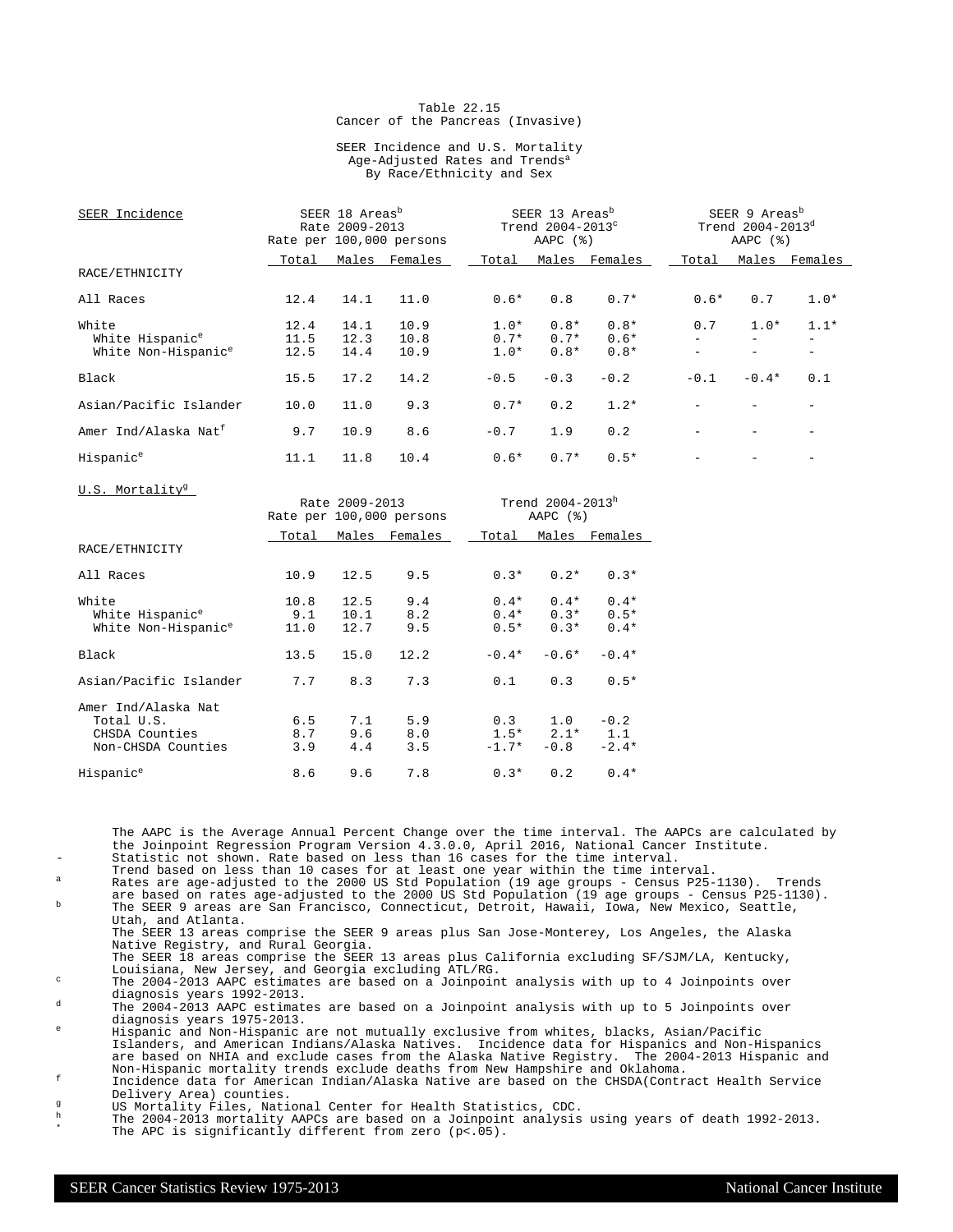Figure 22.2

# Joinpoint Analyses for Whites and Blacks from 1975-2013 and for Asian/Pacific Islanders, American Indians/Alaska Natives and Hispanics from 1992-2013 SEER Incidence and US Death Rates<sup>a</sup> Cancer of the Pancreas, Both Sexes

![](_page_53_Figure_2.jpeg)

Source: Incidence data for whites and blacks are from the SEER 9 areas (San Francisco, Connecticut, Detroit, Hawaii, Iowa, New Mexico, Seattle, Utah, Atlanta). Incidence data for Asian/Pacific Islanders, American Indians/Alaska Natives and Hispanics are from the SEER 13 Areas (SEER 9 Areas, San Jose-Monterey, Los Angeles, Alaska Native Registry and Rural Georgia). Mortality data are from US Mortality Files, National Center for Health Statistics, CDC. <sup>a</sup> Rates are age-adjusted to the 2000 US Std Population (19 age groups - Census P25-1103).

- <sup>b</sup> API = Asian/Pacific Islander.<br>○ AI/AN = American Indian/Ala AI/AN = American Indian/Alaska Native. Rates for American Indian/Alaska Native are based on the CHSDA(Contract Health Service Delivery Area) counties.
- Hispanic is not mutually exclusive from whites, blacks, Asian/Pacific Islanders, and American Indians/Alaska Natives. Incidence data for Hispanics are based on NHIA and exclude cases from the Alaska Native Registry. Mortality data for Hispanics exclude cases from New Hampshire and Oklahoma. a<br>b<br>d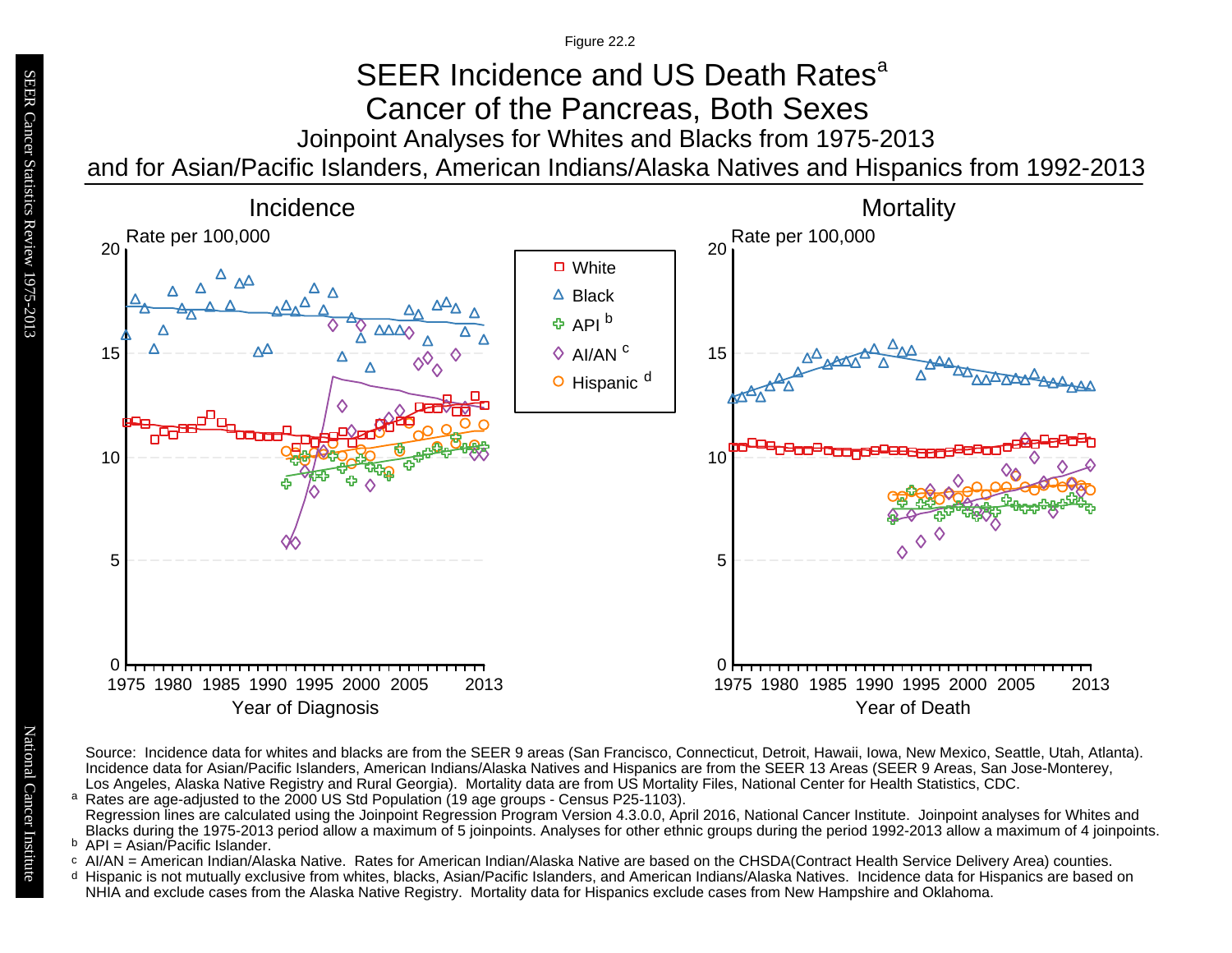### Table 23.11 Cancer of the Prostate (Invasive)

### SEER Incidence and U.S. Mortality Age-Adjusted Rates and Trends<sup>a</sup> By Race/Ethnicity

| SEER 18 Areas <sup>b</sup><br>Rate 2009-2013<br>Rate per 100,000 persons | SEER 13 Areas <sup>b</sup><br>Trend 2004-2013 <sup>c</sup><br>AAPC $(%)$ | SEER 9 Areas <sup>b</sup><br>Trend 2004-2013 <sup>d</sup><br>AAPC $(%)$ |
|--------------------------------------------------------------------------|--------------------------------------------------------------------------|-------------------------------------------------------------------------|
| Males                                                                    | Males                                                                    | Males                                                                   |
|                                                                          |                                                                          |                                                                         |
| 129.4                                                                    | $-5.2*$                                                                  | $-5.1*$                                                                 |
| 121.9                                                                    | $-5.5*$                                                                  | $-5.4*$                                                                 |
| 104.6                                                                    | $-6.2*$                                                                  |                                                                         |
| 125.1                                                                    | $-5.4*$                                                                  |                                                                         |
| 203.5                                                                    | $-4.5*$                                                                  | $-4.5*$                                                                 |
| 68.9                                                                     | $-6.5*$                                                                  |                                                                         |
| 63.9                                                                     | $-2.4*$                                                                  | $\qquad \qquad$                                                         |
| 106.9                                                                    | $-5.7*$                                                                  | $\qquad \qquad$                                                         |
|                                                                          |                                                                          |                                                                         |

U.S. Mortality<sup>9</sup>

|                                 | Rate 2009-2013<br>Rate per 100,000 persons | Trend 2004-2013h<br>AAPC $(%)$ |
|---------------------------------|--------------------------------------------|--------------------------------|
|                                 | Males                                      | Males                          |
| RACE/ETHNICITY                  |                                            |                                |
| All Races                       | 20.7                                       | $-3.6*$                        |
| White                           | 19.1                                       | $-3.3*$                        |
| White Hispanic <sup>e</sup>     | 17.7                                       | $-2.5*$                        |
| White Non-Hispanic <sup>e</sup> | 19.2                                       | $-3.4*$                        |
| Black                           | 44.2                                       | $-4.2*$                        |
| Asian/Pacific Islander          | 9.1                                        | $-3.4*$                        |
| Amer Ind/Alaska Nat             |                                            |                                |
| Total U.S.                      | 15.0                                       | $-2.7*$                        |
| CHSDA Counties                  | 19.1                                       | $-1.8*$                        |
| Non-CHSDA Counties              | 10.3                                       | $-3.7*$                        |
| Hispanic <sup>e</sup>           | 17.1                                       | $-2.8*$                        |

The AAPC is the Average Annual Percent Change over the time interval. The AAPCs are calculated by the Joinpoint Regression Program Version 4.3.0.0, April 2016, National Cancer Institute. Statistic not shown. Rate based on less than 16 cases for the time interval.

Trend based on less than 10 cases for at least one year within the time interval.

<sup>a</sup> Rates are age-adjusted to the 2000 US Std Population (19 age groups - Census P25-1130). Trends are based on rates age-adjusted to the 2000 US Std Population (19 age groups - Census P25-1130). <sup>b</sup> The SEER 9 areas are San Francisco, Connecticut, Detroit, Hawaii, Iowa, New Mexico, Seattle, Utah, and Atlanta. The SEER 13 areas comprise the SEER 9 areas plus San Jose-Monterey, Los Angeles, the Alaska

Native Registry, and Rural Georgia. The SEER 18 areas comprise the SEER 13 areas plus California excluding SF/SJM/LA, Kentucky,

Louisiana, New Jersey, and Georgia excluding ATL/RG. <sup>c</sup> The 2004-2013 AAPC estimates are based on a Joinpoint analysis with up to 4 Joinpoints over

diagnosis years 1992-2013.

<sup>d</sup> The 2004-2013 AAPC estimates are based on a Joinpoint analysis with up to 5 Joinpoints over diagnosis years 1975-2013.

<sup>e</sup> Hispanic and Non-Hispanic are not mutually exclusive from whites, blacks, Asian/Pacific Islanders, and American Indians/Alaska Natives. Incidence data for Hispanics and Non-Hispanics are based on NHIA and exclude cases from the Alaska Native Registry. The 2004-2013 Hispanic and Non-Hispanic mortality trends exclude deaths from New Hampshire and Oklahoma.

<sup>f</sup> Incidence data for American Indian/Alaska Native are based on the CHSDA(Contract Health Service Delivery Area) counties.

g<br>
US Mortality Files, National Center for Health Statistics, CDC.<br>
The 2004-2012 metality ADGs are based an a Joinnaint applying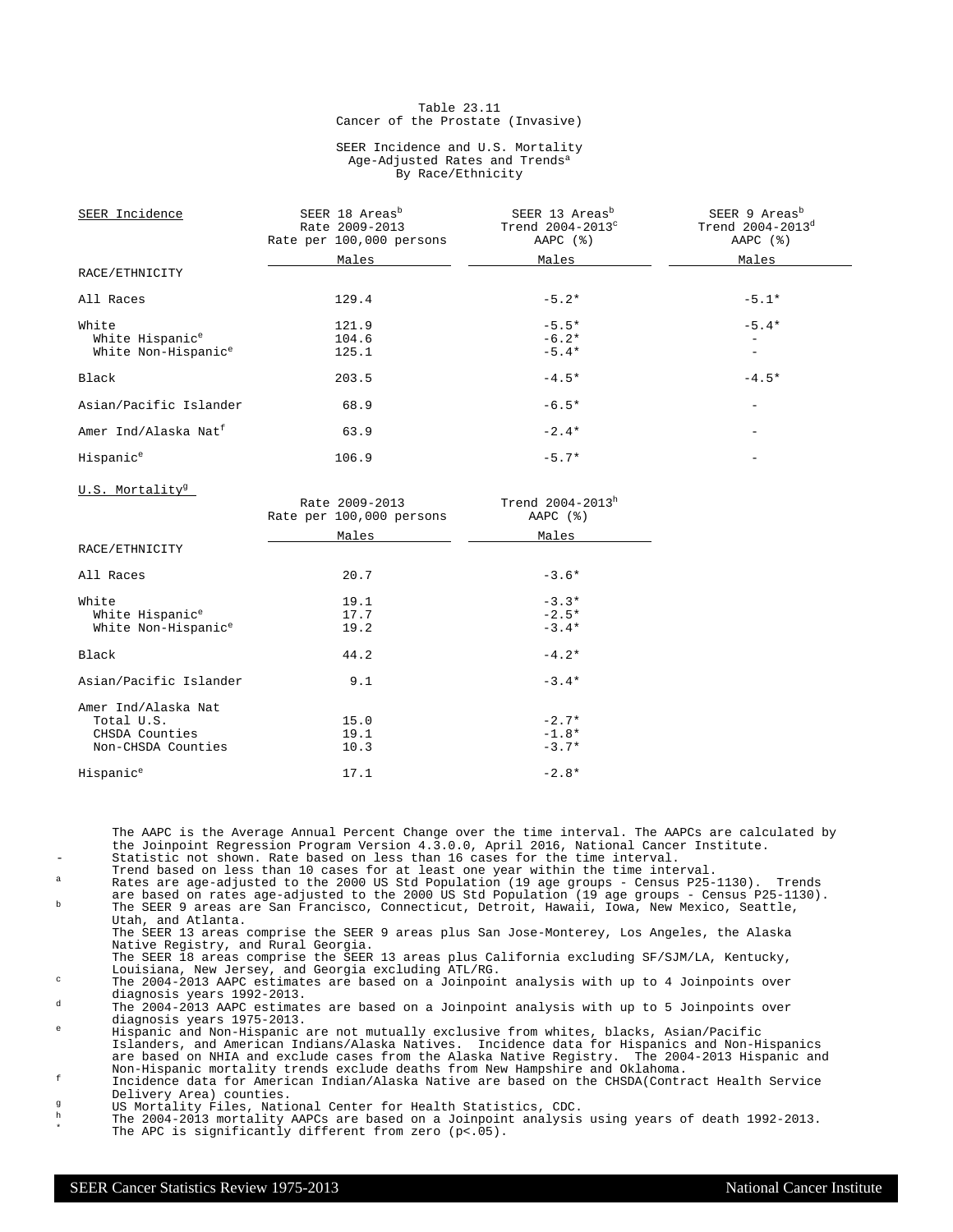### SEER Incidence and US Death Rates<sup>a</sup> Cancer of the Prostate Figure 23.3

Joinpoint Analyses for Whites and Blacks from 1975-2013 and for Asian/Pacific Islanders, American Indians/Alaska Natives and Hispanics from 1992-2013

![](_page_55_Figure_2.jpeg)

Source: Incidence data for whites and blacks are from the SEER 9 areas (San Francisco, Connecticut, Detroit, Hawaii, Iowa, New Mexico, Seattle, Utah, Atlanta). Incidence data for Asian/Pacific Islanders, American Indians/Alaska Natives and Hispanics are from the SEER 13 Areas (SEER 9 Areas, San Jose-Monterey, Los Angeles, Alaska Native Registry and Rural Georgia). Mortality data are from US Mortality Files, National Center for Health Statistics, CDC. <sup>a</sup> Rates are age-adjusted to the 2000 US Std Population (19 age groups - Census P25-1103).

Regression lines are calculated using the Joinpoint Regression Program Version 4.3.0.0, April 2016, National Cancer Institute. Joinpoint analyses for Whites and Blacks during the 1975-2013 period allow a maximum of 5 joinpoints. Analyses for other ethnic groups during the period 1992-2013 allow a maximum of 4 joinpoints.

- <sup>b</sup> API = Asian/Pacific Islander.<br>○ AI/AN = American Indian/Ala AI/AN = American Indian/Alaska Native. Rates for American Indian/Alaska Native are based on the CHSDA(Contract Health Service Delivery Area) counties.
- Hispanic is not mutually exclusive from whites, blacks, Asian/Pacific Islanders, and American Indians/Alaska Natives. Incidence data for Hispanics are based on NHIA and exclude cases from the Alaska Native Registry. Mortality data for Hispanics exclude cases from New Hampshire and Oklahoma. a<br>b<br>d

National Cancer Institute National Cancer Institute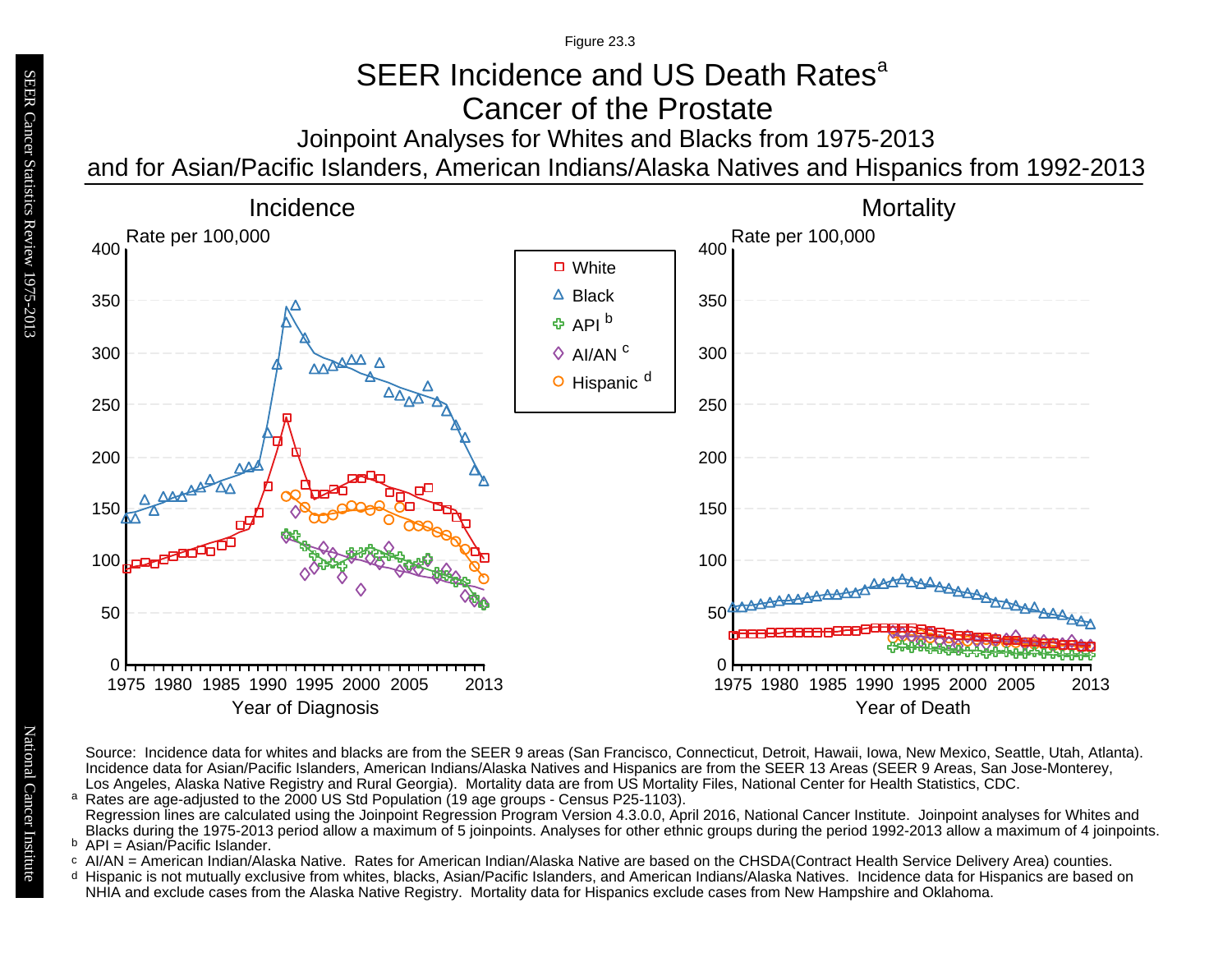### Table 24.15 Cancer of the Stomach (Invasive)

### SEER Incidence and U.S. Mortality Age-Adjusted Rates and Trends<sup>a</sup> By Race/Ethnicity and Sex

| SEER Incidence                   |       | SEER 18 Areas <sup>b</sup><br>Rate 2009-2013 | Rate per 100,000 persons |         | SEER 13 Areas <sup>b</sup><br>Trend 2004-2013 <sup>c</sup><br>AAPC $(%)$ |                     |       | SEER 9 Areas <sup>b</sup><br>Trend $2004 - 2013^d$<br>AAPC $(%)$ |               |
|----------------------------------|-------|----------------------------------------------|--------------------------|---------|--------------------------------------------------------------------------|---------------------|-------|------------------------------------------------------------------|---------------|
|                                  | Total |                                              | Males Females            | Total   |                                                                          | Males Females       | Total |                                                                  | Males Females |
| RACE/ETHNICITY                   |       |                                              |                          |         |                                                                          |                     |       |                                                                  |               |
| All Races                        | 7.4   | 10.0                                         | 5.3                      |         |                                                                          | $-1.2* -1.7* -0.7*$ |       | $-1.5* -1.8*$                                                    | $-0.9*$       |
| White                            | 6.6   | 9.1                                          | 4.5                      |         |                                                                          | $-1.1* -1.6* -0.7*$ |       | $-1.0* -1.8*$                                                    | $-1.0*$       |
| White Hispanic <sup>e</sup>      | 11.0  | 14.0                                         | 8.8                      |         |                                                                          | $-1.4* -1.9* -1.0*$ |       |                                                                  |               |
| White Non-Hispanic <sup>e</sup>  | 5.8   | 8.3                                          | 3.7                      |         |                                                                          | $-1.5* -1.9* -1.4*$ |       | $\equiv$                                                         |               |
| Black                            | 10.6  | 14.0                                         | 8.1                      | $-1.7*$ |                                                                          | $-2.1* -1.1*$       |       | $-1.6* -2.1*$                                                    | $-0.9*$       |
| Asian/Pacific Islander           | 11.0  | 14.3                                         | 8.5                      |         | $-3.0* -3.1*$                                                            | $-2.7*$             |       |                                                                  |               |
| Amer Ind/Alaska Nat <sup>f</sup> | 10.4  | 13.5                                         | 8.0                      | $-0.2$  | $-0.4$                                                                   | 0.3                 |       |                                                                  |               |
| Hispanic <sup>e</sup>            | 10.6  | 13.5                                         | 8.5                      |         |                                                                          | $-1.5* -2.0* -1.0*$ |       |                                                                  |               |
| U.S. Mortality <sup>9</sup>      |       | Rate 2009-2013                               | $Pate = 100, 000 = 000$  |         | Trend 2004-2013h                                                         |                     |       |                                                                  |               |

|                                                                           | Rate per 100,000 persons |                   |                   |       | AAPC $(%)$                                      |                               |  |  |
|---------------------------------------------------------------------------|--------------------------|-------------------|-------------------|-------|-------------------------------------------------|-------------------------------|--|--|
|                                                                           | Total                    |                   | Males Females     | Total |                                                 | Males Females                 |  |  |
| RACE/ETHNICITY                                                            |                          |                   |                   |       |                                                 |                               |  |  |
| All Races                                                                 | 3.3                      | 4.5               | 2.4               |       | $-2.6* -2.9*$                                   | $-2.6*$                       |  |  |
| White<br>White Hispanic <sup>e</sup><br>White Non-Hispanic <sup>e</sup>   | 2.9<br>5.7<br>2.6        | 3.9<br>7.5<br>3.5 | 2.1<br>4.4<br>1.8 |       | $-2.5* -2.8*$<br>$-2.1* -2.4*$<br>$-3.0* -3.1*$ | $-2.7*$<br>$-1.9*$<br>$-3.2*$ |  |  |
| Black                                                                     | 6.1                      | 8.8               | 4.2               |       | $-3.3* -3.2*$                                   | $-3.1*$                       |  |  |
| Asian/Pacific Islander                                                    | 5.7                      | 7.5               | 4.4               |       | $-3.8* -3.7* -3.8*$                             |                               |  |  |
| Amer Ind/Alaska Nat<br>Total U.S.<br>CHSDA Counties<br>Non-CHSDA Counties | 3.6<br>5.3<br>1.6        | 4.9<br>7.4<br>2.1 | 2.6<br>3.8<br>1.2 |       | $-3.0* -2.9*$<br>$-2.1* -2.1*$<br>$-4.2* -3.3*$ | $-3.3*$<br>$-2.2*$<br>$-5.6*$ |  |  |
| Hispanic <sup>e</sup>                                                     | 5.4                      | 7.1               | 4.1               |       | $-2.3* -2.5* -2.1*$                             |                               |  |  |

The AAPC is the Average Annual Percent Change over the time interval. The AAPCs are calculated by the Joinpoint Regression Program Version 4.3.0.0, April 2016, National Cancer Institute. Statistic not shown. Rate based on less than 16 cases for the time interval.

Trend based on less than 10 cases for at least one year within the time interval.

<sup>a</sup> Rates are age-adjusted to the 2000 US Std Population (19 age groups - Census P25-1130). Trends are based on rates age-adjusted to the 2000 US Std Population (19 age groups - Census P25-1130). <sup>b</sup> The SEER 9 areas are San Francisco, Connecticut, Detroit, Hawaii, Iowa, New Mexico, Seattle, Utah, and Atlanta.

The SEER 13 areas comprise the SEER 9 areas plus San Jose-Monterey, Los Angeles, the Alaska Native Registry, and Rural Georgia.

The SEER 18 areas comprise the SEER 13 areas plus California excluding SF/SJM/LA, Kentucky,

Louisiana, New Jersey, and Georgia excluding ATL/RG. <sup>c</sup> The 2004-2013 AAPC estimates are based on a Joinpoint analysis with up to 4 Joinpoints over diagnosis years 1992-2013.

 $d = The^{-2004-2013}$  AAPC estimates are based on a Joinpoint analysis with up to 5 Joinpoints over diagnosis years 1975-2013.

<sup>e</sup> Hispanic and Non-Hispanic are not mutually exclusive from whites, blacks, Asian/Pacific Islanders, and American Indians/Alaska Natives. Incidence data for Hispanics and Non-Hispanics are based on NHIA and exclude cases from the Alaska Native Registry. Non-Hispanic mortality trends exclude deaths from New Hampshire and Oklahoma.

<sup>f</sup> Incidence data for American Indian/Alaska Native are based on the CHSDA(Contract Health Service Delivery Area) counties.

g<br>
US Mortality Files, National Center for Health Statistics, CDC.<br>
The 2004-2013 mortality AADCs are based on a Joinnoint analysis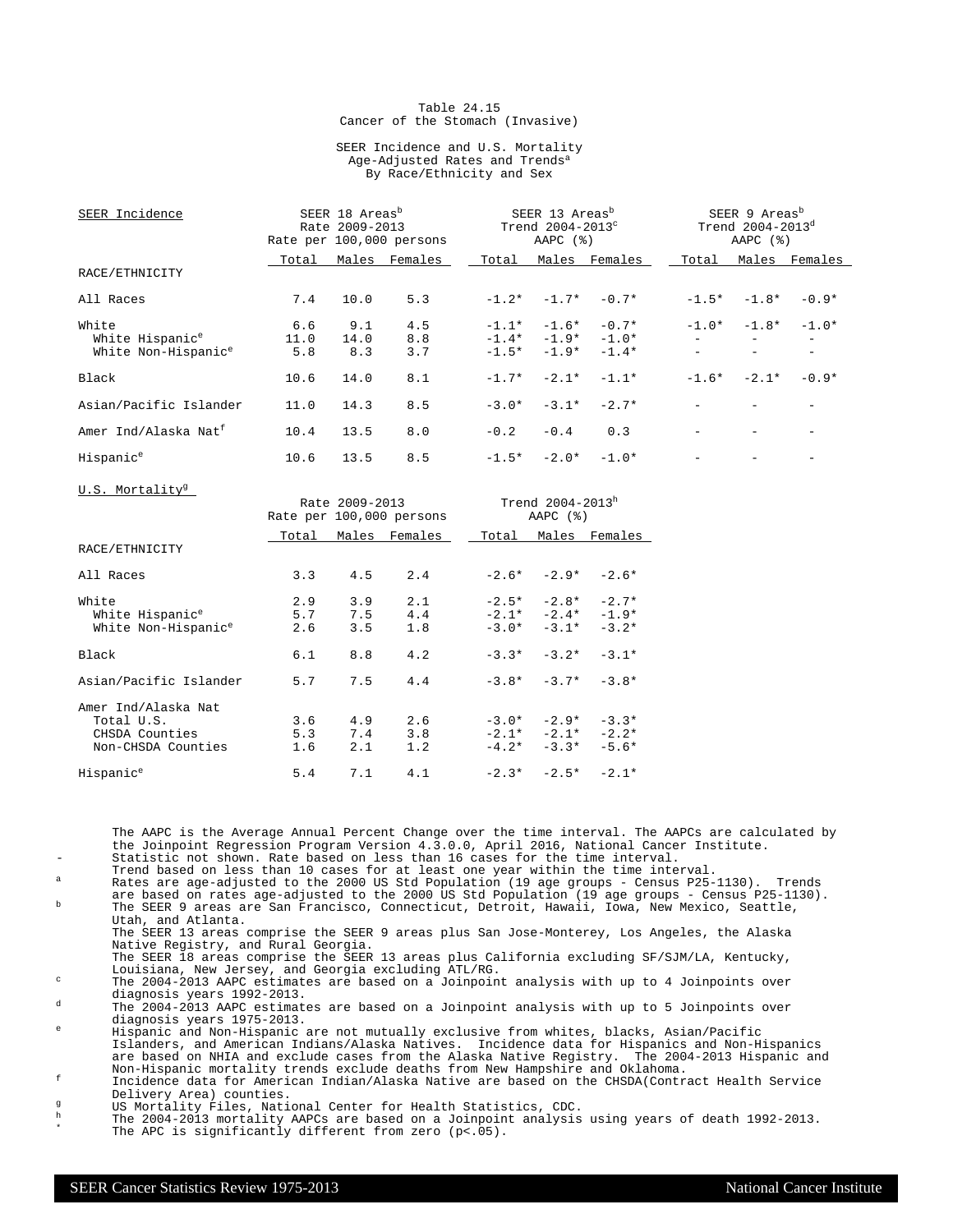Figure 24.2

# Joinpoint Analyses for Whites and Blacks from 1975-2013 and for Asian/Pacific Islanders, American Indians/Alaska Natives and Hispanics from 1992-2013 SEER Incidence and US Death Rates<sup>a</sup> Cancer of the Stomach, Both Sexes

![](_page_57_Figure_2.jpeg)

Source: Incidence data for whites and blacks are from the SEER 9 areas (San Francisco, Connecticut, Detroit, Hawaii, Iowa, New Mexico, Seattle, Utah, Atlanta). Incidence data for Asian/Pacific Islanders, American Indians/Alaska Natives and Hispanics are from the SEER 13 Areas (SEER 9 Areas, San Jose-Monterey, Los Angeles, Alaska Native Registry and Rural Georgia). Mortality data are from US Mortality Files, National Center for Health Statistics, CDC. <sup>a</sup> Rates are age-adjusted to the 2000 US Std Population (19 age groups - Census P25-1103).

- <sup>b</sup> API = Asian/Pacific Islander.<br>○ AI/AN = American Indian/Ala AI/AN = American Indian/Alaska Native. Rates for American Indian/Alaska Native are based on the CHSDA(Contract Health Service Delivery Area) counties.
- Hispanic is not mutually exclusive from whites, blacks, Asian/Pacific Islanders, and American Indians/Alaska Natives. Incidence data for Hispanics are based on NHIA and exclude cases from the Alaska Native Registry. Mortality data for Hispanics exclude cases from New Hampshire and Oklahoma. a<br>b<br>d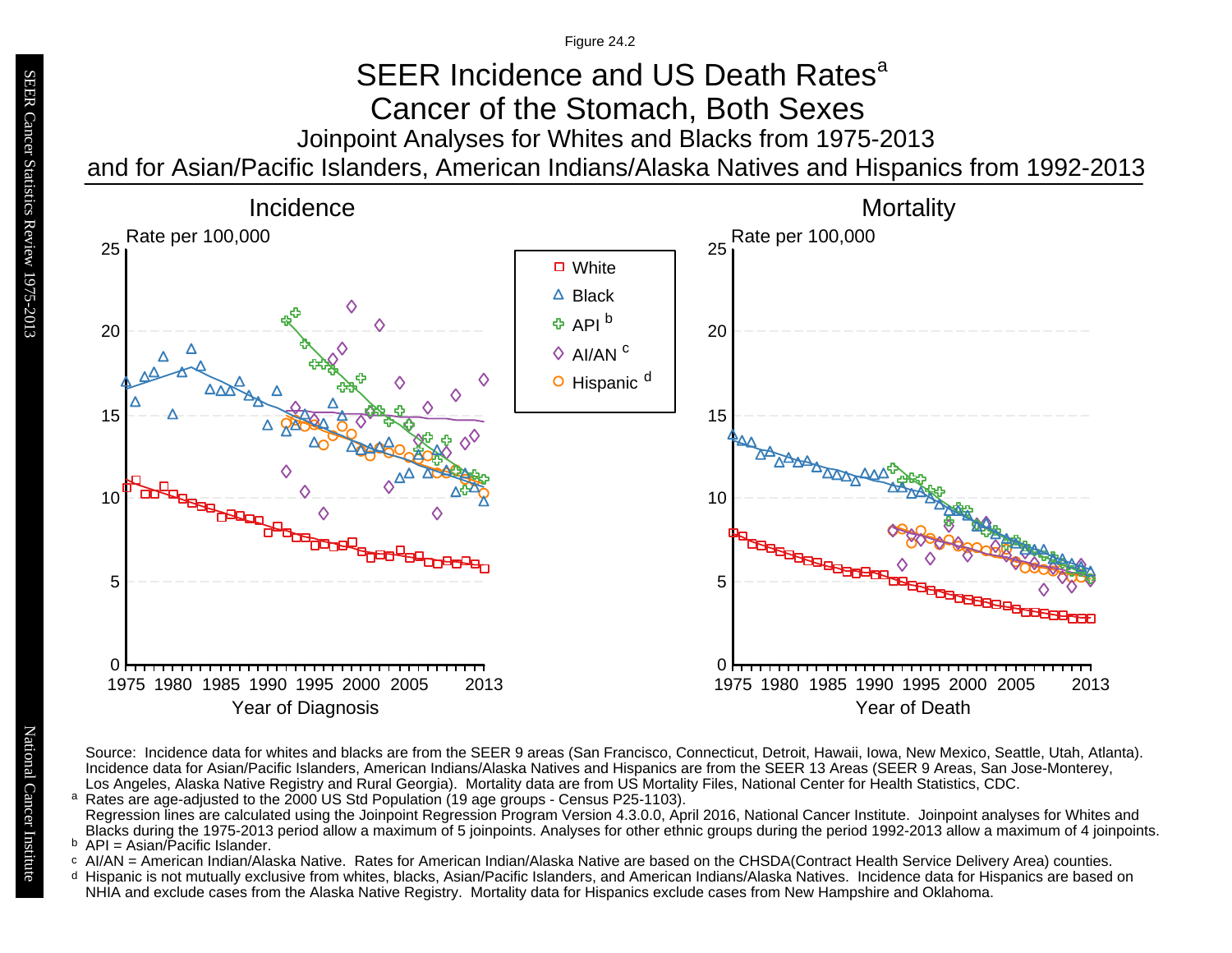### Table 25.11 Cancer of the Testis (Invasive)

### SEER Incidence and U.S. Mortality Age-Adjusted Rates and Trends<sup>a</sup> By Race/Ethnicity

| SEER Incidence                   | SEER 18 Areas <sup>b</sup><br>Rate 2009-2013<br>Rate per 100,000 persons | SEER 13 Areas <sup>b</sup><br>Trend 2004-2013 <sup>c</sup><br>AAPC $(%)$ | SEER 9 Areas <sup>b</sup><br>Trend 2004-2013 <sup>d</sup><br>AAPC (%) |
|----------------------------------|--------------------------------------------------------------------------|--------------------------------------------------------------------------|-----------------------------------------------------------------------|
|                                  | Males                                                                    | Males                                                                    | Males                                                                 |
| RACE/ETHNICITY                   |                                                                          |                                                                          |                                                                       |
| All Races                        | 5.7                                                                      | $1.0*$                                                                   | $0.8*$                                                                |
| White                            | 6.7                                                                      | $1.2*$                                                                   | $1.0*$                                                                |
| White Hispanic <sup>e</sup>      | 5.3                                                                      | $2.9*$                                                                   |                                                                       |
| White Non-Hispanic <sup>e</sup>  | 7.3                                                                      | 0.0                                                                      | $\overline{\phantom{0}}$                                              |
| Black                            | 1.5                                                                      | 0.7                                                                      | $2.0*$                                                                |
| Asian/Pacific Islander           | 2.1                                                                      | $1.2*$                                                                   |                                                                       |
| Amer Ind/Alaska Nat <sup>f</sup> | 4.9                                                                      | 2.7                                                                      |                                                                       |
| Hispanic <sup>e</sup>            | 5.0                                                                      | $2.7*$                                                                   |                                                                       |

U.S. Mortality<sup>9</sup>

|                                 | Rate 2009-2013<br>Rate per 100,000 persons | Trend 2004-2013h<br>AAPC $(%)$ |
|---------------------------------|--------------------------------------------|--------------------------------|
|                                 | Males                                      | Males                          |
| RACE/ETHNICITY                  |                                            |                                |
| All Races                       | 0.3                                        | $-0.5*$                        |
| White                           | 0.3                                        | $-0.3$                         |
| White Hispanic <sup>e</sup>     | 0.3                                        | 1.1                            |
| White Non-Hispanic <sup>e</sup> | 0.3                                        | $-0.7*$                        |
| Black                           | 0.1                                        | $-1.0$                         |
| Asian/Pacific Islander          | 0.1                                        | 0.2                            |
| Amer Ind/Alaska Nat             |                                            |                                |
| Total U.S.                      | 0.2                                        |                                |
| CHSDA Counties                  | 0.3                                        |                                |
| Non-CHSDA Counties              |                                            |                                |
| Hispanic <sup>e</sup>           | 0.3                                        | 0.9                            |

The AAPC is the Average Annual Percent Change over the time interval. The AAPCs are calculated by the Joinpoint Regression Program Version 4.3.0.0, April 2016, National Cancer Institute. Statistic not shown. Rate based on less than 16 cases for the time interval.

Trend based on less than 10 cases for at least one year within the time interval.

<sup>a</sup> Rates are age-adjusted to the 2000 US Std Population (19 age groups - Census P25-1130). Trends are based on rates age-adjusted to the 2000 US Std Population (19 age groups - Census P25-1130). <sup>b</sup> The SEER 9 areas are San Francisco, Connecticut, Detroit, Hawaii, Iowa, New Mexico, Seattle, Utah, and Atlanta. The SEER 13 areas comprise the SEER 9 areas plus San Jose-Monterey, Los Angeles, the Alaska Native Registry, and Rural Georgia.

The SEER 18 areas comprise the SEER 13 areas plus California excluding SF/SJM/LA, Kentucky,

Louisiana, New Jersey, and Georgia excluding ATL/RG. <sup>c</sup> The 2004-2013 AAPC estimates are based on a Joinpoint analysis with up to 4 Joinpoints over diagnosis years 1992-2013.

<sup>d</sup> The 2004-2013 AAPC estimates are based on a Joinpoint analysis with up to 5 Joinpoints over diagnosis years 1975-2013.

<sup>e</sup> Hispanic and Non-Hispanic are not mutually exclusive from whites, blacks, Asian/Pacific Islanders, and American Indians/Alaska Natives. Incidence data for Hispanics and Non-Hispanics are based on NHIA and exclude cases from the Alaska Native Registry. The 2004-2013 Hispanic and Non-Hispanic mortality trends exclude deaths from New Hampshire and Oklahoma.

<sup>f</sup> Incidence data for American Indian/Alaska Native are based on the CHSDA(Contract Health Service Delivery Area) counties.

g<br>
US Mortality Files, National Center for Health Statistics, CDC.<br>
The 2004-2012 metality ADGs are based an a Joinnaint applying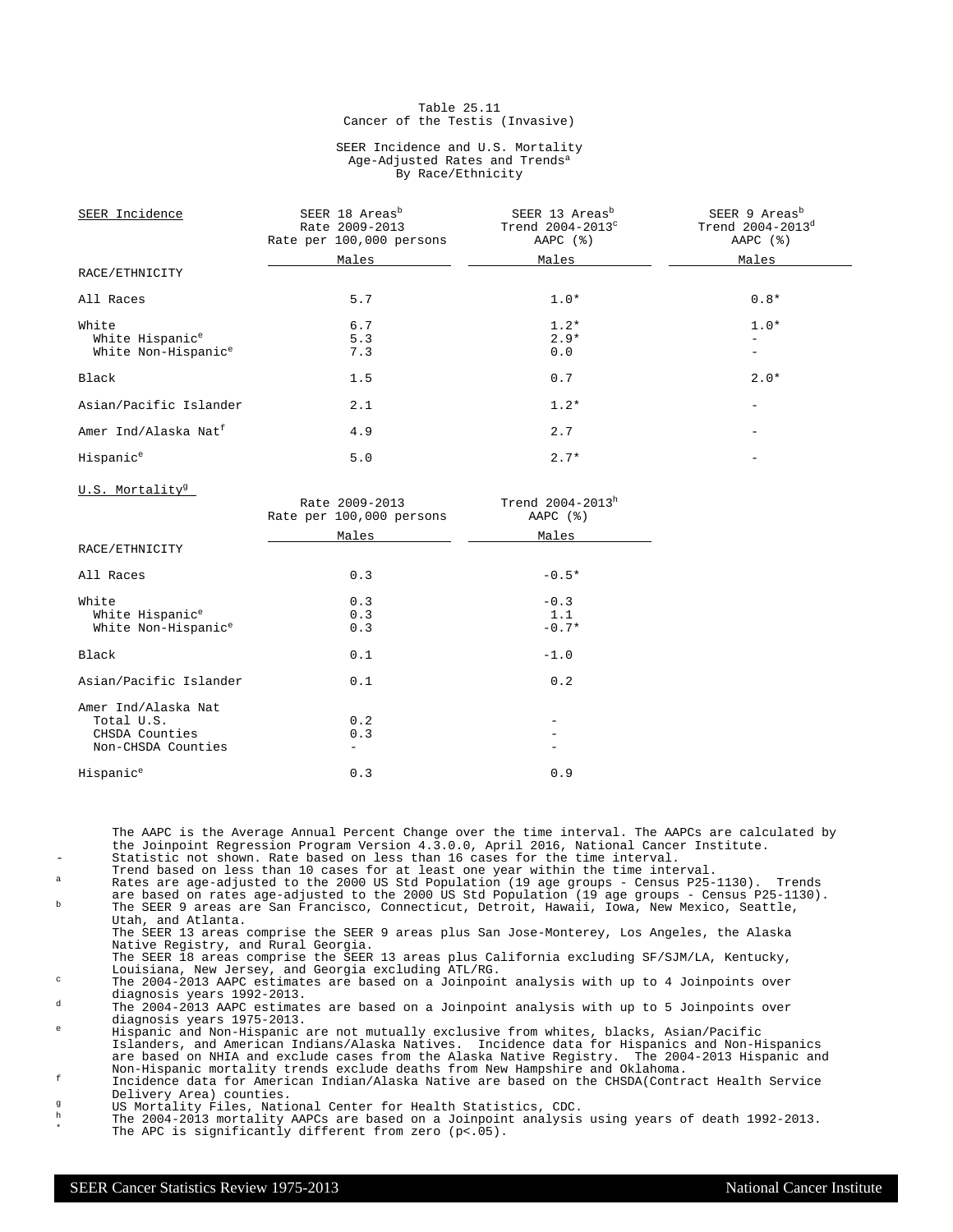### SEER Incidence and US Death Rates<sup>a</sup> Cancer of the Testis Figure 25.3

Joinpoint Analyses for Whites and Blacks from 1975-2013

and for Asian/Pacific Islanders, American Indians/Alaska Natives and Hispanics from 1992-2013

![](_page_59_Figure_3.jpeg)

Source: Incidence data for whites and blacks are from the SEER 9 areas (San Francisco, Connecticut, Detroit, Hawaii, Iowa, New Mexico, Seattle, Utah, Atlanta). Incidence data for Asian/Pacific Islanders, American Indians/Alaska Natives and Hispanics are from the SEER 13 Areas (SEER 9 Areas, San Jose-Monterey, Los Angeles, Alaska Native Registry and Rural Georgia). Mortality data are from US Mortality Files, National Center for Health Statistics, CDC.

Rates are age-adjusted to the 2000 US Std Population (19 age groups - Census P25-1103).

Regression lines are calculated using the Joinpoint Regression Program Version 4.3.0.0, April 2016, National Cancer Institute. Joinpoint analyses for Whites and

<sup>b</sup> Blacks during the 1975-2013 period allow a maximum of 5 joinpoints. Analyses for other ethnic groups during the period 1992-2013 allow a maximum of 4 joinpoints.<br>○ APL – Asian/Pacific Islander

 $\epsilon$  API = Asian/Pacific Islander. a<br>b c<br>e<br>e

- <sup>d</sup> Al/AN = American Indian/Alaska Native. Rates for American Indian/Alaska Native are based on the CHSDA(Contract Health Service Delivery Area) counties.
- Joinpoint could not fit a regression line for American Indian/Alaska Native Mortality due to insufficient data.

Hispanic is not mutually exclusive from whites, blacks, Asian/Pacific Islanders, and American Indians/Alaska Natives. Incidence data for Hispanics are based on NHIA and exclude cases from the Alaska Native Registry. Mortality data for Hispanics exclude cases from New Hampshire and Oklahoma.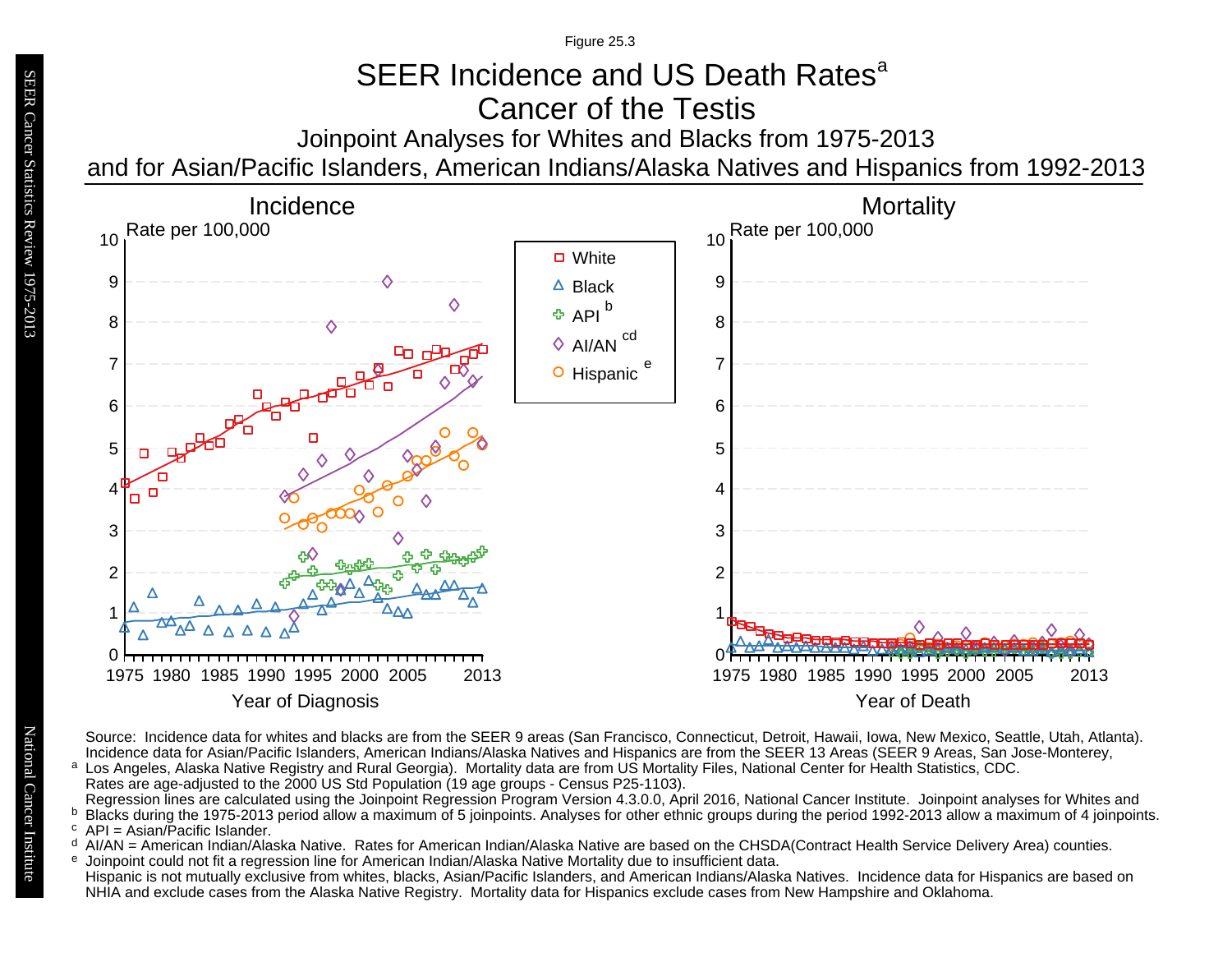### Table 26.15 Cancer of the Thyroid (Invasive)

### SEER Incidence and U.S. Mortality Age-Adjusted Rates and Trends<sup>a</sup> By Race/Ethnicity and Sex

| SEER Incidence                   | SEER 18 Areas <sup>b</sup><br>Rate 2009-2013<br>Rate per 100,000 persons |       |         | SEER 13 Areas <sup>b</sup><br>Trend 2004-2013 <sup>c</sup><br>AAPC $(%)$ |        |         | SEER 9 Areas <sup>b</sup><br>Trend $2004 - 2013^d$<br>AAPC $(%)$ |        |         |
|----------------------------------|--------------------------------------------------------------------------|-------|---------|--------------------------------------------------------------------------|--------|---------|------------------------------------------------------------------|--------|---------|
|                                  | Total                                                                    | Males | Females | Total                                                                    | Males  | Females | Total                                                            | Males  | Females |
| RACE/ETHNICITY                   |                                                                          |       |         |                                                                          |        |         |                                                                  |        |         |
| All Races                        | 13.9                                                                     | 6.9   | 20.6    | $4.4*$                                                                   | $5.0*$ | $4.5*$  | $4.5*$                                                           | $5.3*$ | $4.4*$  |
| White                            | 14.7                                                                     | 7.4   | 21.9    | $4.4*$                                                                   | $5.1*$ | $4.4*$  | $4.4*$                                                           | $4.5*$ | $4.4*$  |
| White Hispanic <sup>e</sup>      | 12.4                                                                     | 5.2   | 19.5    | $4.9*$                                                                   | $4.1*$ | $5.2*$  |                                                                  |        |         |
| White Non-Hispanic <sup>e</sup>  | 15.6                                                                     | 8.1   | 23.0    | $4.4*$                                                                   | $4.5*$ | $4.4*$  |                                                                  |        |         |
| Black                            | 8.3                                                                      | 3.6   | 12.4    | $4.5*$                                                                   | $3.8*$ | $5.0*$  | $5.9*$                                                           | $3.1*$ | $5.9*$  |
| Asian/Pacific Islander           | 13.6                                                                     | 6.5   | 19.9    | $4.7*$                                                                   | $5.9*$ | $4.3*$  |                                                                  |        |         |
| Amer Ind/Alaska Nat <sup>f</sup> | 8.8                                                                      | 3.6   | 13.6    | $3.8*$                                                                   | 2.3    | $4.1*$  |                                                                  |        |         |
| Hispanic <sup>e</sup>            | 11.9                                                                     | 5.0   | 18.6    | $4.8*$                                                                   | $4.7*$ | $5.0*$  |                                                                  |        |         |
| U.S. Mortality <sup>g</sup>      |                                                                          |       |         |                                                                          |        |         |                                                                  |        |         |

| 0.0. MOLLGILLY                                                            |                   | Rate 2009-2013    | Rate per 100,000 persons |                         | Trend 2004-2013h<br>AAPC $(%)$ |                                              |  |  |
|---------------------------------------------------------------------------|-------------------|-------------------|--------------------------|-------------------------|--------------------------------|----------------------------------------------|--|--|
|                                                                           | Total             |                   | Males Females            | Total                   |                                | Males Females                                |  |  |
| RACE/ETHNICITY                                                            |                   |                   |                          |                         |                                |                                              |  |  |
| All Races                                                                 | 0.5               | 0.5               | 0.5                      | $0.8*$                  | $1.5*$                         | $0.4*$                                       |  |  |
| White<br>White Hispanic <sup>e</sup><br>White Non-Hispanic <sup>e</sup>   | 0.5<br>0.6<br>0.5 | 0.5<br>0.5<br>0.5 | 0.5<br>0.7<br>0.5        | $0.7*$<br>0.1<br>$0.7*$ | $1.5*$<br>1.2<br>$1.5*$        | 0.3<br>$-0.5$<br>0.3                         |  |  |
| Black                                                                     | 0.5               | 0.4               | 0.6                      | $0.9*$                  | $1.4*$                         | 0.8                                          |  |  |
| Asian/Pacific Islander                                                    | 0.7               | 0.6               | 0.8                      | $-0.2$                  | 0.7                            | 0.0                                          |  |  |
| Amer Ind/Alaska Nat<br>Total U.S.<br>CHSDA Counties<br>Non-CHSDA Counties | 0.4<br>0.5        | 0.4               | 0.4<br>0.5               | 2.1<br>2.1              |                                | $-0.5$<br>$-0.4$<br>$\overline{\phantom{a}}$ |  |  |
| Hispanic <sup>e</sup>                                                     | 0.6               | 0.5               | 0.6                      | 0.0                     | 1.1                            | $-0.7$                                       |  |  |

The AAPC is the Average Annual Percent Change over the time interval. The AAPCs are calculated by the Joinpoint Regression Program Version 4.3.0.0, April 2016, National Cancer Institute. Statistic not shown. Rate based on less than 16 cases for the time interval.

Trend based on less than 10 cases for at least one year within the time interval.

<sup>a</sup> Rates are age-adjusted to the 2000 US Std Population (19 age groups - Census P25-1130). Trends are based on rates age-adjusted to the 2000 US Std Population (19 age groups - Census P25-1130). <sup>b</sup> The SEER 9 areas are San Francisco, Connecticut, Detroit, Hawaii, Iowa, New Mexico, Seattle, Utah, and Atlanta.

The SEER 13 areas comprise the SEER 9 areas plus San Jose-Monterey, Los Angeles, the Alaska Native Registry, and Rural Georgia.

The SEER 18 areas comprise the SEER 13 areas plus California excluding SF/SJM/LA, Kentucky,

Louisiana, New Jersey, and Georgia excluding ATL/RG. <sup>c</sup> The 2004-2013 AAPC estimates are based on a Joinpoint analysis with up to 4 Joinpoints over diagnosis years 1992-2013.

<sup>d</sup> The 2004-2013 AAPC estimates are based on a Joinpoint analysis with up to 5 Joinpoints over diagnosis years 1975-2013.

<sup>e</sup> Hispanic and Non-Hispanic are not mutually exclusive from whites, blacks, Asian/Pacific Islanders, and American Indians/Alaska Natives. Incidence data for Hispanics and Non-Hispanics are based on NHIA and exclude cases from the Alaska Native Registry. The 2004-2013 Hispanic and Non-Hispanic mortality trends exclude deaths from New Hampshire and Oklahoma.

<sup>f</sup> Incidence data for American Indian/Alaska Native are based on the CHSDA(Contract Health Service Delivery Area) counties.

g<br>
US Mortality Files, National Center for Health Statistics, CDC.<br>
The 2004-2012 metality ADGs are based an a Joinnaint applying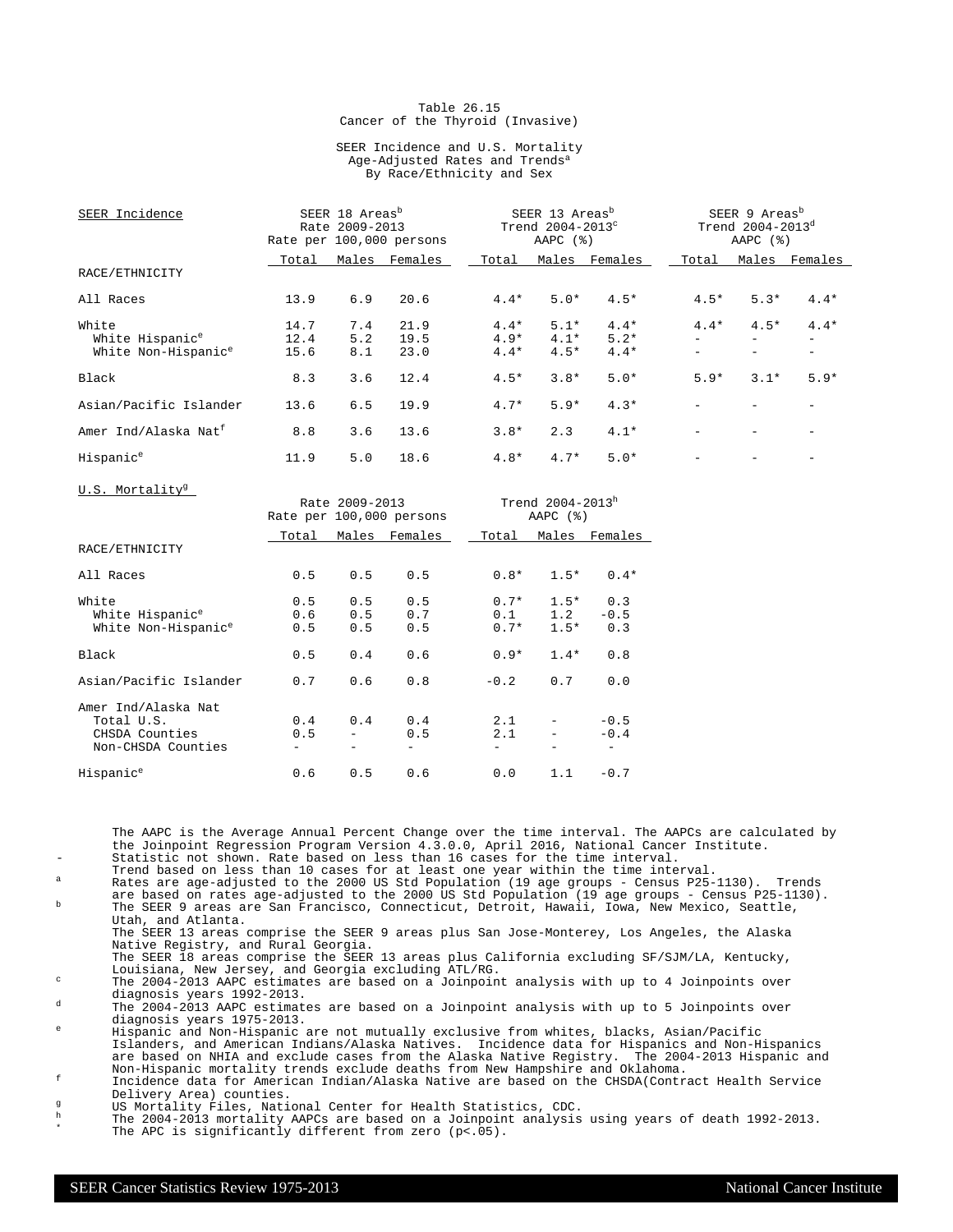Figure 26.2

# Joinpoint Analyses for Whites and Blacks from 1975-2013 and for Asian/Pacific Islanders, American Indians/Alaska Natives and Hispanics from 1992-2013 SEER Incidence and US Death Rates<sup>a</sup> Cancer of the Thyroid, Both Sexes

![](_page_61_Figure_2.jpeg)

Source: Incidence data for whites and blacks are from the SEER 9 areas (San Francisco, Connecticut, Detroit, Hawaii, Iowa, New Mexico, Seattle, Utah, Atlanta). Incidence data for Asian/Pacific Islanders, American Indians/Alaska Natives and Hispanics are from the SEER 13 Areas (SEER 9 Areas, San Jose-Monterey, Los Angeles, Alaska Native Registry and Rural Georgia). Mortality data are from US Mortality Files, National Center for Health Statistics, CDC. <sup>a</sup> Rates are age-adjusted to the 2000 US Std Population (19 age groups - Census P25-1103).

- <sup>b</sup> API = Asian/Pacific Islander.<br>○ AI/AN = American Indian/Ala AI/AN = American Indian/Alaska Native. Rates for American Indian/Alaska Native are based on the CHSDA(Contract Health Service Delivery Area) counties.
- Hispanic is not mutually exclusive from whites, blacks, Asian/Pacific Islanders, and American Indians/Alaska Natives. Incidence data for Hispanics are based on NHIA and exclude cases from the Alaska Native Registry. Mortality data for Hispanics exclude cases from New Hampshire and Oklahoma. a<br>b<br>d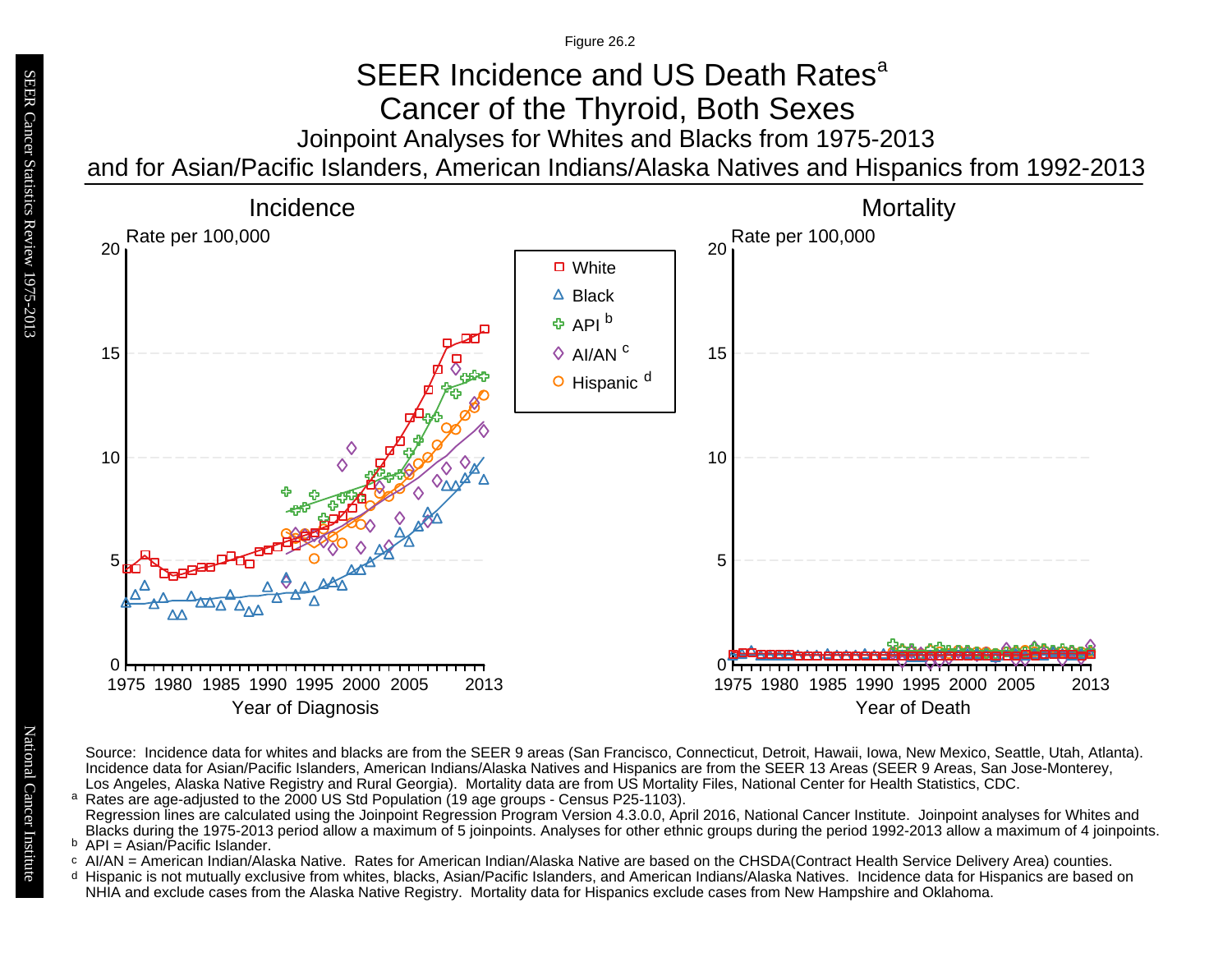### Table 27.15 Cancer of the Urinary Bladder

### SEER Incidence (Invasive and In Situ) and U.S. Mortality Age-Adjusted Rates and Trends<sup>a</sup> By Race/Ethnicity and Sex

| SEER Incidence                   | SEER 18 Areas <sup>b</sup><br>Rate 2009-2013<br>Rate per 100,000 persons |       | SEER 13 Areas <sup>b</sup><br>Trend 2004-2013 <sup>c</sup><br>AAPC (%) |         |         |         | SEER 9 Areas <sup>b</sup><br>Trend 2004-2013 <sup>d</sup><br>AAPC $(%)$ |         |         |
|----------------------------------|--------------------------------------------------------------------------|-------|------------------------------------------------------------------------|---------|---------|---------|-------------------------------------------------------------------------|---------|---------|
|                                  | Total                                                                    | Males | Females                                                                | Total   | Males   | Females | Total                                                                   | Males   | Females |
| RACE/ETHNICITY                   |                                                                          |       |                                                                        |         |         |         |                                                                         |         |         |
| All Races                        | 20.1                                                                     | 35.3  | 8.6                                                                    | $-1.0*$ | $-1.1*$ | $-1.3*$ | $-0.8*$                                                                 | $-0.9*$ | $-1.2*$ |
| White                            | 22.0                                                                     | 38.5  | 9.2                                                                    | $-0.9*$ | $-1.1*$ | $-1.3*$ | $-0.7*$                                                                 | $-0.9*$ | $-1.0*$ |
| White Hispanic <sup>e</sup>      | 11.4                                                                     | 19.9  | 5.2                                                                    | $-0.3$  | $-0.3$  | $-0.6$  |                                                                         |         |         |
| White Non-Hispanic <sup>e</sup>  | 23.6                                                                     | 41.3  | 9.9                                                                    | $-0.7*$ | $-0.9*$ | $-1.1*$ |                                                                         |         |         |
| Black                            | 12.6                                                                     | 21.2  | 6.9                                                                    | 0.2     | $0.5*$  | $-0.4$  | $0.2*$                                                                  | $0.4*$  | 0.1     |
| Asian/Pacific Islander           | 8.8                                                                      | 15.5  | 3.9                                                                    | $-1.7*$ | $-1.8*$ | $-0.2$  |                                                                         |         |         |
| Amer Ind/Alaska Nat <sup>f</sup> | 8.1                                                                      | 14.4  | 3.5                                                                    | 1.2     | 1.4     | 3.6     |                                                                         |         |         |
| Hispanic <sup>e</sup>            | 11.1                                                                     | 19.4  | 5.0                                                                    | $-0.4$  | $-0.3$  | $-0.6*$ |                                                                         |         |         |

Rate 2009-2013 Trend 2004-2013h

U.S. Mortality<sup>g</sup>

|                                                                |            |            | Rate per 100,000 persons |         | AAPC $(%)$              |                   |  |  |
|----------------------------------------------------------------|------------|------------|--------------------------|---------|-------------------------|-------------------|--|--|
|                                                                | Total      |            | Males Females            | Total   |                         | Males Females     |  |  |
| RACE/ETHNICITY                                                 |            |            |                          |         |                         |                   |  |  |
| All Races                                                      | 4.4        | 7.7        | 2.2                      | 0.0     | 0.0                     | $-0.5*$           |  |  |
| White                                                          | 4.6        | 8.1        | 2.2                      |         | $0.3*$ $0.2*$           | $-0.3*$           |  |  |
| White Hispanic <sup>e</sup><br>White Non-Hispanic <sup>e</sup> | 2.5<br>4.8 | 4.2<br>8.4 | 1.3<br>2.3               | 0.0     | $-0.2$<br>$0.3*$ $0.3*$ | $-0.1$<br>$-0.2*$ |  |  |
|                                                                |            |            |                          |         |                         |                   |  |  |
| Black                                                          | 3.6        | 5.4        | 2.5                      | $-0.9*$ | $-0.8*$                 | $-1.3*$           |  |  |
| Asian/Pacific Islander                                         | 1.7        | 2.9        | 0.9                      | $-0.6$  | 0.0                     | $-1.3*$           |  |  |
| Amer Ind/Alaska Nat                                            |            |            |                          |         |                         |                   |  |  |
| Total U.S.                                                     | 1.8        | 3.1        | 1.0                      | 1.1     | 1.5                     | $-0.3$            |  |  |
| CHSDA Counties                                                 | 2.1        | 3.8        | 1.1                      |         | $2.4*$ 3.5*             | $\sim$            |  |  |
| Non-CHSDA Counties                                             | 1.5        | 2.4        | 0.9                      | $-1.0$  | $-1.1$                  | $\equiv$          |  |  |
| Hispanic <sup>e</sup>                                          | 2.3        | 4.0        | 1.2                      | $-0.2$  | $-0.3$                  | $-0.2$            |  |  |

The AAPC is the Average Annual Percent Change over the time interval. The AAPCs are calculated by the Joinpoint Regression Program Version 4.3.0.0, April 2016, National Cancer Institute. Statistic not shown. Rate based on less than 16 cases for the time interval.

Trend based on less than 10 cases for at least one year within the time interval.

a Rates are age-adjusted to the 2000 US Std Population (19 age groups - Census P25-1130). Trends are based on rates age-adjusted to the 2000 US Std Population (19 age groups - Census P25-1130). <sup>b</sup> The SEER 9 areas are San Francisco, Connecticut, Detroit, Hawaii, Iowa, New Mexico, Seattle, Utah, and Atlanta.

The SEER 13 areas comprise the SEER 9 areas plus San Jose-Monterey, Los Angeles, the Alaska Native Registry, and Rural Georgia.

The SEER 18 areas comprise the SEER 13 areas plus California excluding SF/SJM/LA, Kentucky,

Louisiana, New Jersey, and Georgia excluding ATL/RG. <sup>c</sup> The 2004-2013 AAPC estimates are based on a Joinpoint analysis with up to 4 Joinpoints over diagnosis years 1992-2013.

<sup>d</sup> The 2004-2013 AAPC estimates are based on a Joinpoint analysis with up to 5 Joinpoints over diagnosis years 1975-2013.

<sup>e</sup> Hispanic and Non-Hispanic are not mutually exclusive from whites, blacks, Asian/Pacific Islanders, and American Indians/Alaska Natives. Incidence data for Hispanics and Non-Hispanics are based on NHIA and exclude cases from the Alaska Native Registry. The 2004-2013 Hispanic and Non-Hispanic mortality trends exclude deaths from New Hampshire and Oklahoma.

<sup>f</sup> Incidence data for American Indian/Alaska Native are based on the CHSDA(Contract Health Service Delivery Area) counties.

<sup>g</sup> US Mortality Files, National Center for Health Statistics, CDC.<br>h The 2004 2012 mentality APOs are based an a Joinnaint applysis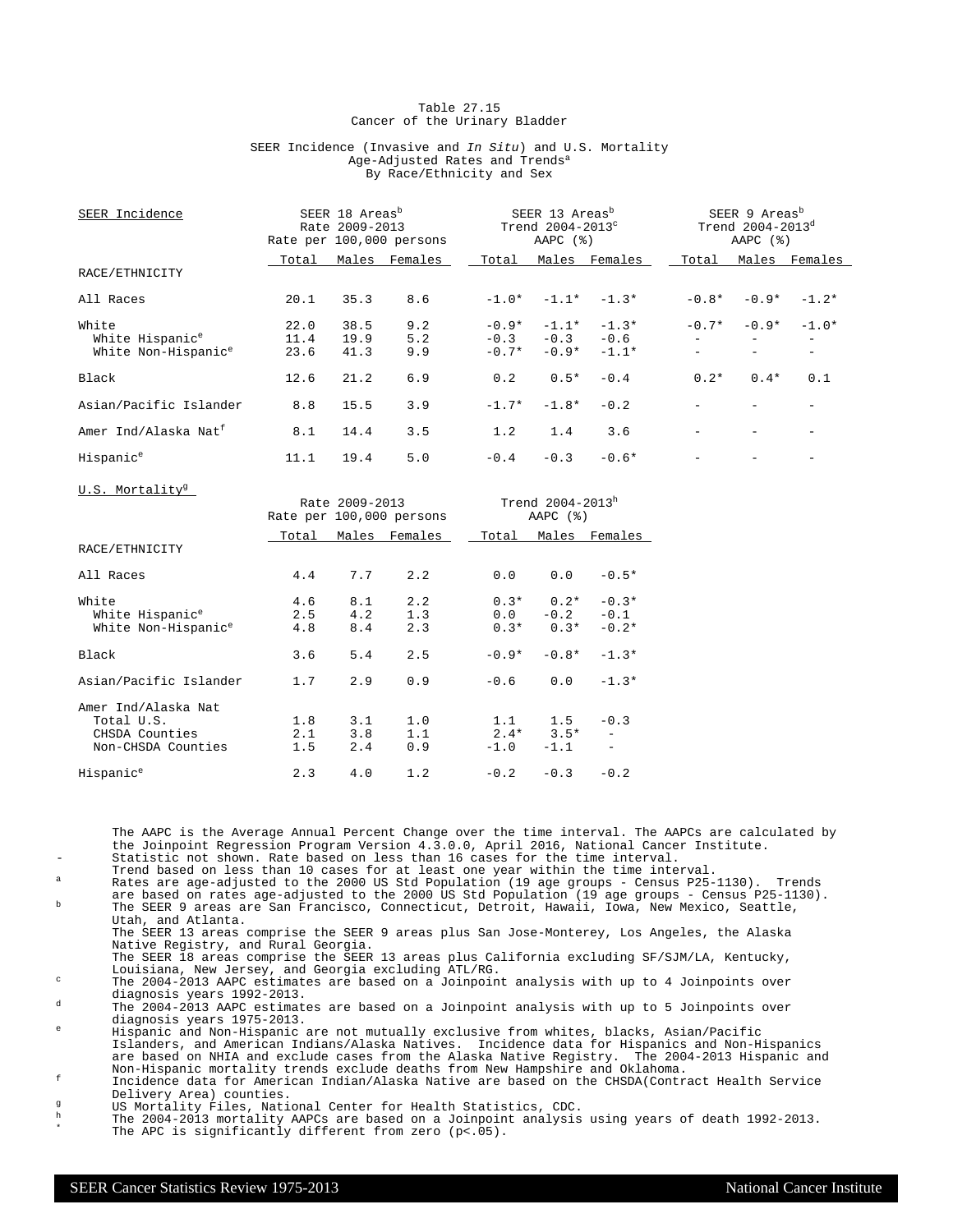Figure 27.2

# Joinpoint Analyses for Whites and Blacks from 1975-2013 SEER Incidence and US Death Rates<sup>a</sup> Cancer of the Urinary Bladder, Both Sexes

and for Asian/Pacific Islanders, American Indians/Alaska Natives and Hispanics from 1992-2013

![](_page_63_Figure_3.jpeg)

Source: Incidence data for whites and blacks are from the SEER 9 areas (San Francisco, Connecticut, Detroit, Hawaii, Iowa, New Mexico, Seattle, Utah, Atlanta). Incidence data for Asian/Pacific Islanders, American Indians/Alaska Natives and Hispanics are from the SEER 13 Areas (SEER 9 Areas, San Jose-Monterey, Los Angeles, Alaska Native Registry and Rural Georgia). Mortality data are from US Mortality Files, National Center for Health Statistics, CDC. <sup>a</sup> Rates are age-adjusted to the 2000 US Std Population (19 age groups - Census P25-1103).

Regression lines are calculated using the Joinpoint Regression Program Version 4.3.0.0, April 2016, National Cancer Institute. Joinpoint analyses for Whites and Blacks during the 1975-2013 period allow a maximum of 5 joinpoints. Analyses for other ethnic groups during the period 1992-2013 allow a maximum of 4 joinpoints.

<sup>b</sup> API = Asian/Pacific Islander.<br>○ AI/AN = American Indian/Ala AI/AN = American Indian/Alaska Native. Rates for American Indian/Alaska Native are based on the CHSDA(Contract Health Service Delivery Area) counties.

Hispanic is not mutually exclusive from whites, blacks, Asian/Pacific Islanders, and American Indians/Alaska Natives. Incidence data for Hispanics are based on NHIA and exclude cases from the Alaska Native Registry. Mortality data for Hispanics exclude cases from New Hampshire and Oklahoma. a<br>b<br>d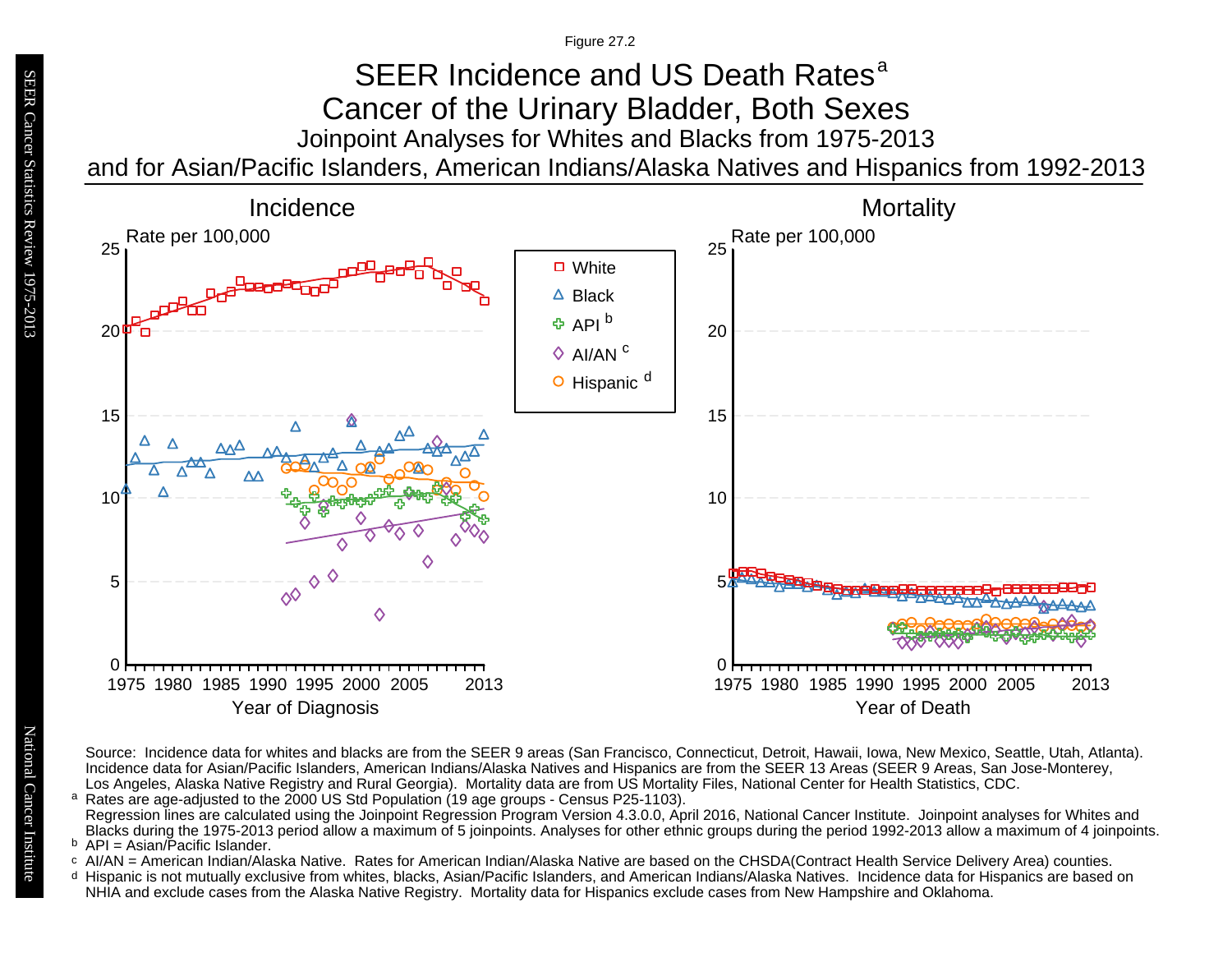Figure 28.3

# Joinpoint Analyses for Whites and Blacks from 1975-2013 SEER Incidence and US Death Rates<sup>a</sup> All Cancer Sites, Ages <20, Both Sexes

and for Asian/Pacific Islanders, American Indians/Alaska Natives and Hispanics from 1992-2013

![](_page_64_Figure_3.jpeg)

Source: Incidence data for whites and blacks are from the SEER 9 areas (San Francisco, Connecticut, Detroit, Hawaii, Iowa, New Mexico, Seattle, Utah, Atlanta). Incidence data for Asian/Pacific Islanders, American Indians/Alaska Natives and Hispanics are from the SEER 13 Areas (SEER 9 Areas, San Jose-Monterey, Los Angeles, Alaska Native Registry and Rural Georgia). Mortality data are from US Mortality Files, National Center for Health Statistics, CDC. <sup>a</sup> Rates are age-adjusted to the 2000 US Std Population (19 age groups - Census P25-1103).

- <sup>b</sup> API = Asian/Pacific Islander.<br>○ AI/AN = American Indian/Ala AI/AN = American Indian/Alaska Native. Rates for American Indian/Alaska Native are based on the CHSDA(Contract Health Service Delivery Area) counties.
- Hispanic is not mutually exclusive from whites, blacks, Asian/Pacific Islanders, and American Indians/Alaska Natives. Incidence data for Hispanics are based on NHIA and exclude cases from the Alaska Native Registry. Mortality data for Hispanics exclude cases from New Hampshire and Oklahoma. a<br>b<br>d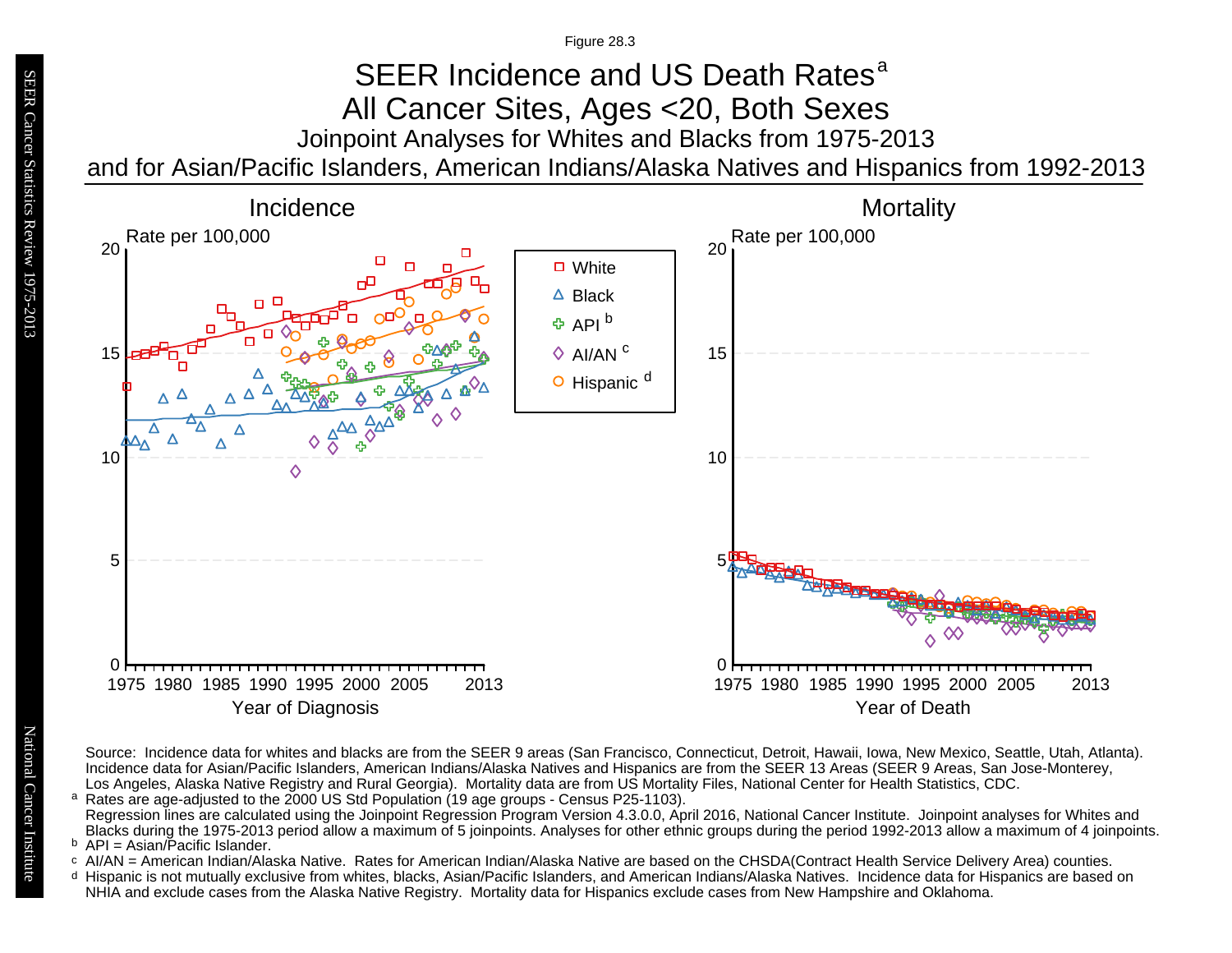## Childhood Cancer: SEER Incidence Rates 2009- 2013 by ICCC Group and Race/Ethnicity (includes myelodysplastic syndromes and Group III benign brain) Both Sexes, Under 20 Years of Age

![](_page_65_Figure_2.jpeg)

# Source: SEER 18 areas (San Francisco, Connecticut, Detroit, Hawaii, Iowa, New Mexico, Seattle, Utah, Atlanta,

San Jose-Monterey, Los Angeles, Alaska Native Registry, Rural Georgia, California excluding SF/SJM/LA, Kentucky, Louisiana, New Jersey and Georgia excluding ATL/RG). Incidence rates are age-adjusted to the 2000 US Std Population (19 age groups - Census P25-1130).

International Classification of Childhood Cancer is based on ICD-O-3. Steliarova-Foucher E, Stiller C, Lacour B, Kaatsch P. International Classification of Childhood Cancer, Third Edition. Cancer. April 1, 2005: Vol 103, No. 7 , pg 1457-1467.

<sup>a</sup> Rate for Group III (Brain/CNS) includes benign brain tumors.

<sup>b</sup> Incidence rates for American Indian/Alaska Native are based on the CHSDA(Contract Health Service Delivery Area) counties.  $\circ$  Hispanic is not mutually exclusive from whites, blacks, Asian/Pacific Islanders, and American Indians/Alaska Natives.

Incidence data for Hispanics are based on NHIA and exclude cases from the Alaska Native Registry.